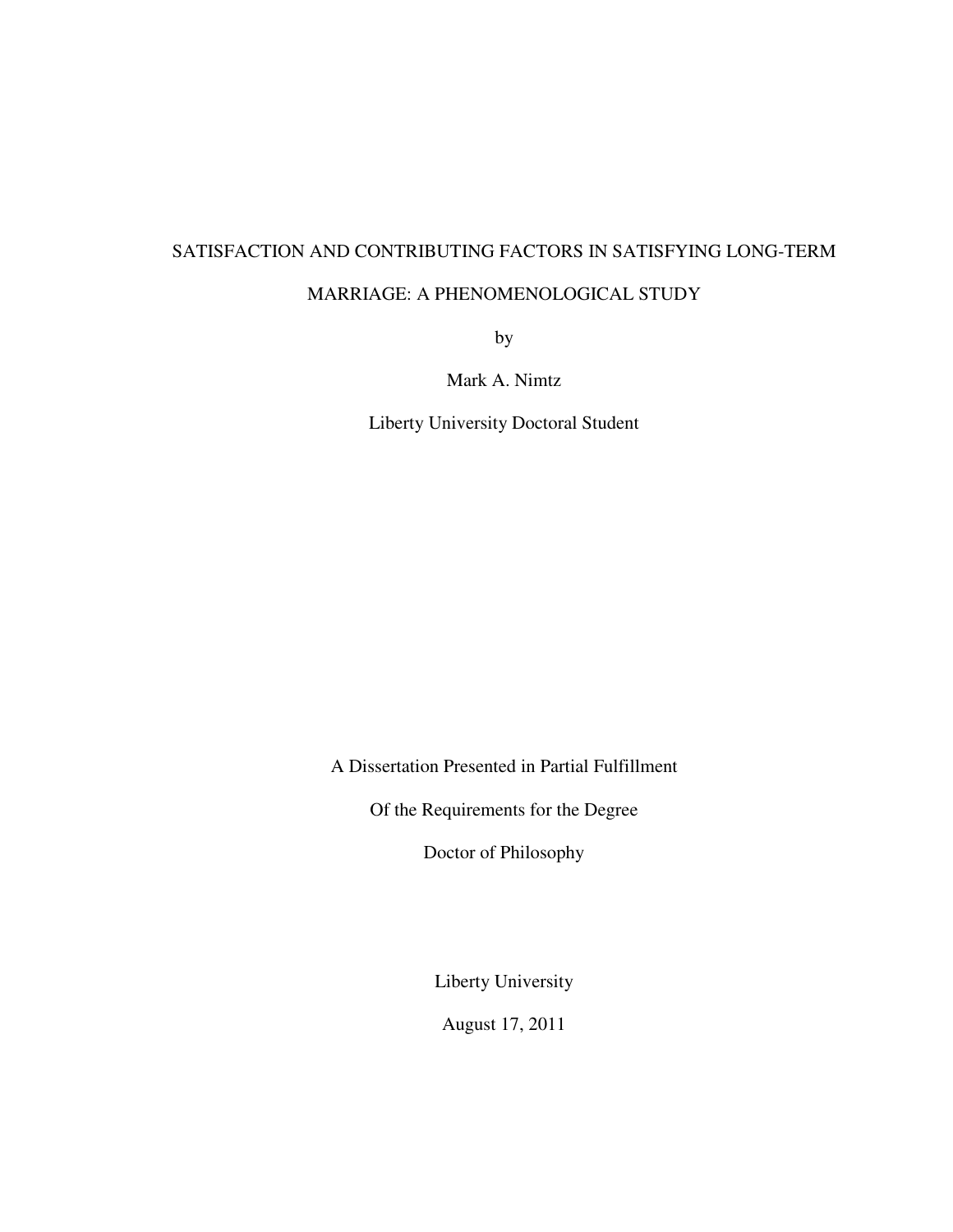© Mark A. Nimtz, August 17, 2011

All Rights Reserved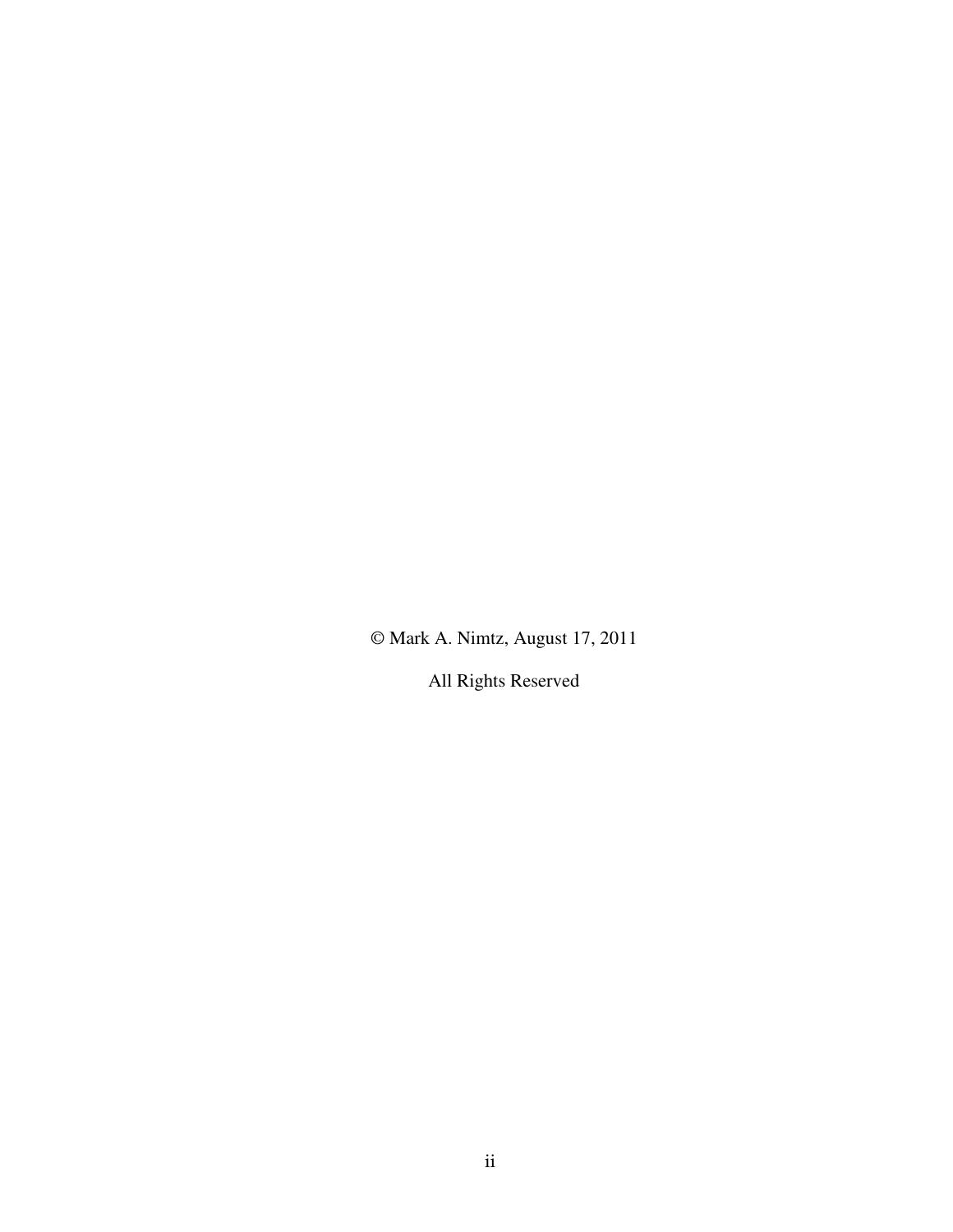## SATISFACTION AND CONTRIBUTING FACTORS IN SATISFYING LONG-TERM

## MARRIAGE: A PHENOMENOLOGICAL STUDY

by

Mark A. Nimtz

Liberty University Doctoral Student

Has been Approved

August 17, 2011

APPROVED:

VICTOR HINSON, Ed.D., Faculty Chair

FRED MILACCI, Ed.D., Committee Member

RONALD HAWKIN, Ed.D., Committee Member

ACCEPTED AND SIGNED:

VICTOR HINSON, Ed.D.

\_\_\_\_\_\_\_\_\_\_\_\_\_\_\_\_\_\_\_\_\_\_\_\_\_\_\_\_\_\_\_\_\_\_\_\_

\_\_\_\_\_\_\_\_\_\_\_\_\_\_\_\_\_\_\_\_\_\_\_\_\_\_\_\_\_\_\_\_\_\_\_\_

\_\_\_\_\_\_\_\_\_\_\_\_\_\_\_\_\_\_\_\_\_\_\_\_\_\_\_\_\_\_\_\_\_\_\_\_

FRED MILACCI, Ed.D.

RONALD HAWKIN, Ed.D.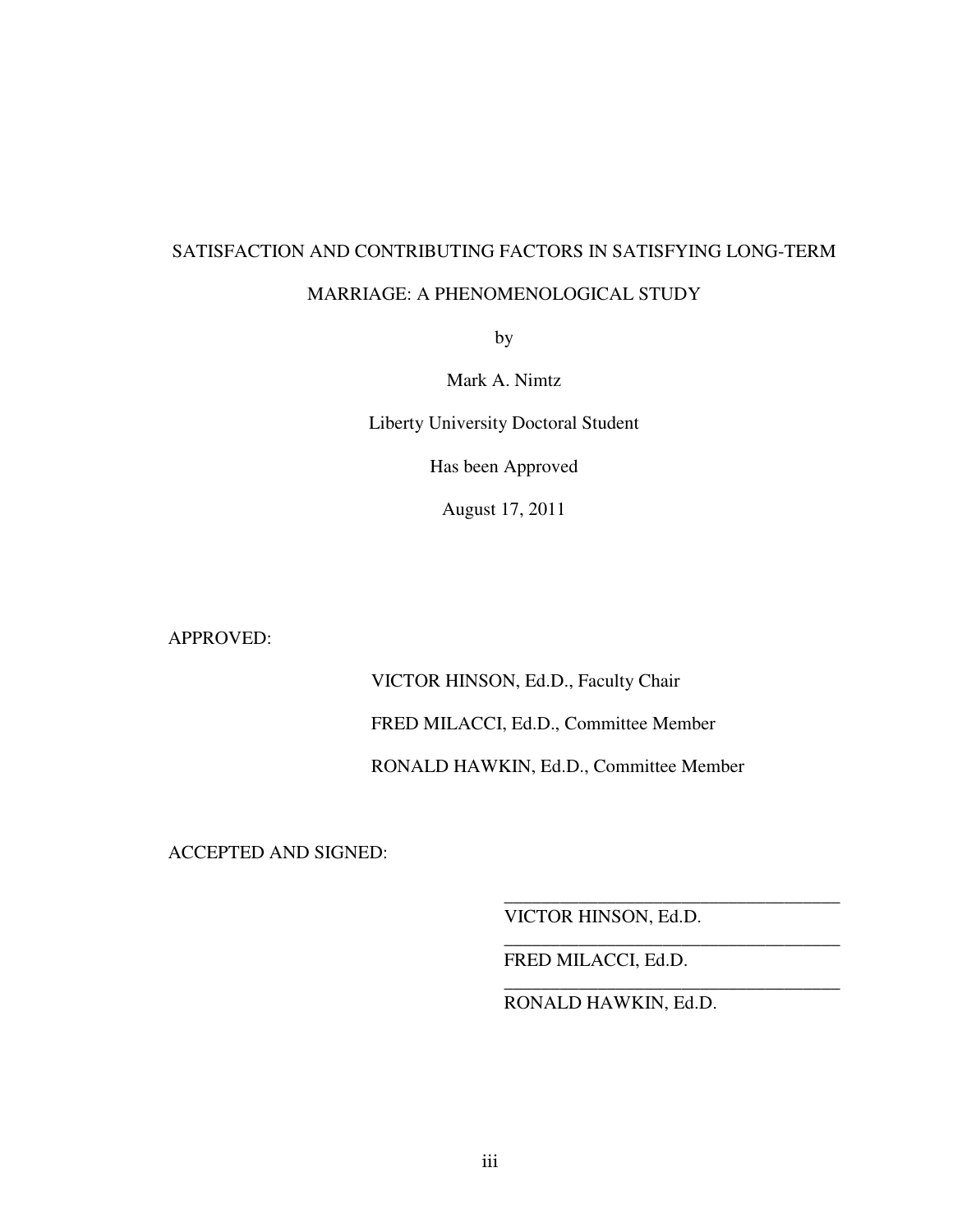#### ABSTRACT

This phenomenological study investigated the subjective marital experiences of five couples married for more than forty years. Select participants responded to interview questions pertaining to the phenomena of marriage satisfaction and marriage longevity. Participants completed the Dyadic Adjustment Scale (DAS) to assure the phenomenon of satisfaction was experienced in the marriage.

The data was collected using semi-structured, conversational, recorded, transcribed interviews in which the participants were interviewed separately by same-sex interviewers within the participant couples' homes. The marriage experiences and answers were compared and contrasted.

Two major themes emerged from the participants' descriptions of satisfaction: "Togetherness" and "Children/Grandchildren." Additionally, two major themes emerged from the data in reference to marriage longevity. These were "Attitude," referring to the mind-set participants brought to their marriage relationship, and "Action," referring to the work and effort participants invested in the marriage relationship. Subthemes emerging from "Attitude" included an "Attitude of Commitment," "Attitude of Respect," and "Attitude of Humor." Subthemes emerging from "Action" included "Act of Communication," "Act of Compromise," and "Act of Support." The theme "Sense of Security" emerged as a fiber that was woven throughout satisfaction and the factors contributing to marriage longevity.

This study has implications for premarital education, clinicians treating married couples, and personal growth. Suggestions for future study include expanding geographical area and ethnicity of participants for a more diversity-based approach.

iv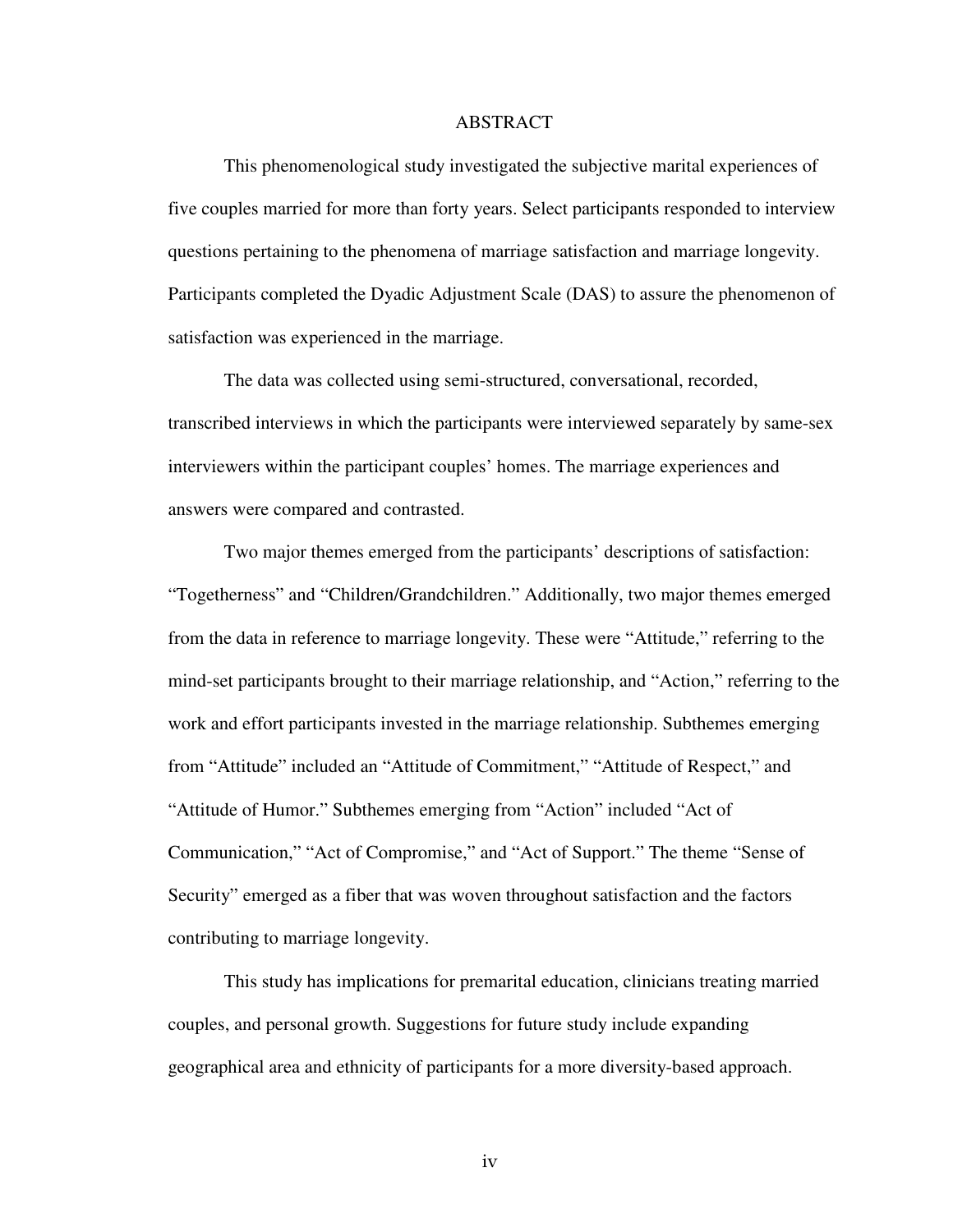#### ACKNOWLEDGEMENTS

I want to express my sincere appreciation to my dissertation Committee for their kind direction and assistance in the completion of this dissertation. I want to thank Dr. Victor Hinson for serving as my dissertation Chair and for his encouragement, support, direction, and motivation throughout the writing and research process. I also want to thank Dr. Fred Milacci for encouraging me to pursue a qualitative study and for his support and direction during the data gathering and analysis process; and Dr. Ron Hawkins for his wisdom, encouragement, direction, and friendship throughout the degree program and dissertation process.

I want to thank my family for their loving support over the last seven years during which time I was either attending class in Lynchburg, Virginia, studying for class, writing papers, or completing this dissertation. Very special thanks to my wife, Wendy, for her love, support, encouragement, and for serving as co-interviewer, as well as carrying the full parenting load while I was away or studying. I want to thank my children, Nathaniel, Elizabeth, and Matthew for their patience and for making necessary adjustments in their schedules throughout the past seven years. Without my family's assistance, completion of this program and dissertation would not have been possible.

Additional appreciation is extended to those who supported me throughout the Ph.D. program, including Our Shepherd Lutheran Church, Birmingham, Michigan, for their kind understanding during my absence and generous tuition assistance. Special appreciation is also extended to the generous, understanding, and accommodating research participants, who allowed me into their homes, lives, and marriages.

v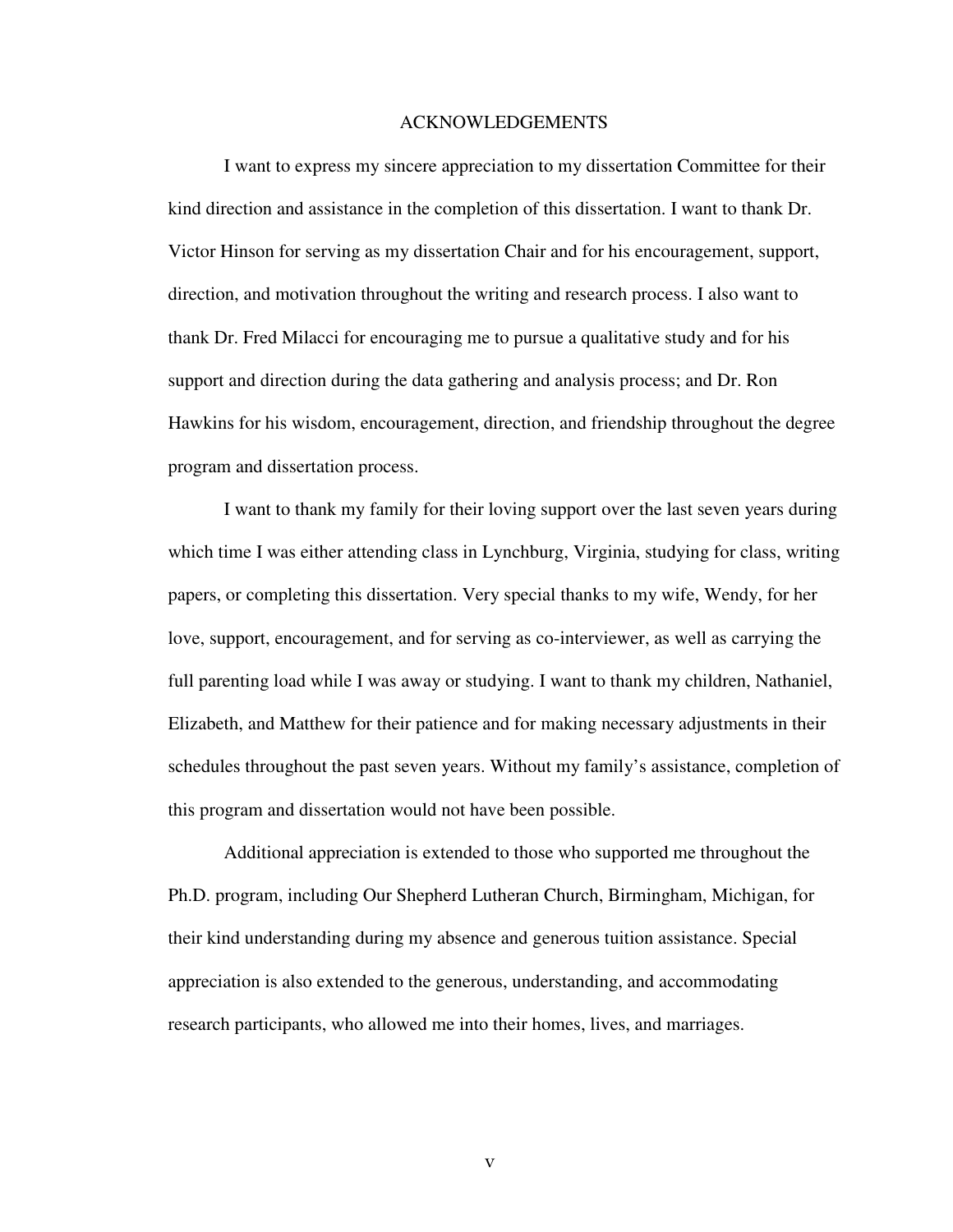## TABLE OF CONTENTS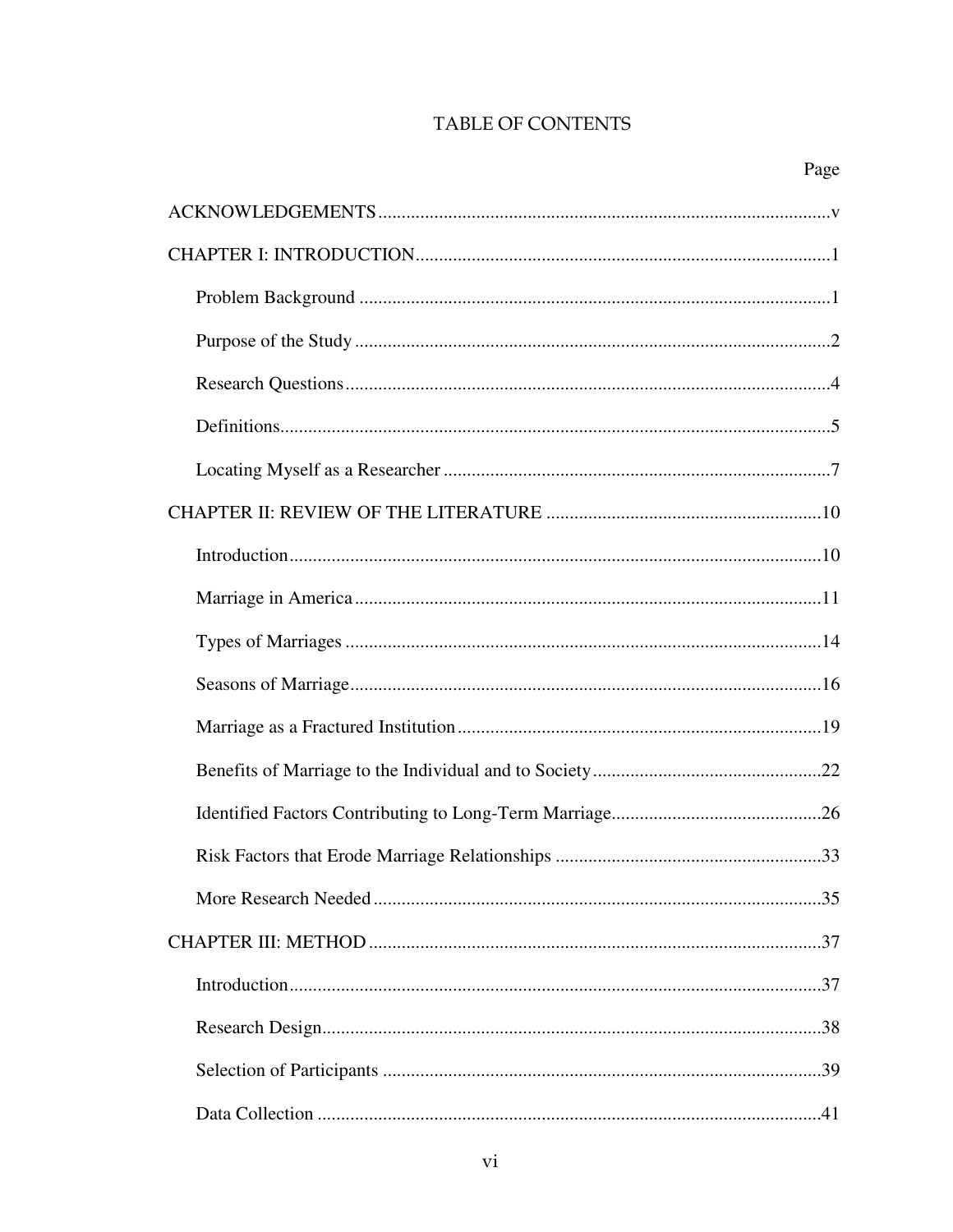| Two Major Themes Regarding Contributing Factors in Long-Term Marriage68 |
|-------------------------------------------------------------------------|
|                                                                         |
|                                                                         |
|                                                                         |
|                                                                         |
|                                                                         |
|                                                                         |
|                                                                         |
|                                                                         |
|                                                                         |
|                                                                         |
|                                                                         |
|                                                                         |
|                                                                         |
|                                                                         |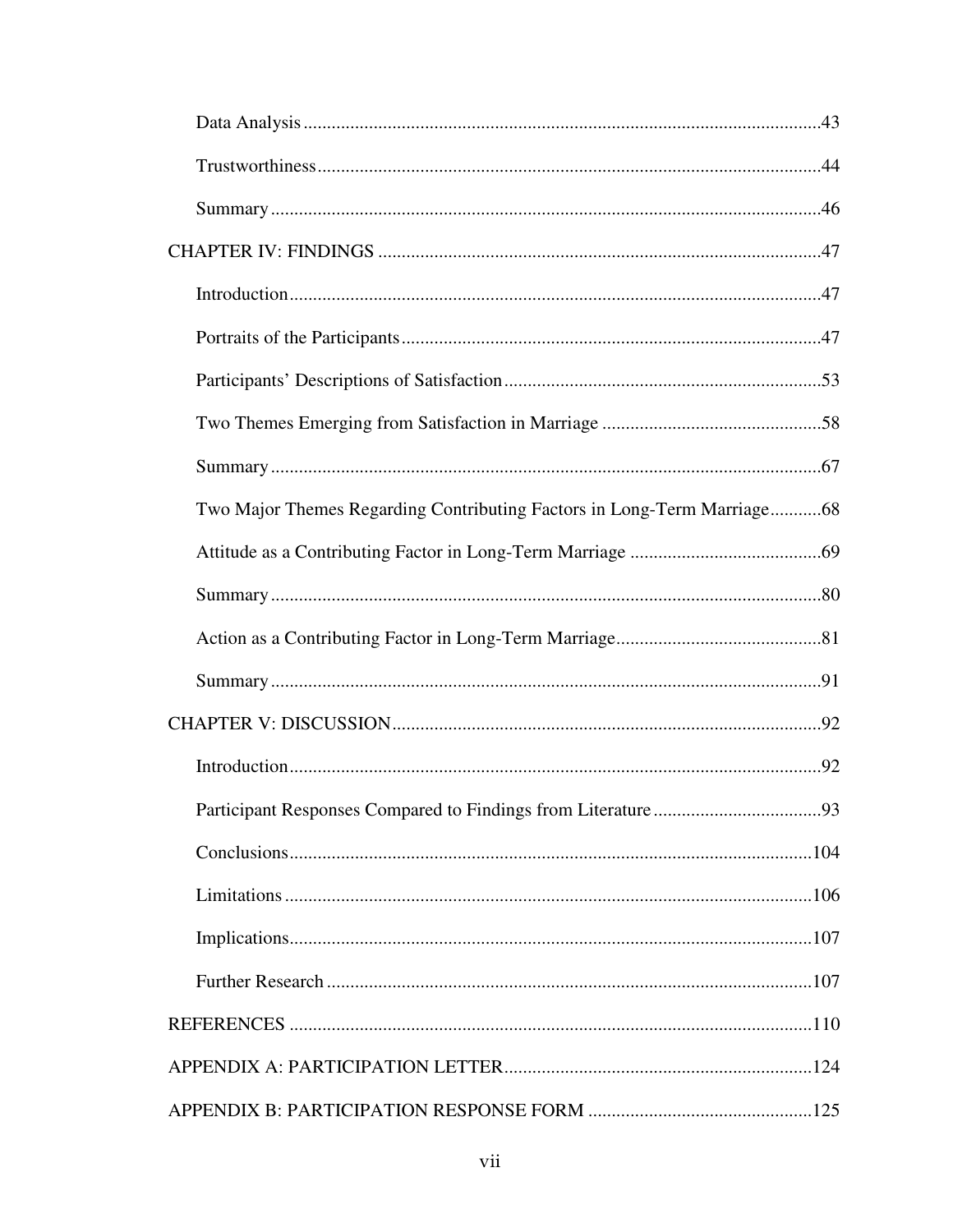| APPENDIX E: MEMBER CHECKING LETTER TO PARTICIPANTS132 |  |
|-------------------------------------------------------|--|
|                                                       |  |
|                                                       |  |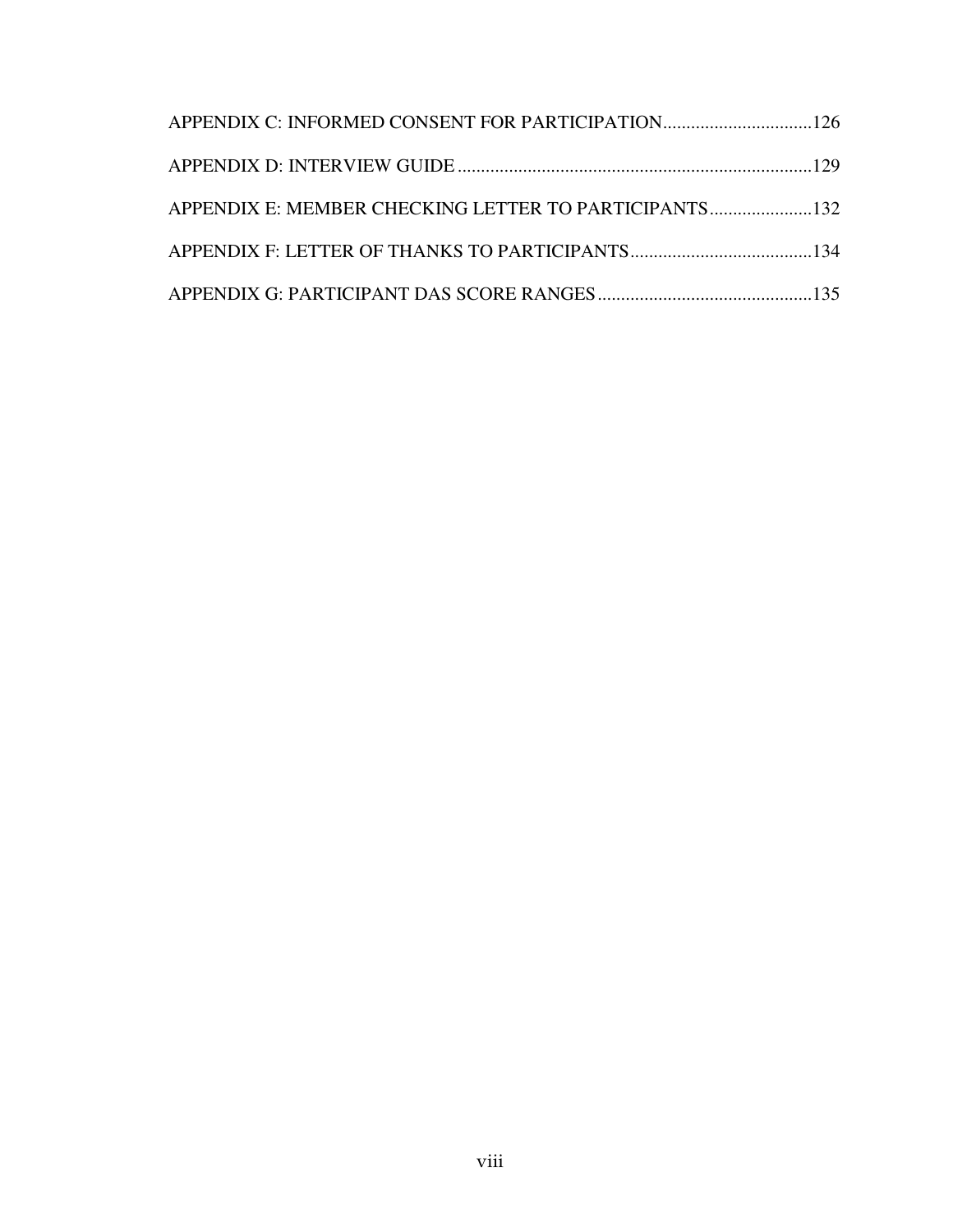#### CHAPTER I: INTRODUCTION

## Problem Background

The ideology regarding the institution of marriage has undergone a dramatic transformation in the United States over the past fifty to sixty years (Wallerstein, Lewis, & Blakeslee, 2000; Popenoe, 1993; Uecker & Stokes, 2008). Until recently, marriage was considered a basic fundamental societal institution; however, Cherlin (2004) shares that "marriage has undergone a process of deinstitutionalization--a weakening of the social norms that define partners' behavior" (p. 848) resulting in a large number of couples cohabiting and the emergence of same-sex marriage. Waite and Gallagher (2000) have expanded on that viewpoint by stating that today's society has managed to transform a most basic and universal institution such as marriage into something controversial.

Today, the number of dissolved marriage relationships has grown to well over fifty to sixty percent, a substantial increase since 1969 when Governor Ronald Reagan signed the first no-fault divorce law (Buckley, 2003; Bumpass, 1990; Lauer & Lauer, 1986; Wallerstein et al., 2000). Subsequently, the last half of the  $20<sup>th</sup>$  century found divorce replacing death as the most common end point for marriage. This new "normal" marital end point in society is due in part to the "lengthening of the human lifespan; the biological, psychological, social, and economic improvement of women's lives; and the emergence of new relationship or family values and laws within the Western civilization" (Pinsof, 2002, p. 155); and to changes in societal attitudes since the nofault divorce laws of the 1960's (Lauer & Lauer, 1986). These societal and attitudinal changes may be reflected in the fact that the federal government has not produced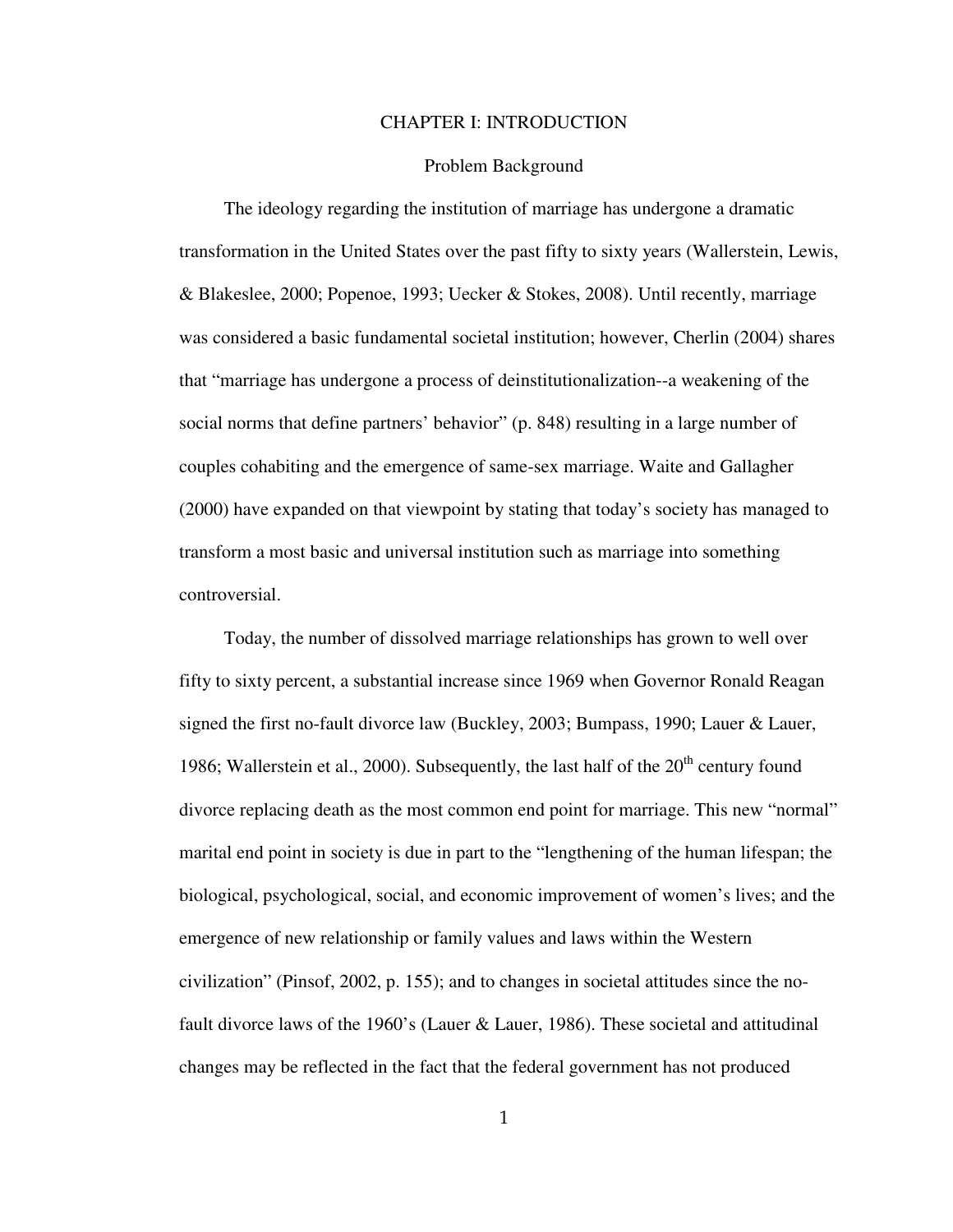detailed national statistical information on marriage and/or divorce since 1990 (Waite & Gallagher, 2000).

However, Waite (1995) notes the significance of marriage is found in the societal benefits marriage offers. Marriage creates a unit of production and consumption, and influences thoughts, behaviors, decisions, and the way institutions treat you (Waite  $\&$ Gallagher, 2000). Furthermore, unhappy marriages can be emotionally and physically stressful and unhealthy to the individual, leading to conditions including high blood pressure, heart disease, anxiety, depression, suicide, violence, substance abuse, and lowered immunity (Gottman & Silver, 2000).

Since research shows that "small, positive behaviors, frequently repeated, can make a *big* difference in the long-term success of a marriage" (Gottman, Schwartz Gottman, & DeClaire, 2006, p. 7), and awareness is vital if we are to recognize some behavior as a wake-up call (Gottman et al., 2006), perhaps as couples, educators, and counselors become more aware of what makes marriage succeed, we can begin to increase marital satisfaction and longevity, and lower the rate of divorce.

#### Purpose of the Study

The purpose of this study is to further understand the phenomena of satisfaction and longevity in marriage. Additionally, within the context of a satisfying marriage, this study attempts to explore the factors that lead to marriage longevity.

Scores of studies relating to marriage and the marital relationship have been completed; however, a review of the literature finds few recent studies pertaining to the phenomena of marriage longevity, or marriages lasting more than twenty years (e.g.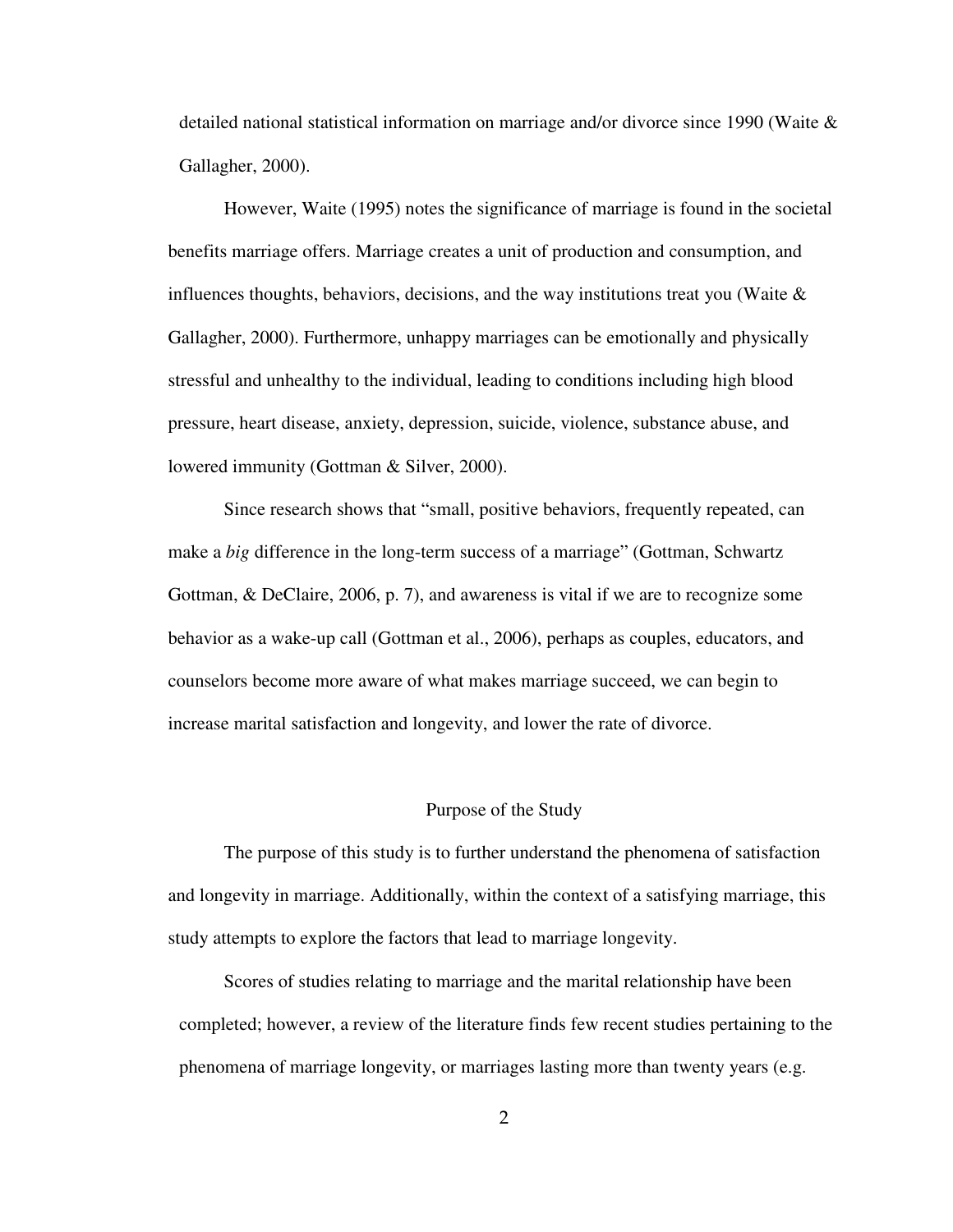Kaufman & Taniguchi, 2006; Schmitt, Kliegel, & Shapiro, 2007; Pienta, Hayward, & Jenkins, 2000) and satisfaction in long-term marriage. In 1986, Lauer and Lauer (1986, p. 11) quoted Wallis (1970, p. 53) in reporting that we have not yet come to grips with "what it is that makes marriages last, and enables them to survive" (p. 11), and they concurred that almost twenty years later the observation was still valid. Levenson, Carstensen, and Gottman (1994) note that most marriage research has been conducted on "relatively young couples and has been more concerned with marriages that dissolve than with marriages that stay together" (p. 301), and that "we do not know a great deal about the nature of marriage in middle and late life" (p. 302). Those sentiments may remain equally valid today.

Additionally, most perceptions of building satisfying long-term marriages originate from the clinical context (Lauer  $\&$  Lauer, 1986), and many popular authors such as Smalley (1996), Smalley and Trent (1989), and Harley (1988, 1992, & 1994) seem to have based their theoretical fundamental building blocks of a sound marital relationship on perceptions that flow out of the clinical setting. The caution is that this data may be flawed due to the premise that these counselors are generally working with troubled marriages only (Lauer & Lauer, 1986). Glen (1990) posits that more qualitative research is needed for the advancement of understanding marriage. If this study can uncover just one important new idea concerning factors that lead to greater marriage satisfaction, marriage longevity, or affirm previous findings, it will have been worthwhile.

Given the fact that qualitative research and phenomenology involve a rich description and interpretation of phenomena from the direct perspective of those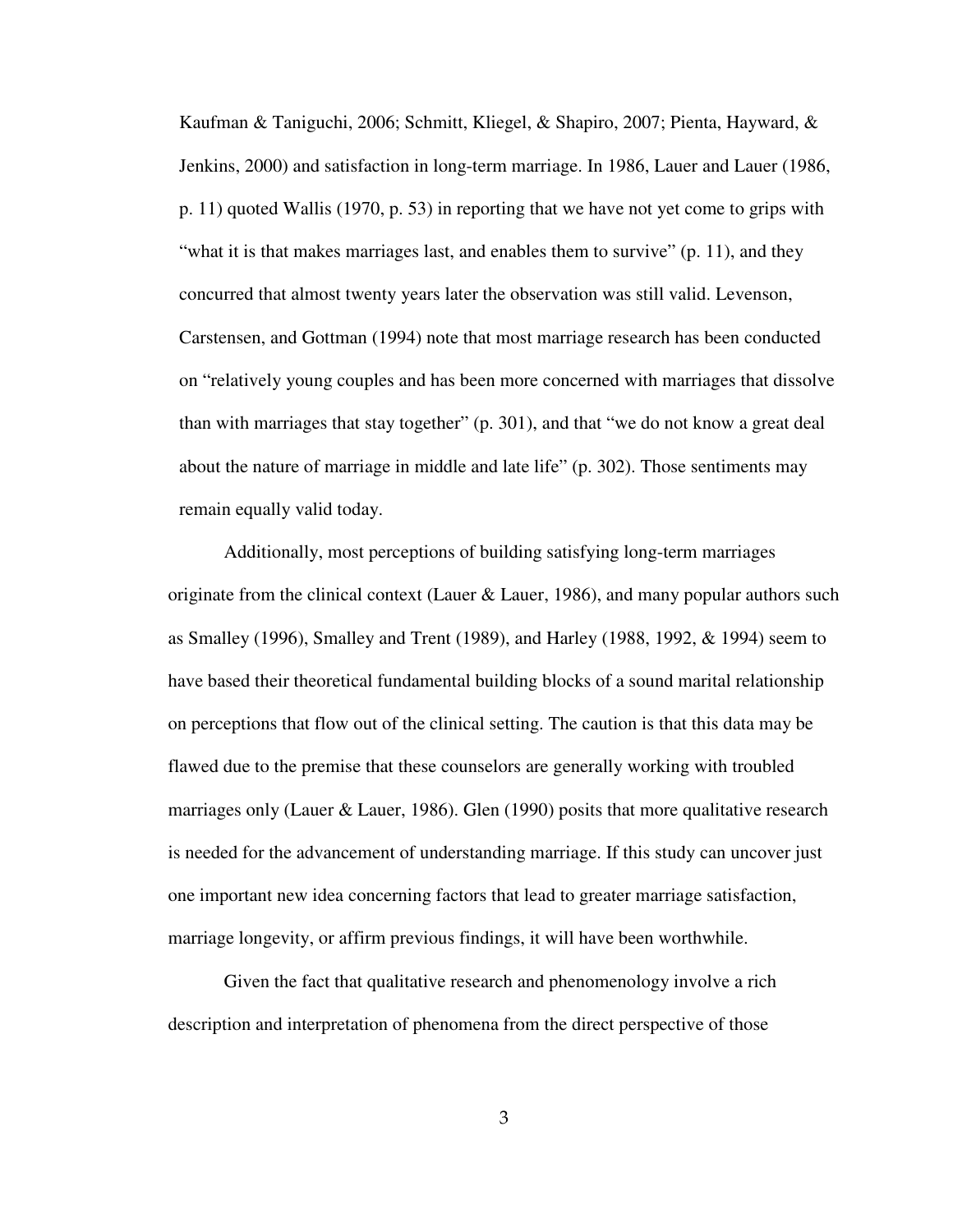individuals experiencing them (Creswell, 2009; van Manen, 1990), a phenomenological study was most appropriate for this research.

#### Research Questions

Marriage will be limited to a documented and licensed religious or civil ceremony between one woman and one man (Defense of Marriage Act of 1996), although it is recognized that same-sex marriages are legalized in the states of Massachusetts, Connecticut, Iowa, New Hampshire, and Vermont (DOMAwatch.org, 2008), and more recently in Washington, DC (Gresko, 2010) and New York (New York Times, 2011). With this in mind, the overarching objective and theoretical basis of this study is to investigate the subjective marital experiences of couples of the opposite sex reporting marriage satisfaction after forty to forty-nine years of marriage, in order to find out how these participants describe satisfaction in their marriage, and to identify and describe the factors contributing to marriage longevity that surface as a result of face-to-face recorded interviews. The primary research questions framing this study are:

- 1. How do participants describe their satisfying long-term marriage?
- 2. What factors do participants identify as contributing to the satisfaction and longevity of their marriage?
- 3. How do the participants' responses regarding long-term marriage compare and contrast?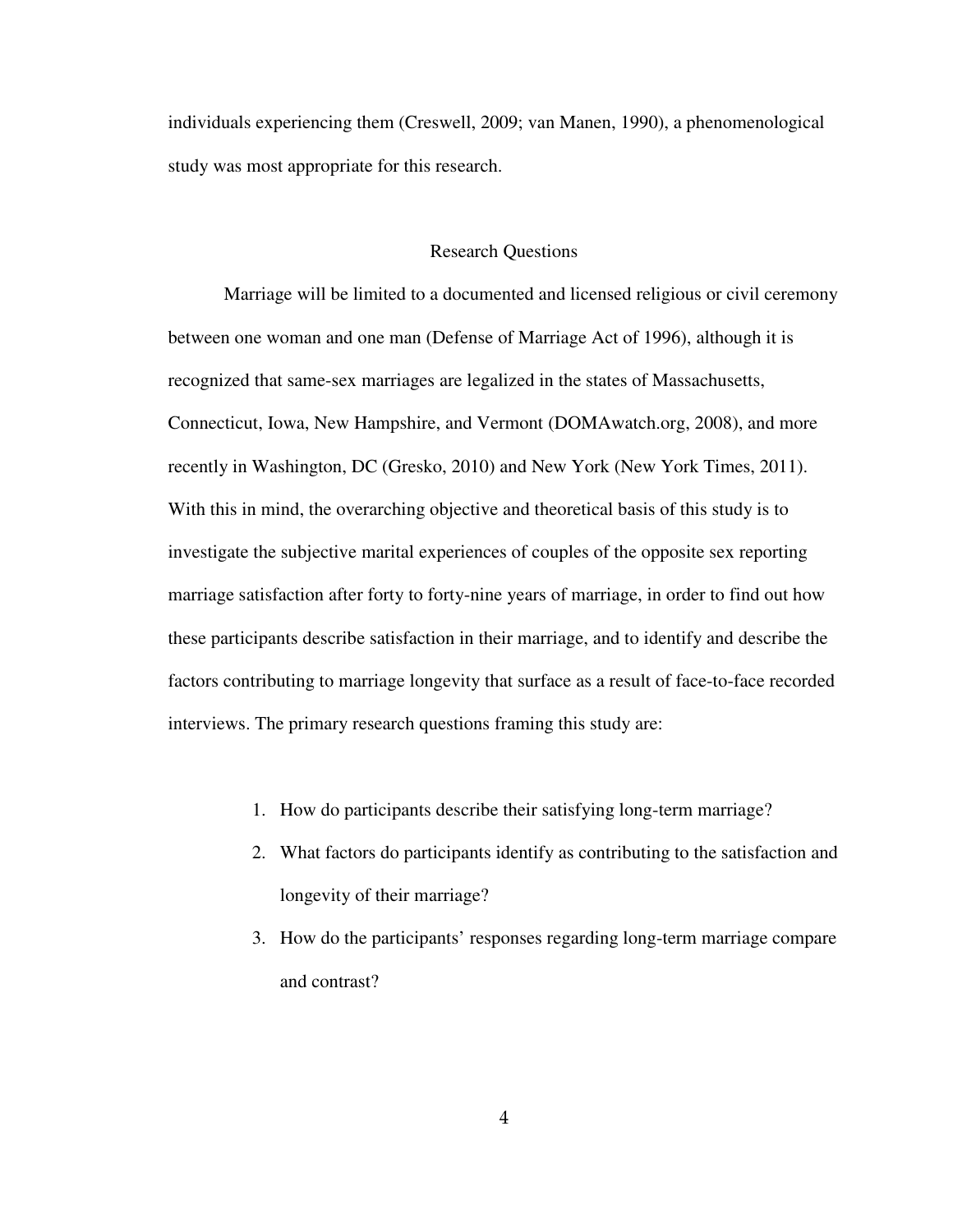#### **Definitions**

Operational definitions of terms include, but are not limited to, marriage, marriage longevity, successful marriage, marriage dissolution, and marriage satisfaction.

#### *Marriage*

Marriage is an ancient practice, although its meaning may have changed throughout time and space. According to the early Judeo-Christian perspective, marriage was instituted in Genesis 2:18-24, when God said it was "not good for man to be alone," so He made a "helper suitable for him . . . woman" (Thompson, 1990). In Section 3, Definition Of Marriage, the Defense of Marriage Act of 1996 states "the word 'marriage' means only a legal union between one man and one woman as husband and wife, and the word 'spouse' refers only to a person of the opposite sex who is a husband or wife" (Defense of Marriage Act of 1996). For the purposes of this study, the term marriage will refer to a legal union between one woman and one man.

## *Marriage Satisfaction*

Satisfaction will be defined by the Dyadic Adjustment Scale (DAS) characteristics of: 1) agreement between partners on matters important to the relationship, 2) contentment with the present state of the relationship and commitment to its continuance, 3) expression of affection and sex in the relationship, and 4) common interests and activities shared by the couple (Spanier, 1989, 2001). Marriage satisfaction may be determined by using instruments such as the DAS which "is a widely used instrument for clinical and research applications with couples" to "characterize the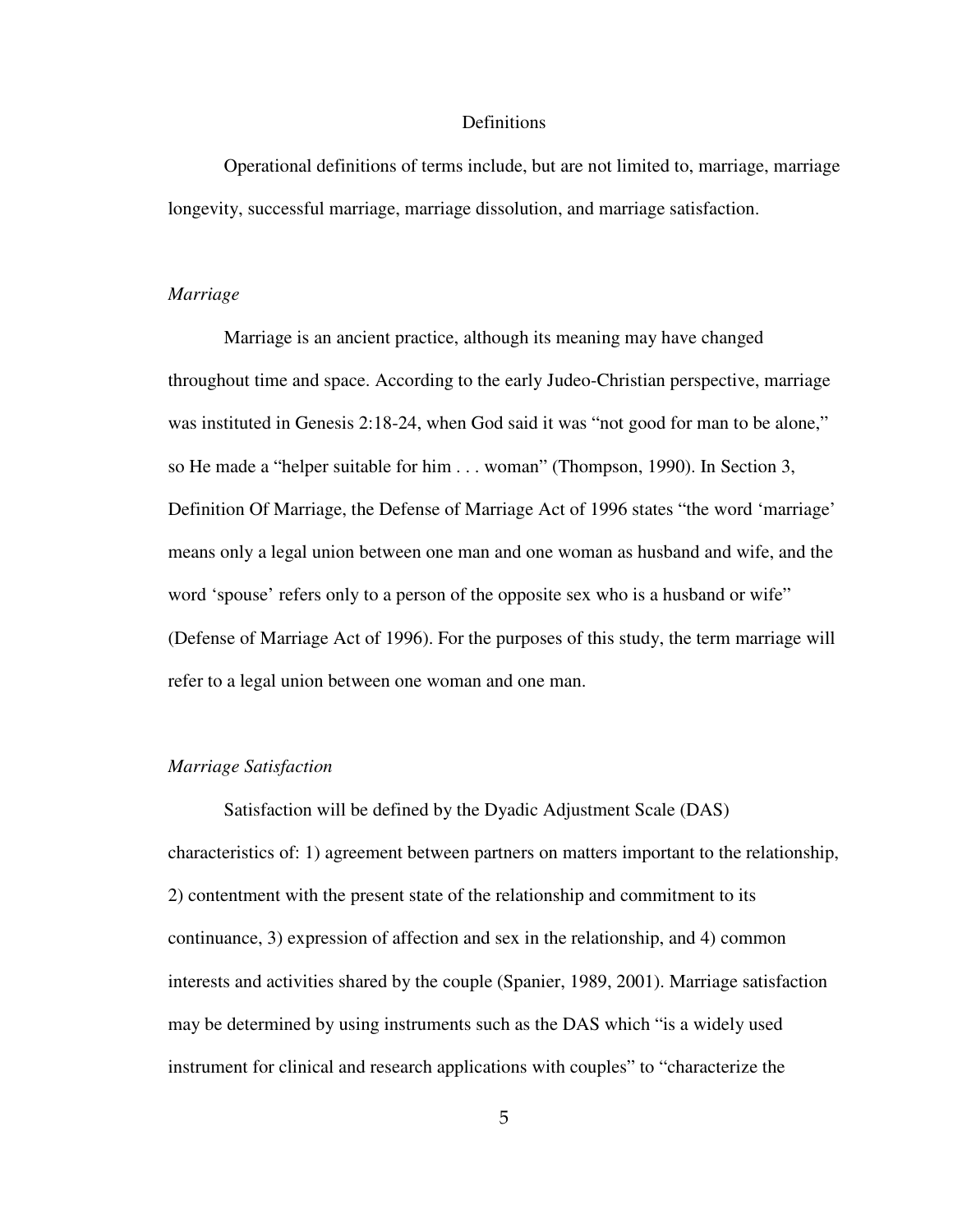quality of a dyadic relationship" (Spanier, 1989, 2001, p. 1). In order to qualify for this study, participants needed to receive a T-score of 45 or higher on the DAS. A T-score of 45-50 represents an average score and indicates no concern regarding the participants' dyadic adjustment to the marriage relationship.

## *Long-Term Marriage/Marriage Longevity*

Whereas some researchers might define long-term marriage or marriage longevity as those marriages lasting twenty to twenty-five years or more (Fennel, 1993; Kaslow  $\&$ Robison, 1996), others consider only those who have experienced fifty or more years of marriage (Lauer & Lauer, 1986; Lauer, Lauer, & Kerr, 1990; Roberts, 1979-1980; Sporakowski & Hughston, 1978). This study will limit longevity to those marriages forty to forty-nine years in length in order to keep the age of the participants to the lower end of "older adult" which Spaniol, Voss, and Grady (2008) identify as between sixty and eighty-five years of age. This will be done to help protect against positive bias in recall during the interview process. Positive bias in recall, which tends to increase with age, might be described as maximizing the positive and minimizing the negative in recalling past experiences (Carstensen, Fung, & Charles, 2003; Charles, Mather, & Carstensen, 2003). In looking at the variables, a long-term marriage should not be confused with a satisfying marriage (Glenn, 1990; Roberts, 1979-1980).

#### *Successful Marriage*

Roberts (1979-1980) states that the two norms most frequently used by society to identify a successful marriage are: 1) the stability or durability which may be indicated by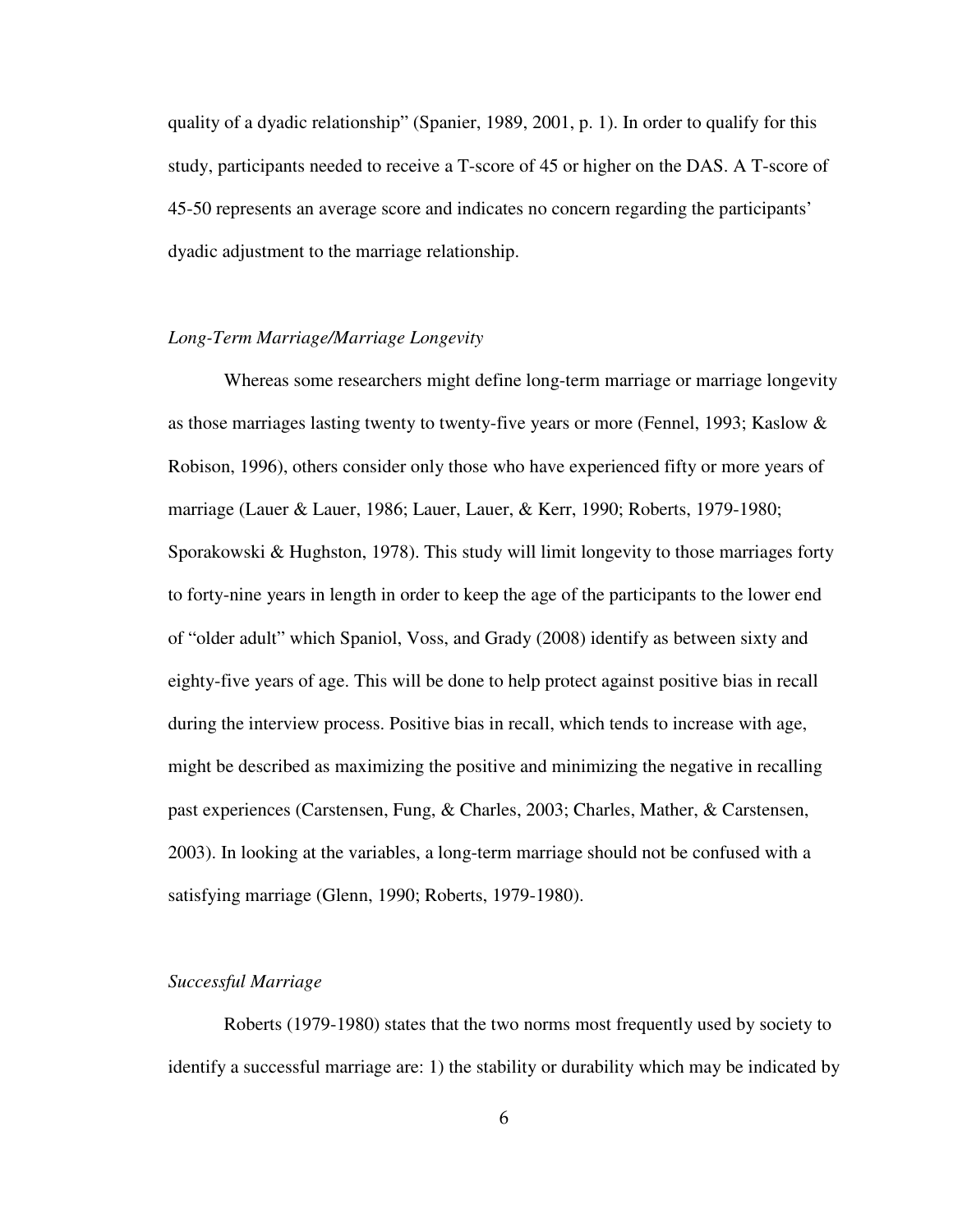the number of years a couple has been married, and 2) personal happiness, which, although very subjective, can be measured using appropriate instruments. In this study, successful marriage if defined as: 1) couples married forty to forty-nine years, and 2) couples identified as satisfied in their marriage relationship by their Dyadic Adjustment Scale scores.

## Locating Myself as a Researcher

My experiences and work as a licensed marriage and family therapist for the past twenty years have allowed me a first-hand glimpse into the marriages of several struggling couples, some whose marriage has dissolved, and others who have made appropriate changes in attitude and behavior in order to salvage their marriage. Additionally, my experience with couples in premarital counseling begs the question of what needs to be addressed and implemented in order for them to experience a satisfying long-term marriage.

I am certain that part of my interest in long-term marriage is due to observing the marriage longevity my parents experienced and the manner in which they related and interacted with one another in their fifty-five year marriage, which ended with the death of my father. I witnessed firsthand the personality strengths and weaknesses of my parents, their communication skills, their financial, relational, and health struggles, and their idiosyncrasies. I often wondered what contributed to the longevity of my parents' marriage. If my mother was asked to what she attributed her marriage longevity, she would respond with something like, "Well, I had four good children. I can't complain." Or: "I had a good life. We always worked hard. We had our ups and downs, because he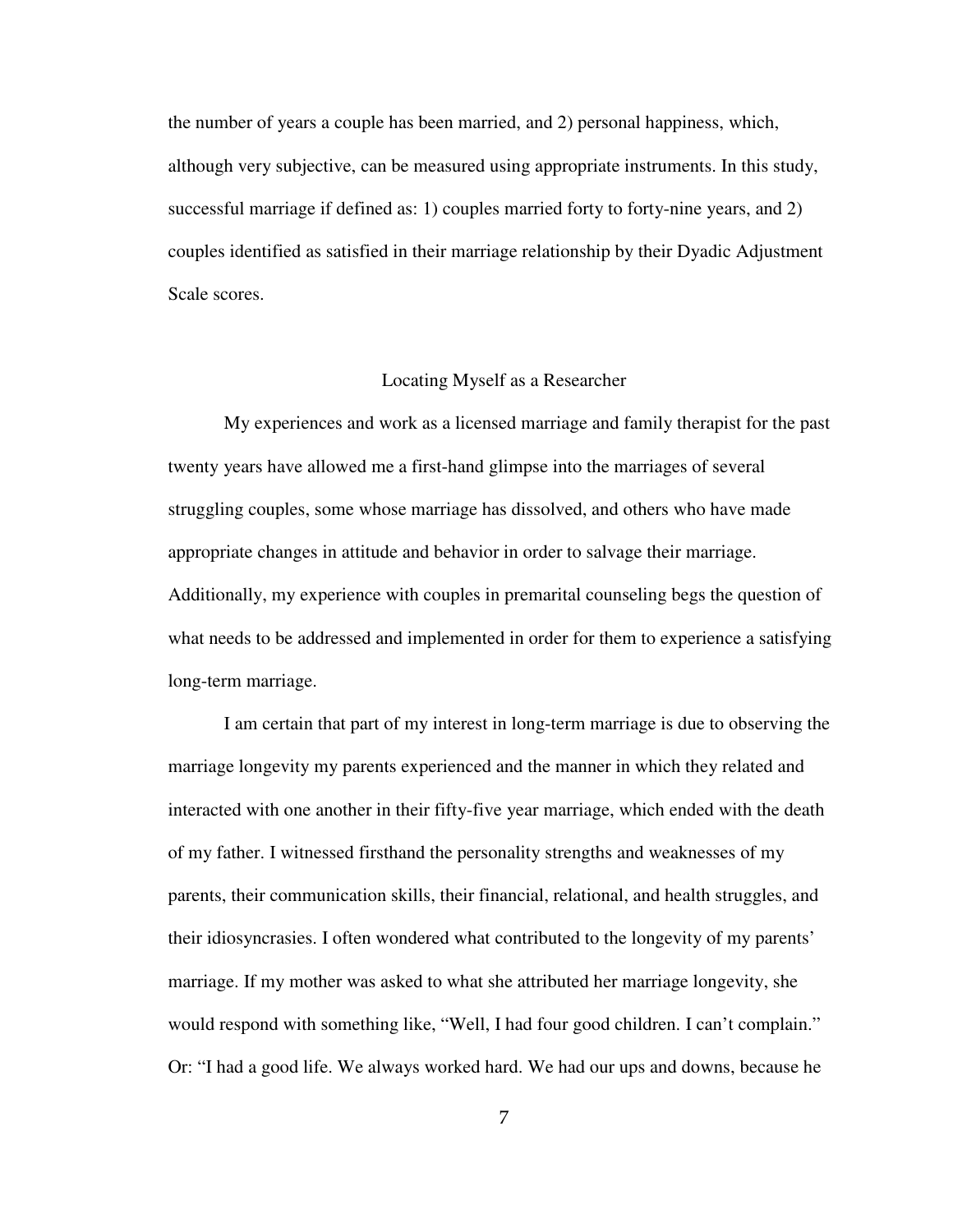was ten years older than me, but . . ." Or: "I went to work, and that helped out a lot." Although he is now deceased, I recall my father frequently sharing the positive aspects of my mother's family of origin, cultural background, and character, with comments like, "She came from a good family," and "She's always been a hard worker, a good cook, and a good housekeeper."

Finally, participation in my own marriage relationship has drawn me into an existential experience of this intimate dyadic relationship. I consider my marriage to Wendy to be a stable and satisfying relationship that will withstand the test of time. As I examine the unique aspects of our relationship and the unique qualities we bring to the relationship as individuals, I often consider the factors that contribute to our marital satisfaction and potential for marriage longevity. Was it the early establishment of a solid relational foundation through effective communication; or similarities such as Midwest upbringing, educational experiences, and religious background; or was it differences in personality that continued to draw us together and contribute to our marital satisfaction and marriage longevity? Incidentally, having been married only twenty-two years, have we established a successful marital relationship and achieved marriage longevity, or have we merely begun our marital journey? How can I be assured that our marriage will withstand the test of time?

As I experience my own marriage and reflect on the marriages I have observed, I ask myself: What makes some marriages succeed and others fail? Why do some couples appear to be satisfied and content in their marriage, while others appear dissatisfied? If social scientists assert that satisfying long-term marriages don't just happen, then what are the factors that contribute to satisfaction and marriage longevity? It is these factors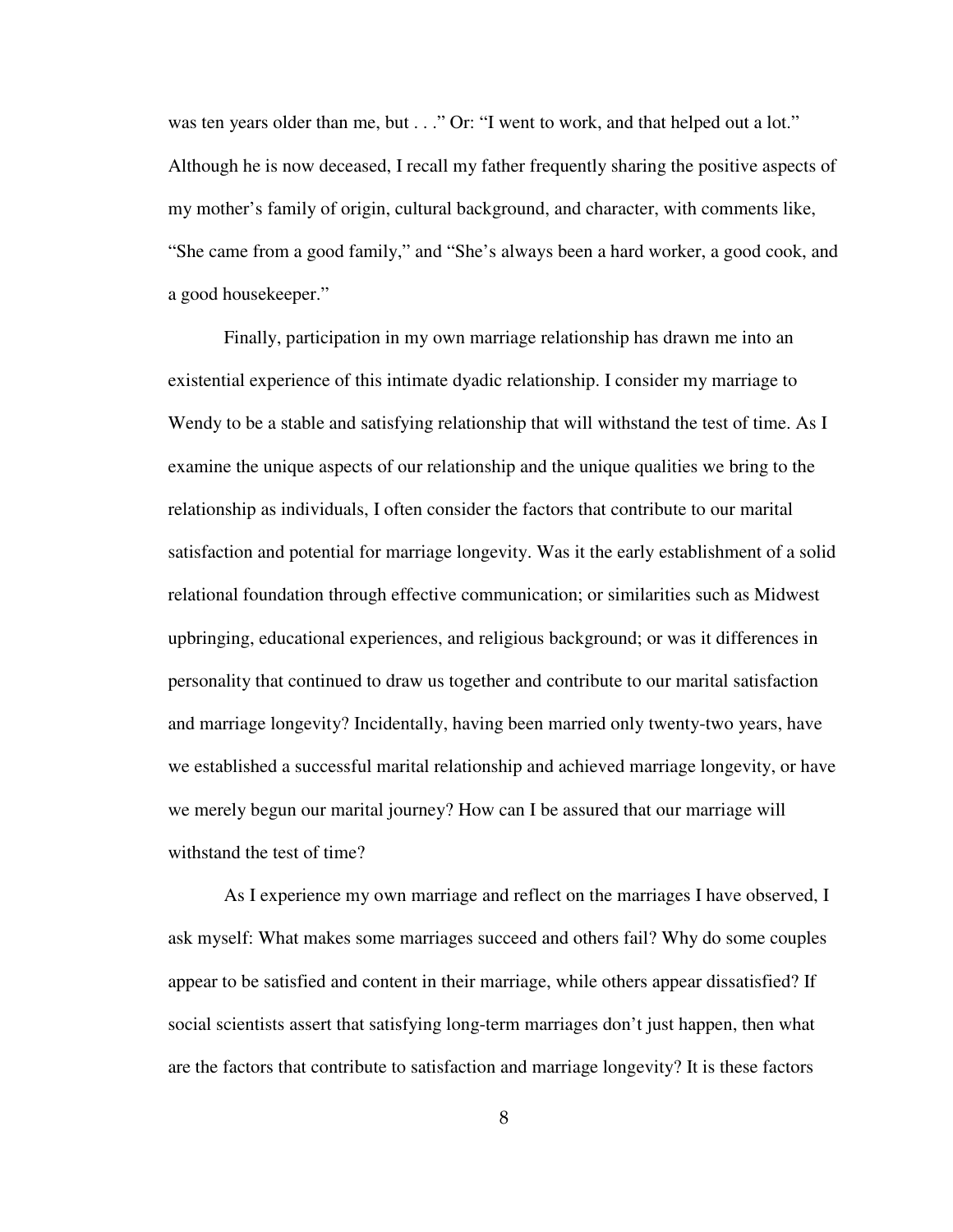that I hope to discover and incorporate into my own marriage and into my counseling practice.

Qualitative research requires the researcher to immerse oneself into the particular context and the phenomena to be studied, which Piantanida and Garman (1999) refer to as "immersing oneself in the inquiry" (p. 157). Since I seek to find the meaning of marriage satisfaction and long-term marriage, a qualitative study from a phenomenological perspective was deemed appropriate.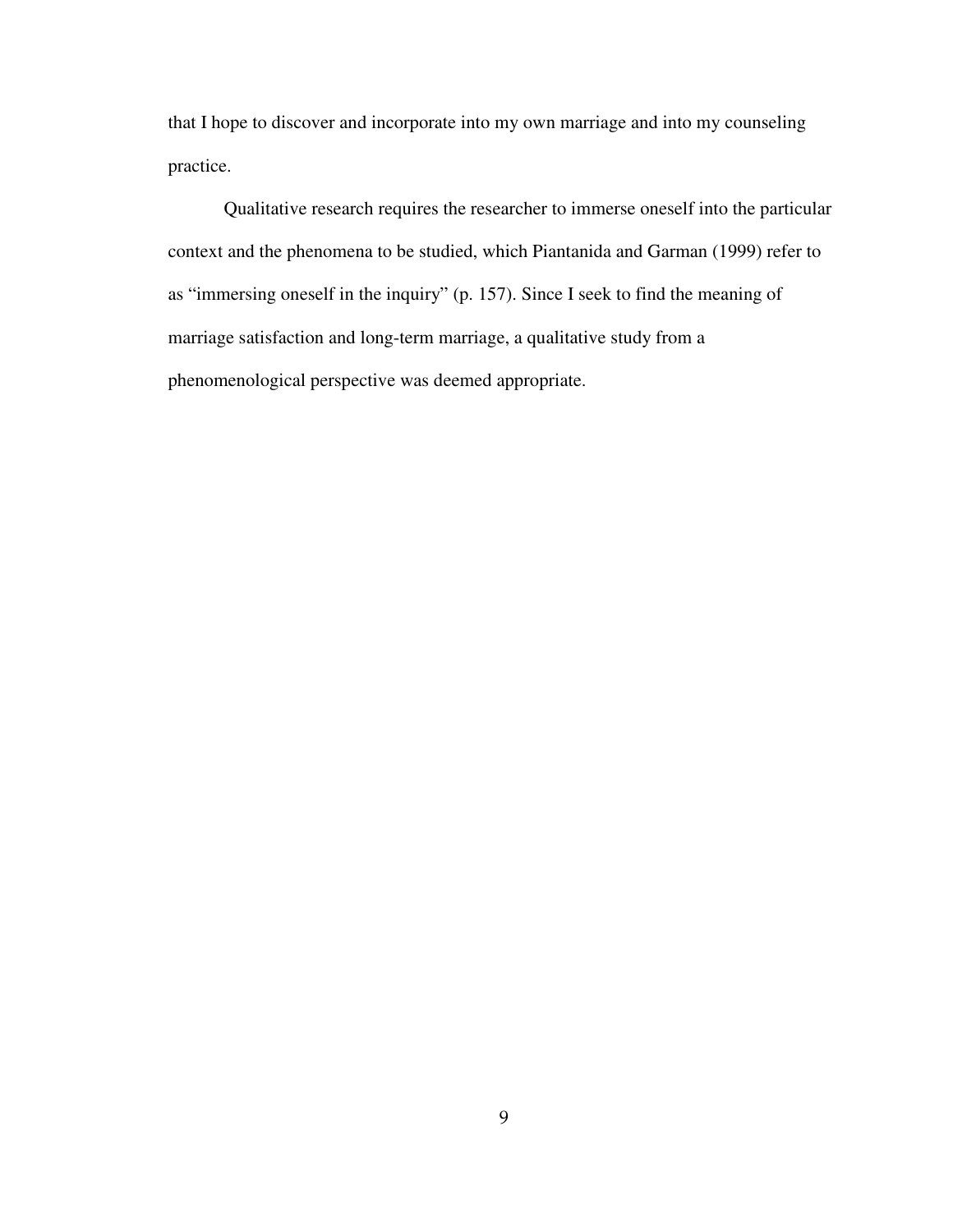#### CHAPTER II: REVIEW OF THE LITERATURE

#### **Introduction**

This review will focus on the literature relevant to the phenomena of marriage satisfaction and marriage longevity (e.g. Kaslow & Robison, 1996; Kaufman  $\&$ Taniguchi, 2006; Lauer & Lauer, 1986; Lauer et al., 1990; Roberts, 1979-1980). Additionally, the review will explore the history of the institution of marriage in America (e.g. Cherlin, 2004; Haines, 1996; Schoen, Landale, & Daniels, 2007; Uecker & Stokes, 2008), common types of marriage relationships that have been identified (e.g. Gottman, 1994; Lauer & Lauer, 1986; Wallerstein & Blakeslee, 1995), seasons through which a marriage might transition (e.g. Appleton & Bohm, 2001; Henry & Miller, 2004; Levenson, Carstensen, & Gottman, 1993; Miller, Yorgason, Sandberg, & White, 2003; Schramm, Marshall, Harris, & Lee, 2005), marriage as a fractured institution (e.g. Gottman & Silver, 2000; Popenoe, 1993; Waite & Gallagher, 2000; Wallerstein & Blakeslee, 1995; Wallerstein et al., 2000), the benefits of marriage to the individual and to society (e.g. Gottman & Silver, 2000; Pienta et al., 2000; Silverman, 2007; Waite and Gallagher, 2000), factors contributing to marriage longevity (e.g. Driver & Gottman, 2004; Gattis, Berns, Simpson, & Christensen, 2004; Gottman & Silver, 2000; Gottman et al., 2006), and risk factors that lead to an eroded marriage relationship (e.g. Gattis et al., 2004; Gottman & Silver, 2000; Gottman et al., 2006; Miller et al., 2003; Shapiro, Gottman, & Carrere, 2000).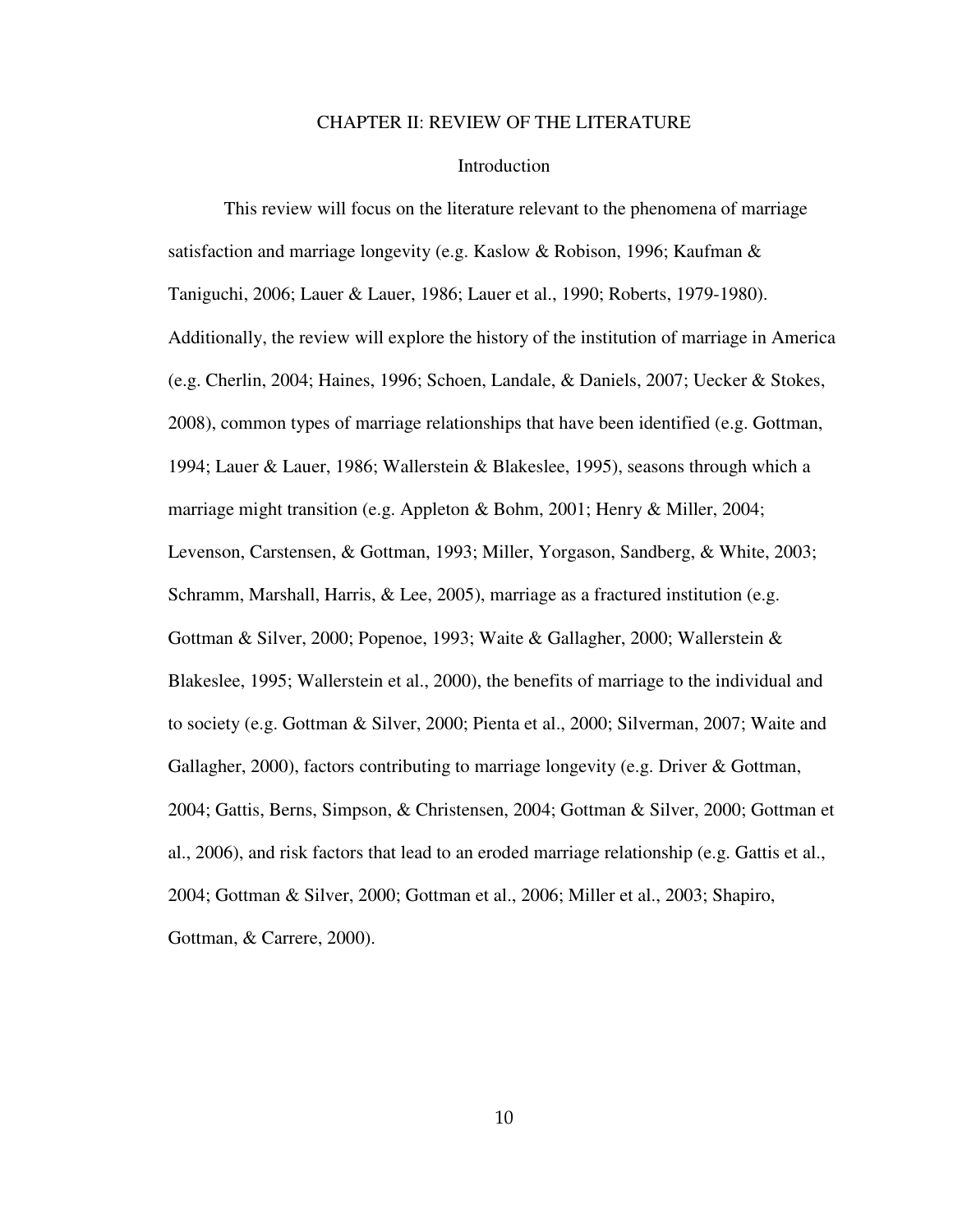#### Marriage in America

## *Trends in Marriage from Colonial America to the Present*

Since the colonization of America, the institution of marriage has cycled through several trends and undergone a dramatic transformation, with greatest intensity during the past fifty to sixty years (Wallerstein et al., 2000; Popenoe, 1993; Haines, 1996). Haines (1996) reports that the immigrants' arrival in colonial America introduced a dramatic decrease in age at first marriage and decreases in number of white men and women never married. However, a reversal of this trend was witnessed at the beginning of the 1800's with an increase in marriage age and increase in number of both men and women never marrying. This trend continued until the 1900's when it again reversed. The most recent reversal began in the 1960's and 1970's and continues today, with the ages of men and women at first marriage again increasing steadily as well as the number of men and women never marrying (Haines, 1996; National Center for Family & Marriage Research [NCFMR], 2009), and the U.S. Census Bureau (2006-2008) reporting the median age at first marriage being 27.7 years for men and 26.1 years for women. The statistics are even higher for African Americans (Waite, 1995). In spite of this recent trend, Uecker and Stokes (2008) report that more than twenty-five percent of young women and more than fifteen percent of young men do marry before their twenty-third birthday; however, those who choose to marry before age 23 tend to be white or Hispanic, have parents who married early, were raised conservative Protestant or Mormon, have grown up in the South or in rural areas, and tend to be less educated. This trend has remained constant since the 1970's.

11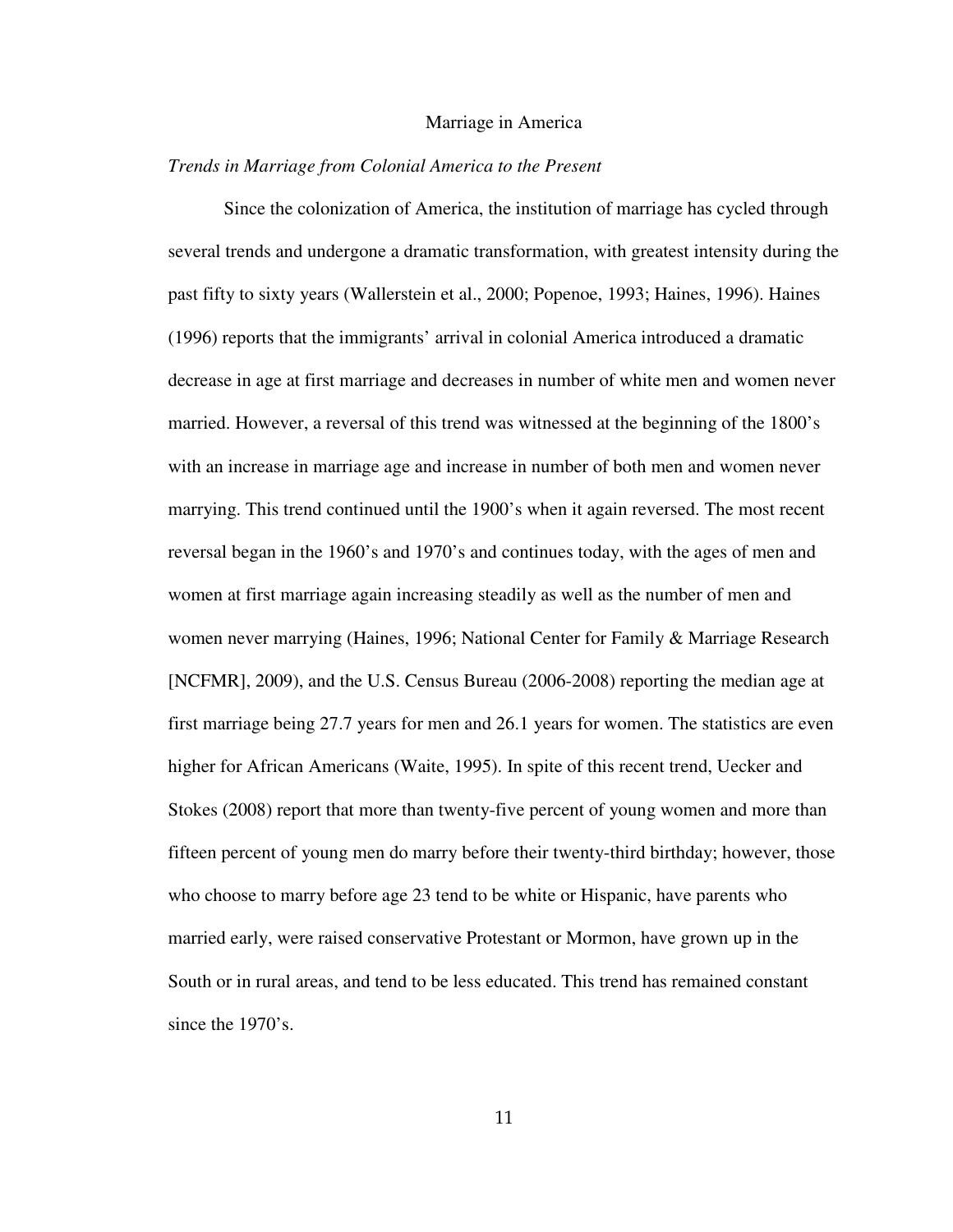Haines (1996) attributes the marriage trend of the last fifty to sixty years to "more difficult labor markets for younger workers; improved access to employment opportunities for women; better, less expensive, and more accessible contraception; and changing views on the family" (p. 36). Cherlin (2004) defines the transition as the process of deinstitutionalization, that is, "the weakening of the social norms that define people's behavior in a social institution such as marriage" (p. 848), and the "increasing number and complexity of cohabitating unions and the emergence of same-sex marriage" (p. 848). Effecting the deinstitutionalization of marriage is an emphasis on personal choice and self-development, individual fulfillment, flexible and negotiable roles, open communication, and confrontation of problems (Cherlin, 2004). According to Uecker and Stokes (2008), cohabitation and premarital sex have gradually become increasingly normative and socially acceptable, with the prevalence of cohabitating members of the opposite sex reaching 4.8 percent and same-sex 0.6 percent when referring to unmarriedpartner households (U.S. Census Bureau, 2006-2008). Cohabitation outnumbers marriage for young women, with nearly sixty percent cohabitating at least once before reaching age twenty-four (Schoen et al., 2007); however, those unions are relatively short-lived (Waite, 1995) and much less a prelude to marriage than they once were (Schoen et al., 2007).

Baker, Sanchez, Nock, and Wright (2009) assert that mainstream society has moved toward more egalitarian attitudes regarding gender roles in marriage; however, Kaufman and Taniguchi (2006) report that these attitudes result in significantly higher levels of marital happiness for men only. Nonetheless, the "strictly ordered transitions of the 1950's are long gone and have been replaced by a variety of paths to adulthood"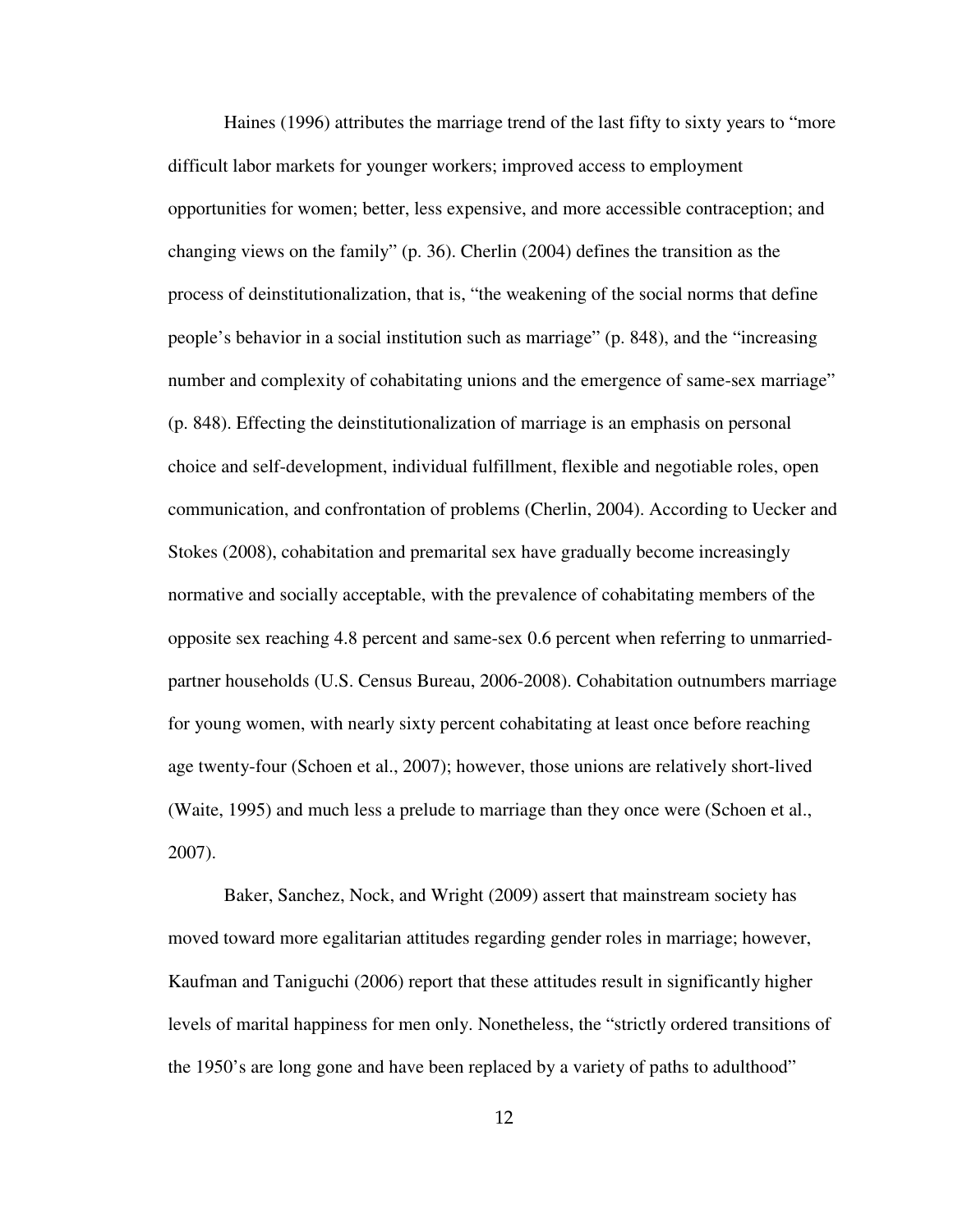(Schoen et al., 2007, p. 807), and these transitions today may not involve marriage, which until fifty to sixty years ago was the "only socially acceptable way to have a sexual relationship and to raise children" (Cherlin, 2004, p. 851). The result is that for many today, marriage is more a representation of personal achievement and choice than an expectation or necessity for transitioning into adulthood, filling intimacy needs, gratifying sexual desires, and raising children. Furthermore, it appears that normative marriage and the traditional family, with husband assuming the role of breadwinner and wife the role of stay-at-home mom, are now the minority (Cherlin, 2004; Lauer & Lauer, 2009; Shiota & Levenson, 2007).

Wallerstein and Blakeslee (1995) describe marriage as having undergone a "profound, irrevocable transformation . . . driven by changes in women's roles and the heightened expectations of both men and women" (p.6), resulting in dramatic changes in society's attitude towards marriage. Some changes include increases in women's employment and earnings, translating into less dependence on husbands for support and less energy to invest in a marriage relationship. Added to this are changes in divorce laws, attitudes toward divorce, and public policies that support single women (Waite, 1995). In a sense, "insurance, Social Security, unemployment compensation, pensions, and 401(k)s" have taken the place of the husband's support (Waite & Gallagher, 2000, p. 175). The participants in this study are some of the first couples to experience marriage in the post-1950's era, an era defined by high marriage and birth rates, general marital stability, and low divorce rates in America (Popenoe, 1993).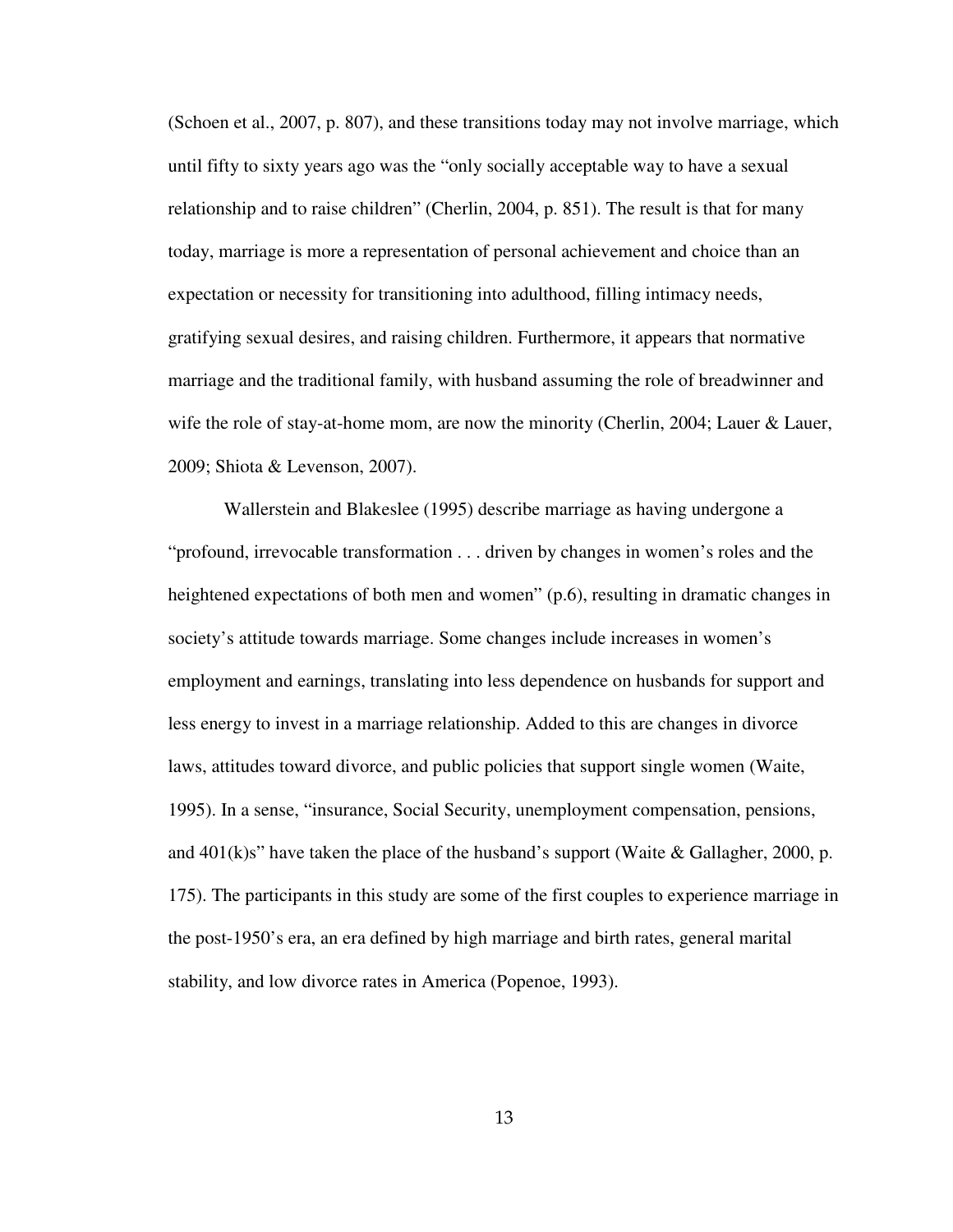#### Types of Marriages

Researchers and marriage experts describe many types of marriages based on satisfaction, behavior, and stability. Marital relationships can be placed in three basic classifications: 1) the successful and fulfilling marriage, 2) the mediocre marriage, and 3) the conflict-oriented marriage (Gottman, 1994; Lauer & Lauer, 1986; Levinger, 1965; Wallerstein & Blakeslee, 1995).

#### *The Successful and Fulfilling Marriage*

The successful and fulfilling marriage is referred to by Levinger (1965) as the full-shell marriage, and by Gottman (1994) as the validating marriage, both represented by a relationship in which the couple is open to compromise and calmly works toward conflict resolution as virtuosos of communication, having developed a keen ability to listen to and understand the other's point of view. Wallerstein and Blakeslee (1995) describe this marriage as a "process of continual change" (p. 24), as the marital relationship pertains to dealing with new issues and problems that arise, with the couple utilizing the resources available at each stage of life of the relationship.

Additionally, Lauer and Lauer (1986) recognize two types of successful marriage: the vital marriage and the total marriage. The vital marriage is characterized by an emotional bond and a depth of sharing that is lacking in dissatisfying marriages, with the husband and wife working through difficulties and problems in their relationship. The total marriage is similar to the vital marriage; however, the emotional bond, depth of sharing, and ability to work through problem areas is even more complete in the total marriage.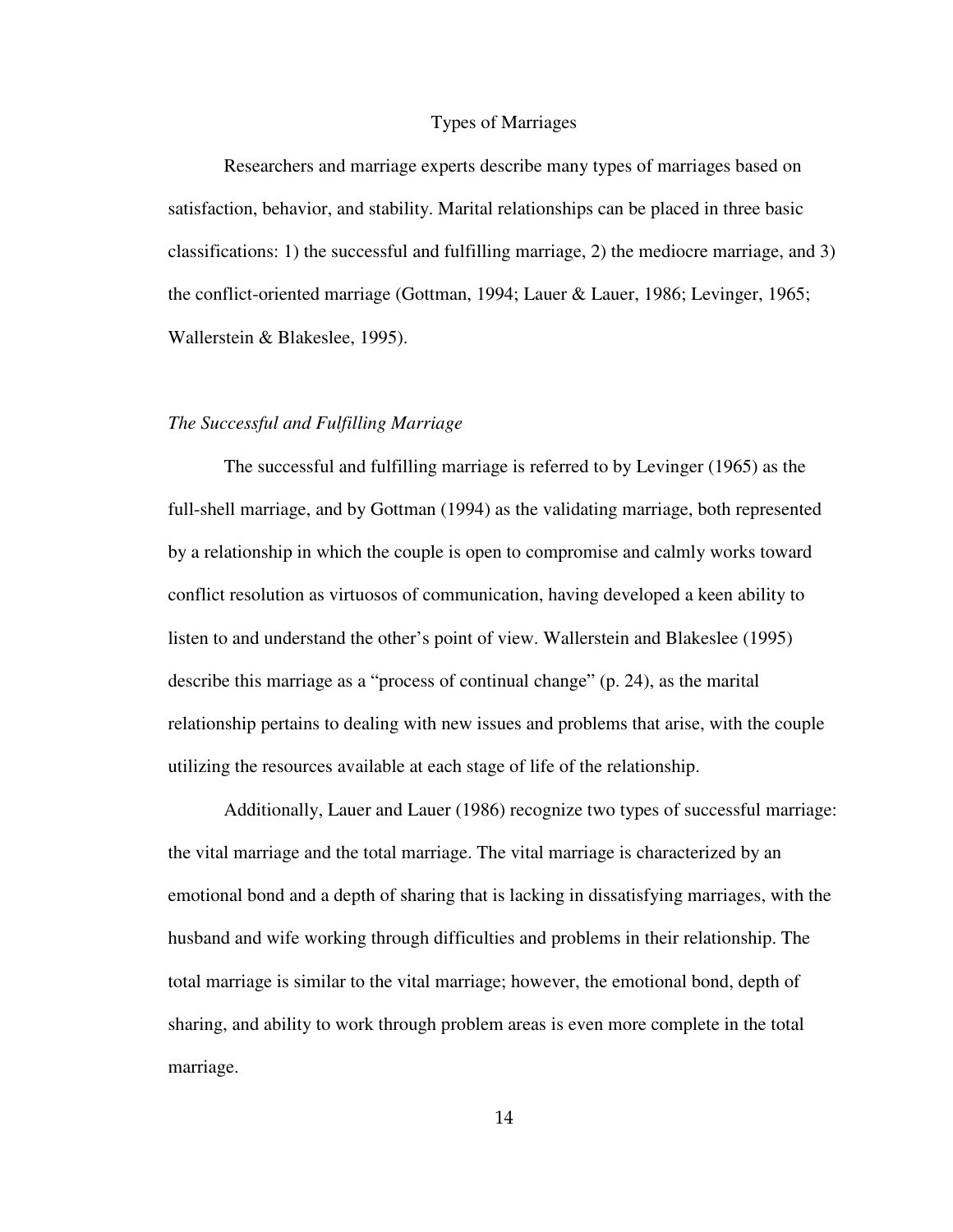#### *The Mediocre Marriage*

The mediocre marriage has many faces. Levinger (1965) identifies two mediocre marriages: the no-shell marriage, characterized by low stability and low satisfaction; and the empty-shell marriage, characterized by low satisfaction only. Gottman's (1994) version of the mediocre marriage is the conflict-avoidance marriage, in which the couple agrees to disagree, with little interaction within the marriage relationship other than reaffirming what they love and value in the marriage. This couple accentuates the positive, and simply accepts the rest.

Wallerstein and Blakeslee (1995) identify four types of mediocre marriages, the first of which is the romantic marriage, consisting of individuals who believe they are destined to be together. The core relational element of the romantic marriage is a lasting and passionately sexual relationship, which presents the danger of each individual becoming consumed by a preoccupation with the other. The second is the rescue marriage, which embraces comfort and healing from past hurt and pain as its core relational element. The third is the companionate marriage, identified as the most common mediocre marriage. The companionate marriage is grounded in friendship and equality that can easily be diluted to a brother/sister type relationship. Finally, the traditional marriage incorporates clear division of roles and responsibilities, but may reduce marriage by narrowly focusing on the roles surrounding parenthood with the individuals recognized as little more than functioning parents.

Lauer and Lauer (1986) identify two mediocre marriages. These are the devitalized marriage, which begins with intense emotion, love, and sexual relationship, but erodes to two separate entities engaging in similar tasks at a similar time and place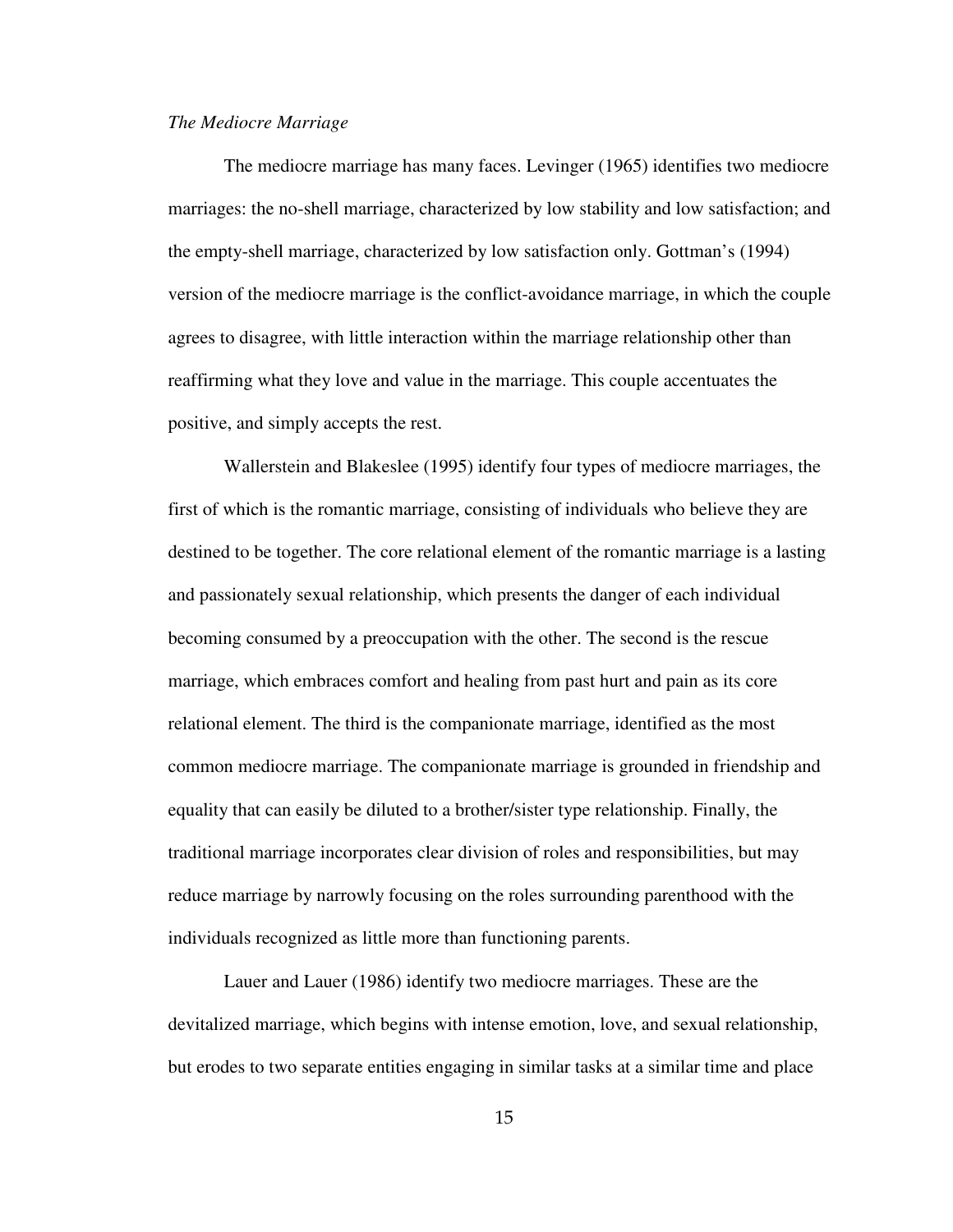with the couple simply going through family rituals; and the passive-congenial marriage, which is characterized by dullness and ritualization that existed from the beginning. Although less fulfilling, mediocre marriages do withstand the test of time (Levinger, 1965).

## *The Conflict-Oriented Marriage*

Levinger (1965) posits that some marriage relationships are almost certain to fail, which is how he defines the half-shell marriage, characterized by low stability or satisfaction. Gottman (1994) and Lauer and Lauer (1986) identify the conflict-oriented marriage as the volatile and conflict-habituated marriages respectively. These marriages are characterized by conflict which is addressed head-on with passionate disputes, and the couple taking very little interest in hearing or understanding the other's point of view in the heat of an argument.

#### Seasons of Marriage

Regardless of the nature of the marriage, Shiota and Levenson (2007) maintain that marriage relationships change in numerous ways over the decades. These changes are identified by Wallerstein and Blakeslee (1995) as several distinctive stages based on life tasks, wants, and needs that differ depending on the stage of the marriage.

#### *Early Marriage*

It is in the early stage of marriage that the vitally important relational alliance must be established (Appleton & Bohm, 2001), yet this stage is also the most common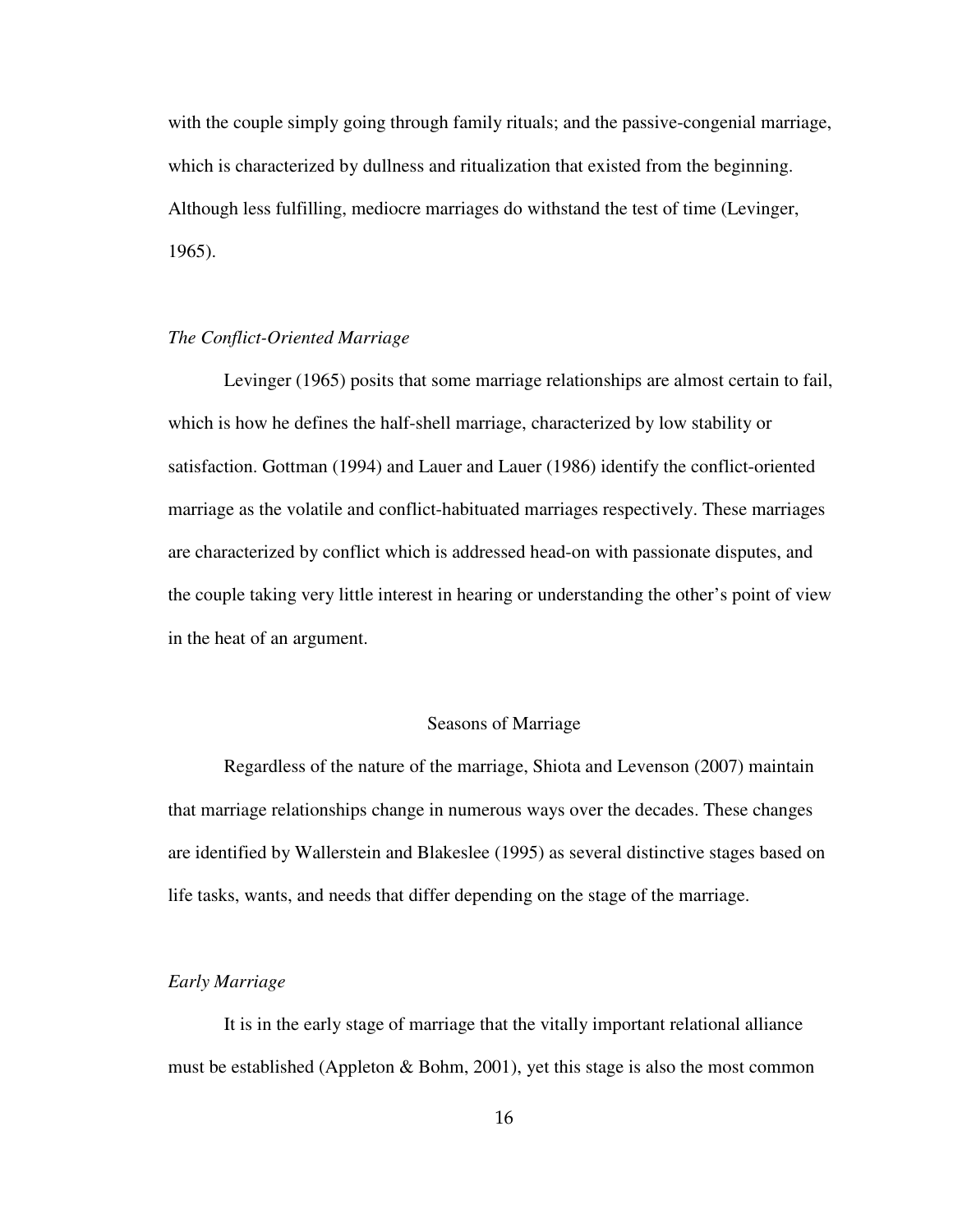time for marriages to end (Shiota  $&$  Levenson, 2007). In early marriage couples are newlywed and idealize each other (Murray, Holmes, Bellavia, Griffin, & Dolderman, 2002). Problematic areas in this stage tend to be debt brought into the marriage and the balancing of employment and marriage responsibilities. The couple receives satisfaction from respect, appreciation, commitment, affection, and trust within the relationship (Schramm et al., 2005). Husbands and wives are still emerging into their new roles as adults in early marriage. This stage is often accompanied by the birth of children, which is often the busiest season in a marriage (Wallerstein & Blakeslee, 1995). Relationships stabilized early in the marriage will remain more stable throughout the marriage (Miller et al., 2003).

#### *Midlife Marriage*

In midlife, the marriage relationship transitions from the idealization of early marriage to the reality of raising a family and making ends meet. In this stage couples may compete to complete the same task while neglecting other tasks, resulting in conflict and dissatisfaction. In contrast to the early marriage, communication patterns solidify, and more collaborative-cooperative styles of conflict resolution increase in middle marriage (Shiota & Levenson, 2007). As the marital relationship matures, couples again make time for togetherness, learn to interchange roles and responsibilities as situations arise, make accommodations for changes in health, and recognize a future together (Shiota & Levenson, 2007). Problematic areas for couples in midlife may also involve demands of multiple roles, caring for aging parents (Brody, Litvin, Albert, & Hoffman,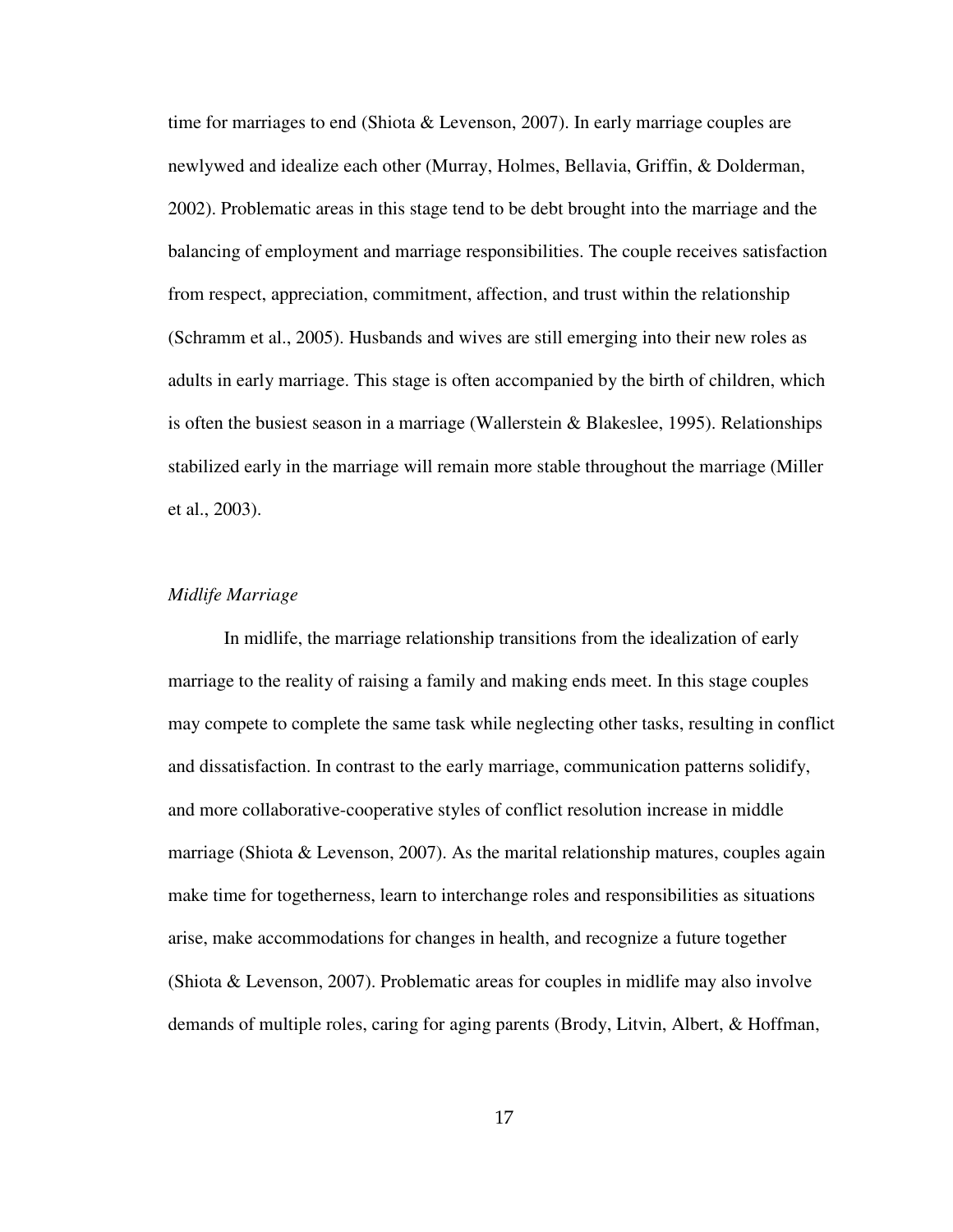1994), retirement (Wallerstein & Blakeslee, 1995), financial matters, sexual issues, and dealing with children (Henry & Miller, 2004).

Adolescent children present unique challenges to the mid-life marriage. These challenges are often associated with establishing independence, driving, clothes, and friends (Collins, Laursen, Mortensen, Luebker, & Ferreira, 1997). Later, launching children off to college and career pose challenges associated with financial support for education, as does adult children returning home for financial and emotional support following divorce or unemployment (Cherlin, Scabini, & Giovanna, 1997; Mitchell & Gee, 1996).

## *Long-Term Marriage*

An examination of long-term marriage indicates a high level of adjustment (Johnson, 1985), often accompanied by increased intimacy, emotional expression, and companionship, as compared to the midlife marriage when changing life stages and demands from outside the home are much more prevalent (Shiota & Levenson, 2007). An interdependence and cohesion develops over years of marriage resulting from shared experiences, hardships, and successes, which help the couple deal with agerelated issues such as illness (Shiota & Levenson, 2007). In long-term marriage, health issues may include hormone imbalance and medication contraindication in both men and women, which may negatively affect sexual desire and/or performance (Kaplan, 1990). However, it is a myth that sex is one of the first biological activities that falls prey to the aging process, as the majority of healthy individuals remain sexually active until advanced old age (Kaplan, 1990).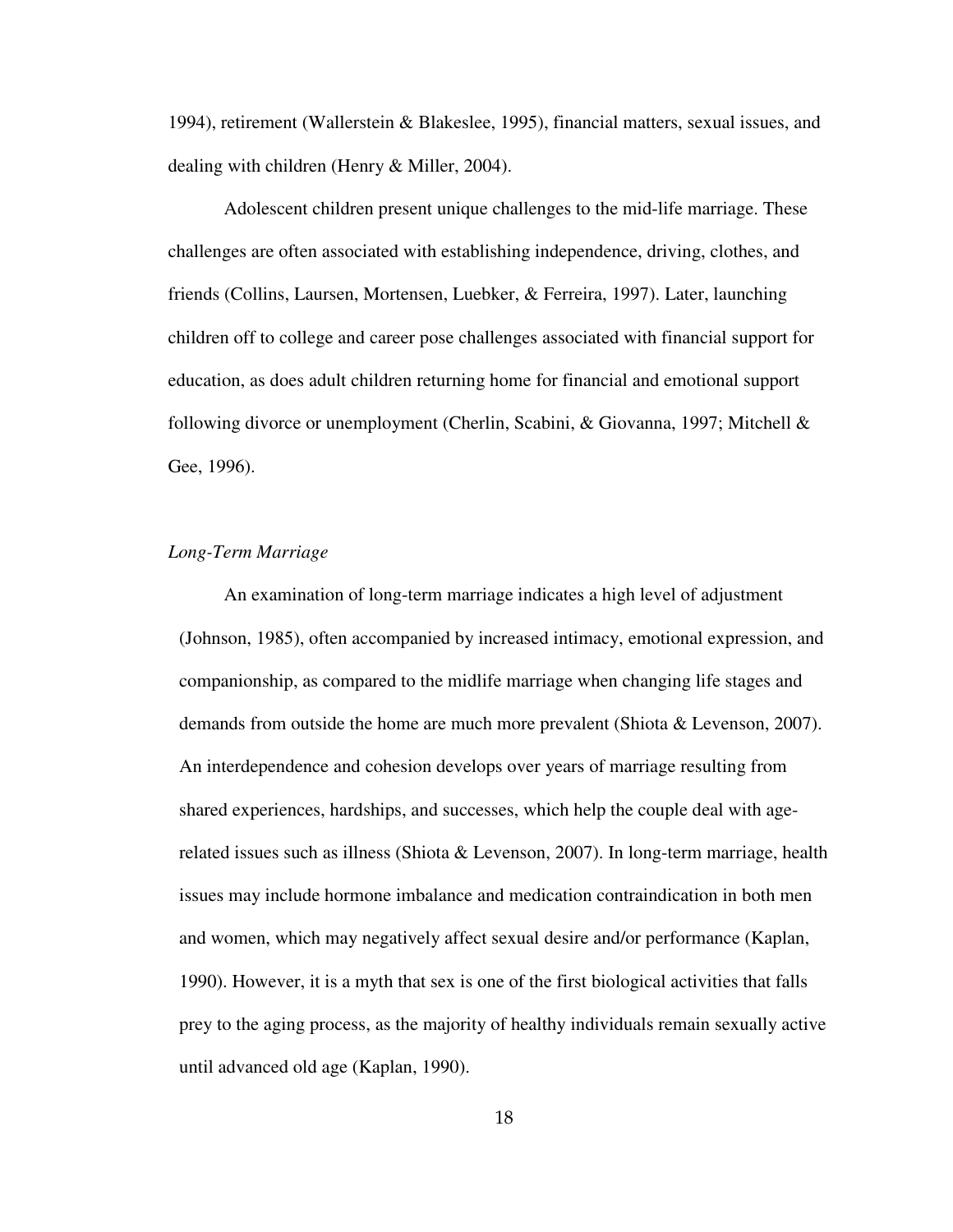Conflict tends to decrease in long-term marriage (Levenson et al., 1993), and "personality similarity may offer less cause for conflict than in midlife" (Shiota & Levenson, 2007, p.672), with older couples reporting fewer and less severe potential sources of conflict (Johnson, 1985). However, conflict still possesses the potential to erode the marriage relationship in any stage (Levenson et al., 1993). When conflict is present in long-term marriage, it often originates from fears of loss, abandonment, or competition for the sick role; but is often met with "good-humored joking, sarcastic remarks, or teasing, rather than overt arguments" (Johnson, 1985, p. 171). Influencing the frequency or impact of conflict may be the husband's "move from more patriarchal styles to more collaborative or conceding styles" (Huyck & Gutmann, 1992, p. 249), whereas women may move from "acknowledging the authority of the husband to covertly and overtly challenging his authority" (p. 249), while others "show a style of matriarchal nurturance" (p. 249).

Schmitt et al. (2007) report that "being married is still the norm in middle and old age" (p.283), and to endure, marriage requires lots of hard work, while affording comfort, security, and a sense of confidence and hope for a future (Appleton & Bohm, 2001). For older individuals, marriage also "provides a significant dyadic relationship for which there are few substitutes" (Johnson, 1985, p. 171).

#### Marriage as a Fractured Institution

Until recently, marriage was considered a fundamental societal institution. However, American society today has managed to transform this basic and universal institution into something controversial (Waite & Gallagher, 2000). This transformation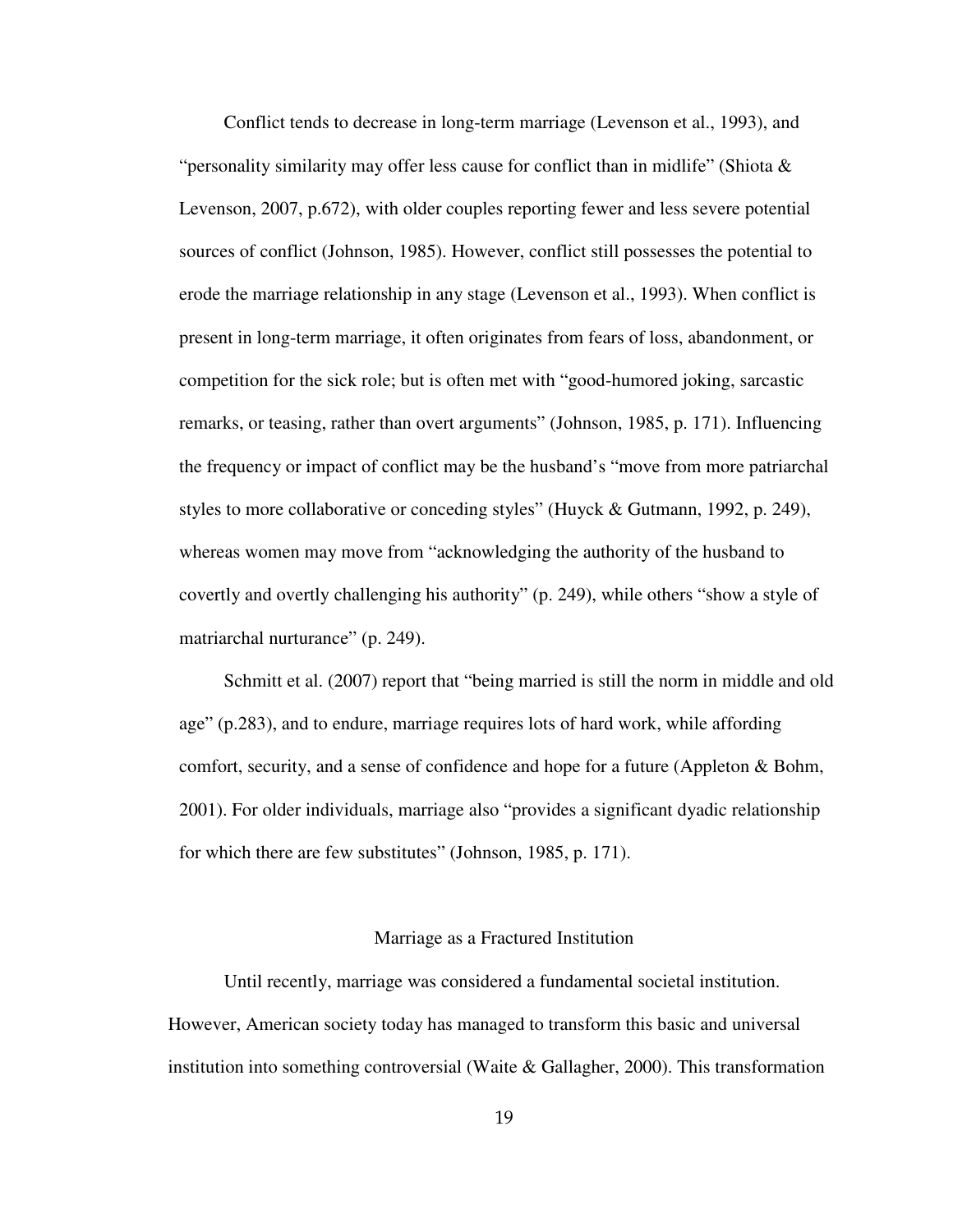is represented in the battle between religious authorities within the Judeo-Christian community, the Federal government, conservative and liberal activist groups, and marriage and family experts. Judeo-Christian tradition defines marriage as a relationship between one woman and one man, as established in Genesis 2:18-24: "The Lord God said, 'It is not good for man to be alone. I will make a helper suitable for him.' . . . For this reason a man will leave his father and mother and be united to his wife, and they will become one flesh" (Thompson, 1990). The Federal Government legislated that marriage be limited to a documented and licensed religious or civil ceremony between one woman and one man (Defense of Marriage Act of 1996). Conservative activist groups have fervently fought to protect marriage as an institution between one woman and one man (DOMAwatch.org, 2008). Liberal activist groups have fanatically fought for and won recognition and legalization of same-sex marriages in the states of Massachusetts, Connecticut, Iowa, New Hampshire, and Vermont (DOMAwatch.org, 2008), and more recently in Washington, DC (Gresko, 2010) and New York (New York Times, 2011). Marriage and family experts such as Stacey (2001) suggest traditional marriage is fundamentally incompatible with women's well-being; Sanger (2005-2006) questions why women need marriage since it is an oppressive relationship, while Waite and Gallagher (2000) view marriage as more than a sheet of paper, but a "unique public commitment--supported by law, society, and custom" (p. 11), which assumes a long-term contract (Waite, 1995). Nonetheless, twenty-nine states have adopted amendments blocking same-sex marriages, perhaps reflecting the American public's opposition to same-sex marriage (Vestal, 2009), and the seventy-five percent of the Republicans and fifty-two percent of the Democrats who disapprove of gay marriages (Buckley, 2003).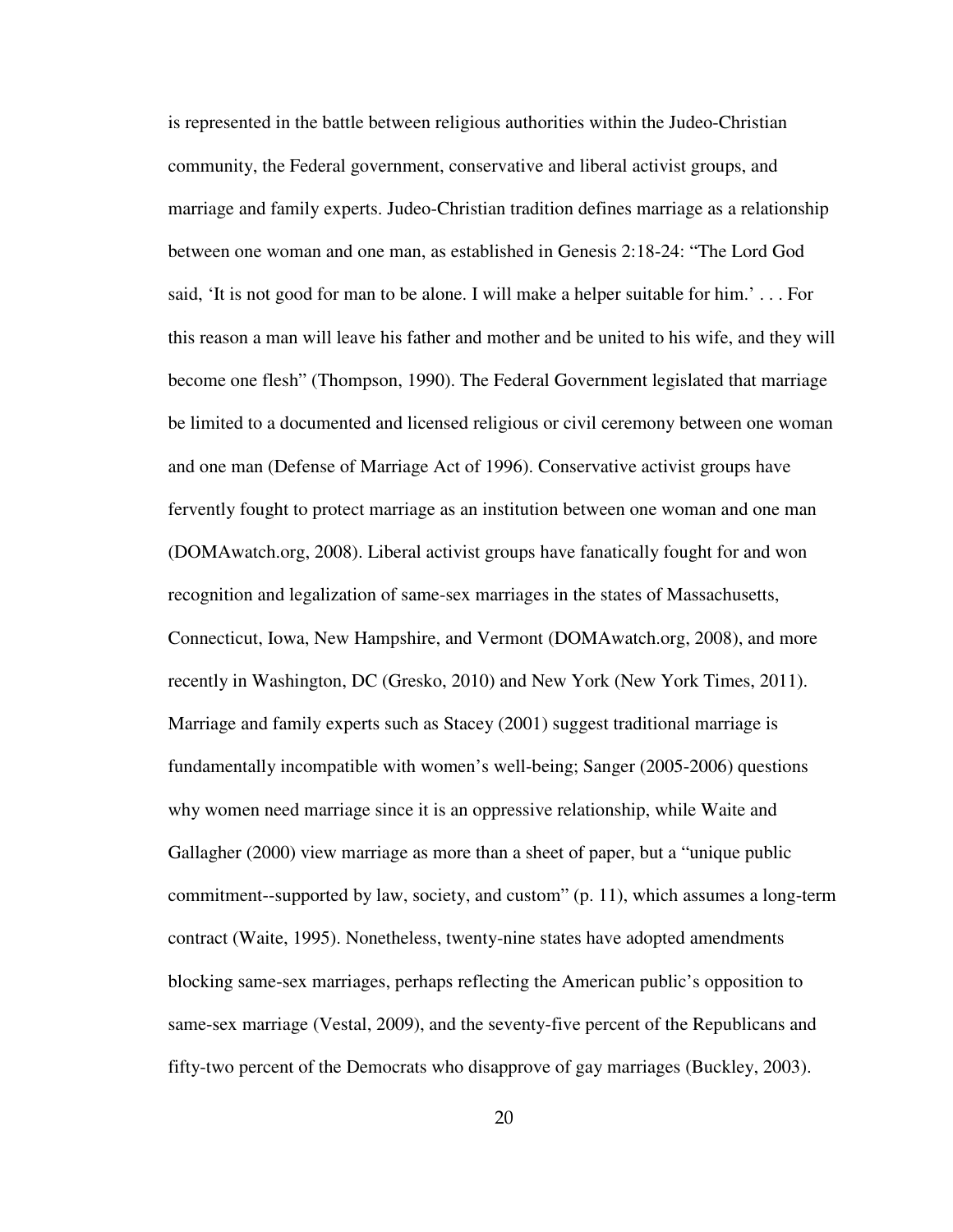The California State Supreme Court had ruled in favor of same-sex marriages in June 2008 (Holton, 2008); however, Proposition 8 reversed the ruling after only five months (League of Women Voters of California Education Fund, 2008). With various interest groups vying for input into the definition of conventional marriage and family, is there any wonder why marriage is a fractured institution and in danger of inevitably dying out in America (Lauer & Lauer, 1986)?

Recognizing the effects of the erosion of the American family, Popenoe (1993) states that the family has "lost functions, social power, and authority over their members," and has "grown smaller in size, less stable, and shorter in life span" (p. 528). The decline of marriage as an institution should be cause for alarm, for "family decline since 1960 has been extraordinarily steep, and its social consequences serious, especially for children" (Popenoe, 1993, p. 527). This decline is represented in the fifty percent (Buckley, 2003; Gottman, 1994; Wallerstein & Blakeslee, 1995) to sixty-seven percent of marriages ending in divorce today, with half of all divorce occurring within the first seven years (Gottman & Silver, 2000), a substantial increase since 1969 when Gov. Ronald Reagan signed the no-fault divorce law (Buckley, 2003; Bumpass, 1990; Wallerstein et al., 2000). This legislation was influenced by the mistaken belief that children are resilient and the expectations that if divorced parents are happier their children will be happier, and that divorce is only a temporary crisis that exerts its most harmful effects on children at the time of the breakup (Wallerstein et al., 2000). Waite and Gallagher (2000) sense we've moved from believing that marriage is "a unique public commitment--supported by law, society, and custom--to a private relationship, terminable at will, which is nobody else's business" (p. 11). In spite of the dramatic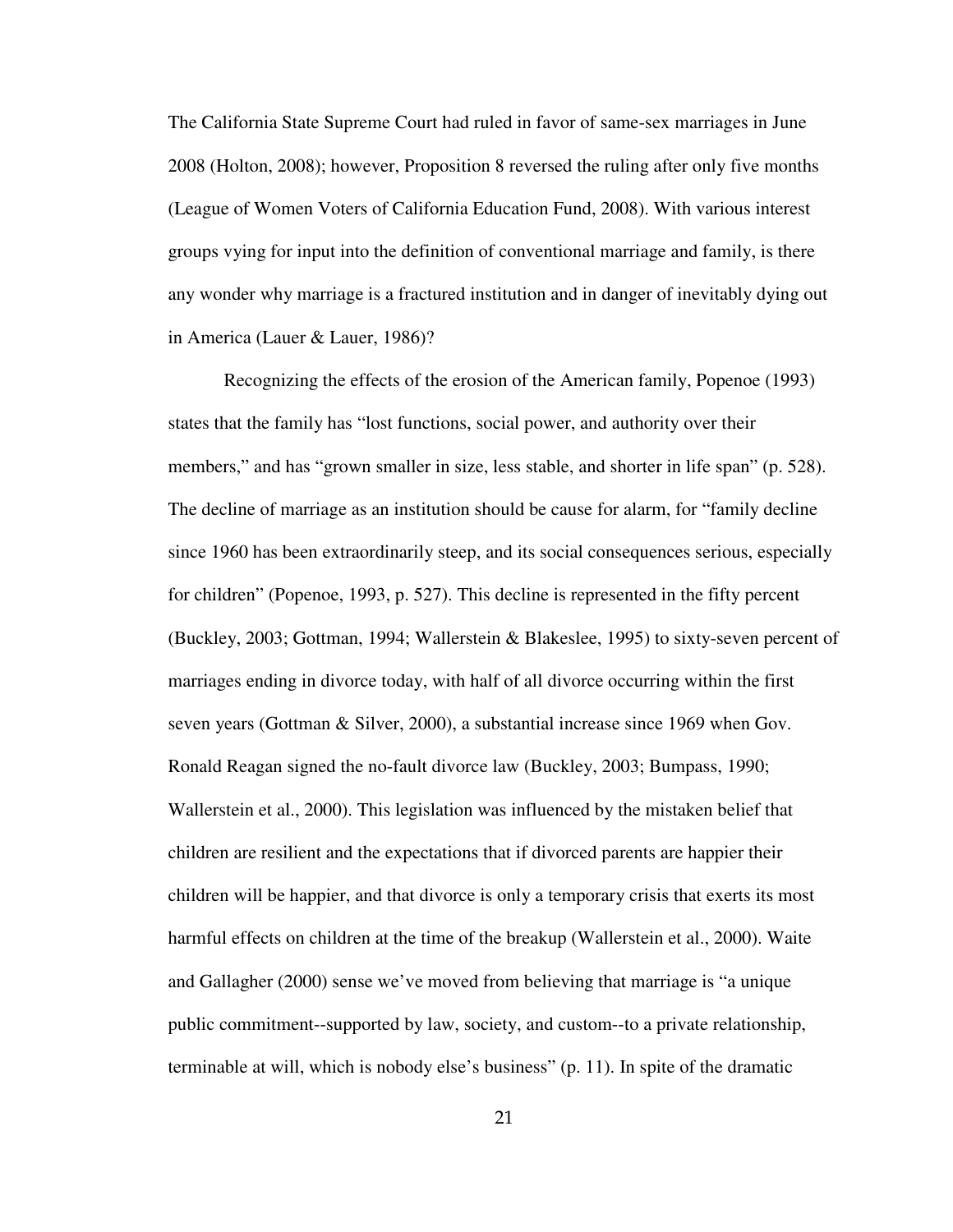increase in the number of divorces, Waite and Gallagher (2000) report ninety-three percent of Americans recognize a happy marriage as an important goal and objective in life. Discerning insight might recognize that marriage is an institution that is worth protecting.

#### Benefits of Marriage to the Individual and Society

Although critics such as Stacey (2001) may claim marriage is detrimental to women, proponents highlight the importance of close and intimate personal relationships to personal well-being (Corrigan & Phelan, 2004; Dush & Amato, 2005; Kaplan & Kronick, 2006). Fifty years ago, Lewis (1960) stressed the importance of relationships in stating, "We need others physically, emotionally, intellectually; we need them if we are to know anything, even ourselves" (p. 2). Similarly, Waite and Gallagher (2000) contend that "Marriage actually changes people's goals and behavior in ways that are profoundly life enhancing" (p. 17).

Although it is recognized that some unhealthy and unsatisfying marriages can be destructive and stressful, marriages that are healthy and satisfying can boast many benefits (Lauer & Lauer, 2009). Ross (1995) posits, "The positive effect of marriage on well-being is strong and consistent, and the selection of the psychologically healthy into marriage or the psychologically unhealthy out of marriage cannot explain the effect" (p. 129). Pienta et al. (2000) contend that the health benefits of marriage are "widely shared across demographic groups" (p. 559). Marriage offers a built-in support system in which to process difficulties and struggles (Dehle, Larsen, & Landers, 2001). The potential emotional and physical benefits are illustrated in married people who are happier,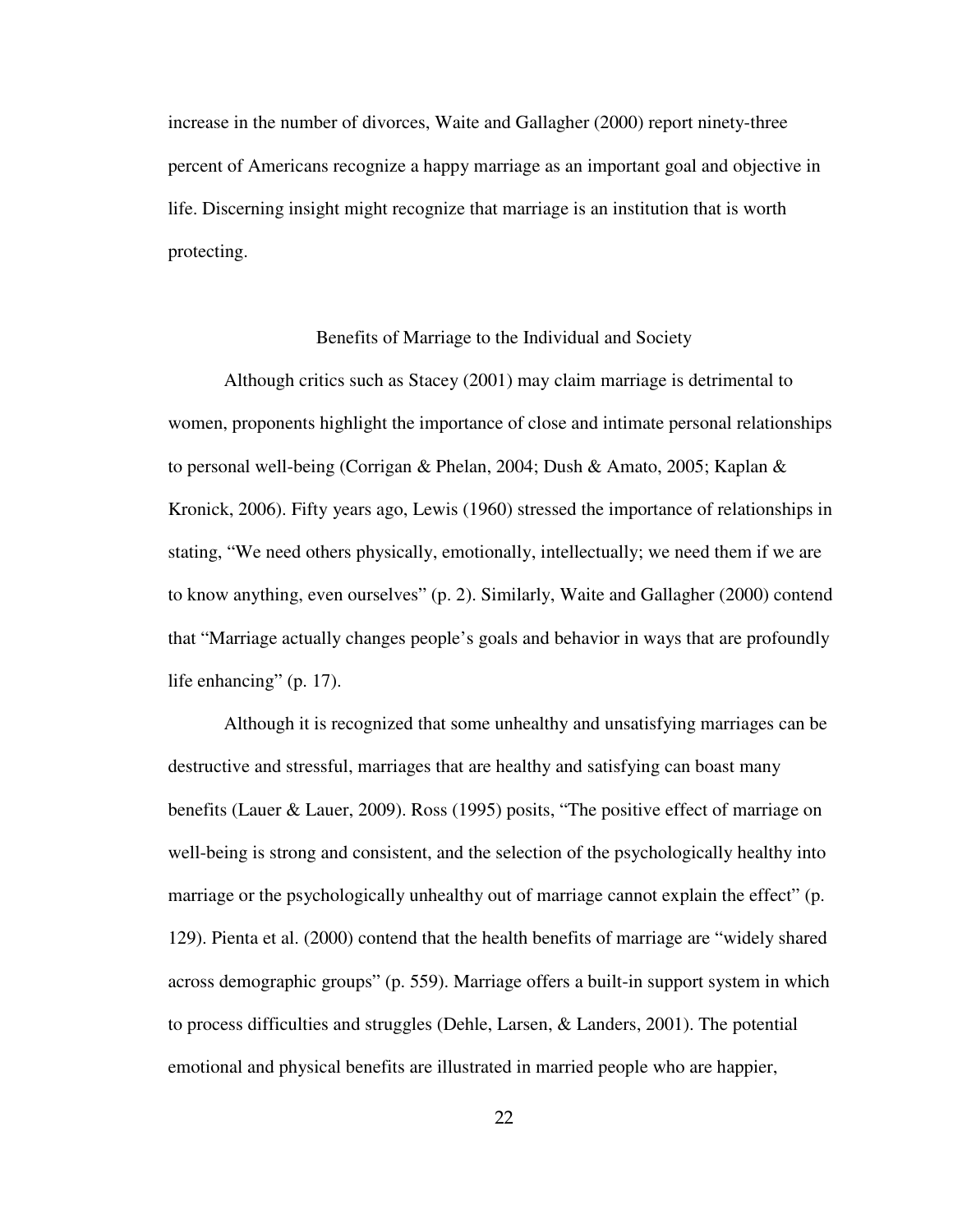healthier, and better off financially than those who are unmarried (Waite & Gallagher, 2000; Lauer & Lauer, 1986).

## *Emotional Benefits*

The marriage relationship enhances mental health in both men and women (Horwitz, White, & Howell-White, 1996; Simon, 2002); it is associated with more sex and greater sexual satisfaction due to the emotional relationship (Waite, 1995), lowers levels of stress (Waite & Gallagher, 2000), leads to better management of crisis (Bosworth, Steffens, Kuchibhatla, Jiang, Arias, O'Connor, & Krishnan, 2000), and fills the need for human intimacy since isolation tends to be dehumanizing (Lauer  $\&$  Lauer, 1986). Men in particular experience less stress and emotional and physical pathology than their unmarried counterparts, perhaps because women provide emotional support to the husband (Coombs, 1991). Marriage provides someone to assist with important decisions and the specialization of roles in the marriage leads to better productivity (Waite & Gallagher, 2000). Marriage also fills a basic need for "erotic love, sympathetic love, passionate love, tender nurturing love all of our adult lives," and provides an "oasis where sex, humor, and play can flourish" (Wallerstein & Blakeslee, 1995, p. 5). Having a committed partner willing to offer support makes difficult tasks accomplishable and doable (Waite & Gallagher, 2000). Sanger (2005-2006) recognizes status, or the respect associated with the participation in civil marriage, as a unique benefit of marriage.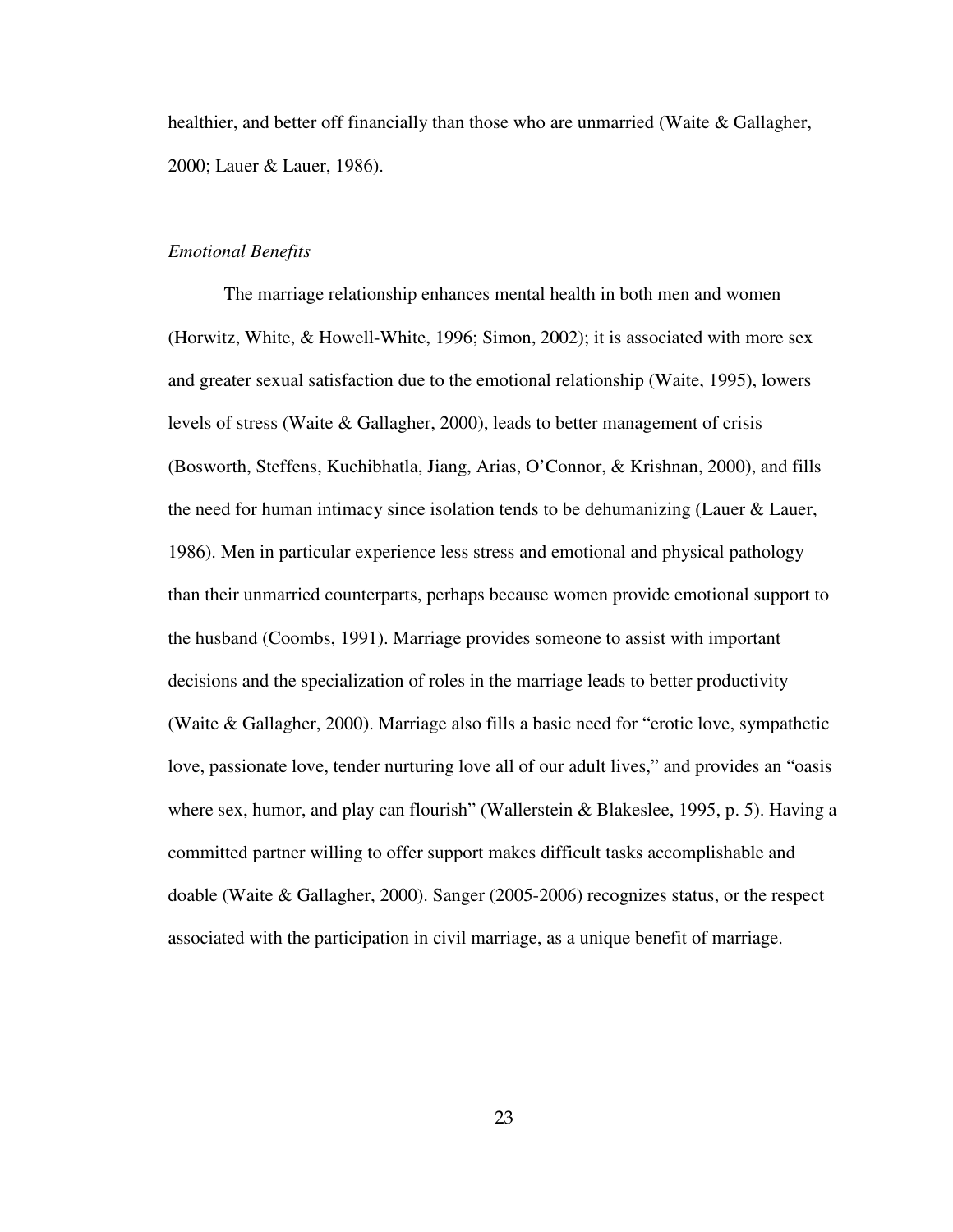## *Physical Benefits*

In respect to physical health, married couples have someone to take care of them, and have higher levels of immune function (Waite & Gallagher, 2000; Gottman & Silver, 2000). Both married men and women face lower risks of dying at any point than those who have never married or whose previous marriage has ended (Lillard &Waite, 1995). A lower rate of risky behavior is also associated with marriage (Lillard  $&$  Waite, 1995), as is a lower rate of drinking among married men and women (Umberson, 1987), particularly binge drinking and marijuana use in men (Duncan et al., 2006).

#### *Financial Benefits*

In respect to finances, married couples can save more at the same level of income, because in a cooperative effort two people can live cheaper than one. For example, both do not have to pay for housing or utilities. Married people are also more likely to possess an interest in providing for a spouse, leave bequests to spouses and children, save for a child's education, buy a house, and acquire cars and other assets (Waite, 1995). Married people have the highest household income and level of support, and lowest perceived economic hardship (Ross, 1995). Silverman (2007) states that there are over a thousand federal benefits for married couples, and more money in terms of pension, Social Security, real assets, financial assets, and property value of residence (Waite, 1995). Although employment and parenthood may slightly negatively impact women's happiness, "the positive effect of marriage on the happiness of these women is as strong as it has ever been" (Lee & Bulanda, 2005, p. 69).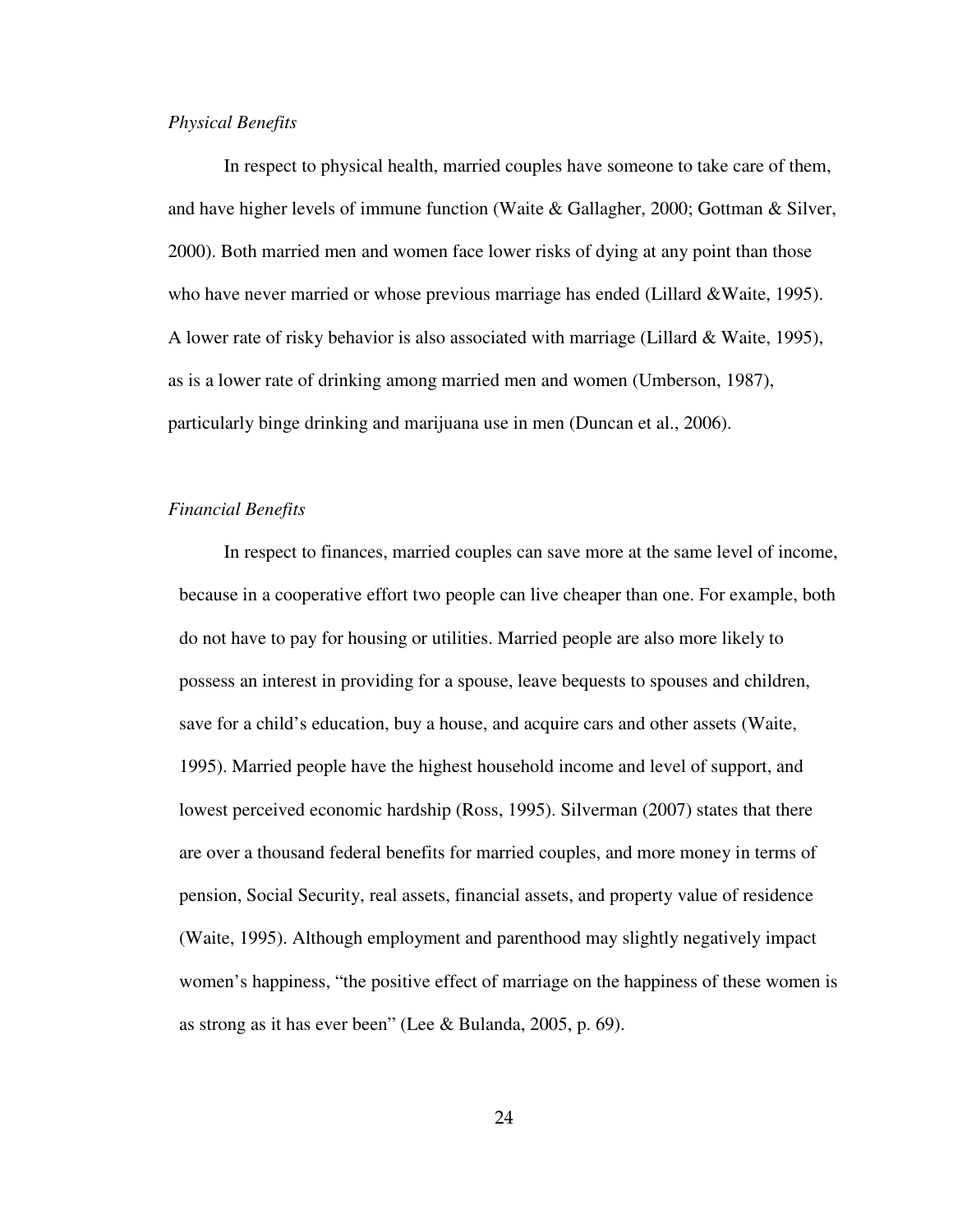## *Cooperative Benefits*

Specialization within the marriage allows for more efficiency in household tasks by allowing one spouse to develop some skills while neglecting others (Waite, 1995). Each spouse can count on the other to assist and take responsibility for certain tasks resulting in a specialization of tasks that creates efficiency and proficiency (Waite, 1995). Marriage may connect individuals to others and to social groups which gives meaning to one's life outside the self (Waite, 1995). Two functions that cannot be performed better outside the family unit is childbearing and the provision of affection and companionship (Popenoe, 1993).

## *Familial Benefits*

In respect to offspring, two-parent homes offer "more parental supervision, more parental time helping with homework," and "another parental shoulder to cry on after a hard day" than one-parent homes (Waite, 1995, p. 495). Benefits to children of twoparent homes include lower high school dropout rate and lower teen pregnancy rate (Waite, 1995), with Waite and Gallagher (2000) reporting children from two-parent homes twice as likely to graduate from high school and less likely to give birth themselves while teenagers than children from one-parent homes. Conversely, there also exists a higher rate of poverty for children in one-parent homes than in two-parent homes (Waite & Gallagher, 2000).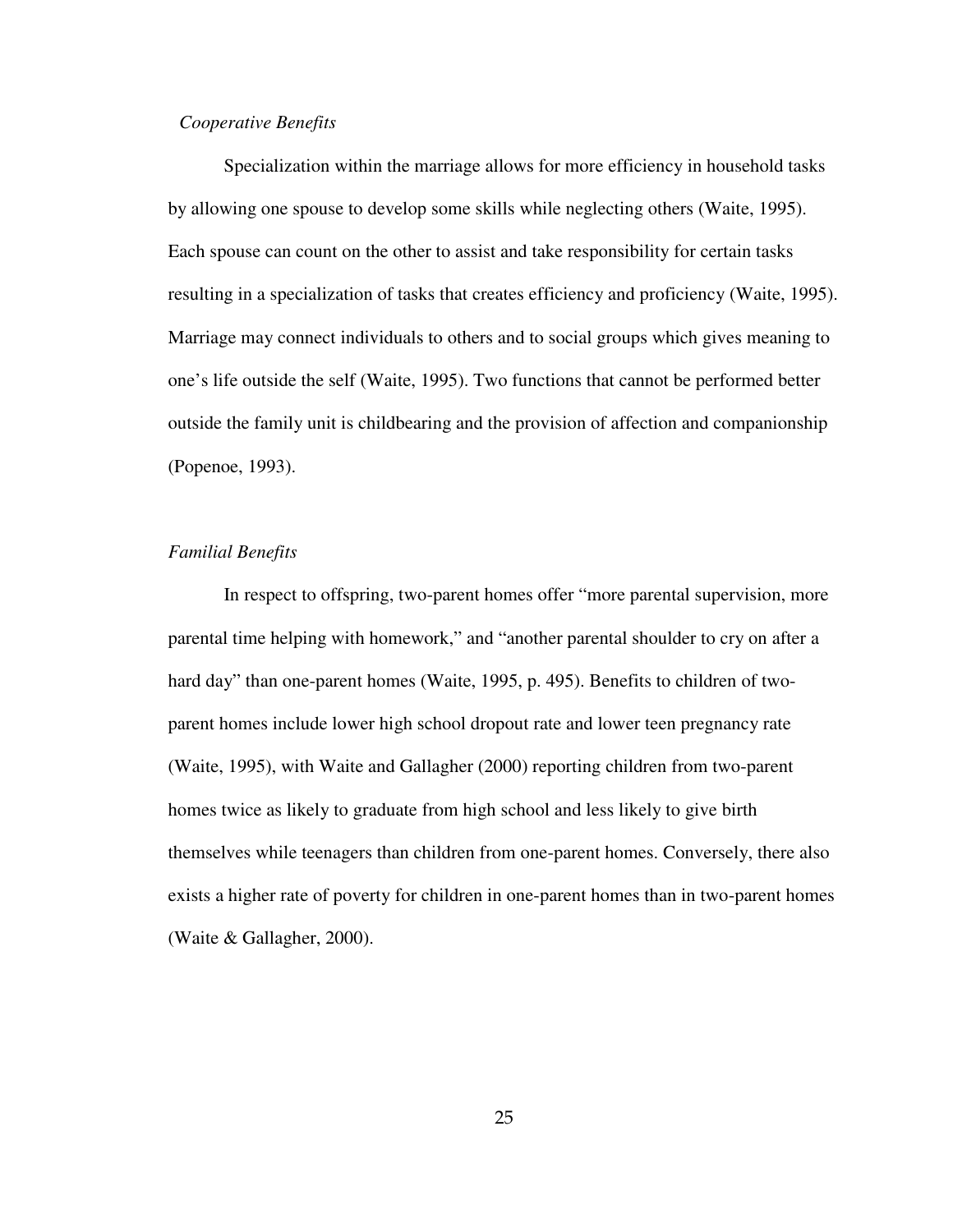## *Societal Benefits*

Beyond the many documented personal benefits of marriage are the benefits to society (Waite, 1995). Many believe that the foundation of a healthy society is the institution of marriage (Popenoe, 1993). Marriage creates not only a unit of consumption, but one of production in producing goods for the partnership, for children, and for society. Marriage changes the way you think about yourself, your partner, your present actions, and your future. It changes the way other institutions treat you. Marriage also carries with it the "unique public commitment--supported by law, society, and custom" (Waite & Gallagher, 2000, p. 11).

## Identified Factors Contributing To Long-Term Marriage

The institution of marriage may have changed over the years; however, Fields (1983) contends that the psychic underpinning which identifies marriage as a very special interpersonal relationship that nourishes intimate emotional needs and is defined by a warm, trusting, and satisfying sexual relationship, has not. Given this, what are the factors that lead to a satisfying long-term marriage relationship? Gottman (1994) once stated the factors that facilitate a successful relationship are far from obvious; however, he later identified them as surprisingly simple, if the couple can prevent negative thoughts and emotions from overpowering the positive ones (Gottman & Silver, 2000). Marriage and family experts share specific attitudes and behaviors that may, when implemented, serve to enhance and facilitate the strengthening of the marriage relationship (Harley, 1994; Sporakowski & Hughston, 1978). However, not all lengthy marriages are healthy, as some are held together by "lethargy, fear, mutual helplessness,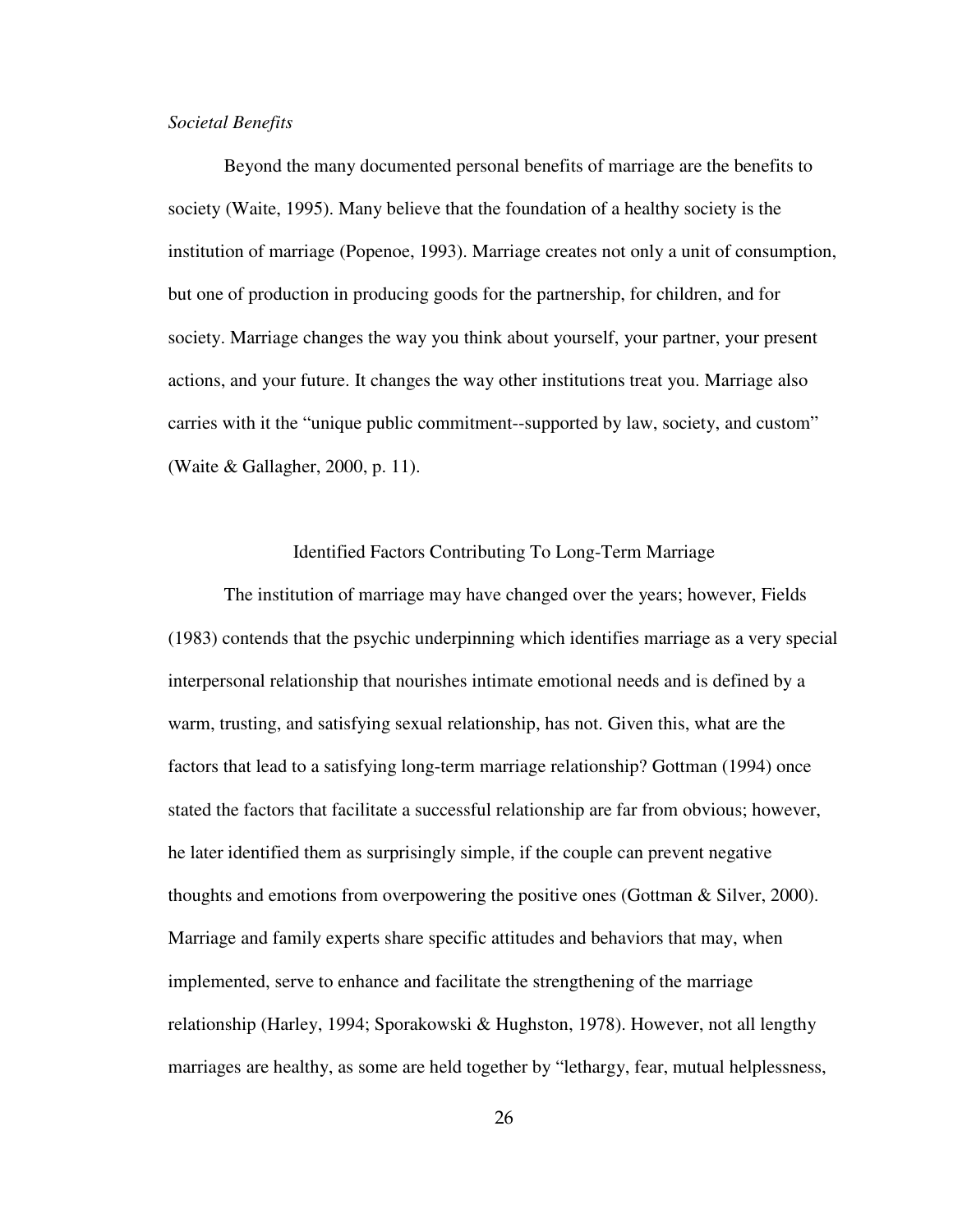or economic dependency" (Wallerstein & Blakeslee, 1995, p. 14). Additionally, some marriages that rank high in quality or satisfaction will end in divorce, and some marriages that rank low in quality or satisfaction will endure (Lauer & Lauer, 1986).

#### *Commitment*

A review of the literature reveals that complete commitment is a fundamental factor in long-term marriage relationships regardless of sex or marital satisfaction (Fenell 1993; Harley, 1994; Kaslow & Robison, 1996; Lauer et al., 1990; Roberts, 1978-1980; Weigel & Ballard-Reisch, 1999). Lauer and Lauer (1986) define commitment as "willingness and determination to work through troubled times" (p. 57). Both happily and unhappily married couples note the perceived nature of the relationship and the belief in long-term commitment as the primary reasons for remaining in the marriage (Sporakowski & Hughston, 1978).

An integrative analysis by Adams and Jones (1997) yielded three components to the concept of marital commitment including "an attraction component based on devotion, satisfaction, and love; a moral-normative component based on a sense of personal responsibility for maintaining the marriage and on the belief that marriage is an important social and religious institution; and a constraining component based on fear of social, financial, and emotional costs of relationship termination" (p. 1177). Fenell (1993) and Kaslow and Robison (1996) suggest a commitment not to the spouse alone, but to good parenting and the children; while Huyck and Guttman (1992) suggest a commitment to not the spouse alone, but to the relationship itself.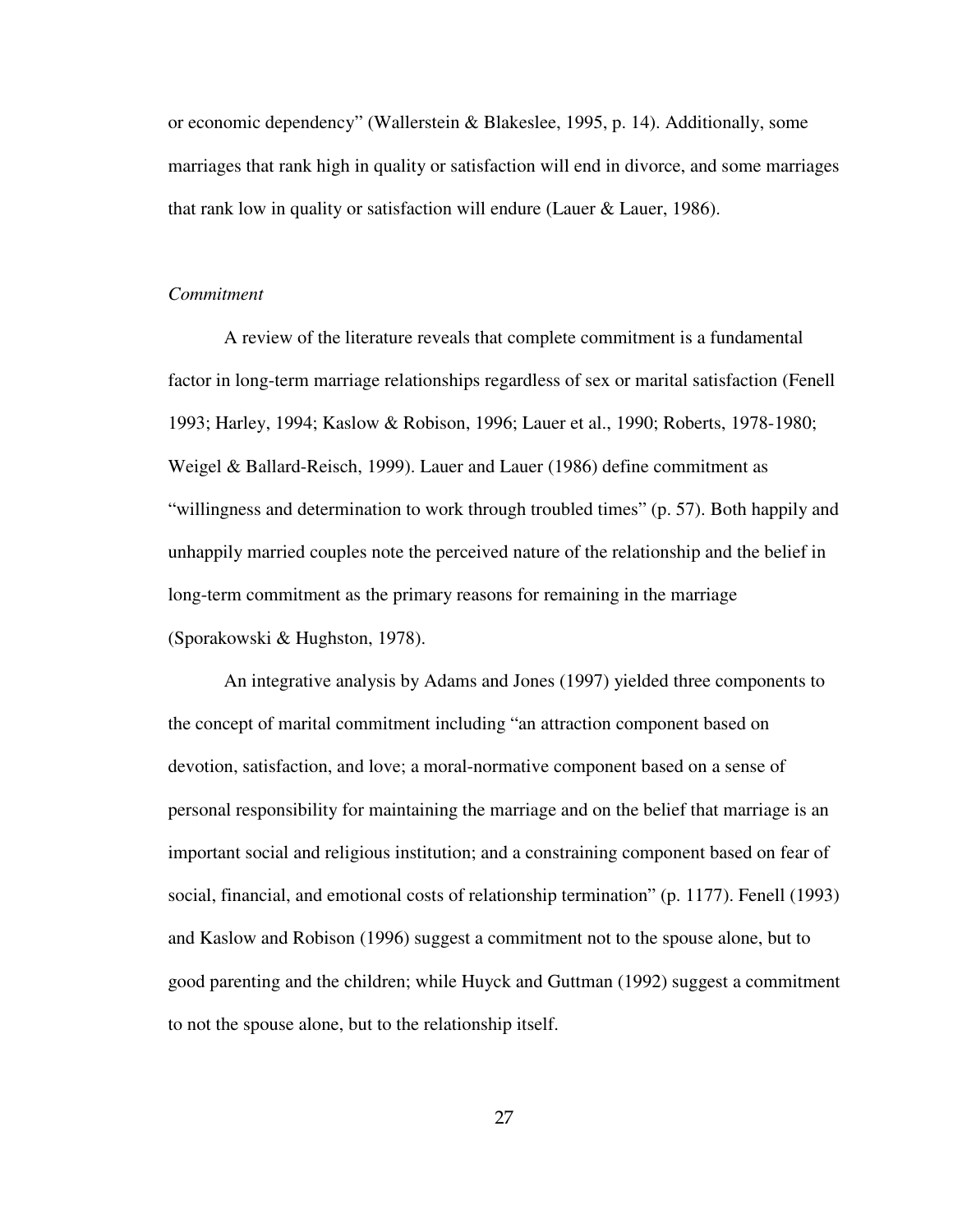Perhaps Lewis (1960) catches the essence of commitment best when he identifies charity, the Gift-love that comes by Grace, the final of four types of love he lists. Charity recognizes the high value of a spouse. Rather than quarreling over differences, charity recognizes the individual for what they are. Commitment involves reassurance and the element of doing something for the other even when one is sick or tired (Canary, Stafford, & Semic, 2002). Additionally, commitment involves hard work (Lauer & Lauer, 1986) and maintaining an idealized romantic view of marriage (Wallerstein & Blakeslee, 1995) throughout the good and bad seasons, moments of anger and joy, and times of ecstasy and quiet contemplation (Sporakowski & Hughston, 1978).

So fundamental is the concept of commitment to the marriage, that marriage is still viewed as a life-long commitment by the majority of adolescents (Martin, Specter, Martin, & Martin, 2003). Couples may also benefit from premarital education which is associated with higher marital commitment and satisfaction, lower levels of conflict, and reduced odds of divorce (Stanley, Amato, Johnston, & Markman, 2006).

#### *A Friendship Relationship*

Gottman (2006) discovered two surprisingly simple truths about happily married couples. They behave like good friends, meaning that their relationship is characterized by respect, affection, and empathy, and they handle conflict in a gentle and positive manner. Behaving like good friends encompasses looking past a spouse's flaws, focusing on endearing qualities of the spouse, developing an acceptance of one another, and acknowledging them with compliments (Appleton & Bohm, 2001; Canary et al., 2002).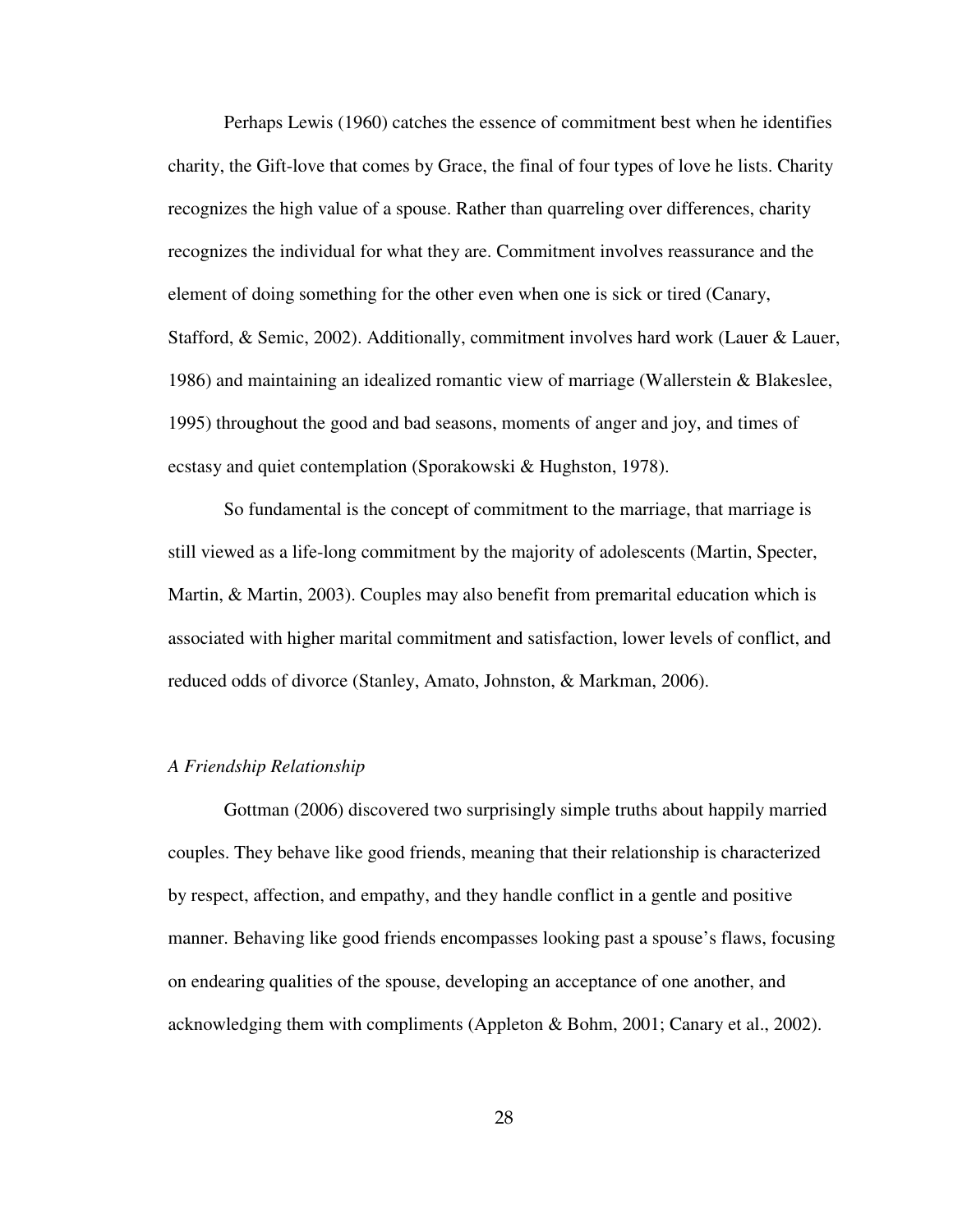Friendship is also associated with nurturing a relationship that supports life together, which may be enhanced by marrying someone you like (Lauer et al., 1990), learning to intimately know your spouse's world (Gottman & Silver, 2000), and building intimacy (Wallerstein & Blakeslee, 1995), which includes a warm, trustful sexual relationship, and a rich and pleasurable physical relationship that leads to fulfillment (Fenell, 1993; Fields, 1983; Greeley, 1994; Harley, 1994; Wallerstein & Blakeslee, 1995). So important is a satisfying sexual relationship that Greeley (1994) believes sex helps keep marriages healthy by bringing couples closer emotionally and helping them to weather the inevitable strains of life with another person.

Good friends also smile, touch, and reflect on good times and tough times that they have weathered (Canary et al., 2002). They love one another (Kaslow & Robison, 1996; Sharlin, 1996), have developed respect for self and other (Fenell, 1993; Gottman, 2006; Gottman & Silver, 2000; Kaslow & Robison, 1996), are loyal (Fenell, 1993; Kaslow & Robison, 1996; Sharlin, 1996), honest, and trusting (Harley, 1994; Kaslow & Robison, 1996). Good friends have fun with each other (Appleton & Bohm, 2001; Gottman, 1994; Kaslow & Robison, 1996), they are companions and experience leisure together (Veroff, Douvan, Orbuch, & Acitelli, 2006), and they have developed a sense of humor in relating to one another (Gottman, 1994; Gottman et al., 2006; Kaslow & Robison, 1996; Lauer et al., 1990; Wallerstein & Blakeslee, 1995).

#### *Conflict Resolution*

Conflict is inevitable in any relationship, and Cherlin (2004) suggests that, because society is lacking social norms related to marriage relationships, partners are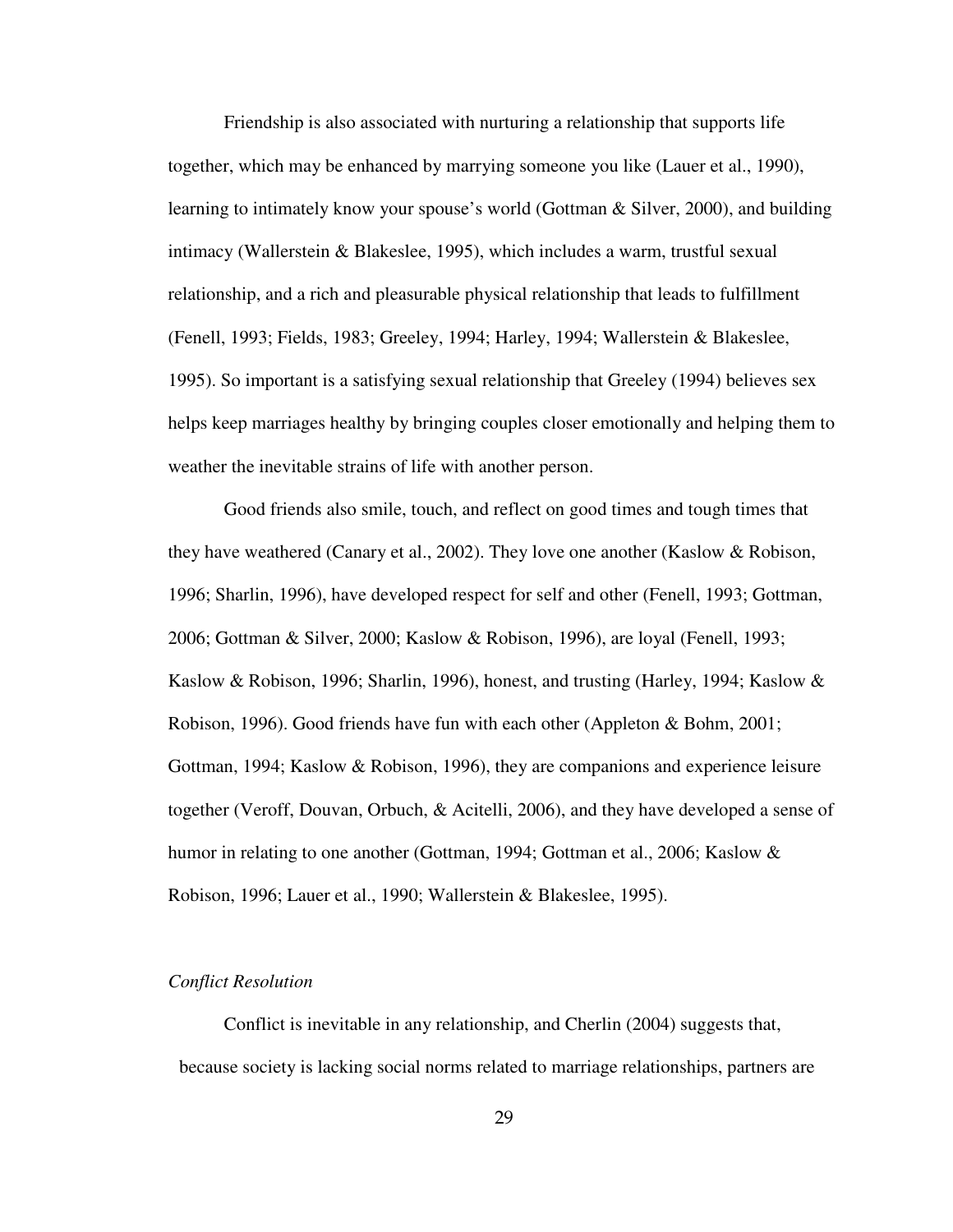now required to negotiate new ways of acting, which may itself be a potential source of conflict. Satisfied long-term couples find methods to manage and resolve conflict rather than becoming gridlocked in their opposition (Gottman, 1994; Lauer & Lauer, 1986). Preventative measures regarding conflict may include the development of consensus on goals, decisions, and direction (Lauer et al., 1990), an attitude of give and take, flexibility, compromising (Kaslow & Robison, 1996; Sporakowski & Hughston, 1978), and the development of empathy and understanding (Fields, 1983; Gottman et al., 2006; Gottman, 1994; Sporakowski & Hughston, 1978) with a commitment to solve the solvable problems (Gottman & Silver, 2000). Additionally, conflict must be addressed without criticizing the other's character or personality (Canary et al., 2002; Weigel  $\&$ Ballard-Reisch, 1999), while looking for understanding and appreciation in each other's complaints (Gottman et al., 2006). When dealing with conflict, Gottman et al. (2006) stress the importance of compromise, giving in, fighting fair, handling conflict in a gentle and positive manner, and postponing problem solving until after you feel connected.

Kaslow and Robison (1996) promote cooperation over competition and equitability in power distribution between spouses, and this happens best when husbands are open to the wife's influence (Gottman & Silver, 2000; Gottman et al., 2006). The husband's playfulness, enthusiasm, humor, and affection also play a key role during conflict (Driver & Gottman, 2004). The willingness to forgive and to be forgiven when transgressions have been committed must also be integrated into a lasting marital relationship (Fenell, 1993). A successful marital relationship also depends on one's ability to understand that, at times, the needs of one's mate may not fit comfortably into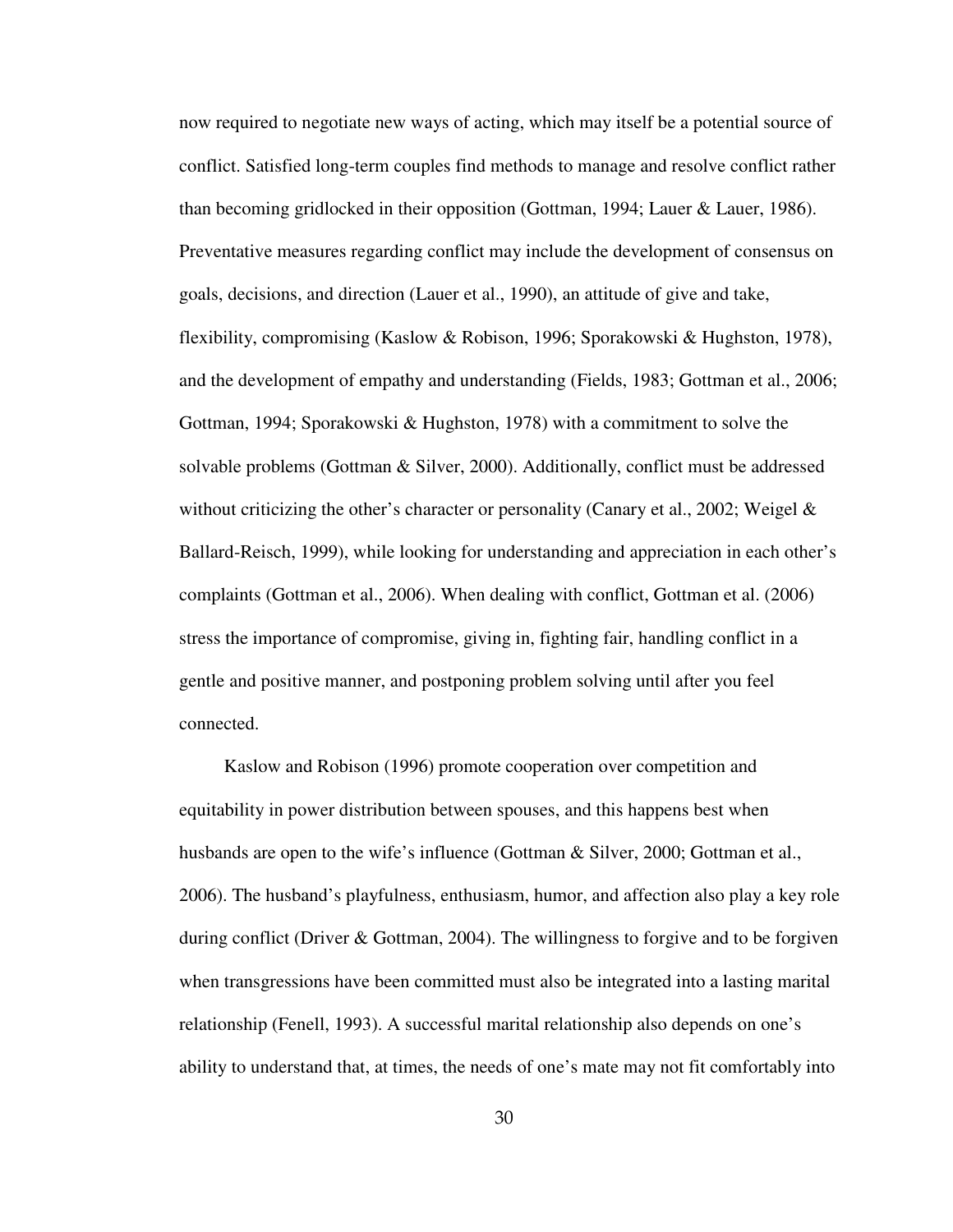existing patterns; therefore, new adaptations continually need to be developed (Fields, 1983). Marriage can work even if the couple decides not to deal with conflict; however, the marriage is likely to be a lonely existence (Gottman, 1994).

#### *Effective Communication*

Good communication, an essential element in any successful relationship, involves both individuals openly and honestly expressing their thoughts and feelings, and making an earnest attempt to understand the thoughts and feelings of the other (Burns, 1989). This verbal intercourse takes place best within a safe environment (Appleton  $\&$ Bohm, 2001; Kaslow & Robison, 1996; Wallerstein & Blakeslee, 1995; Weigel, & Ballard-Reisch, 1999) and, as difficult as it may seem, it is most beneficial to share needs and feelings as they arise (Gottman et al., 2006). In order to build strong relational foundations, individuals must penetrate the superficial level of cliché conversation and begin to communicate at the risky and vulnerable gut-level, sharing the essence of who they are as individuals (Powell, 1969). Effective communication also involves listening to emotions, reading between the lines, and careful observation of how the other deals with life issues (Harley, 1994; Kaslow & Robison, 1996; Powell, 1969).

### *Personality Characteristics*

Couples who have spent more than twenty-five years together probably share a cluster of characteristics and attributes that have enabled them to sustain their relationship through the stresses and problems that inevitably arise during the course of married life (Kaslow & Robison, 1996). However, according to Gattis et al. (2004),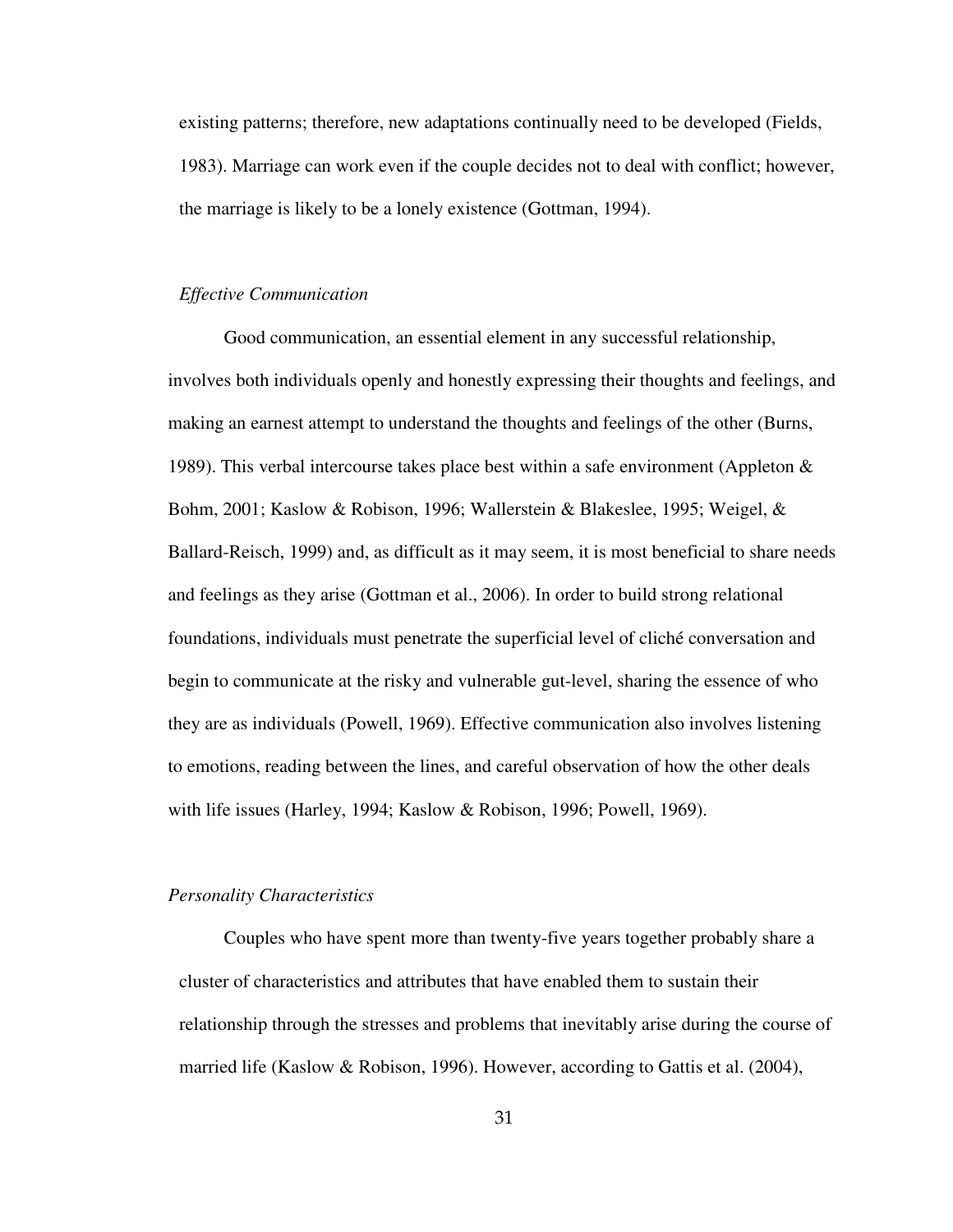similar personality is not necessarily a determinant of good or poor relationship quality. Shiota and Levenson (2007), Dryer and Horowitz (1997), and Murray et al. (2002) refer to a complementary hypothesis which suggests that couples with more diverse personalities may actually bring a wider range of skills and abilities to the marital relationship, allowing spouses to better divide daily tasks and complete goals and objectives with less conflict. For example, as one pays bills in the evening, the other may make phone calls pertaining to appointments and social outings, leading to less conflict than in couples with similar personalities in which both desire to make the phone calls and neither wishes to pay the bills. Gattis et al. (2004) expect couples to be similar in areas of age and education; however, they posit partners are likely to influence each other over the course of the marriage, resulting in the individuals becoming either more similar or more different from one another.

# *General Factors*

Among the factors that play a minor role in long-term marriage are finances (Schmitt et al., 2007). In regard to finances, unhappily married wives are more likely to shift into fulltime employment, which is also associated with greater marital stability (Schoen, Rogers, & Amato, 2006). Also associated with marital longevity and stability are strong moral values, faith in God, spiritual commitment (Fenell, 1993; Kaslow & Robison, 1996; Sporakowski & Hughston, 1978), similar religious views (Myers, 2006), recognizing marriage as a sacred institution (Lauer et al., 1990), and greater religiousness (Mahoney, Pargament, Tarakeshwar, & Swank, 2001).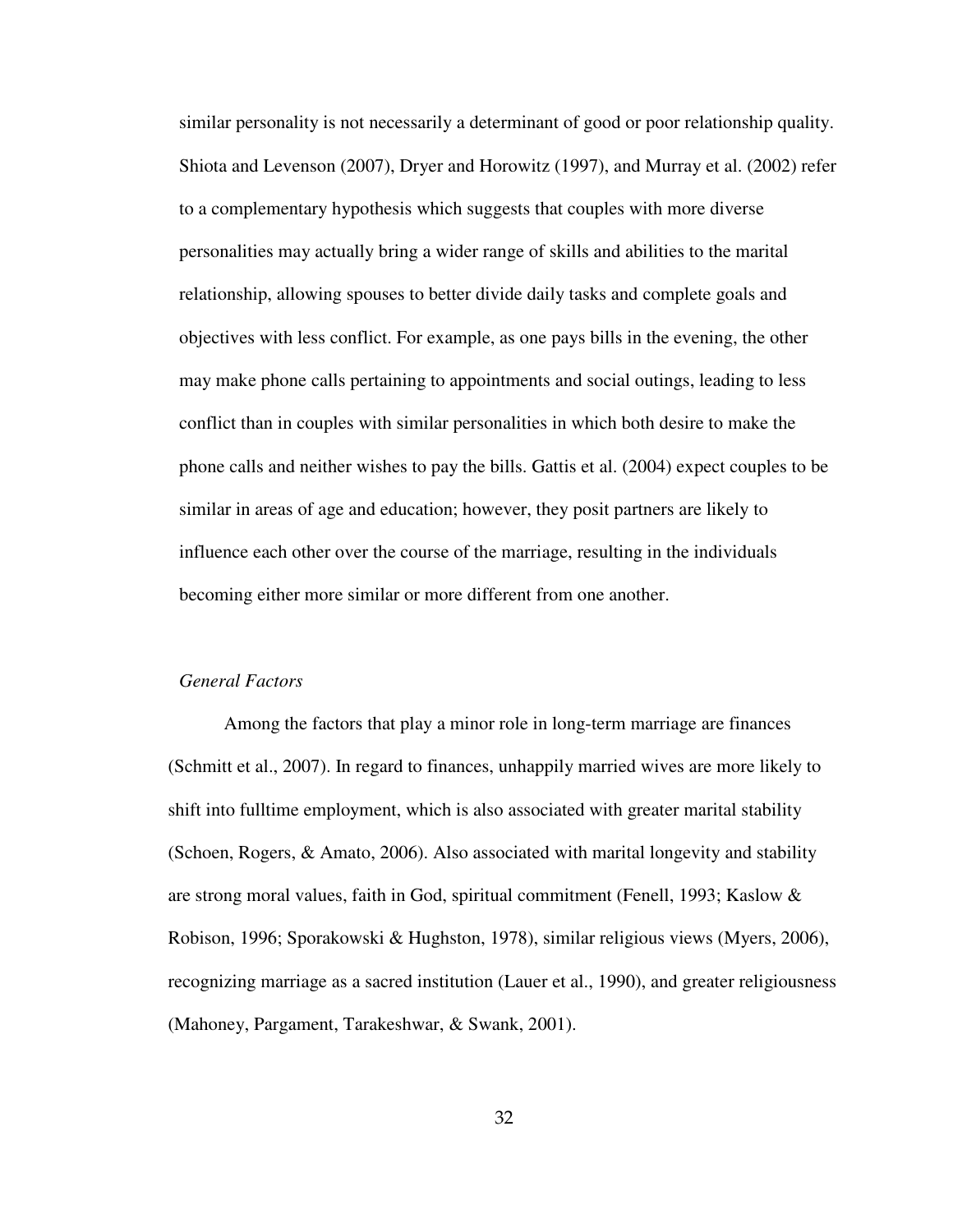#### Risk Factors that Erode Marriage Relationships

Marriage and family experts have also identified behaviors and attitudes which may serve to set a relationship on a negative trajectory (Harley, 1994; Sporakowski & Hughston, 1978). According to Gottman and Silver (2000) and Gottman et al. (2006), the behaviors that are sure to sabotage a marriage are criticism, involving complaints and blaming, coupled with attacking the spouse's personality or character; defensiveness, involving counterattacks spouses use to defend their innocence; contempt, which is "criticism bolstered by hostility or disgust" (p. 5) delivered via "sarcasm, mocking, name-calling, or belligerence" (p. 5); and stonewalling, involving retreating from communication. An added relational dilemma is that sixty-nine percent of all conflict can be categorized as "perpetual issues," or those that are never ending and will never go away (Gottman et al., 2006, p. 24).

#### *Negative Patterns of Behavior*

Patterns of behavior associated with marital instability and divorce include "negative start-up by the wife, refusal of the husband to accept influence from his wife, wife's reciprocation of low intensity negativity in kind, and the absence of de-escalation of low intensity negativity by the husband" (Gottman et al., 2006, p. 17). Karney and Bradbury (1997) also found that neuroticism, defined as negative emotion, in both husbands and wives lowers marital satisfaction; while Shiota and Levenson (2007) and Kelly and Conley (1987) found that neuroticism as measured by the NEO Five Factor Inventory, in either husband or wife or both, is toxic for a marriage, as is high extroversion in the husband only. Additionally, Gattis et al. (2004) report that "higher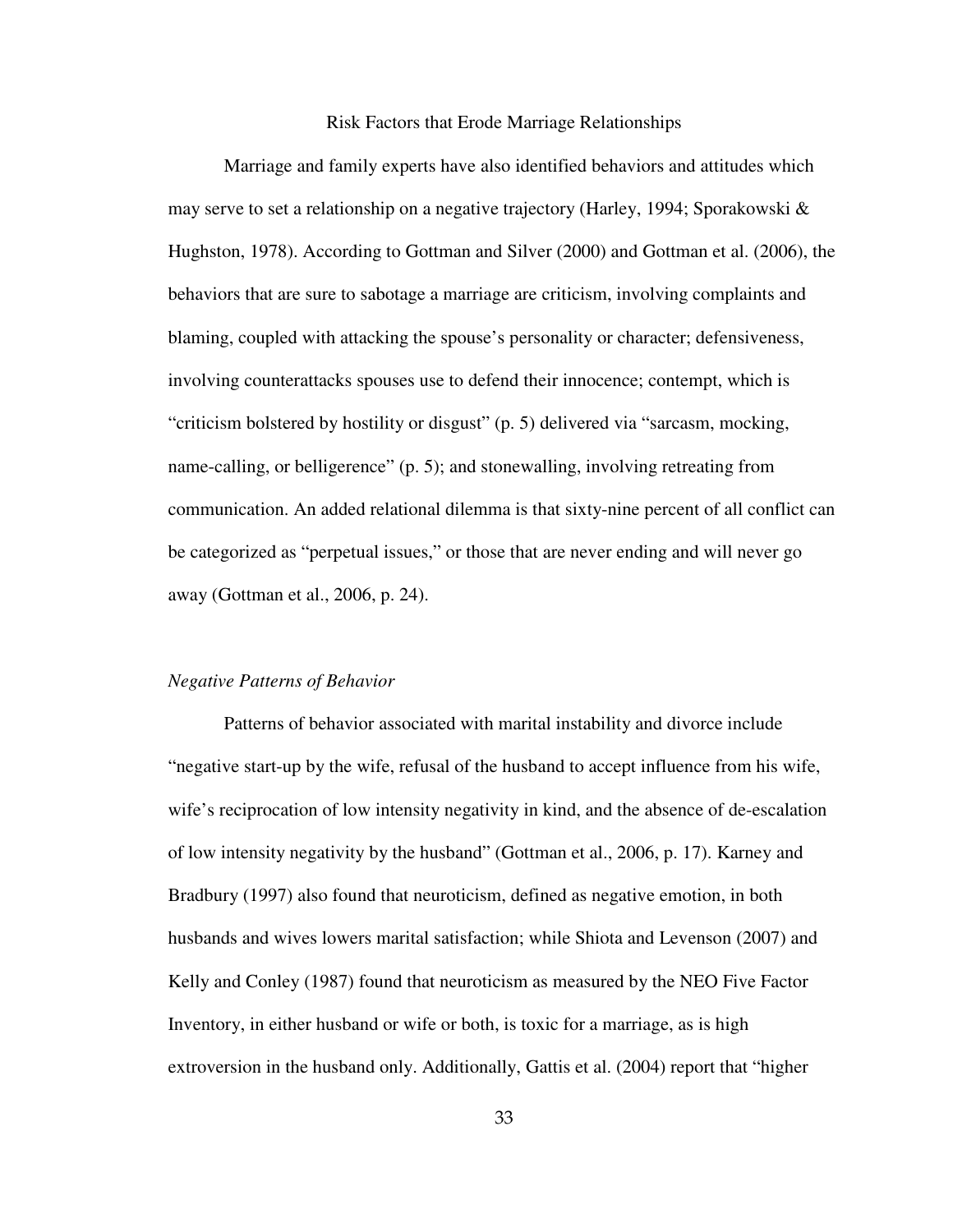neuroticism, lower agreeableness, lower conscientiousness, and less positive expressivity are tied to marital dissatisfaction" (p. 564). Shiota and Levenson (2007) also found that "personality similarities predicted more negative slopes in marital satisfaction trajectories" (p. 666), especially in terms of conscientiousness and extroversion in longterm marriages, when "responsibilities outside marriage are at their peak" (p.673).

# *Poor Communication*

Communication is a common issue with which clients present in counseling (Miller et al., 2003). Gottman (1994) identifies denying responsibility, making excuses, disagreeing with negative mind-reading, cross-complaining, yes-butting, repeating oneself, whining, and poor body language as prevalent communication issues in marriage.

### *Parenthood*

Also, detrimental to marital satisfaction is "the husband or wife having described their lives as hectic" (Shapiro et al., 2000, p. 59). Parenthood, a season of marriage that can be particularly hectic, is usually associated with decline in marital relationship quality and satisfaction (Lawrence, Rothman, Cobb, Rothman, & Bradbury, 2008), particularly when the mother is working outside the home (Lee, 1988). Additionally, the number of children can negatively impact marital satisfaction (Twenge, Campbell, & Foster, 2003), with a decline in positivity and increase in negativity with the onset of puberty in the first-born child (Whiteman, McHale, & Crouter, 2007). However, it must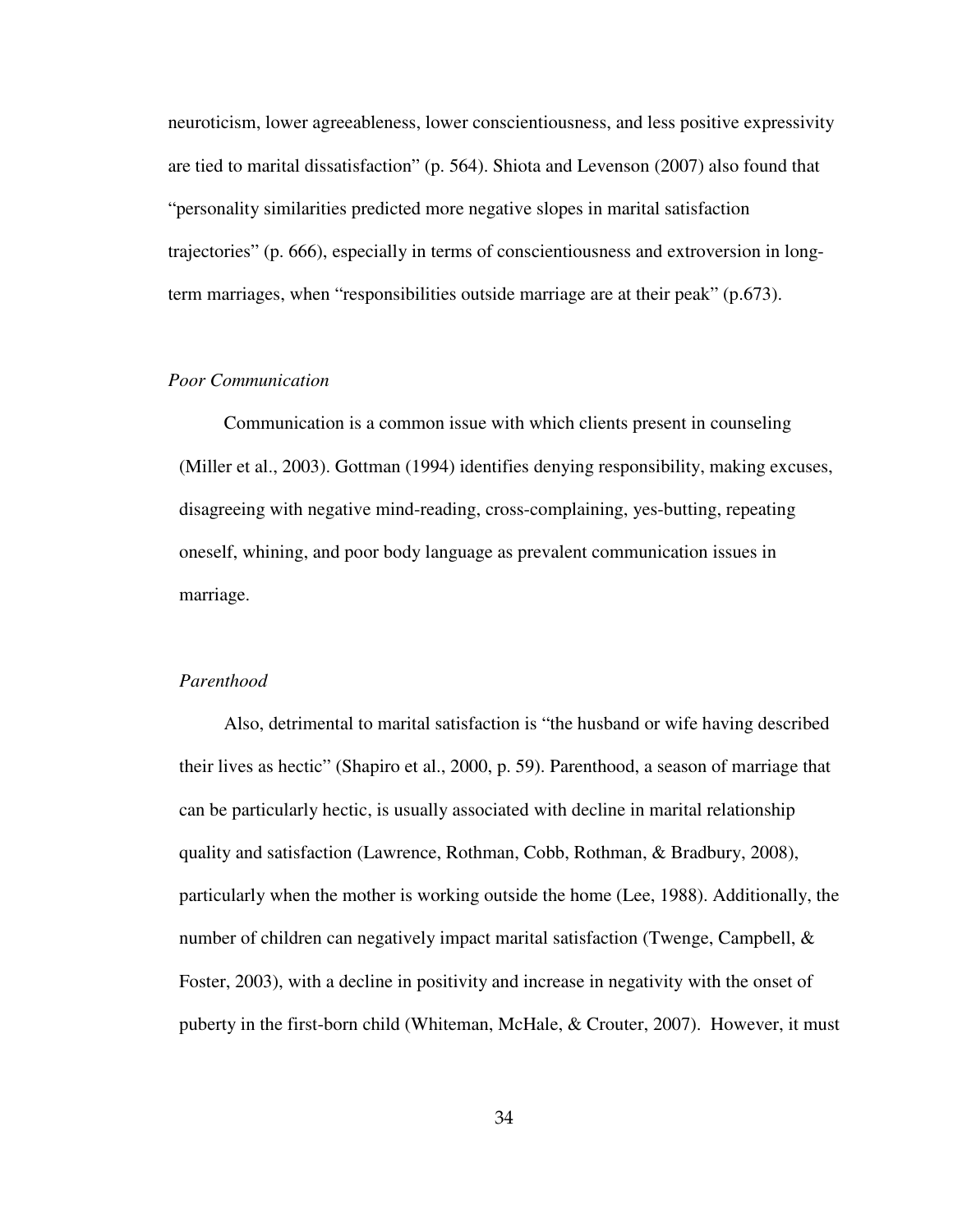be noted that Angeles (2009) has recently discovered that, in Britain, children have a positive impact on life satisfaction in married couples.

## *Other Detrimental Behaviors*

Couples who cohabitate prior to marriage report "poorer marital quality and greater marriage instability" (Kamp Dush, Cohan, & Amato, 2003, p. 539), and are more likely to divorce than those who do not cohabitate (Budinski  $\&$  Trovato, 2005). Other detrimental behaviors include self-centeredness, or the preference for individuals to invest time, effort, and money in themselves rather than in the family unit (Popenoe, 1993), and societal moves "toward nontraditional gender role attitudes among wives" (Amato, & Booth, 1995, p. 64). Today, women are less likely to remain in an unsatisfactory marriage for economic reasons (Popenoe, 1993), since they now possess the capacity to generate higher income which translates into a greater likelihood of divorce (Cherlin, 1981). Stacey (2001) agrees with Popenoe (1993) in that "women's capacity to survive outside marriage, however meagerly, has been a central factor in the escalating rates of divorce and single motherhood of recent decades, and that marriage has become increasingly fragile as it has become less obligatory, particularly for women" (p. 546).

#### More Research Needed

Although many good studies concerning the marriage relationship have been completed, most have not focused on relationships that are satisfactory and long-term, but on variables that disrupt marriages (Gottman et al., 2006). Furthermore, Shiota and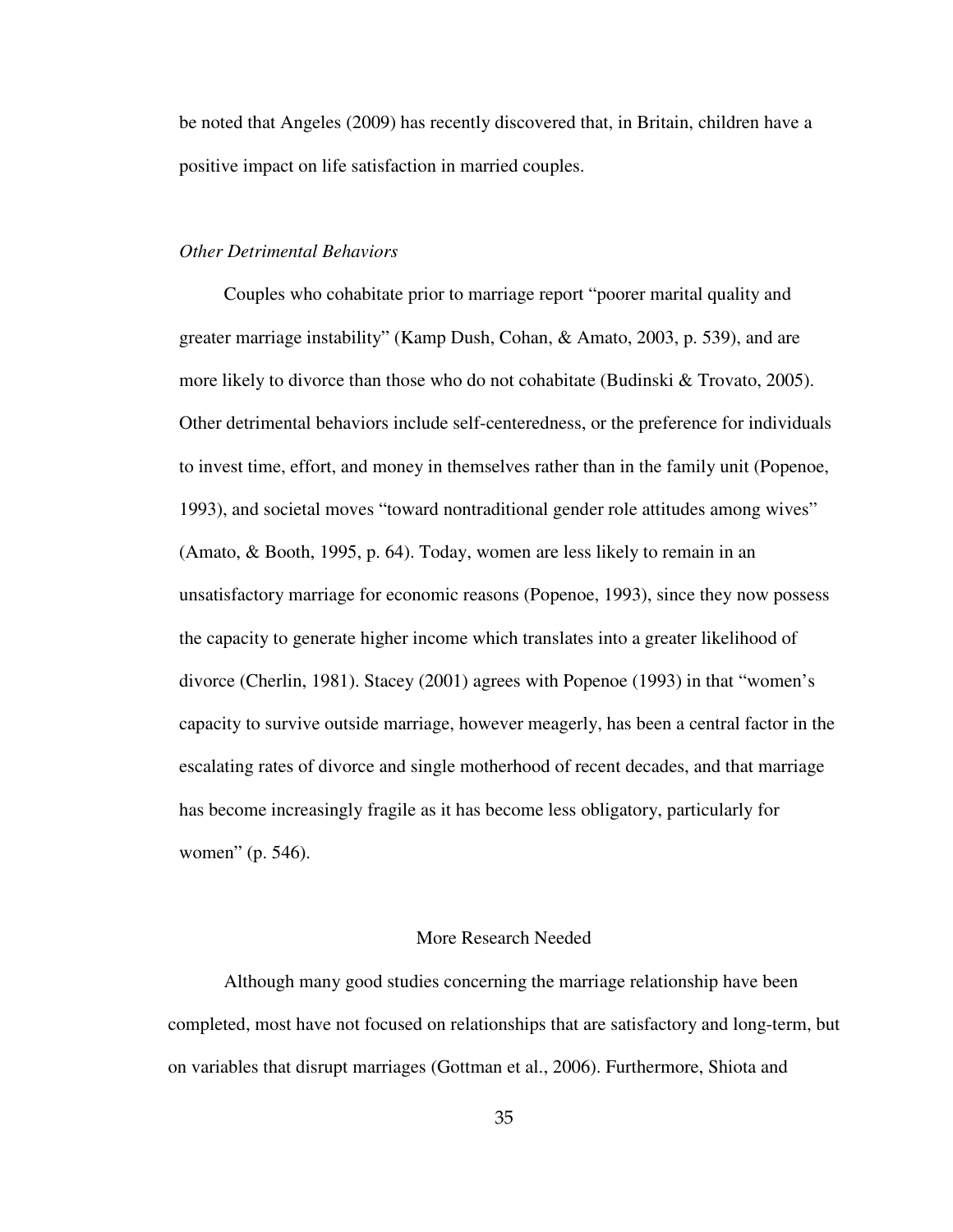Levenson (2007) state that much research has focused on young married couples rather than those in long-term marriages. The question to be answered is whether or not there are factors that contribute to marriage longevity, since the symbolic importance of marriage has remained high in the light of a rising divorce rate and changes in opportunities available to women (Cherlin, 2004). Gottman (1994) suggested that boys in particular should be taught the skills necessary to navigate the shifting emotional tides of an intimate relationship since girls tend to be much better versed in the subject. Glen (1990) suggests that we need more qualitative research in the area of marriage. Carrere, Buehlman, Gottman, Coan, and Ruckstuhl (2000) suggest that perceptual bias can influence marriage on a trajectory toward success or dissolution. Perhaps if researchers can identify the factors that set a marriage on a trajectory towards success, society may experience a lower rate of divorce, and an increase in marriage duration, stability, and satisfaction.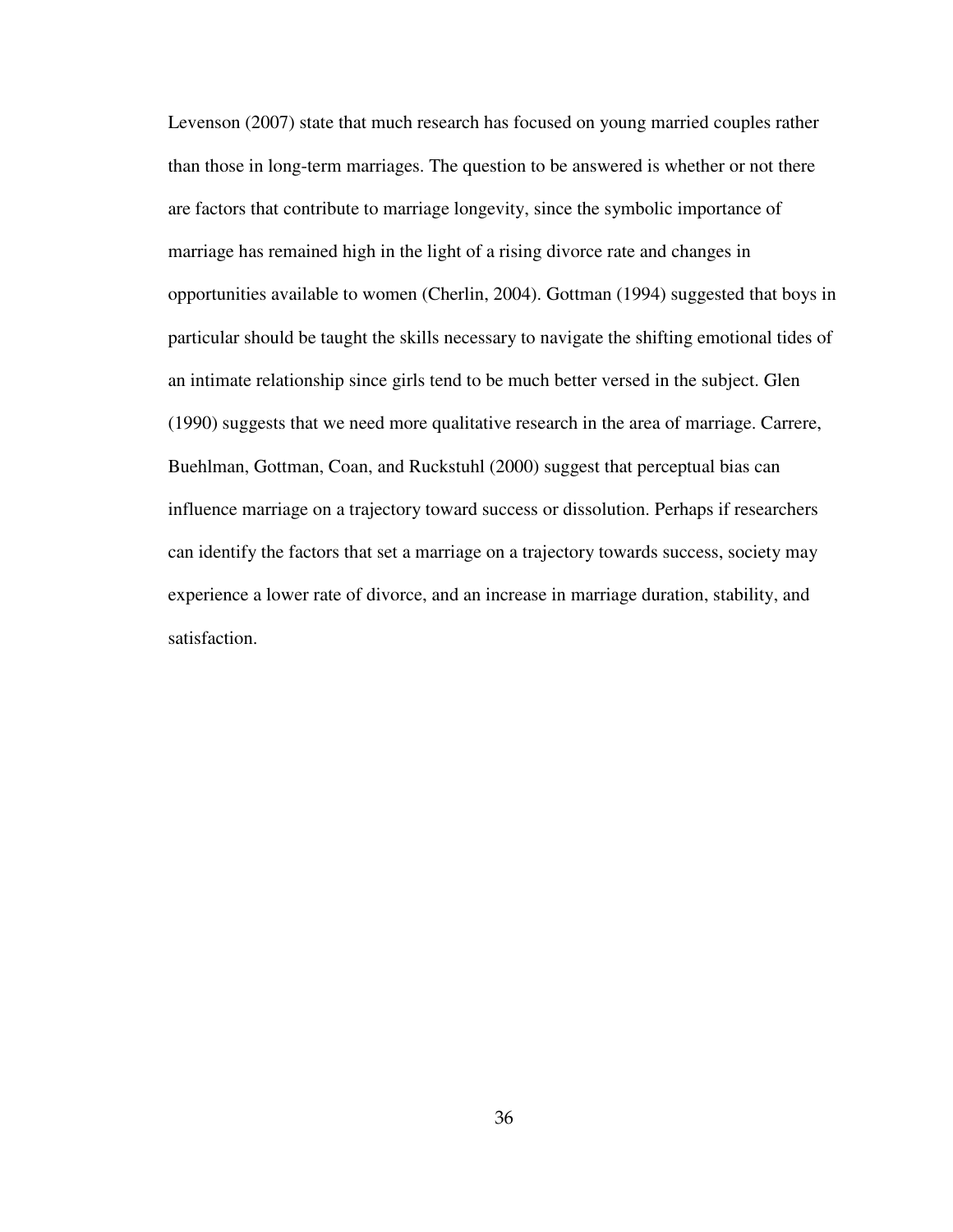### CHAPTER III: METHOD

## Introduction

A review of the literature revealed that a number of quantitative studies have been conducted pertaining to marriage satisfaction and longevity, as well as the factors contributing to those phenomena (e.g. Fennel, 1993; Fields, 1983; Huyck & Gutmann, 1992; Johnson, 1985; Kaslow & Robison, 1996; Kaufman & Taniguchi, 2006; Lauer & Lauer, 1986; Lauer et al., 1990; Lawrence et al., 2008; Lee, 1988; Levenson et al. 1994; Moen , Kim, & Hofmeister, 2001; Schmitt, Kliegel, & Shapiro, 2007; Shiota & Levenson, 2007; and Sporakowski & Hughston, 1978). Although qualitative studies are noticeably absent from literature, Roberts (1979-1980) completed a descriptive study on a non-random sample of fifty couples married over fifty years. Wallerstein and Blakeslee (1995) completed an oral history study on fifty married couples who identified their marriage as happy, were married for a minimum of nine years, and had children.

The sole qualitative study from a phenomenological perspective that examined what long-term marriage means for persons in long-term marriages was from Appleton  $\&$ Bohm (2001), who described "the experience of enduring marriage in mid-life marriage" (p. 41). Appleton and Bohm (2001) utilized the interview as the means for data collection; however, their study was limited in scope to enduring marriage in mid-life, and it did not address satisfaction. Furthermore, their study was not conducted on married couples, but on thirteen women and four men, all of whom were unrelated.

Further study was warranted to gain an increased understanding of the experience of marriage satisfaction and long-term marriage. This qualitative study was conducted from a phenomenological perspective with five diverse married couples who, through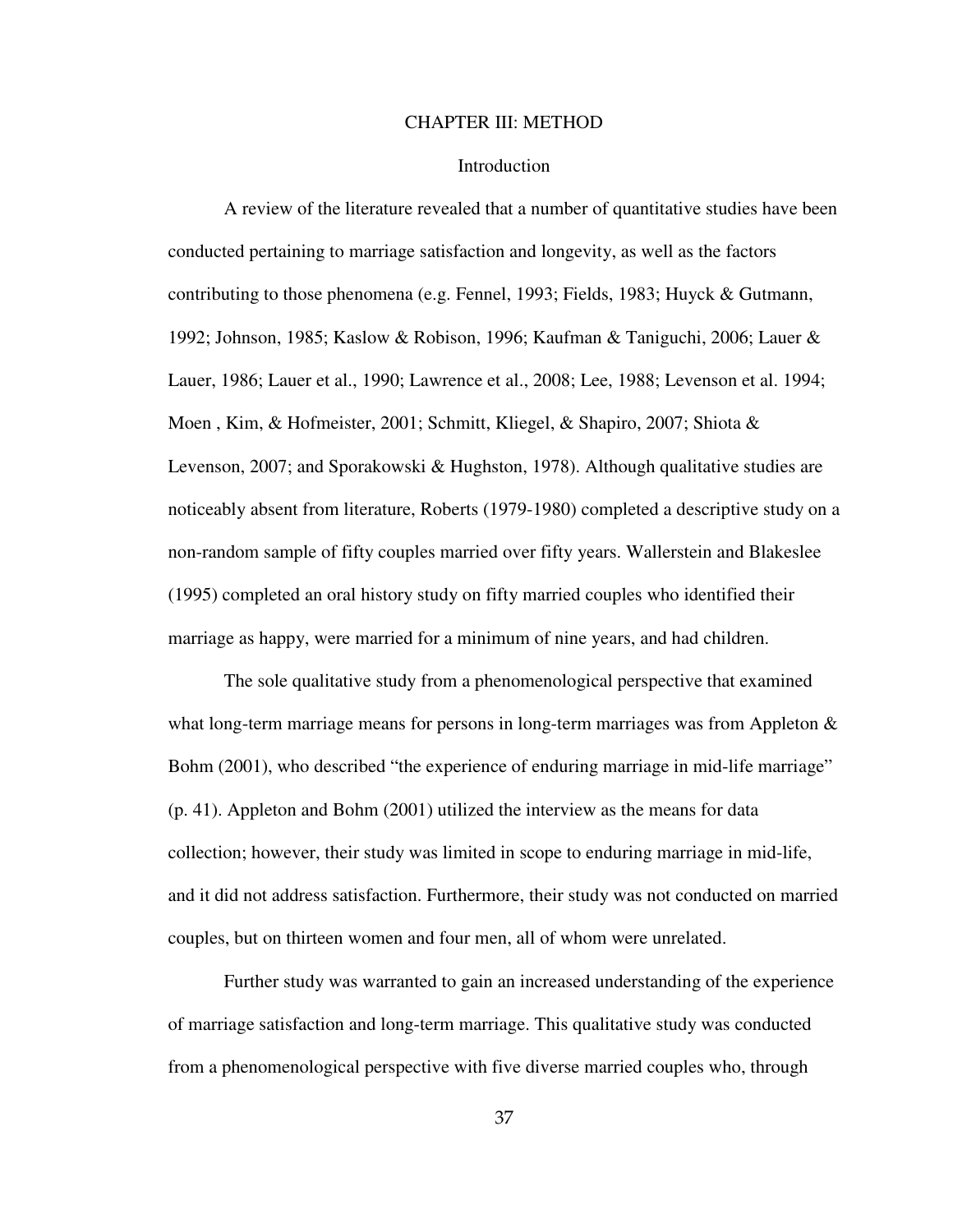their Dyadic Adjustment Scale scores, confirmed the experience of satisfaction in their long-term marriage. The interview was the data collection method of choice in order to allow married couples to reflect on and describe their experience with marriage satisfaction and longevity (van Manen, 1990).

## Research Design

According to Eisner (1998), the six characteristics that make a study qualitative is that: 1) the study is field focused, in that the observer enters into the subjective world of the participant to "observe, interview, record, describe, interpret and appraise settings as they are" (p. 330); 2) the study relates to the self as an instrument, in that the observer enters into the situation in order to make sense of it; 3) the study possesses an interpretive character, in that the observer attempts to "*account for* what they have given *account of*," (p. 35) and searches for meaning for those whose situation is being studied; 4) the study incorporates "t*he use of expressive language* and the presence of voice in text," (p. 36), which presents the material in such a manner as to express empathy while indicating that a person rather than a machine has presented the text; 5) the study gives "*attention to particulars*" (p. 38), indentifying various nuances of the situation; and 6) the study is "believable because of its *coherence*, *insight*, and *instrumental utility*" (p. 39), meaning that the material gathered from the inquiry approach is presented in a concise, persuasive, and believable manner. Furthermore, van Manen (1990) asserts that a phenomenological perspective wants to rise above the facticities of one's life and "know the world in which we live as human beings" (p. 5). Phenomenology seeks to "study the lifeworld," (p. 9), to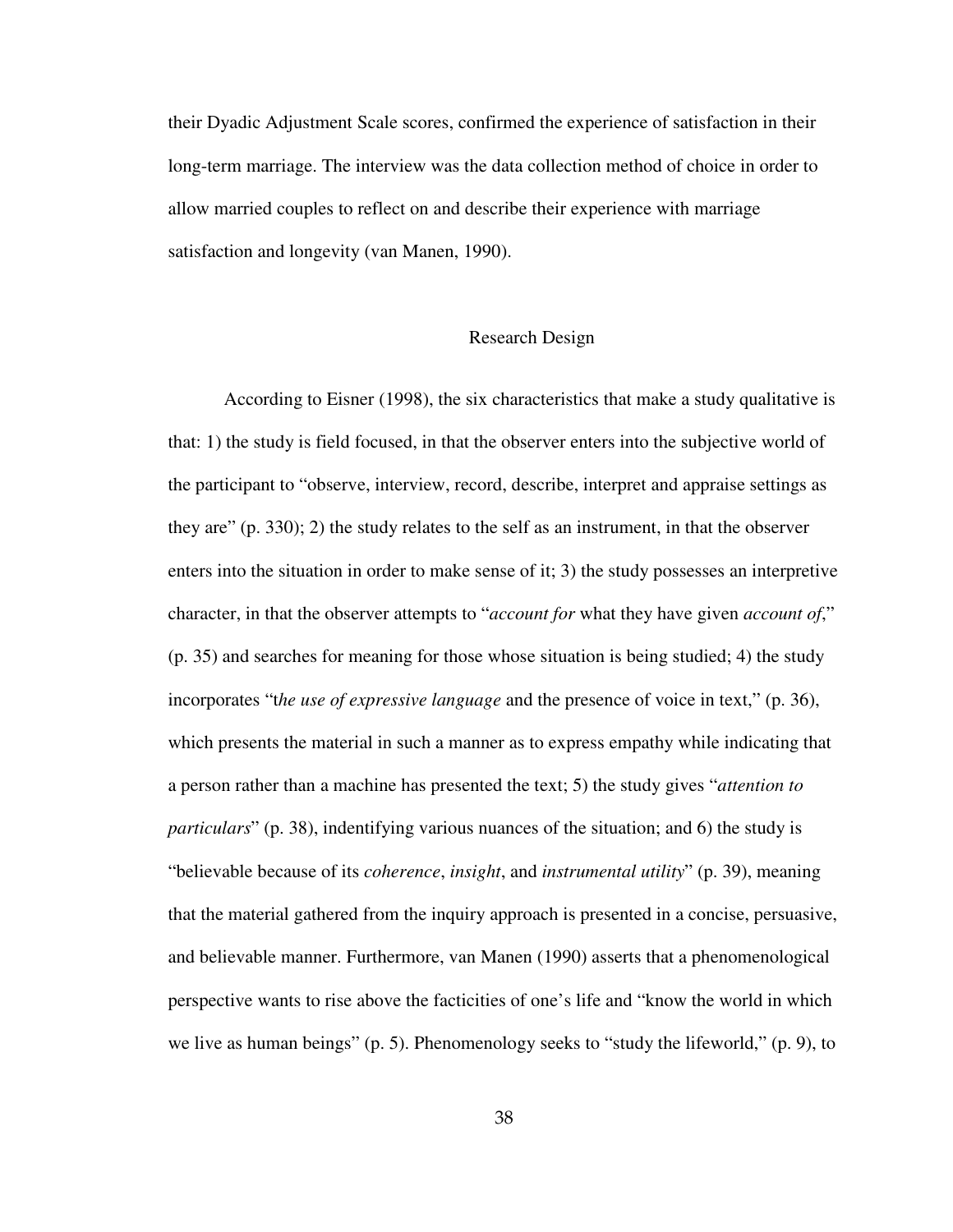gain a "deeper understanding of the nature or meaning of our everyday world" (p. 9), and to incorporate a "systemic attempt to uncover and describe the structure, the external meaning of structures, and lived experience" (p. 10). According to Creswell (2009), phenomenology is a "strategy of inquiry in which the researcher identifies the essence of human experiences about a phenomenon as described by the participants" (p. 13). Given that an integral objective of this study was to further understand the experiences of those couples in enduring long-term marriages, the meaning of marriage, the phenomena of long-term and satisfaction as related to the marriage relationship, and the author's passionate interest in the institution of marriage, it was appropriate to implement a phenomenological method of inquiry.

The primary research questions which framed the study were:

- 1. How do participants describe their satisfying long-term marriage?
- 2. What factors do participants identify as contributing to the satisfaction and longevity of their marriage?
- 3. How do the participants' responses regarding long-term marriage compare and contrast?

# Selection of Participants

The purposeful selection of research participants is important to qualitative research (Creswell, 1998). Furthermore, criterion sampling ensured that all participants in this study experienced the phenomena being studied (Creswell, 1998).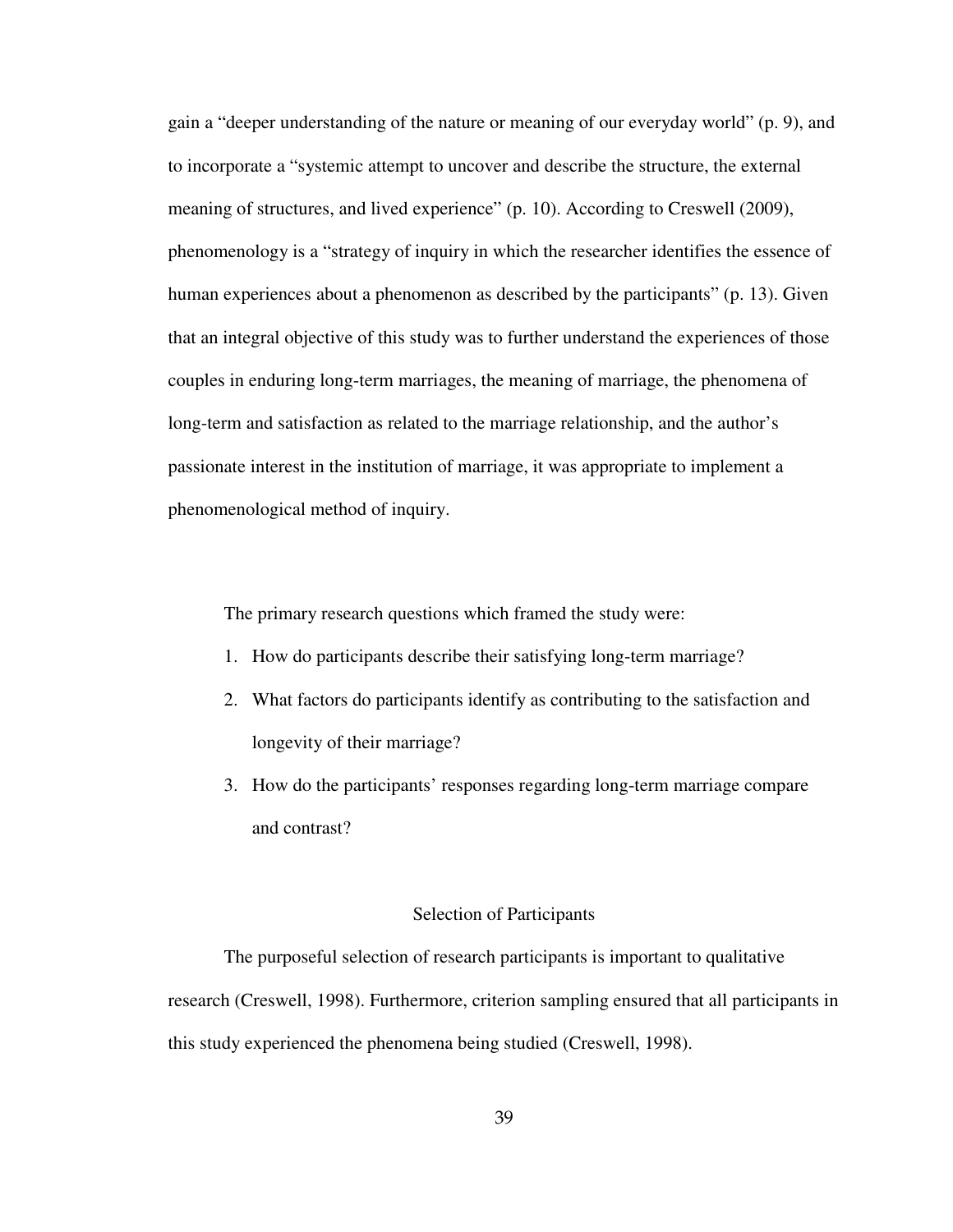A search for participants was attempted by searching the Web and southeastern Michigan newspapers for public announcements of couples celebrating their  $40<sup>th</sup>$ wedding anniversary. Addresses were acquired through Michigan-White-Pages.com. Several dozen initial Letters of Participation (See Appendix A) were mailed to potential participants along with a Participation Response Form (See Appendix B) and a self addressed stamped envelope. Approximately fifty percent of the potential participants failed to respond to the request, and the remaining fifty percent responded with regrets that they either could not participate or were not interested in participating. Therefore, "chain referral" or "snowballing" was implemented to find potential participants who met the specific characteristics needed for the study (Portney & Watkins, 2000).

A diverse population of ten participants comprising five married couples was sought in order to receive a rich and thick saturation of data; yet, guard against overly repetitive responses (Creswell, 1998). To meet the standard of diversity, this study included a population of couples from varying ethnic groups (e.g. Caucasian, African-American, Italian-American), culturally influenced (e.g. East Coast of United States, Southern United States), religious groups (e.g. believers from various major denominations and the un-churched), socioeconomic groups (e.g. middle income and higher income), and education levels (e.g. high school graduate, some college, Bachelors Degree, Master's Degree, Ph.D.) in southeastern Michigan.

As mentioned earlier in this study, the participants had been married for a minimum of forty years in order to ensure an enduring long-term marriage and a maximum of forty-nine years to keep the participant age to a minimum, thus guarding against participant positive bias in recall while answering interview questions (Spaniol et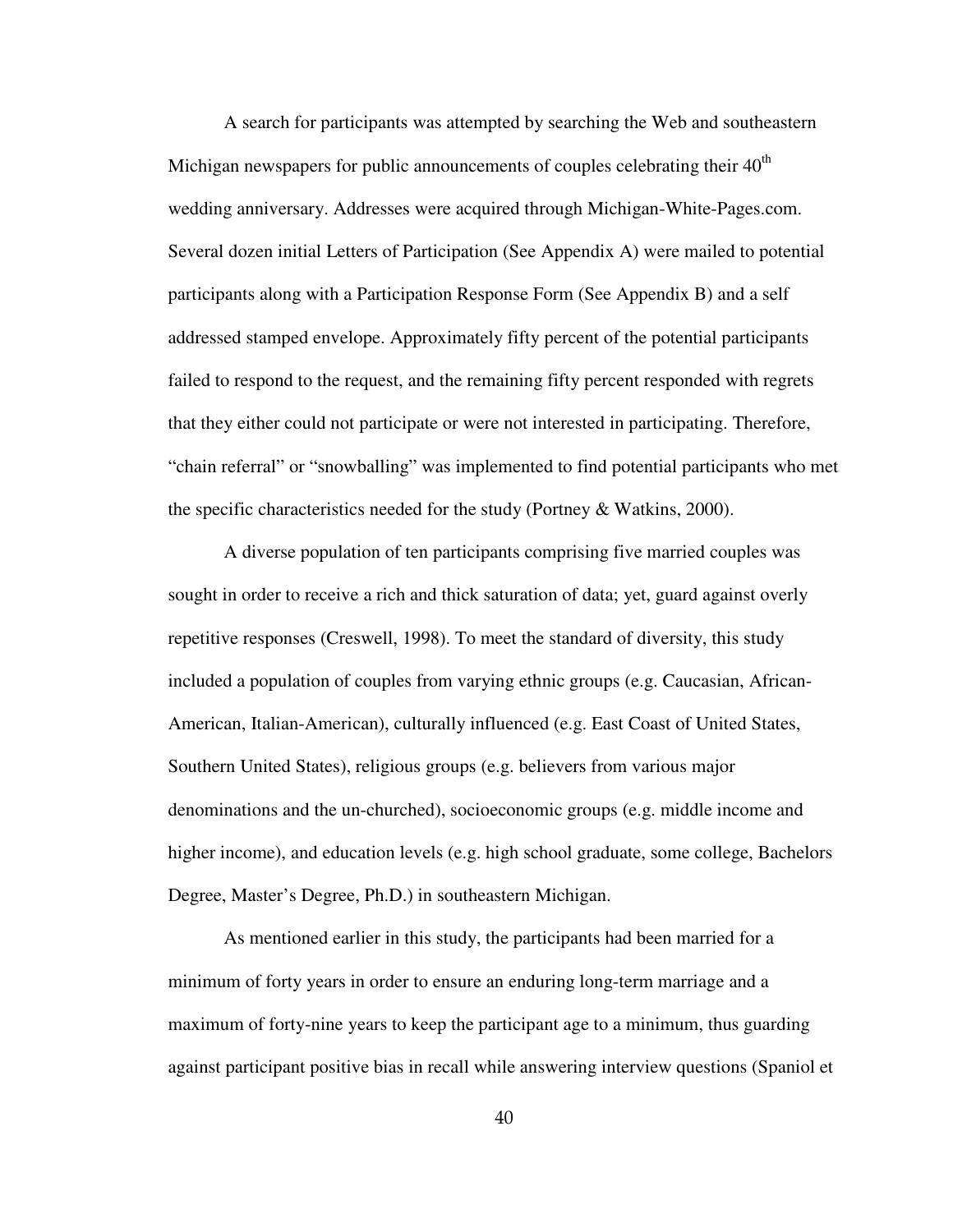al., 2008). Each participant read and signed the Informed Consent to Participate in a Research Study (See Appendix C), which included their right to withdraw from the study at any time, explained the central purpose of the study and procedures for data collection, addressed issues of confidentiality, and answered any questions regarding potential risks and benefits involved with participation (van Manen, 1990).

Prior to the interview, The Dyadic Adjustment Scale (DAS) was administered. The DAS is a 32-item assessment "used to characterize the quality of a dyadic relationship" (Spanier, 1989, 2001, p. 1). The results from the DAS were used to ensure participants experienced the phenomenon being studied (i.e., satisfaction). The range of the participants' DAS scores can be found in Appendix G. The DAS is regarded as a reliable and valid measure of relational satisfaction, with Spanier (1989) reporting "a total scale internal consistency reliability of .96" (p. 29); Antill and Cotton (1982) reporting "a cross-spouse correlation of .59" (p. 30); and Stein, Girodo, and Dotzenroth (1982) reporting "11 week test-retest correlations for the total DAS of .96" (p. 30). Term generation and expert consensus ensured content validity of the DAS (Spanier, 1989).

# Data Collection

Although the "notion of 'data' is ambiguous within the human science perspective" (van Manen, 1990, p. 53), the data was actually the human experience of the participants, and Creswell (2009) states that in phenomenological research the primary method for data collection is interviews that are conversational in nature. The fundamental question that prompted the need for the interview according to van Manen's (1990) approach was, "How do persons in satisfying long-term marriage experience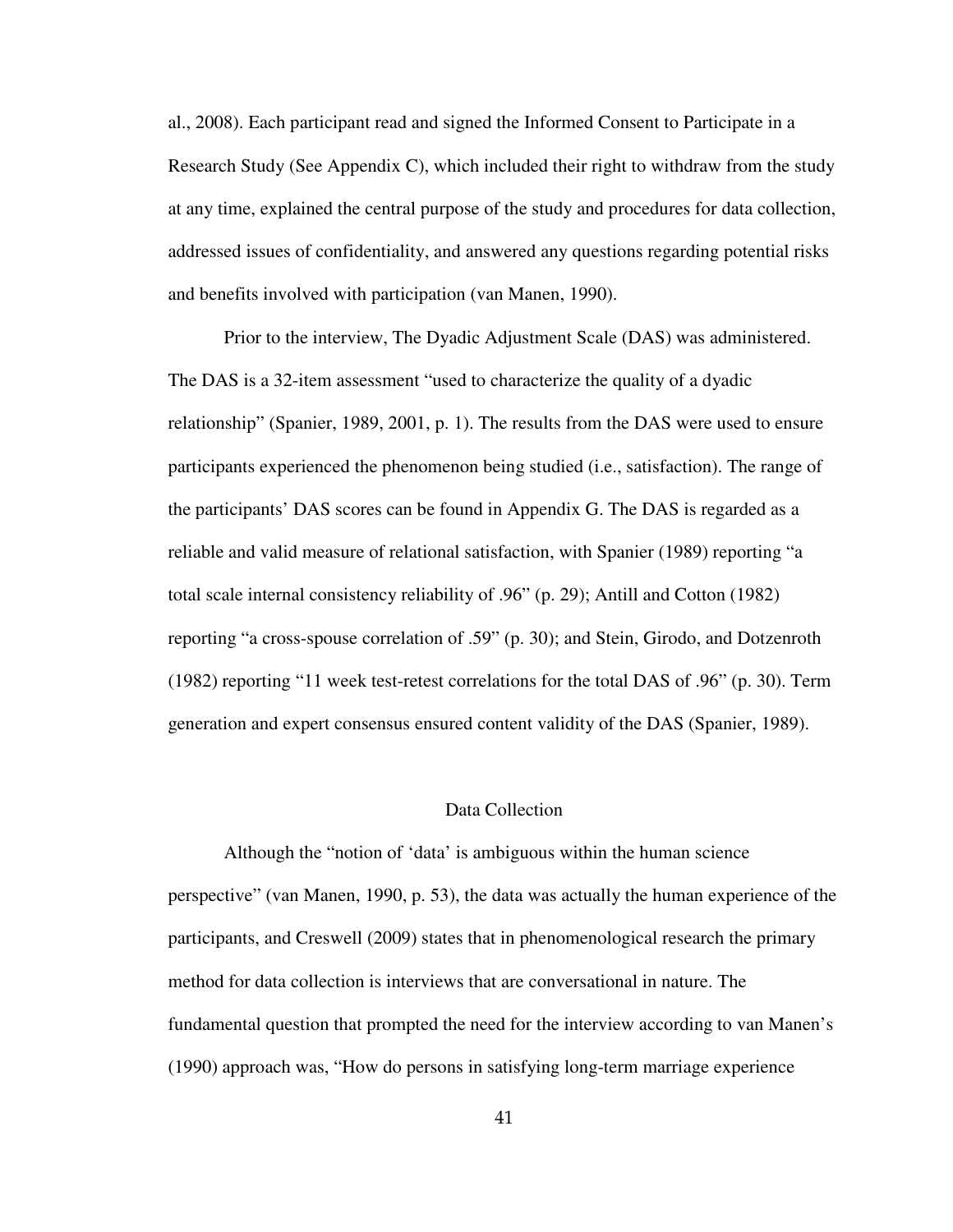marriage?" Therefore, the interview questions were carefully constructed to tap the great potential of rich data that could be gathered from the participants. Furthermore, the interviews took place in the couples' homes as phenomenology attempts to meet persons, "where they are naturally engaged in their world" (van Manen, 1990, p. 18). The interview consisted of two sets of questions. The first set addressed demographic information, and the second set addressed relational information. The demographic data was collected in a joint interview (See Appendix D) with the male and female interviewers and the husband and wife participants all present. The joint interview was conducted in order to observe and record subtleties and nuances of the participants within their lifeworld (van Manen, 1990, Wallerstein & Blakeslee, 1995) as they answered questions regarding general demographic information about themselves and their marriage. Following the joint interview, the male interviewer met privately with the husband and the female interviewer met privately with the wife in separate interviews for the remainder of the questions which addressed relational information (See Appendix D). The relational questions in Appendix D were asked in private by a same-sex interviewer in a manner similar to that of Roberts (1979-1980) in order to foster open and honest dialogue and to prevent one spouse from monopolizing the conversation. All dialogue and interviews were digitally recorded and later transcribed by the researcher himself in order to protect participant confidentiality.

Phenomenological interviews can often be long and exhausting. If a block in recall was observed, the interviewer repeated the last sentence (van Manen, 1990). If an elaboration on an answer was necessary, the interviewer asked open ended questions such as "How did you feel about that?" or "Can you give me an example?" Additionally, a rich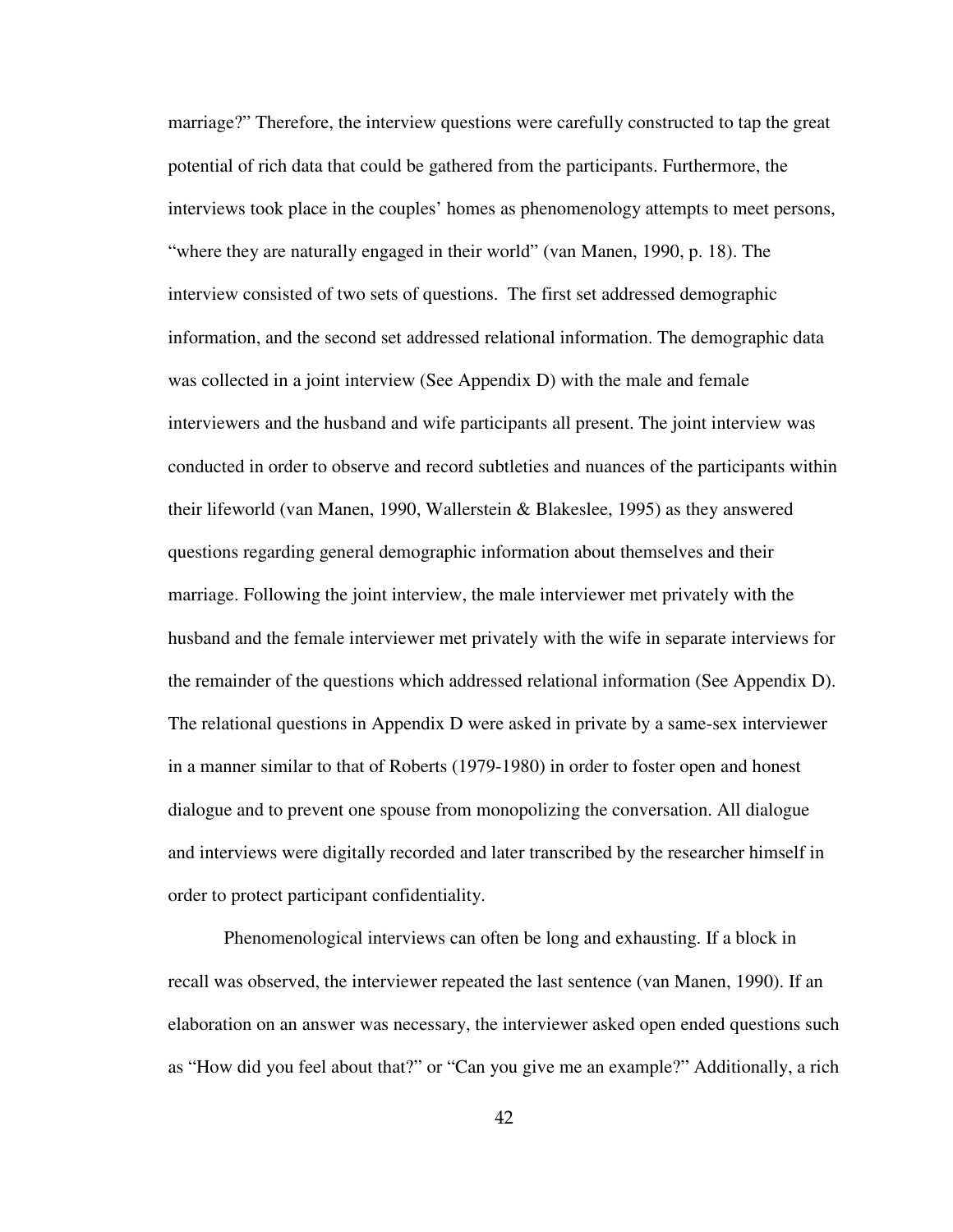source of experiential descriptions can often be poems, literature, biographies, autobiographies, personal life histories, and journals (van Manen, 1990); therefore, the participants were asked if such data existed and could be utilized for the study. Although such data was not available, photographs displayed within the home, non-verbal communication, and observed behavior between participants was recorded in field notes during the initial demographic segment of the interview in which the couple participated with both interviewers, as well as during the relational segment of the interview during which the couple was separated. This data offered insights into the relationship and who or what was significant to the participants. No compensation was offered other than the satisfaction of perhaps offering insights to the academic community and society.

### Data Analysis

The raw data from the joint demographic interviews in which both spouses were present as well as the separate interview segments where the male researcher interviewed the husband and a female interviewed the wife was digitally recorded. The raw data was then transcribed into single-space verbatim transcripts by the researcher. The participants were assigned pseudonyms to protect identities and ensure the confidentiality of the participants. Embololia, patterns of speech, and filler words such as "um," "uh," "like," and "you know" were edited out. After all interviews were transcribed and coded, the verbatim transcripts were compared with the audio record to ensure accuracy. Additionally, the participants' DAS scores and notes concerning observations were added to the coded verbatim transcripts. The transcribed interviews produced ninety-four pages of raw data.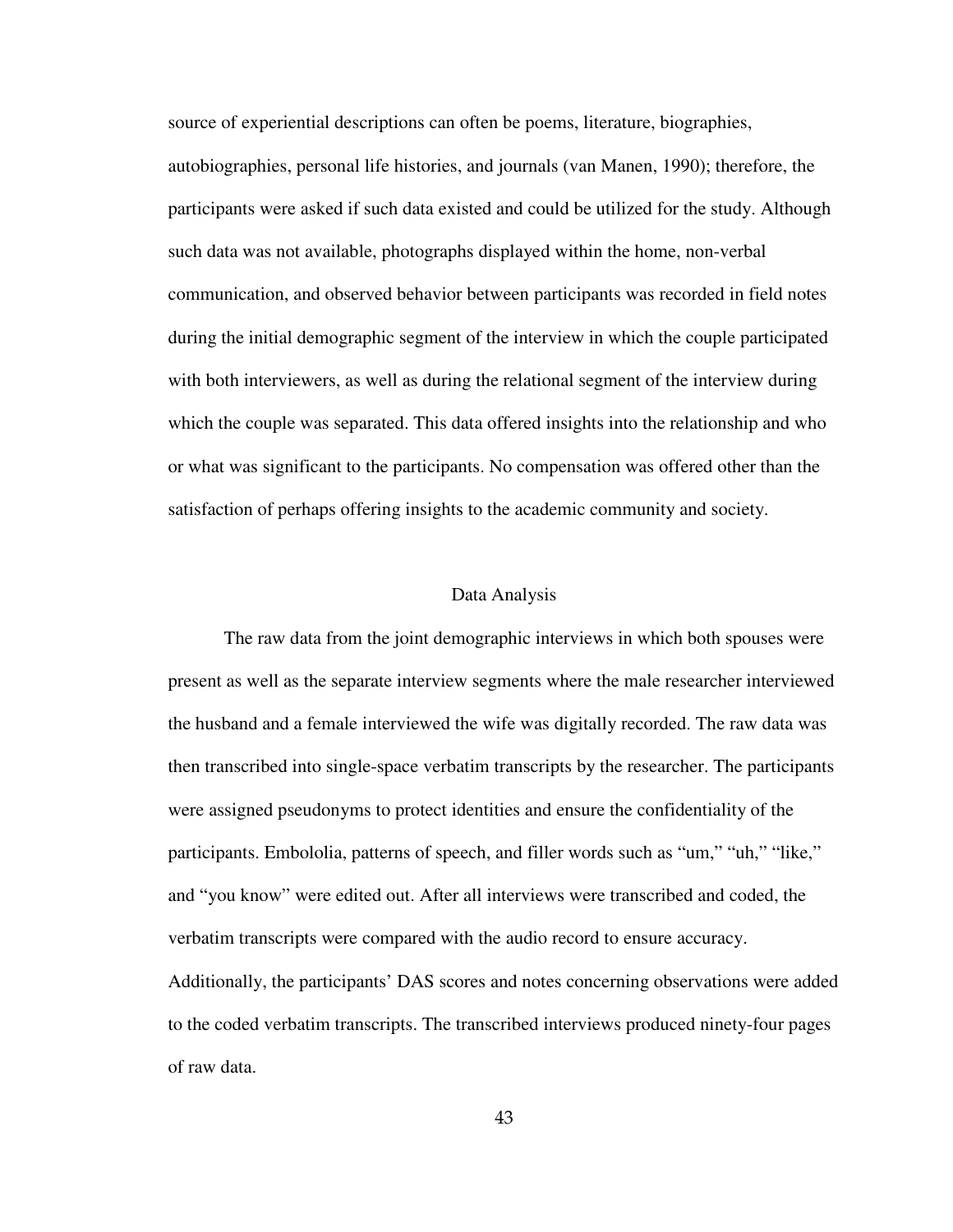After the recorded interviews were accurately transcribed, data analysis began with the task of reading and re-reading the verbatim transcripts in order to identify the "emerging themes as generative guides for writing the research study" (van Manen, 1990, p. 168). "Theme describes an aspect of the structure of lived experience" (van Manen, 1998, p. 87), and their lived experience which is "an appropriate source for uncovering thematic aspects of the phenomenon it describes," (van Manen, 1998, p. 92), which in this study is marital satisfaction and long-term marriage. The fundamental question framing the research was, "What does satisfying long-term marriage mean for those persons involved in satisfying long-term marriage?" This question was printed and posted in view of the researcher to keep it foremost in mind during the mining of the themes and subthemes from the raw data.

Key words and phrases that served to describe satisfaction in marriage were marked with an "S." Key words and phrases that served as contributing factors to marriage longevity were marked with an "L." Key words and phrases were then grouped together as either descriptions and or contributors to satisfaction or marriage longevity. Major themes began to emerge, and subthemes were sorted and grouped as they fell under major themes.

## **Trustworthiness**

Verification of the trustworthiness and credibility of the work is a process that must occur throughout data collection, data analysis, and reporting of the findings (Creswell, 1998). Methods employed to ensure validity and reliability were member checking, in which participants examine analyzed data (Rudestam & Newton, 2001); peer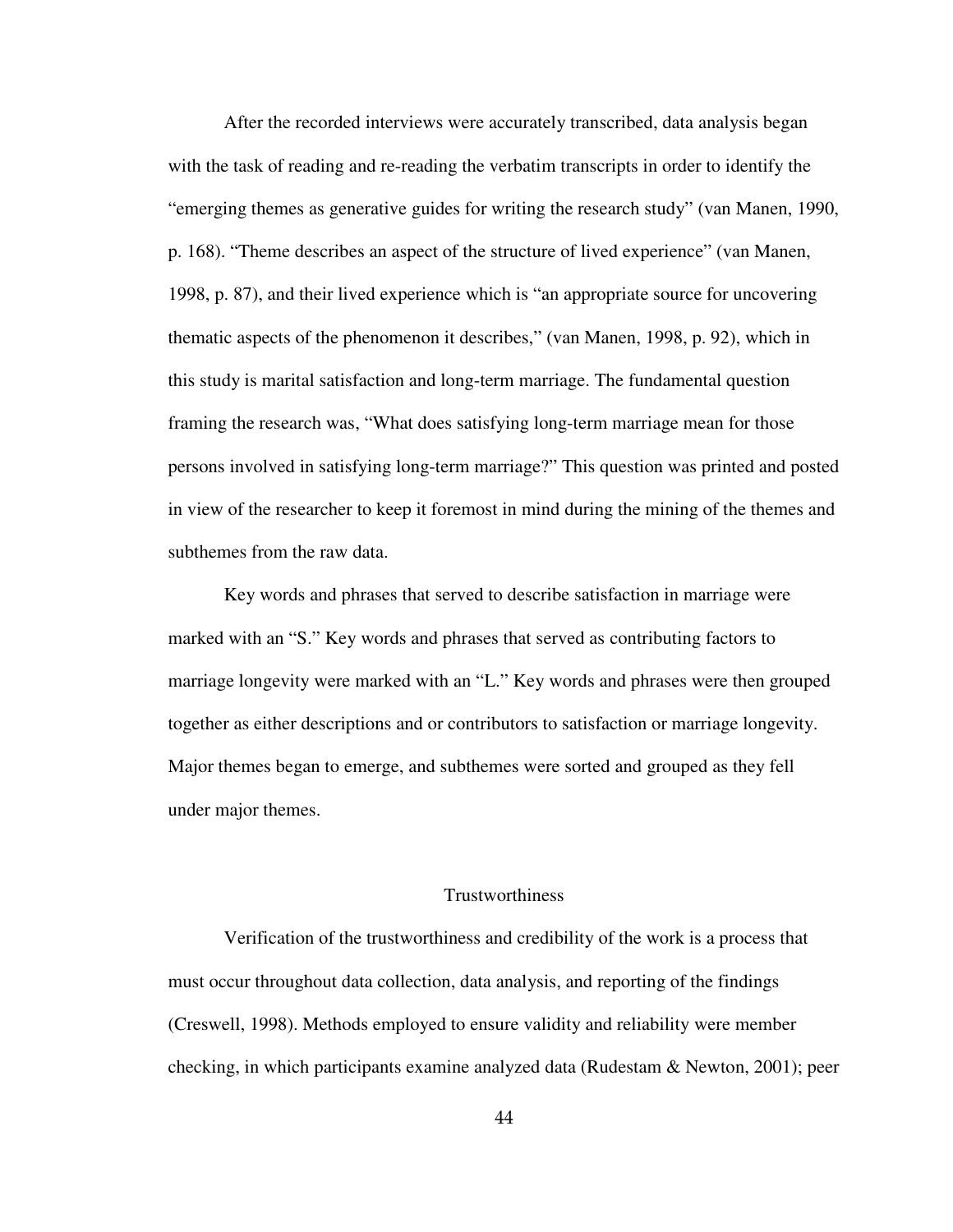review by faculty, committee members, and co-interviewer (Creswell, 1998); and triangulation, which is the corroboration of interview data and DAS scores with photos, observed behavior, and non-verbal interaction during the initial demographic segment of the interview at which both participants were present (van Manen, 1990).

After several readings and re-readings of the raw data, major themes began to emerge. The themes that emerged from satisfaction were "Togetherness" and "Children/Grandchildren." The major themes that emerged under factors contributing to marriage longevity were "Attitude" and "Action."

The raw data was read and re-read, and subthemes began to emerge. Subthemes were sorted as they fell under major themes. Subthemes that emerged from "Attitude" were "Attitude of Commitment," "Attitude of Respect," and "Attitude of Humor." Subthemes that emerged under "Action" were "Act of Communication," "Act of Compromise," and "Act of Support." The theme "Sense of Security" was a fiber that was interwoven throughout satisfaction and factors contributing to long-term marriage. These preliminary findings were mailed to each participant for validation (See Appendix E). Five participants responded by U.S. mail, and all five validated the findings and shared comments which included, "You had great insight and synopsis of your interview," "You got this right," and "I agree with your observations." Additionally, one participant met with the researcher face-to-face to discuss and validated the findings, stating, "You need to keep everything in perspective and keep working at it to make a marriage work."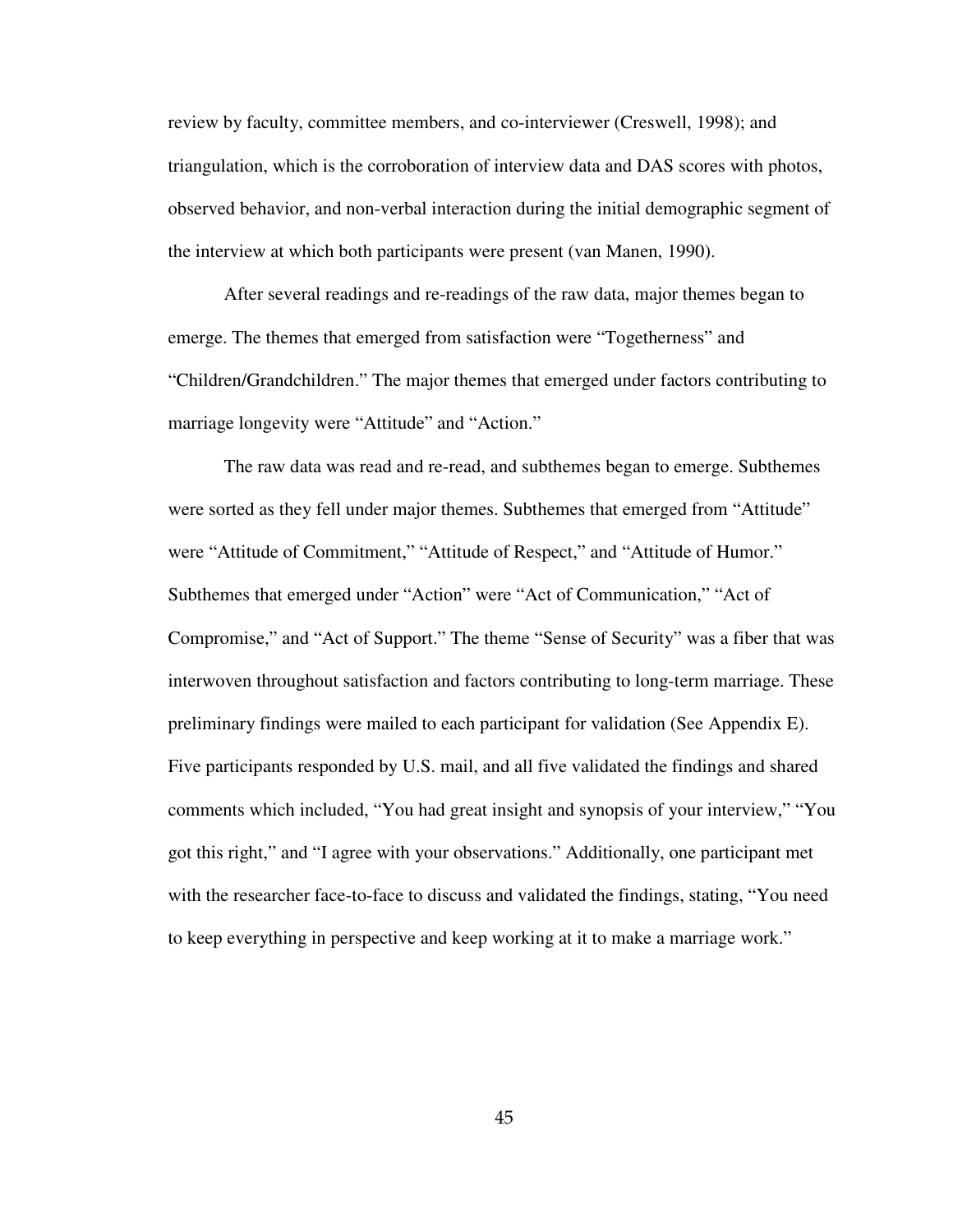### Summary

This phenomenological study attempted to explore the meaning of satisfaction and factors contributing to marriage longevity. Participants were recruited by "chain referral" and "snowballing" after a failed attempt to recruit participants by letter following public announcement of anniversary. After informed consent was received, the Dyadic Adjustment Scale (DAS) was administered to ensure couples experienced the phenomenon of satisfaction. Interviews were conducted by same-sex interviewers. Audio was recorded digitally and transcribed by the interviewer. Pseudonyms were ascribed to participants to protect confidentiality. The transcripts were then coded and analyzed for major themes and subthemes. Member checking, peer review, and triangulation were utilized to insure trustworthiness.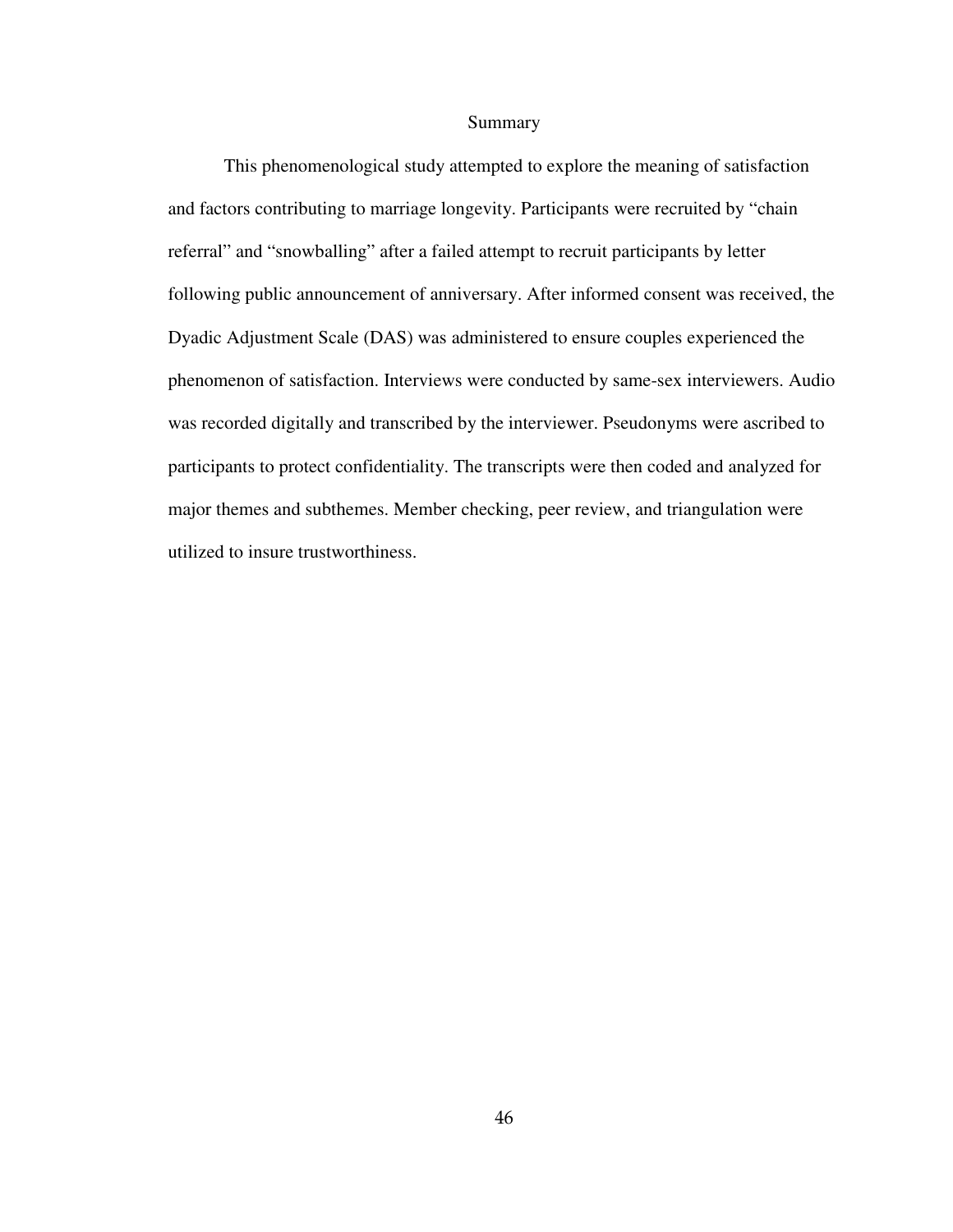# CHAPTER IV: FINDINGS

## Introduction

The purpose of this study was to further understand the phenomena of satisfaction and longevity in marriage. The phenomenological approach to qualitative research is "the preferred method for human science" and "involves description, interpretation, and selfreflective or critical analysis;" therefore, it was the preferred approach for this study (van Manen, 1990, p. 4).

This chapter will introduce the reader to the research participants through a written portrait of each participant couple. The remainder of the chapter will address the research questions including the major themes identified from the participants' descriptions of satisfaction and the factors participants identified that lead to marriage longevity. Finally, the participants' descriptions of satisfaction and the factors they identified that lead to marriage longevity will be addressed throughout the findings as they are compared and contrasted.

# Portraits of Participants

All participants were married couples in which the husband and wife both agreed to participate in the research study which included completing the Dyadic Adjustment Scale (DAS) and participating in a face-to-face recorded interview. The range of age for the participating husbands was 63 to 73 years, and the range of age for the participating wives was 59 to 73 years. The couples were married between 42 and 49 years. They represented a diverse population ethnically, culturally, religiously, socio-economically, and educationally. Although several couples had granted permission to have their real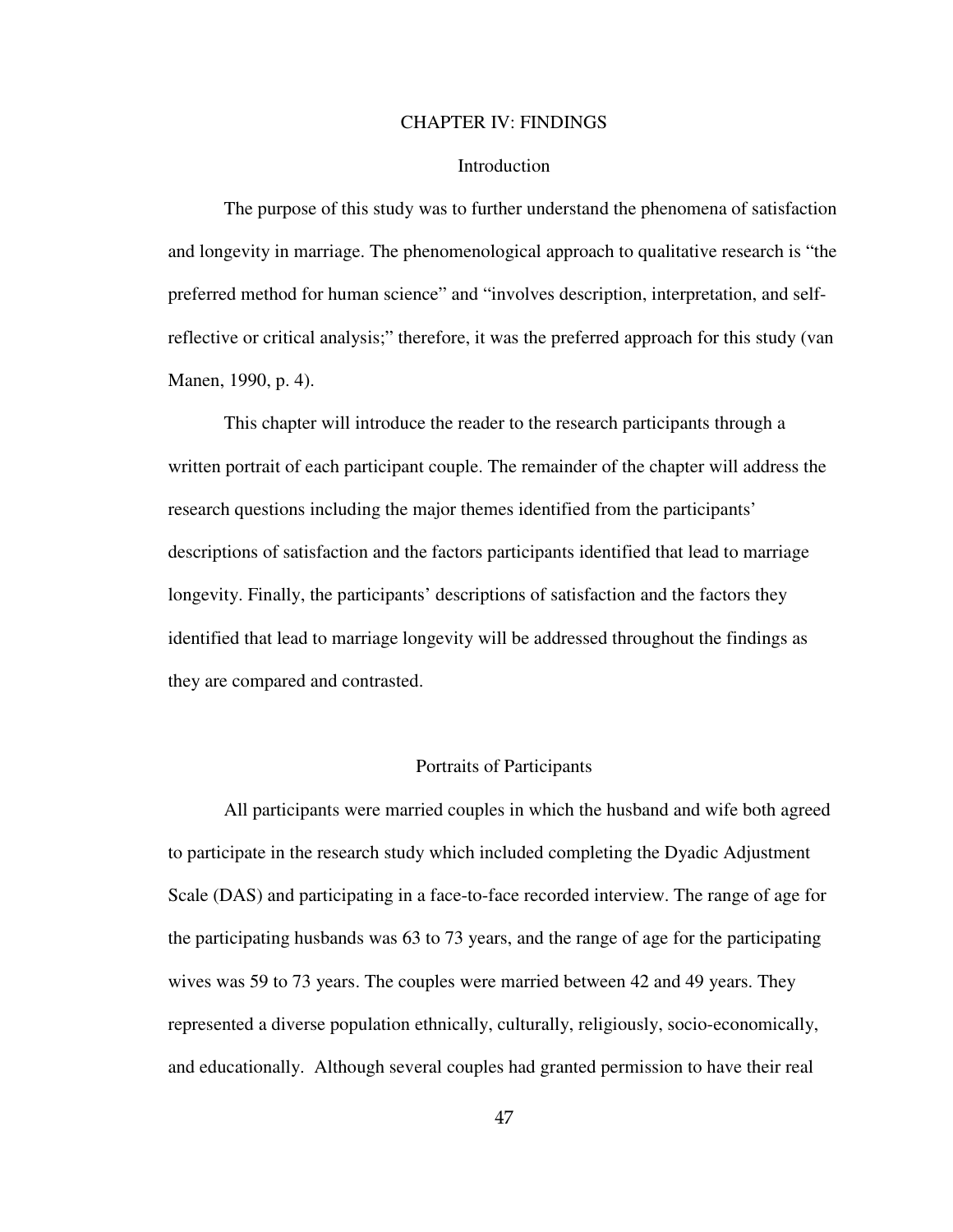names used in the study, the researcher felt most comfortable using pseudonyms;

therefore, the names found below are not the actual names of the participants.

|                                   | Couples                                  | Wives                                   | Husbands                                         |
|-----------------------------------|------------------------------------------|-----------------------------------------|--------------------------------------------------|
| Age of Participants               |                                          | 59-73 years                             | 63-73 years                                      |
| Years of Marriage                 | $42-49$ years                            |                                         |                                                  |
| Number of Previous<br>Marriages   |                                          | None                                    | None                                             |
| Range of age when<br>Married      |                                          | $17 - 22$                               | $21 - 24$                                        |
| Length of Courtship               | 2-5 years                                |                                         |                                                  |
| Cohabitation Prior to<br>Marriage | None                                     |                                         |                                                  |
| Ethnic Background                 |                                          | 3 Caucasian<br>2 Italian-American       | 3 Caucasian<br>1 African-American<br>1 Ukrainian |
| Education                         |                                          | 3 High School<br>1 Some College<br>1 MA | 1 Professional Lic.<br>1AA<br>2BA<br>1 Ph.D.     |
| Socio-economic Status             | Middle to Upper-<br><b>Middle Class</b>  |                                         |                                                  |
| Religious Background              | 1 Lutheran<br>2 Catholic<br>2 Unchurched |                                         |                                                  |
| Number of Children                | 2-4                                      |                                         |                                                  |

Table I: Characteristics of the Participants

*Arthur and Anna* 

Arthur and Anna were married November 14, 1964. They were both twenty-

years-old when they got married forty-six years ago. This marriage is the first marriage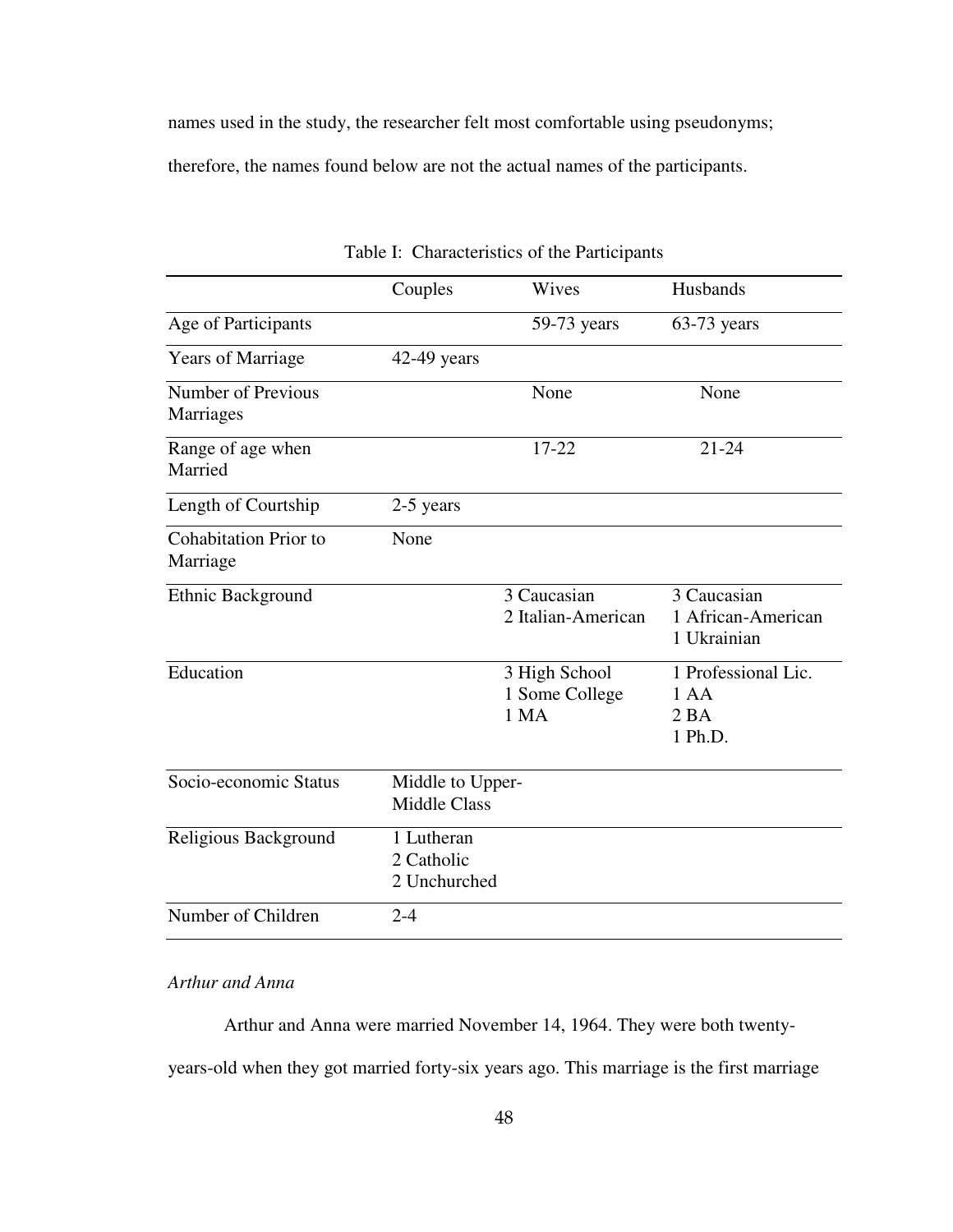for both. This couple met in high school and dated for approximately four years prior to marrying. They did not cohabitate prior to marriage.

Arthur and Anna were both born and raised in Detroit, Michigan. Both are Caucasian; however, Anna was raised with a very strong Italian influence. Arthur has earned a bachelor's degree, while Anna is a high school graduate. Socio-economically, they consider themselves upper-middle class. They have always been actively involved in the Lutheran Church, having attended parochial high school and sent their children to parochial grade schools and high schools.

Arthur and Anna lost two children to miscarriage, but raised four daughters to adulthood. The couple has six grandchildren.

Arthur, the breadwinner, recently retired as a configuration manager for a very large military arms manufacturing company. Anna was a homemaker and Mary Kay representative. Arthur, who enjoyed parachute jumping and motorcycles in his youth, considers himself much more adventurous and outgoing than his "sedate" [Arthur's word] wife, Anna, who enjoys sewing and knitting.

The Dyadic Adjustment Scale was administered to both Arthur and Anna to assess satisfaction in their marriage relationship. Arthur scored markedly above average in dyadic adjustment, and Anna scored moderately above average in dyadic adjustment.

# *Bill and Barbara*

Bill and Barbara were married November 22, 1968. Bill was twenty-one years old and Barbara was seventeen-years-old when they married forty-two years ago. This marriage is the first marriage for both. The couple met while Bill was in college and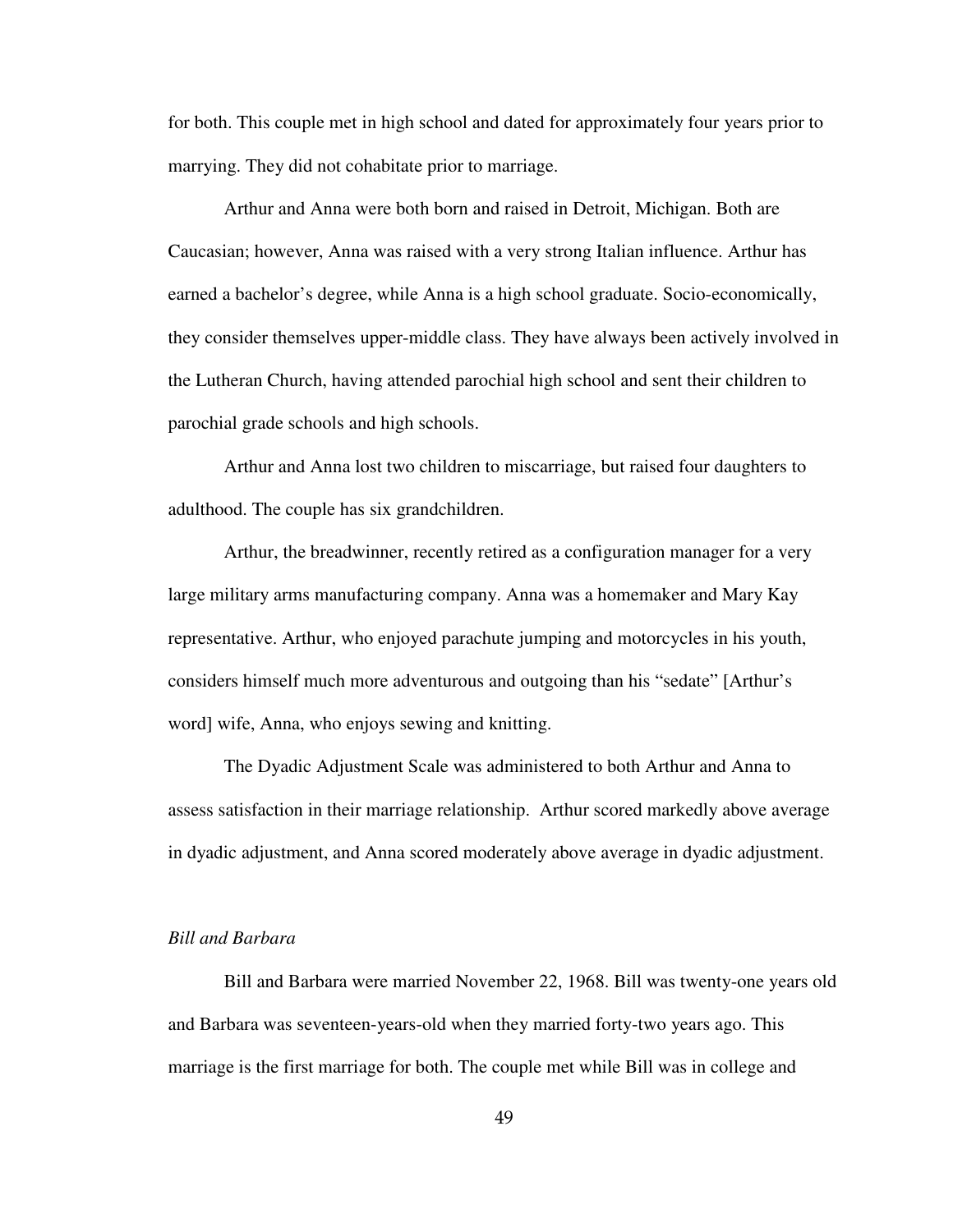Barbara was a high school student. They dated for approximately three years prior to marrying. They did not cohabitate prior to marriage.

Bill and Barbara were both born and raised in the metro-Detroit area. Both are Caucasian; however, Bill was raised with a strong Ukrainian influence and Barbara, whose parents were from Alabama, was raised with a strong Southern influence. Bill acquired his professional license as a master plumber and opened a business as a plumbing contractor. Barbara earned her Graduate Equivalent Degree after the couple married, eventually earned her master's degree and acquired a license as a nurse practitioner. She is presently employed as a critical care nurse. Socio-economically, they consider themselves upper-middle class. They have recently become active in the Catholic Church. The couple has two children, a son and a daughter, and three grandchildren.

Bill, the primary breadwinner for most of the marriage, recently retired as a master plumber and small business owner. Barbara was a homemaker until the children entered high school. She then began to pursue her collegiate degrees and entered the medical field.

The Dyadic Adjustment Scale was administered to both Bill and Barbara to assess satisfaction in their marriage relationship. Both scored markedly above average in dyadic adjustment.

## *Charles and Carlotta*

Charles and Carlotta were married January 24, 1961. Charles was twenty-fouryears-old and Carlotta was twenty-two-years-old when they married forty-nine years ago.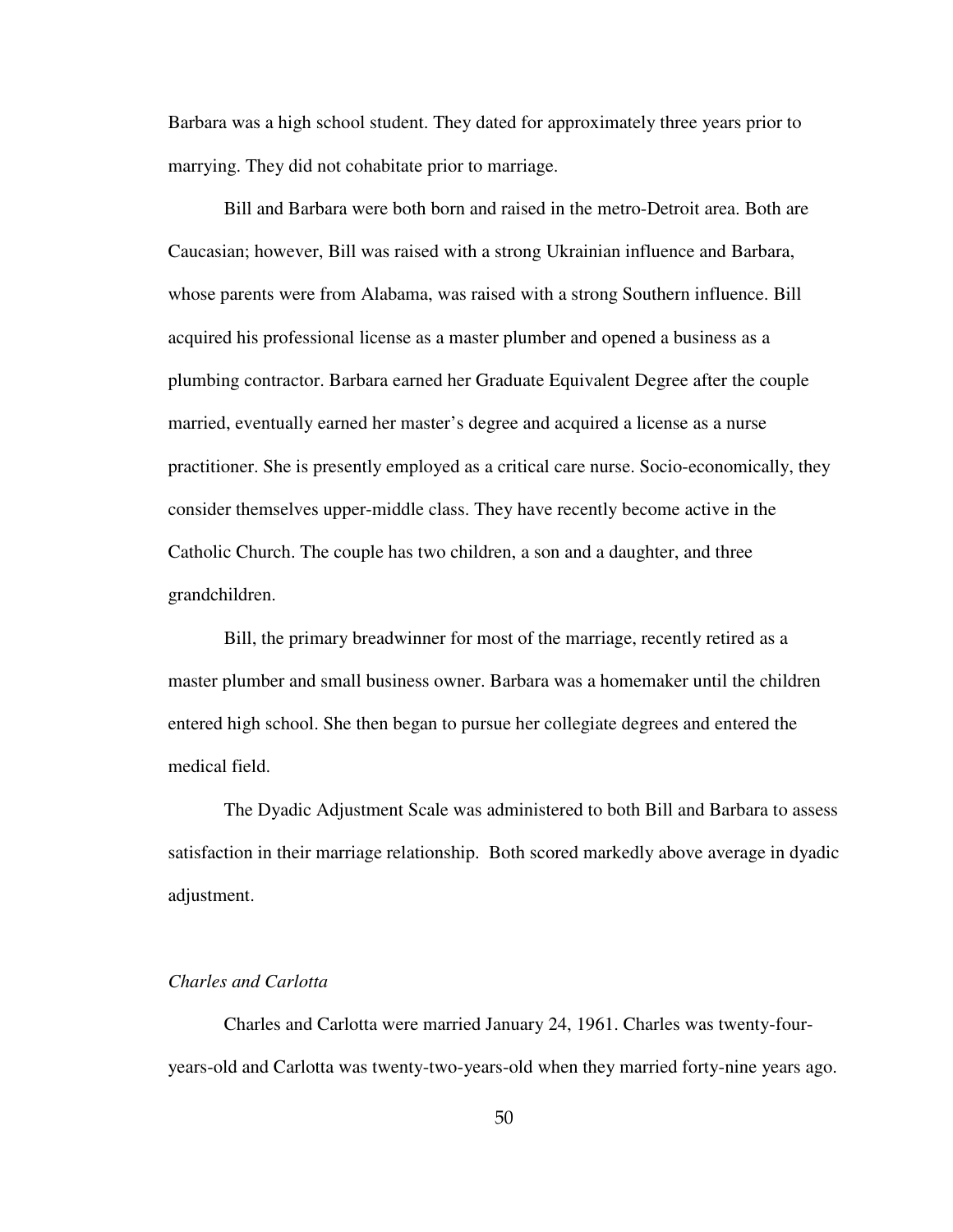This marriage is the first for both. Charles and Carlotta met as a result of socializing with the same group of friends. They dated for approximately two years. Following a one-year engagement, the couple eloped in a small civil ceremony performed by a Justice of the Peace while Charles was on leave from the service. They did not cohabitate prior to marriage.

Charles was raised in the Bronx and Carlotta was raised in Manhattan; both are boroughs of New York City, New York. Charles is African-American, whose family emigrated from Martinique, West Indies; and Carlotta is Italian-American. Charles earned his Ph.D. as a result of the GI Bill; and Carlotta is a high school graduate. Socioeconomically, they consider themselves upper-middle class. They are active members of the Catholic Church. The couple has four children; two sons and two daughters. They also have thirteen grandchildren.

Charles has always been the primary breadwinner. Carlotta was a homemaker until the children were married. She then worked in a childcare center for a couple of years.

The Dyadic Adjustment Scale was administered to both Charles and Carlotta to assess satisfaction in their marriage relationship. Charles scored moderately above average in dyadic adjustment, and Carlotta scored markedly above average in dyadic adjustment.

### *Donald and Doris*

Donald and Doris were married August 25, 1962. Donald was twenty-two-yearsold and Doris was twenty-five-years-old when they married forty-eight years ago. This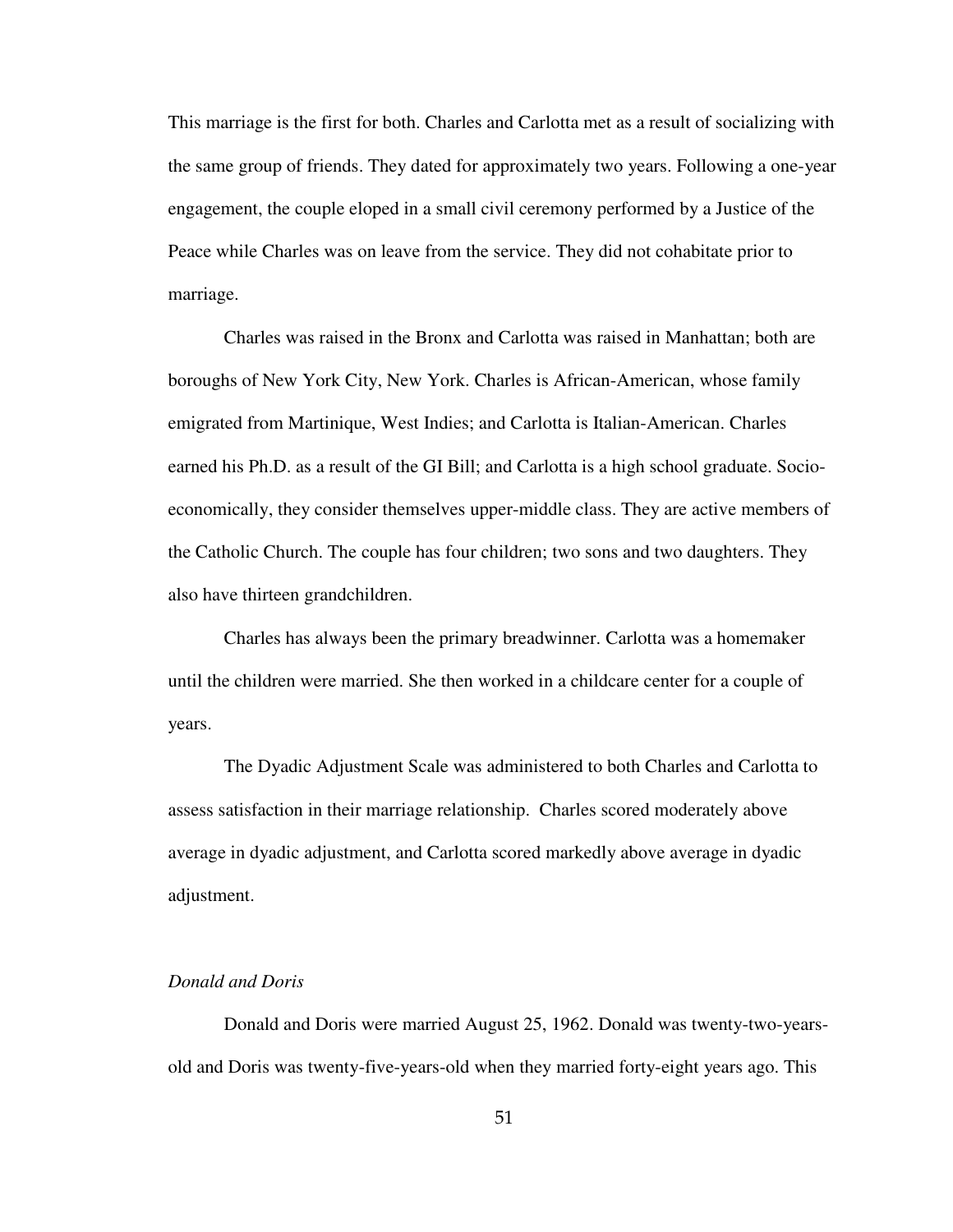marriage is the first marriage for both. The couple met while residing across the hall from one another in the same apartment complex in Brentwood, California. They dated for approximately two years prior to marrying. They did not cohabitate prior to marriage.

Donald was raised in the metro-Detroit area, while Doris was raised in Sarasota, Florida. Both are Caucasian. Donald earned his bachelor's degree and became a CPA after the couple married. Doris finished one year of college prior to marriage. Socioeconomically, they consider themselves upper-middle class. They are members of the Catholic Church; however, Doris shared that religion did not define their relationship. The couple has three children, a son and two daughters. They also have six grandchildren.

Donald was the primary breadwinner while Doris was a homemaker. The two enjoy fishing and cruising in their classic 1954 Chevrolet.

The Dyadic Adjustment Scale was administered to both Donald and Doris to assess satisfaction in their marriage relationship. Both scored markedly above average in dyadic adjustment.

## *Eddie and Eva*

Eddie and Eva were married January 14, 1967. Eddie was nineteen-years-old and Eva was eighteen-years-old when they married forty-four years ago. This marriage is the first marriage for both. This couple met while "cruising" Woodward Avenue in the summer of 1965. They dated for approximately one and a half years prior to marrying. They did not cohabitate prior to marriage.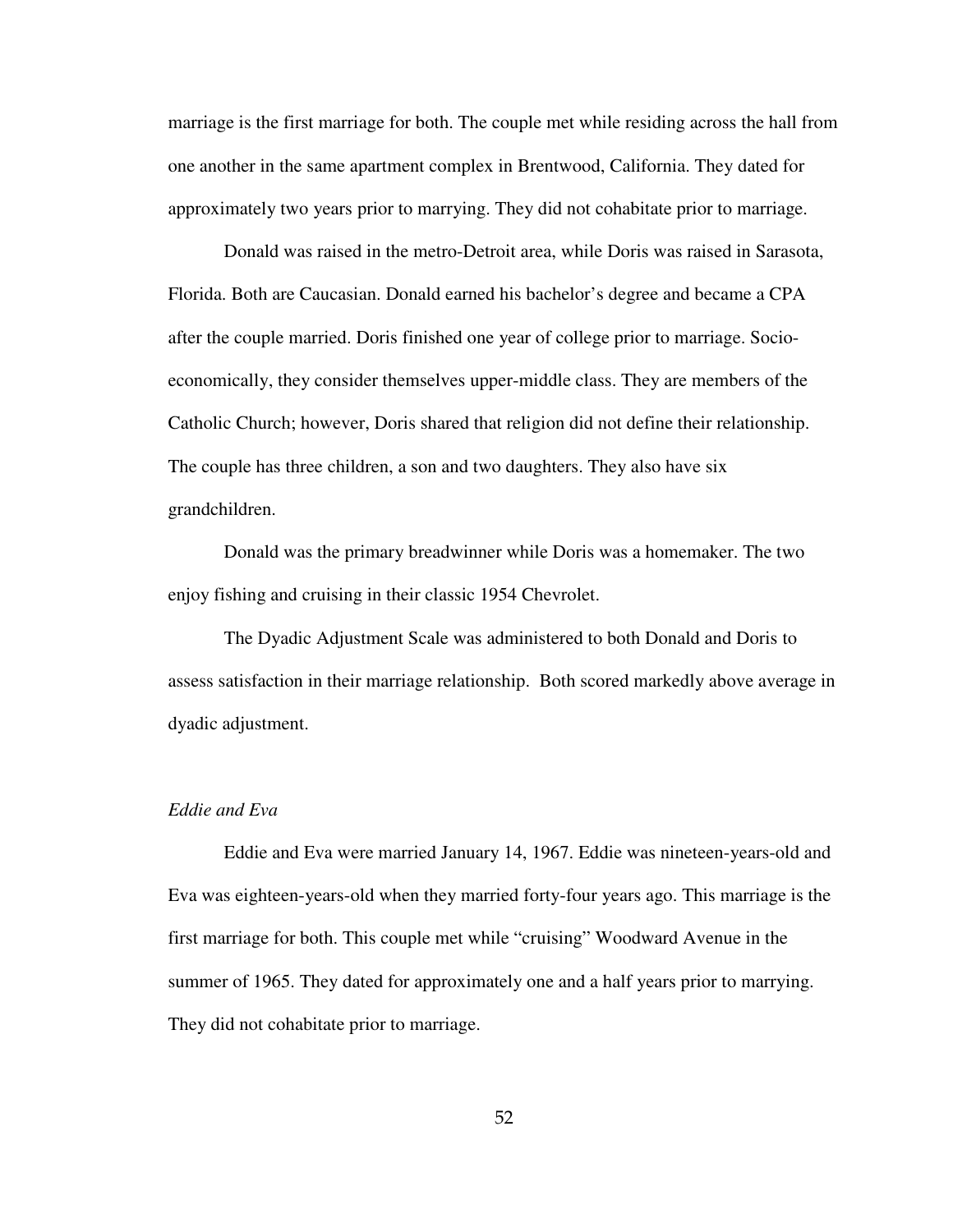Eddie and Eva were both born and raised in the metro-Detroit area. Eddie is a combination of French, English, and Native American, Cherokee Nation. Eva is Caucasian. Eddie worked as an automotive engineer after earning his associates degree. Eva graduated from high school and worked as an interior designer. Although they were married in a Catholic Church, they are inactive non-members. The couple has three children, a son and two daughters. They also have two grandchildren.

Eddie was the primary breadwinner; however, Eva was a homemaker while she supplemented family finances working as an interior decorator. The couple enjoys gardening, cruising in one of their classic Corvettes, and their grandchildren.

The Dyadic Adjustment Scale was administered to both Eddie and Eva to assess satisfaction in their marriage relationship. Both scored moderately above average in dyadic adjustment.

#### Participants' Descriptions of Satisfaction

## *General Descriptions of Satisfaction*

The couples in this study offered detailed descriptions of satisfaction in their longterm marriage. The participants shared genuine emotion as they laughed, reflected, and openly shared the personal accounts and descriptions of their marriage relationship.

Doris's satisfaction was evident in her references to consensus in thought, values, mutual support, mutual respect, and mutual trust when she shared:

We think alike. Our values are the same, and we stand by each other. I would stand up for him. He would stand up for me. I respect him, and he respects me. [The wife of one of his coworkers] once said she has never heard a bad thing said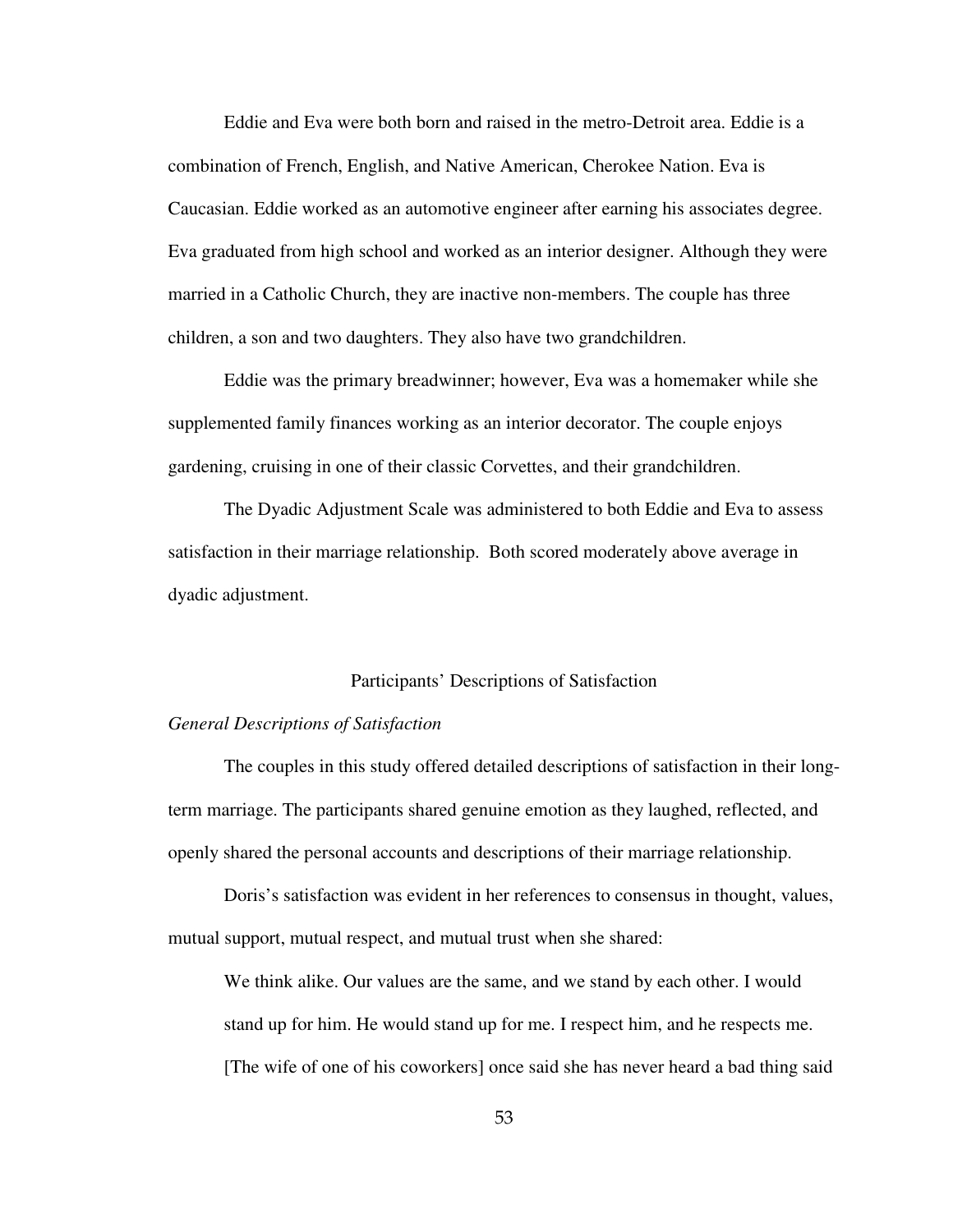about him, and I thought that was kind of neat; and I agree. I wouldn't think you could find anything bad about him. He's an upstanding person. I think that makes it nice, that you can trust him, and that you can count on him.

Donald shared a simple illustration of satisfaction in his marriage, showing his satisfaction with the present state of his marriage, and his commitment to its continuance. In response to how he would describe satisfaction in his marriage, he answered:

I come home at night. I don't stop at the bar and have a couple "pops" or avoid coming home. We have children. I'm proud of the children we have. . . I love my children. I love my wife.

Likewise, Arthur and Anna caught the essence of satisfaction in the way they each described contentment in their marriage relationship. Arthur described satisfaction this way:

Looking at the next hour or the next week, as this hour or this time frame holds the potential for more good things, rather than the dread of thinking, ugh, I've got to spend another hour with this person in this relationship, or another week in this relationship. . . Our marriage relationship is forty-six years. It's still an exciting relationship. I think what's kind of nice about it is that now after these forty-six years we can anticipate what makes each other feel good or happy. And the relationship is such that you want to do those things.

Anna incorporated similar thinking, companionship, and monogamy as elements that describe her satisfaction with Arthur.

I think that we just get along so well, and we're so used to each other. We know what each other is thinking. We can finish each other's sentences sometimes. We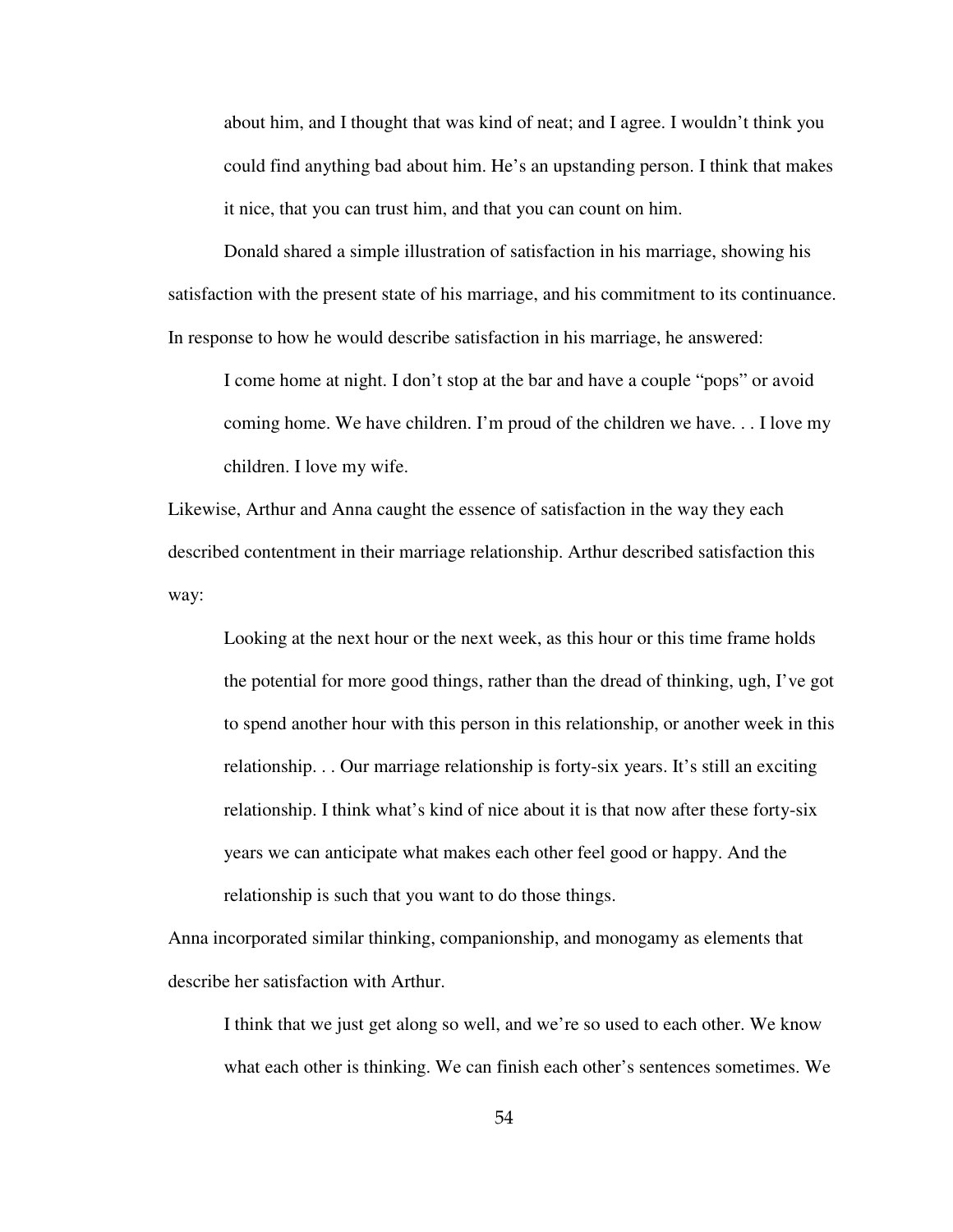laugh together a lot. We just enjoy each other's company. So that's very satisfying to me. I cannot think of being married to anybody else, and I've just always loved Arthur. He's the only person I've ever been with, so it's hard to imagine life without him.

Furthermore, Anna was so attentive to Arthur's personality, interests, character, and behavior, that she accurately estimated the amount of time it would take Arthur to finish the interview. Upon the completion of her interview she said, "I'll tell you one thing. Arthur is going to be another hour, because he's much deeper than me. [Laughter] They're probably still on question one."

Bill and Barbara shared descriptions of satisfaction similar to one another and to Arthur and Anna. Bill was rather absolute in his description of satisfaction, attributing it to intimate knowledge of one another, and a reciprocal love between him and Barbara.

I wouldn't have it any other way. I wouldn't be with another woman. I love Barbara with my whole heart. She has been a blessing for me. There is no other woman, I don't think, that I could be with the way [I am with her]. We know each other very, very well. We are very tolerant of each other. We aren't perfect, obviously. No [couple] is. . . My satisfaction is that I have been successful in my marriage. I have a woman that I love and who loves me in return. . . I love Barbara. To me, life couldn't be better, and it has been that way for quite a long time.

Barbara's satisfaction with Bill was grounded in openness and confidence, and enhanced by the absence of mystery.

55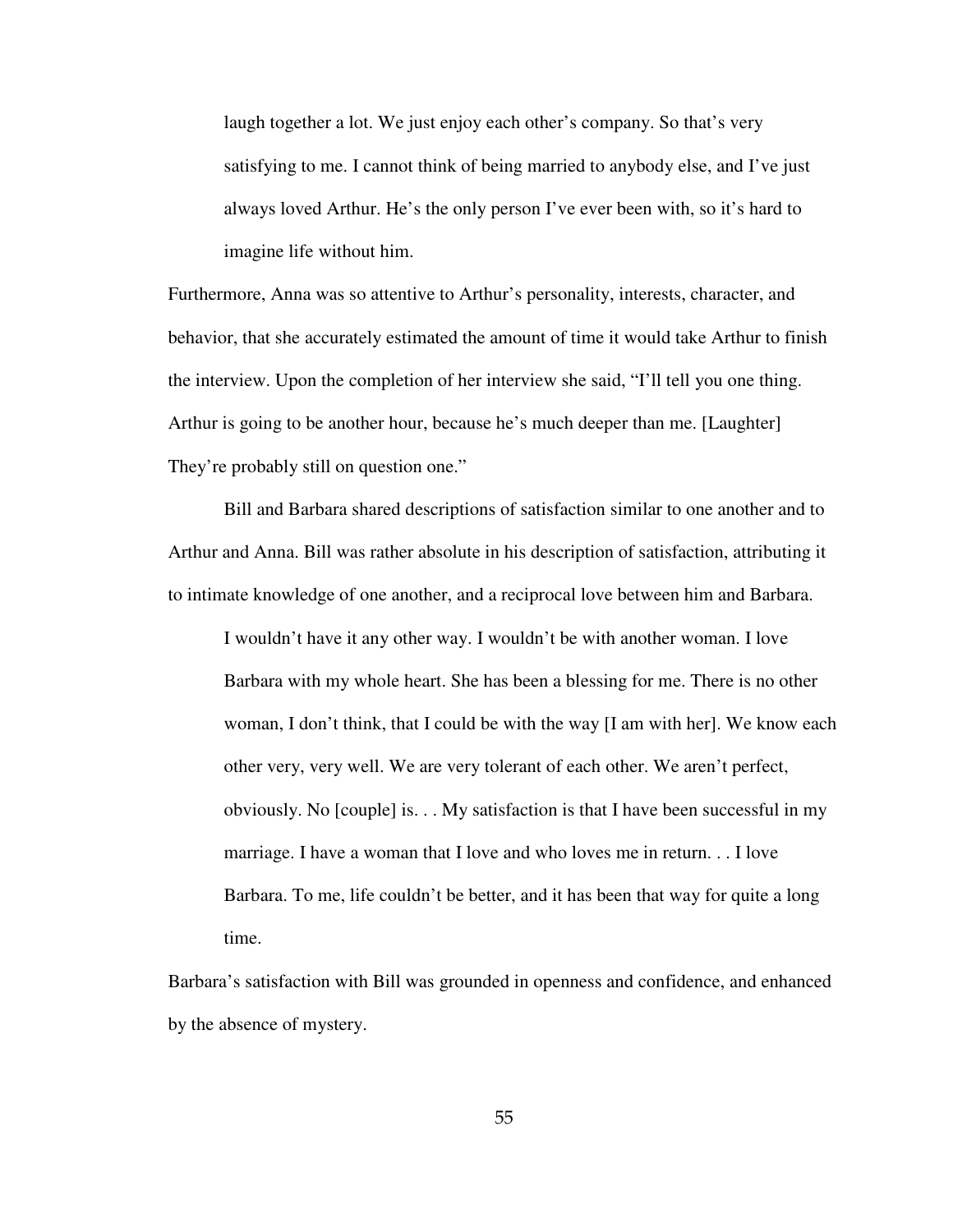I always wanted a mate that would talk to me, good or bad, that we could discuss things. That was never an issue with him, so that was very satisfying. I never had to wonder if he was going to come home. I never had those areas where I had to wonder what he's all about. Not that I know every molecule of his being, but I always felt a certain confidence in him. Even when we were going through hard times, maybe all the money wasn't here that we needed, I didn't have a dissatisfaction that it wasn't going to come through.

Although all participants described elements associated with physical affectional expression, one husband in particular described the expression of both affection and sexual satisfaction in the relationship with his wife.

As far as satisfaction, there's all kinds of satisfaction. There's physical satisfaction, and [my wife] and I have always had fun with one another. We've had fun with each other physically. Probably for the last three or four years I've got a lot of problems, because I'm a type two diabetic. I've got high blood pressure, and I've got problems sexually, but we haven't avoided each other. We still enjoy each other. We still like to hold hands. We still like that physical contact.

Similarly, another husband shared how important the expression of sex was to him in comparison to his wife.

I love my wife. She would probably say I'm a sex maniac. [Laughter] I've never had enough [sex] to say I'm done, I can't do any more. We would say we have a satisfying sex relationship with each other, and I would say that it is not a traditional missionary position sex. We have a pretty varied sex life. She would

56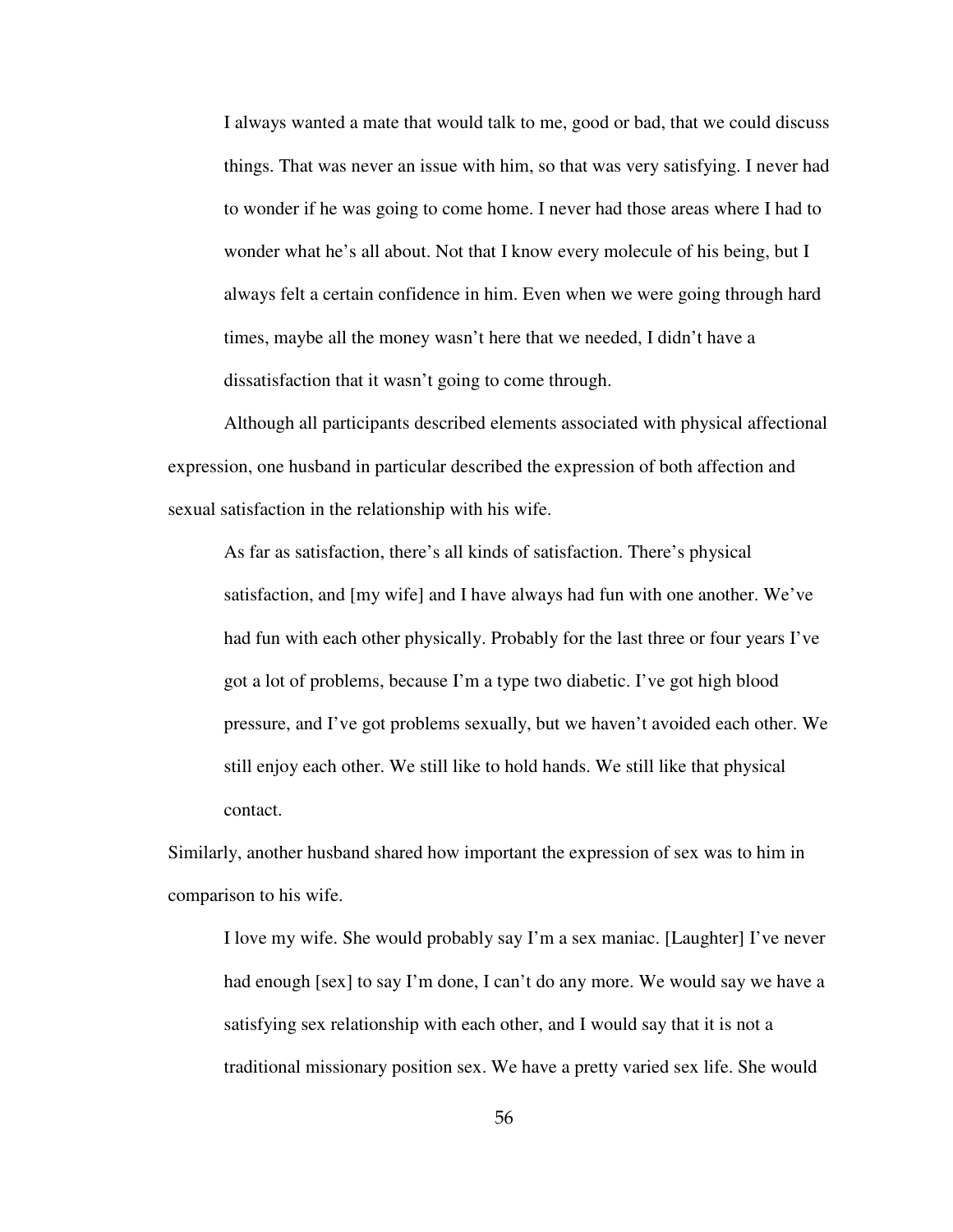probably be happy with the level it is at now, and I'd probably like more. [Laughter]

The cohesion element of relational satisfaction was illustrated by Charles and Carlotta in the common interests and activities they share with one another, often with a twist of humor, as Charles shared:

I thought about the possibility [of losing] Carlotta when she was getting ready to go in for surgery. . . I'm grateful I do have her around. I have someone I can fight with, [Laughter] and someone I can laugh with, someone to share my feelings with, and we can watch our children, and grandchildren. We have thirteen grandchildren . . . so we are blessed. That's fulfillment. . . I think if you say you're willing to do it all over again, and you can point to the results of you being together, and you are both happy, I'd say you have a successful marriage.

Carlotta illustrated cohesion, as she described her relational satisfaction resulting from the companionship, humor, support, and common interests she has shared with Charles throughout their marriage.

[Satisfaction is] having my children, and having [Charles] around. We sort of fulfill each other. As I say, there are times you just want to wring his neck, but we laugh together, we joke together. . . We're friends. We're partners. We may not always think alike. Sometimes he listens; sometimes he doesn't. [Laughter] It's just being together; being there for each other. It hasn't changed. We've gone through different stages of our marriage, but it's always had that same "partners in love" as we grew with each other, because we do have to grow with the times, and the change, and the world.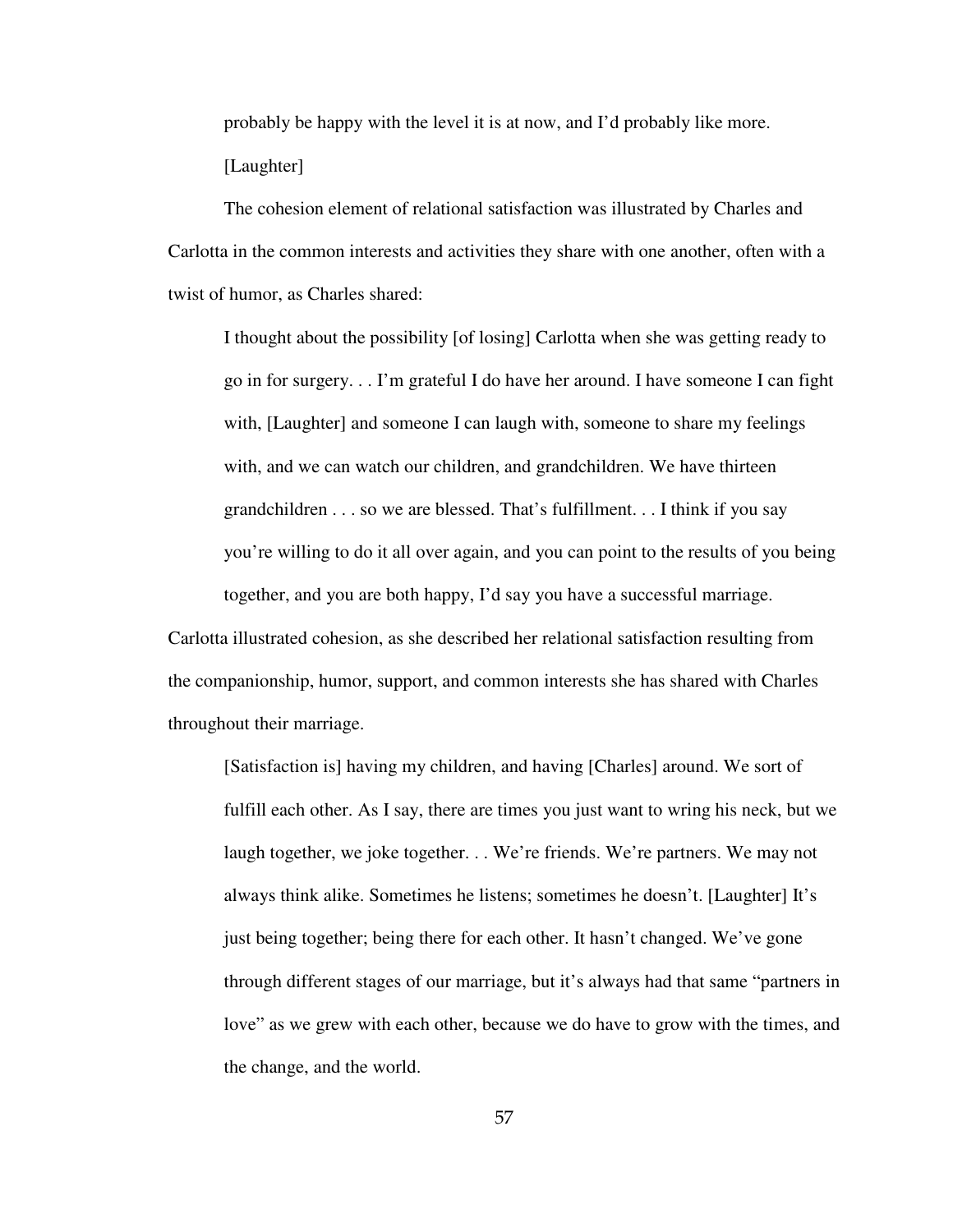Eddie also described the partnership he shared with Eva. Additionally, he illustrated the contentment that is derived from his marriage relationship.

[Satisfaction is] getting along together. Now it's like we've been married so long that we know what each other is going to do. [Satisfaction] is being a partner with each other. She does her things, and I do my things, and we try to do things together. We do a lot together. We've taken a lot of vacations together. We went on nice vacations when I was working at General Motors, and sometimes she went on business trips with me. We got along with each other our whole lives. . . We had a really good life together. I have no qualms about whatever happened. I wouldn't change a thing [concerning] the way we did things.

Like Eddie, Eva described the intuitive nature of their relationship and contentment within their relationship.

Being together [is fulfilling]. A lot of times you don't need to say anything. You just know you are on the same path and you are comfortable with each other. . . If something happened to Eddie health-wise, I'd be devastated. I think it's a successful marriage, and I don't know exactly how to explain it, except that by the end of the day we can go to bed in peace and know that we had a good day together.

### Two Themes Emerging from Satisfaction in Marriage

As the participants shared their descriptions of satisfaction, two major themes began to emerge regarding what they believed to be the source of satisfaction in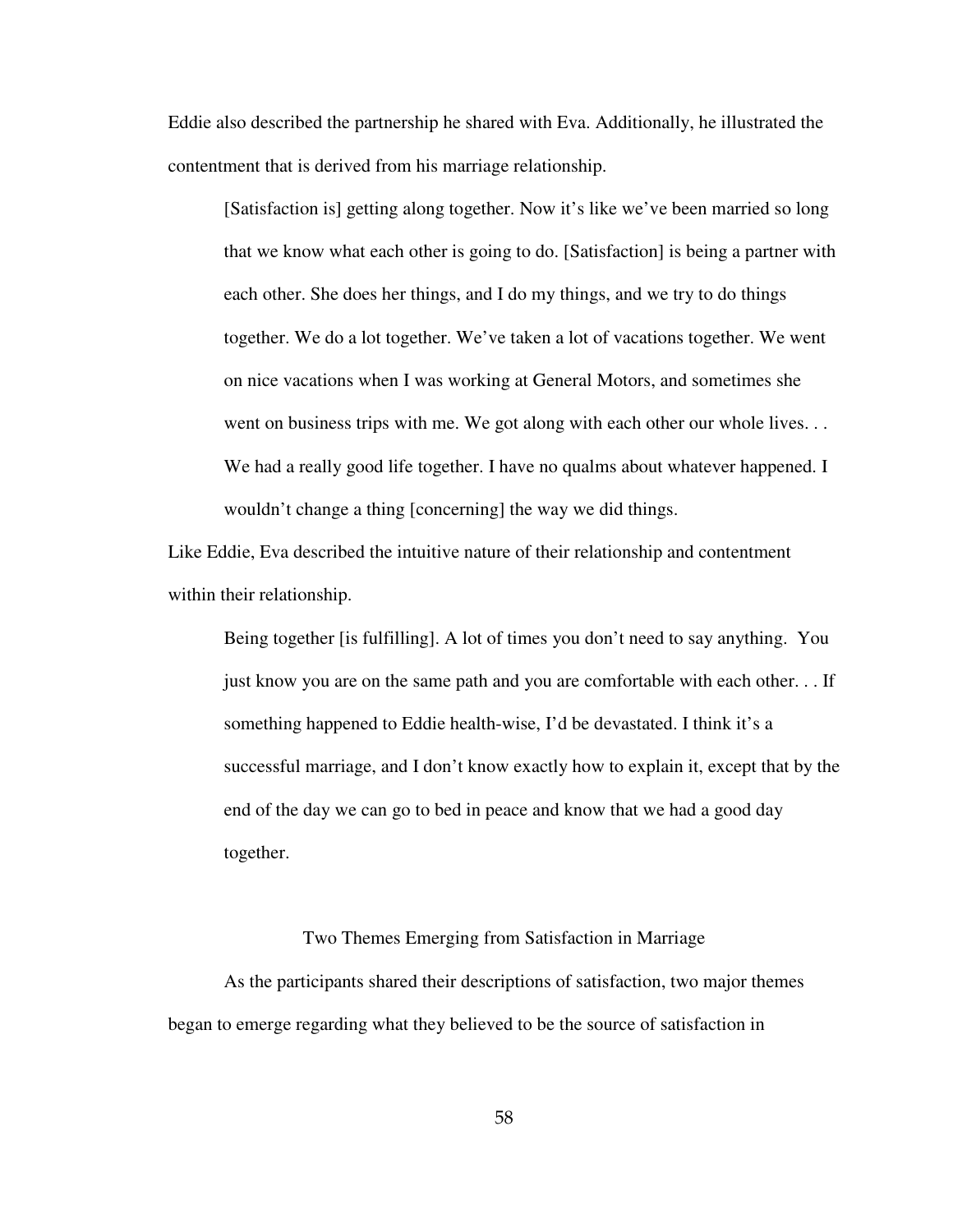marriage. These two themes were first, a distinctive sense of "Togetherness," and secondly, "Children/Grandchildren."

# *Togetherness as a Source of Satisfaction in Marriage*

The theme of "Togetherness" surfaced over a hundred times in the interviews, as participants used the terms "together," "partner," "friend," in reference to their relationship with their spouse. Togetherness was a theme described by participants as an element established early in their relationship and continued after over forty years of marriage. References of togetherness in the early stages of relationships included phrases such as, "went to the prom," "went to football games," "went to movies," and "looked for rings together." Within the marriage relationship, a host of activities shared together included "laugh," "joke," "garden," "vacation," "have fun," "fish," "hunt," "have good times," "have good life together," "working together," and "working on marriage together." Additionally, togetherness involved acts of sharing between spouses. Participants talked of mutually sharing "blame," "load," "foundation," "things," and "everything."

These participants recognized and understood that the satisfaction and longevity they experience in their marriage relationship is unique in society today. Several participants described their spouse as the sole, unique individual with whom they want to share togetherness. Togetherness, as described by participants, might be encompassed in the phrase "I love us," as Arthur shared:

I don't know how rare, I don't know how commonplace our love for each other is; but I'm real happy that we have this. [Laughter] You can't measure what people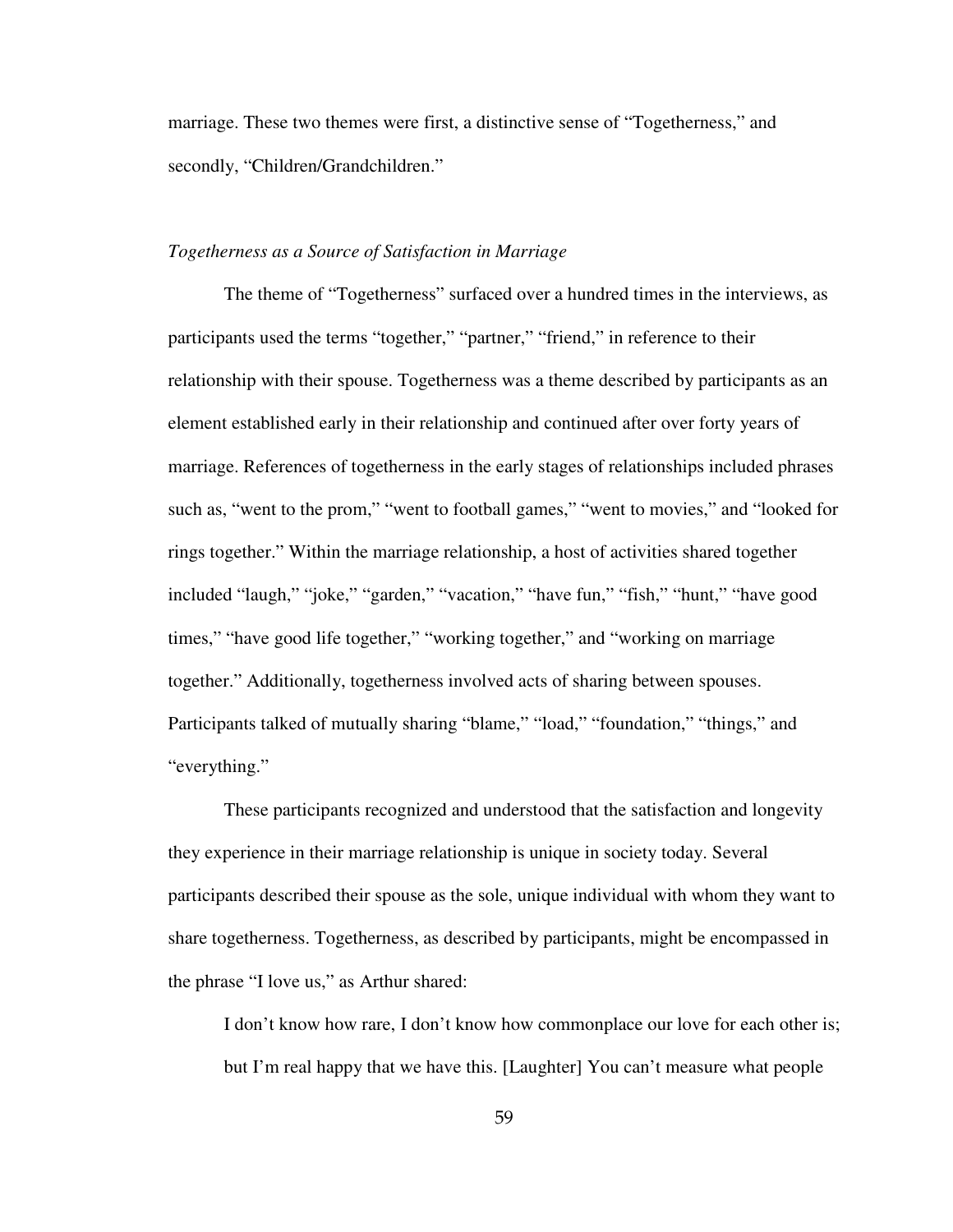say. It's when you're here with each other, and you don't have to look good and talk good, that's what really counts. And I honestly, in my heart of hearts, I believe that Anna was *the* [emphasis Arthur's] person for me. I mean, I have no doubt in my mind.

Participants shared various aspects of togetherness. Barbara shared togetherness expressed through communication, whether discussing positive or challenging issues; as well as an unconditional nature of togetherness:

I always wanted a mate that would talk to me, good or bad, that we could discuss things. That was never an issue with him, so that was very satisfying.

Charles indicated that challenges can work together for the good of the relationship, as he shared, "We had a little rough time in the beginning, but that kind of brought us together." Carlotta described togetherness in terms of partnership and mutual support in time of need, while remembering to balance togetherness with quiet alone time and socializing with peers in order to become refreshed, maintain, and continue a healthy relationship.

I'm his partner in crime and everything else. He's there for me when I'm sick, and I'm there for him. . . It's that we're partners together in this marriage. [In maintaining the relationship] he also says he gives eighty percent and I give twenty percent. He always [invests] more than I do. [Laughter] That's what he thinks. [Laughter] . . . Right now Charles is home for [a six month sabbatical] and we are constantly together, especially now that I had my hip surgery. He drives me everywhere. . . Charles gets to have lunch with the guys, and I think sometimes you need to have a break away, to do your own interest. I call them the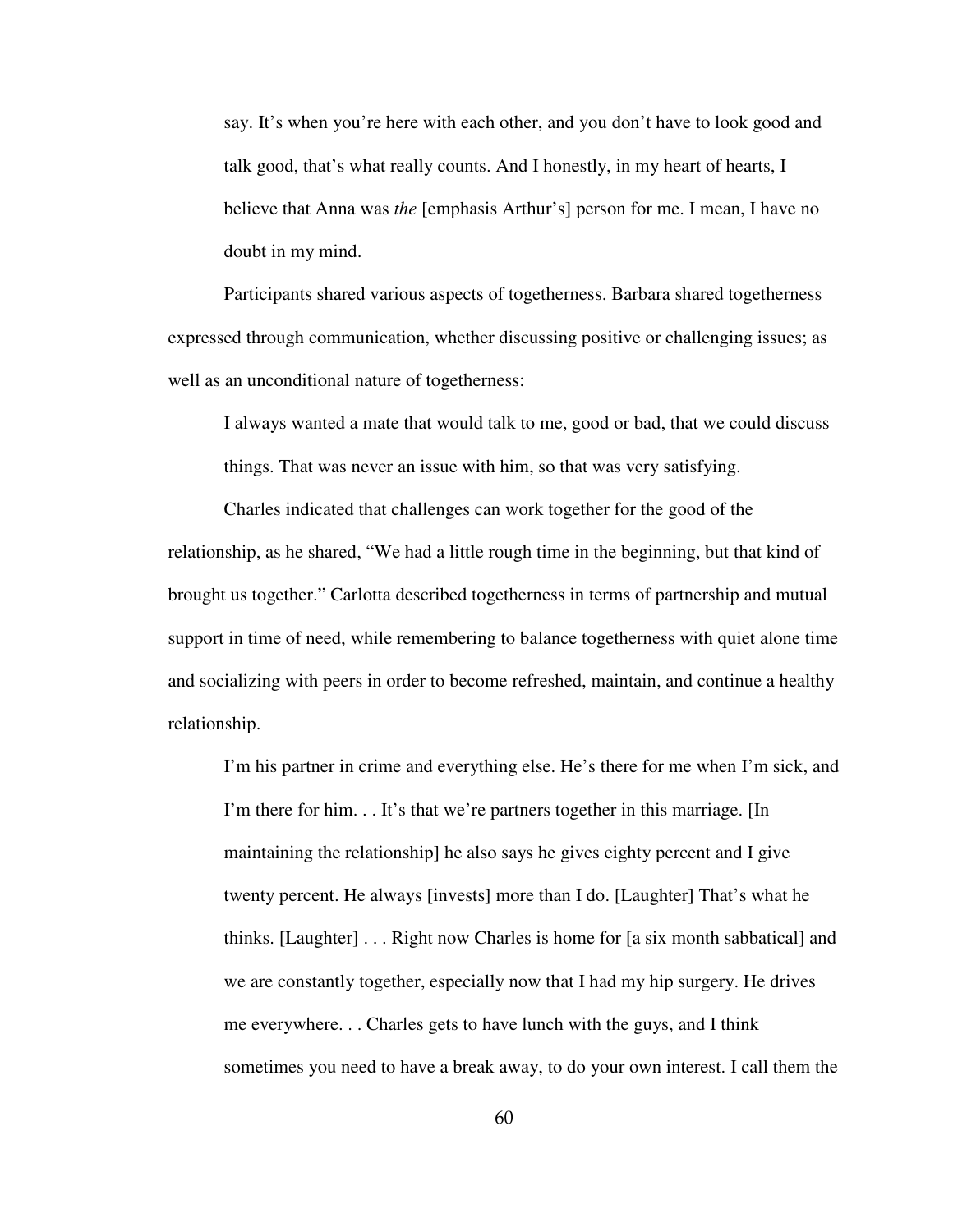old ladies. They sit there, and they talk about science, of course. I think it's nice when you get away from each other once in awhile, to make peace with your mind, and then you come back refreshed again. . . Sometimes I [tell Charles] I'm going for a drive, because sometimes I need that little break. I say I need to get a cup of coffee by myself and read a magazine. [Laughter] It makes me refreshed again. I can come back and watch those stupid war movies that he wants to watch. [Laughter]

Donald and Doris each shared an account in which they stepped out of their comfort zones in order to experience togetherness by participating in each other's favorite recreational activity. Although they did not necessarily learn to appreciate or embrace the other's recreational activity, their actions are remarkable illustrations of togetherness, as Donald shared:

Doris *likes* [Donald's emphasis] to hunt. She's a duck hunter. I *love* [Donald's emphasis] to hunt. We went out to Wyoming . . . [where] you ride around in a pickup for the most part . . . and if you see a deer or a herd of deer you get as close as you can without spooking them. Then you get out. Maybe you have to stalk them awhile. We saw this deer, [pointing to a mounted buck hanging on the wall] and that would be a dink. Some of them are huge. I said, "Here's one you can [harvest]," and she wanted to do it. She got out [of the truck], she's leaning over the front end of the Suburban, [Laughter] . . . pulled the trigger, and the deer dropped over dead. It hit her that she killed something, and she handed me the gun and started crying. But she wanted to get it mounted.

61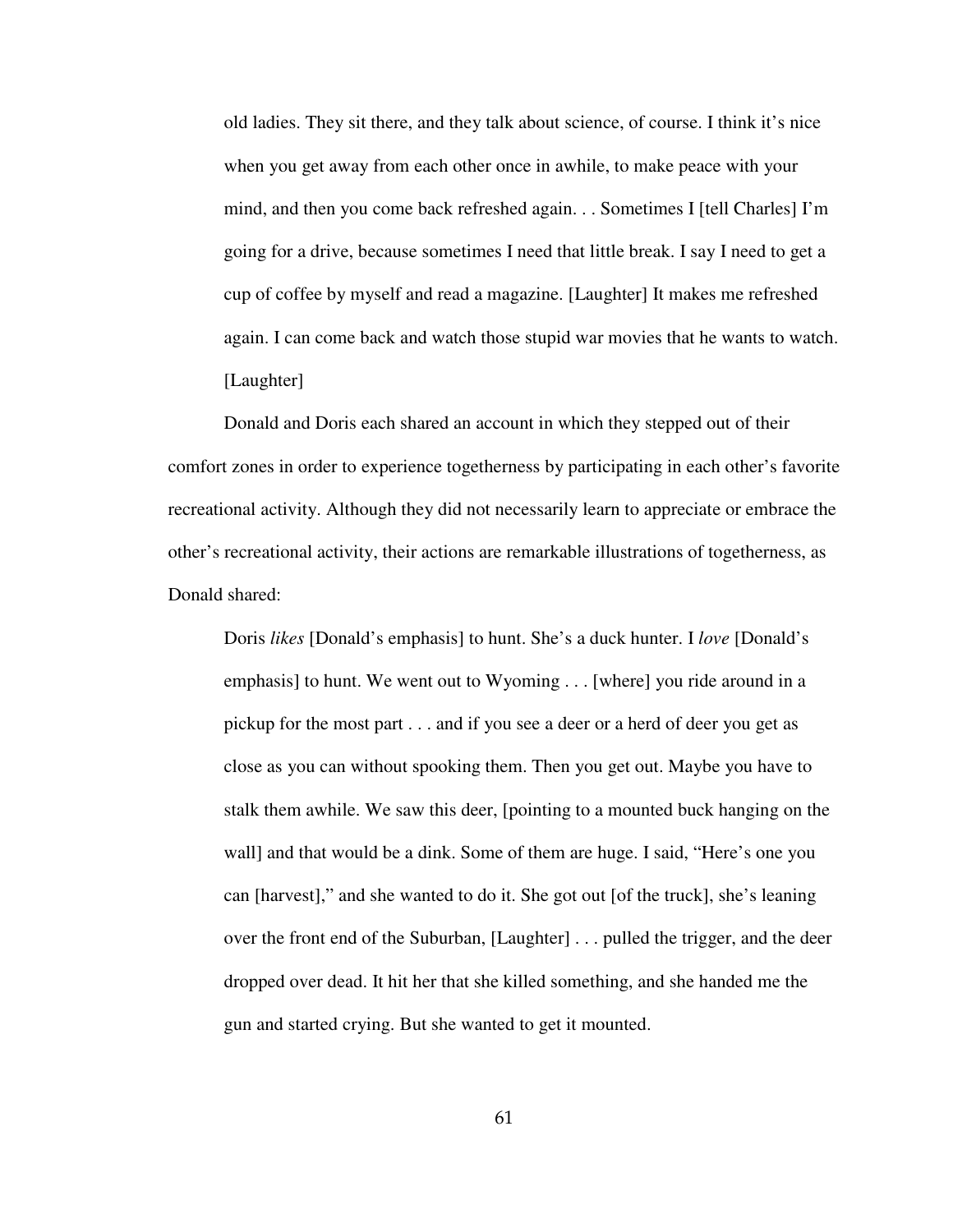Doris shared a similar account in which Donald stepped out of his comfort zone in order to participate in a favorite past time of hers.

I have two horses. . . We did put him on [a horse] one time. My daughter likes to ride as do my granddaughters. [Once] we had the three of us, my daughter, my granddaughter, and myself, and we put him on a horse. All you could hear behind us was, "Whoa, whoa." We were sitting up there in front dying of laughter. [Laughter] So he's very unsure of himself on a horse.

Eva referenced the fun she and Eddie had and still have together. The satisfaction they find in togetherness is simply being together, supporting each other as spectators while the other participated in a favorite past time, and learning the art of becoming a "tag team" when addressing issues. As Eva illustrated:

We're happy. We have good times together. We have fun together, and that's now. Before we had fun together, too, but we also had other responsibilities and problems and kids. Now that we haven't had kids around in years and years, we just have a good time together. We laugh. He makes me laugh. It's not so much what we are doing together; it's that we are together. I think it has always been that way. He'd play baseball, and I'd go with him. The only things that we don't do together are he likes to golf, and I used to play volleyball. . . I [also] like things that he likes to do. He likes to go to car shows, and I like to go to them. I like home decorating, so he'll go to home improvement shows with me, too.

Additionally, Eva shared that togetherness also involves the sense of sharing, teamwork, mutual shouldering, and asking what part am I contributing to the stability of the relationship.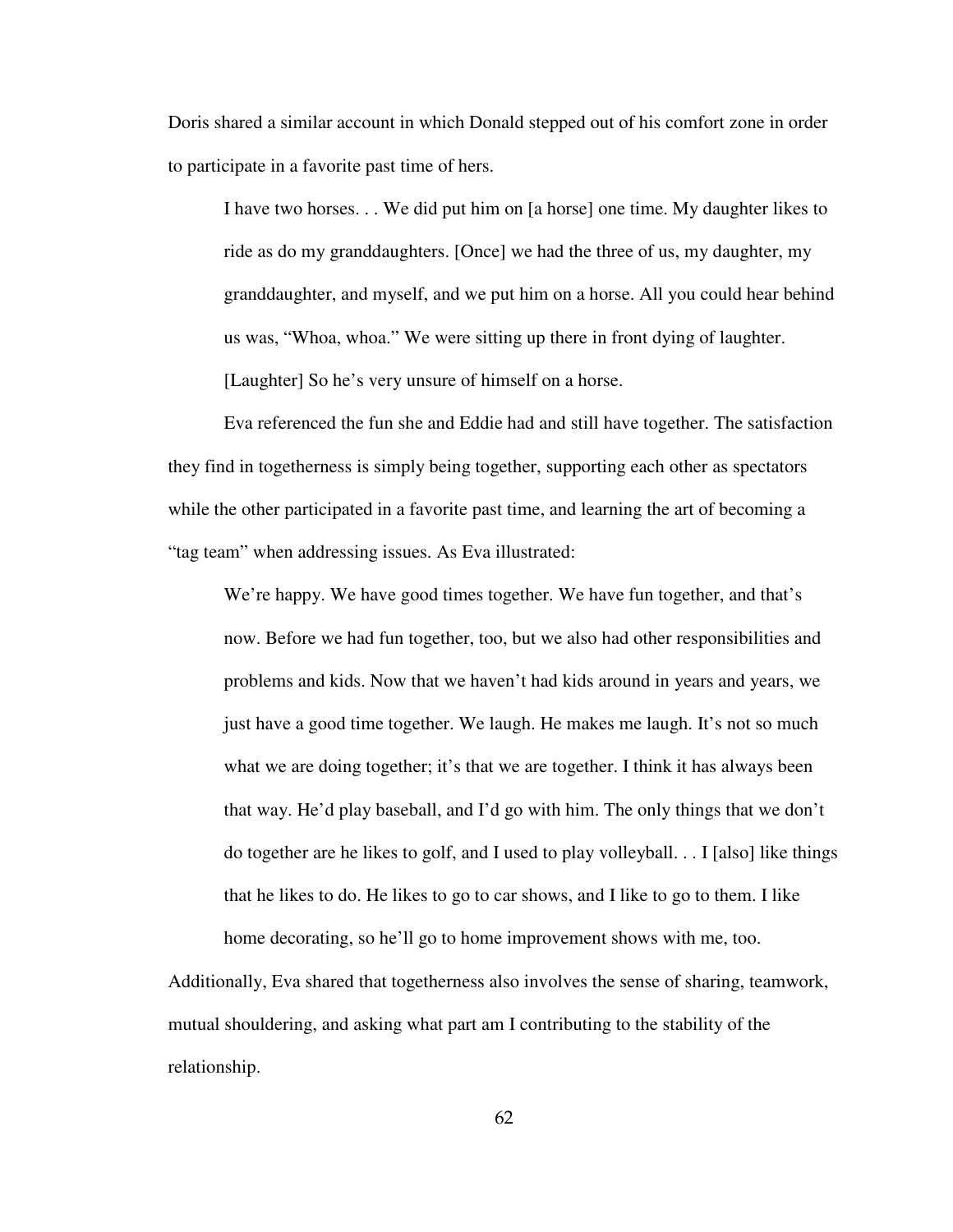Compatibility is a lot of the satisfaction part of it. . . You need to work together at being happy. You need to work together at being thoughtful of each other, respectful of each other. You need closeness without saying words. We are the same people [as we were when we got married], we may have mellowed a little bit, but we still have the same tendencies that we have had, and we have learned to be a great tag team together. We've learned the lesson that together we can withstand anything, and apart we cannot do much.

# *Children/Grandchildren as a Source of Satisfaction in Marriage*

A second major source of satisfaction for these participants was "Children/Grandchildren," with the terms "children," "grandchildren," "kids," and "grandkids" referenced over a hundred times in manners characteristic of Carlotta's response, "My kids were a highpoint and the good times together with them. It seems our kids are what we grow around." Associated with children were memorable accounts as represented in Arthur's fond recollection of escorting his daughter onto the football field for homecoming ceremonies, parent/child relationships that have matured into friendships, and the sympathy and empathy that accompanies an adult child's trials and hardships.

What's so neat is that when they grow up into the young men or women or what they're going to become, that you still like them, that you like their company. I like the company of our girls . . . [and] going out to lunch. Jessica's a business woman . . . and she'll ask me stuff about how [something] should be done . . . and it's good. It's such a blessing when they grow up to be people you like to be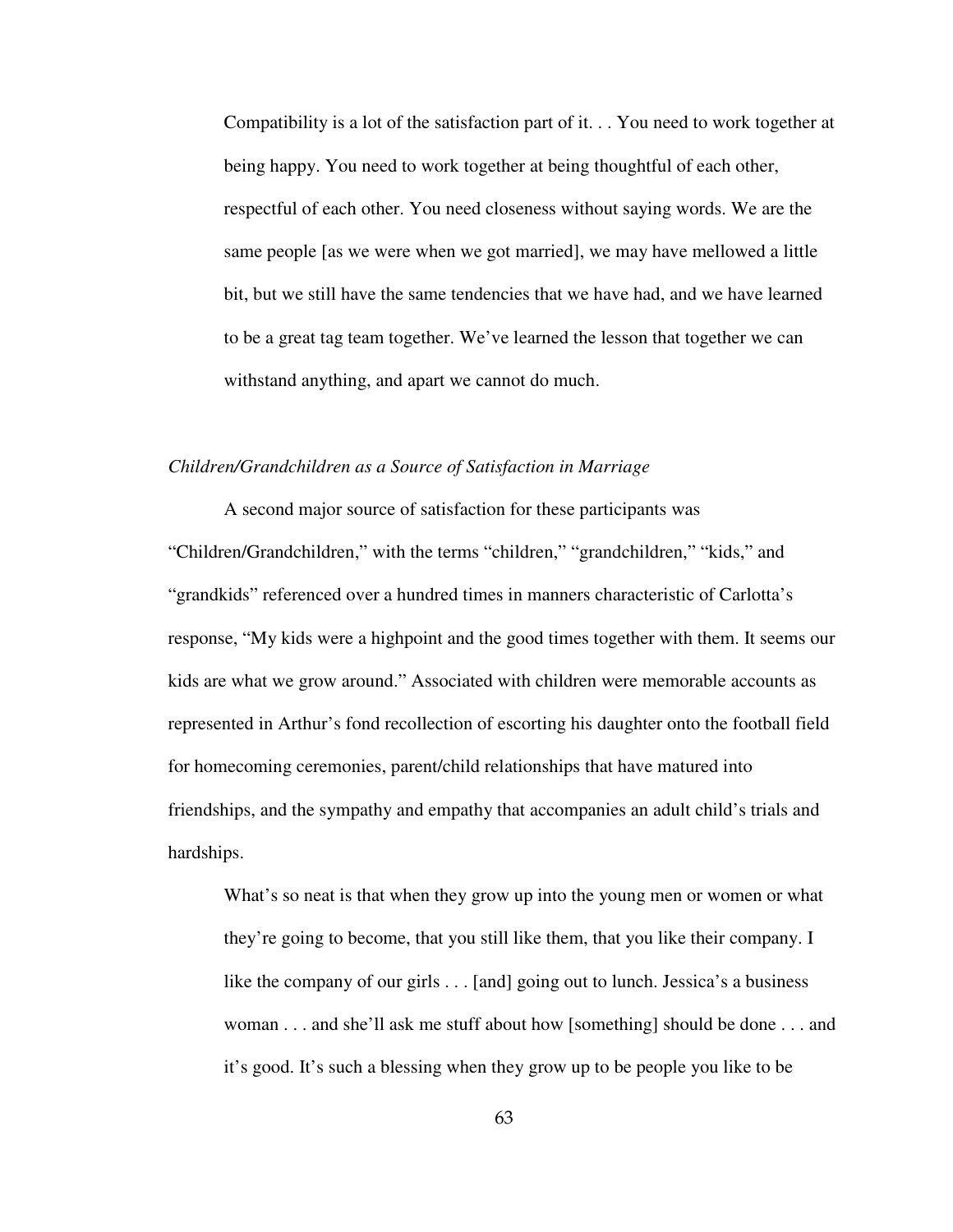around. Like, you would go choose them as your friends. That's the way they all are. And that's great.

Doris's satisfaction resulted from memories with children established during summer vacations and  $4<sup>th</sup>$  of July traditions.

We had a summer home in Frankfort [Michigan]. We love to have the kids come up, and those are great times. They come up the  $4<sup>th</sup>$  of July so we can watch the fireworks in our dinky little town. Those fireworks are magnificent, actually. So those are fun times.

Barbara referred to the intrinsic joy her children bring to her and Bill and her complete willingness to sacrifice for them.

Our children have always been a joy in our life. I'm not kidding. I would have stopped any social engagement with any friend, any place, any whatever. My kids were always the most important thing.

Additionally, Bill illustrated the powerful transforming capacity children possess in the lives of new fathers.

When [the nurse brought out my firstborn daughter] and I saw [her], I said I'd better get my shit together. I still didn't do as well as I should have done, but it was a little wake-up to reality. . . I remember when my son was born. . . I thought I'm going to be a big . . . reason for what he becomes. [The kids] were wakeruppers for me a little bit. Shortly after that I began to get myself straightened out, working, and taking things a little more seriously. Once you do that you start making little gains and things get better.

64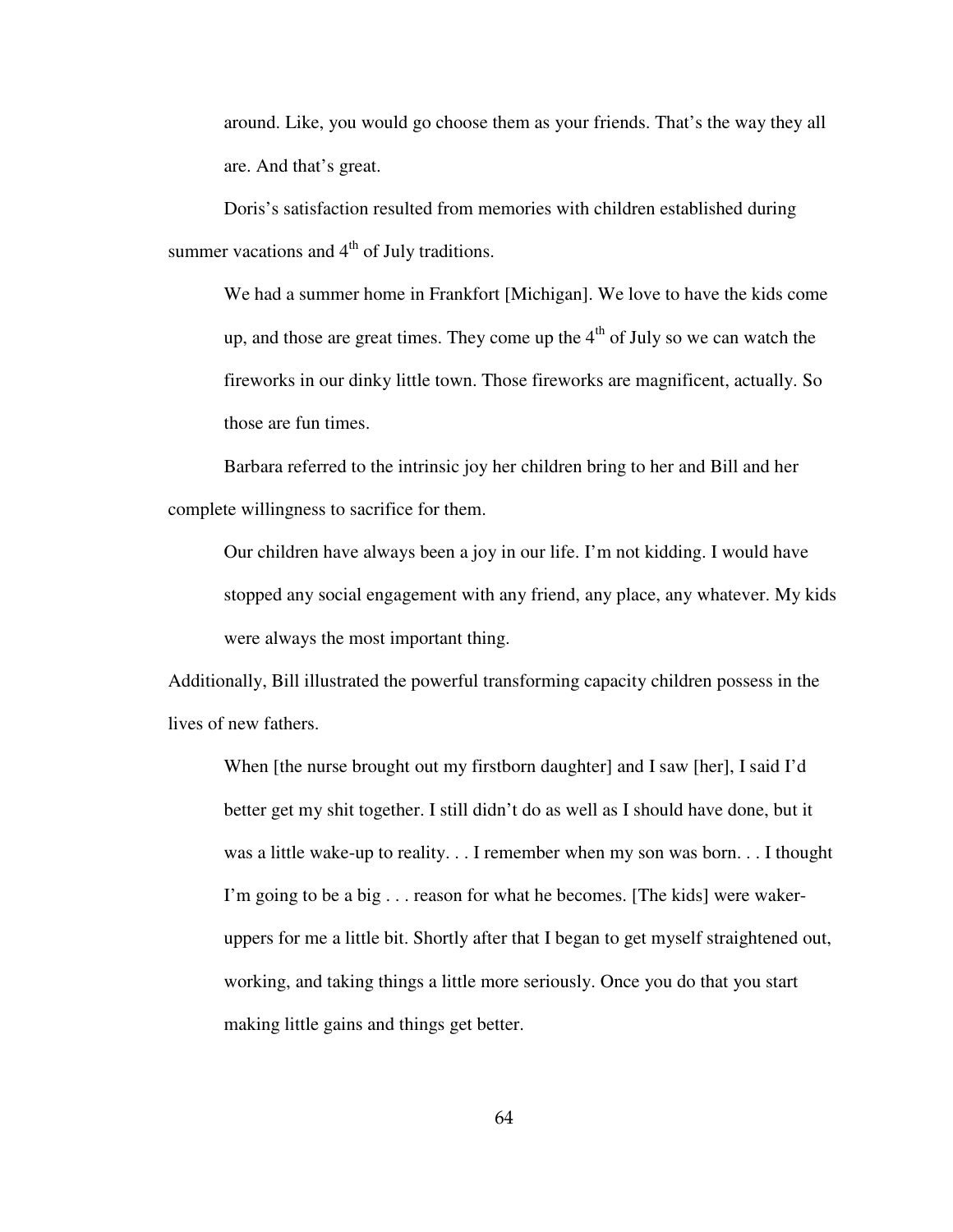Similarly, Charles shared an example of the significant impression children make on new parents and the lasting influence they have on their parents' behavior, even well into adulthood.

The birth of our first-born was absolutely significant. When Joseph was born, that changed me, because I was a happy-go-lucky person who didn't have any worries at all, no concerns, because it was Carlotta and myself, and now I had this little

thing that depended on me. [Laughter] I had this little baby who depended on me. Charles also described the satisfaction found in his children and grandchildren as he talked about the fulfillment and joy resulting from watching them grow and mature into adult children who emulate parents by incorporating life lessons taught during their youth.

Most fulfilling is our children. They are emulating us. My Ricky tells us about doing some of the same things I used to do when he was small. [Laughter] Which is funny, because I say I did something right. [Like my parents], everything we did, we did because we thought it was the right thing to do. I think our kids are fantastic parents. They have their head screwed on alright in spite of us. [Laughter]

Charles and Carlotta both referred to a sabbatical in Hong Kong as their "first honeymoon," which was a time of reconnecting with one another and re-establishing their marriage relationship. Although they wanted to extend it by another year, their children played a significant role in their decision to return to the states.

[The sabbatical] was so much fun that we wanted to stay another year, and our kids prevailed upon us. They did not want us to stay another year. They wanted us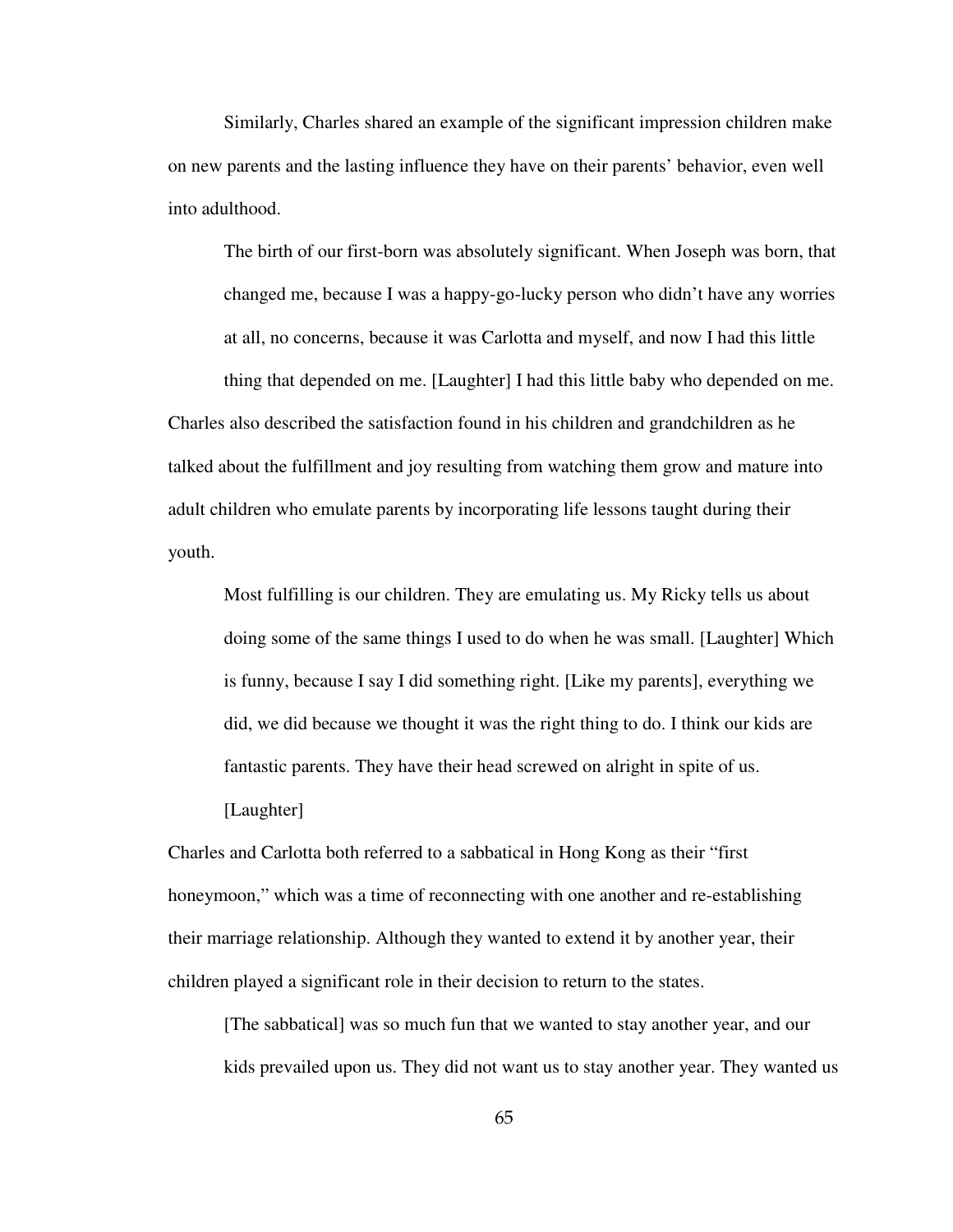to come back home. That was when our second grandchild was born, and, of course, Carlotta wanted to get back to see him. [We have] thirteen [grandchildren].

Carlotta also described how her first-born child acted as a positive and equalizing force with her and Charles' strained relationship with her parents.

[Our marriage] was a challenge because we are two different races. When we first got married neither family liked the idea that we were married. . . Once the first grandchild was born it was like [the racial tension] never existed. . . What bonded us together was our first son. . . After my son was born, [the racial tension] just disappeared. One day I went to visit my mother with my son, and my father looked at me, and he saw the baby. My husband would drop me off, and I would see my parents without him. [On that day] my father said, "Where's your husband?" . . . That's when everything came about. I told Charles to come up, and we had dinner, and then the family accepted him.

Additionally, Carlotta shared the satisfaction found in grandchildren with whom she shared a similar sense of humor.

The best part of being married is having grandchildren. That is God's thing. Thank you [Laughter] for not killing your kids before they got married. Thank you, thank you, thank you. So we have thirteen grandchildren. [Laughter] That's my reward for not killing my husband and my kids. [Laughter] The best part is you can send [grandchildren] home after awhile. . . I see my sense of humor and my husband's sense of humor coming out of my grandkids. It's at the point now where you can enjoy them, because they're just so funny.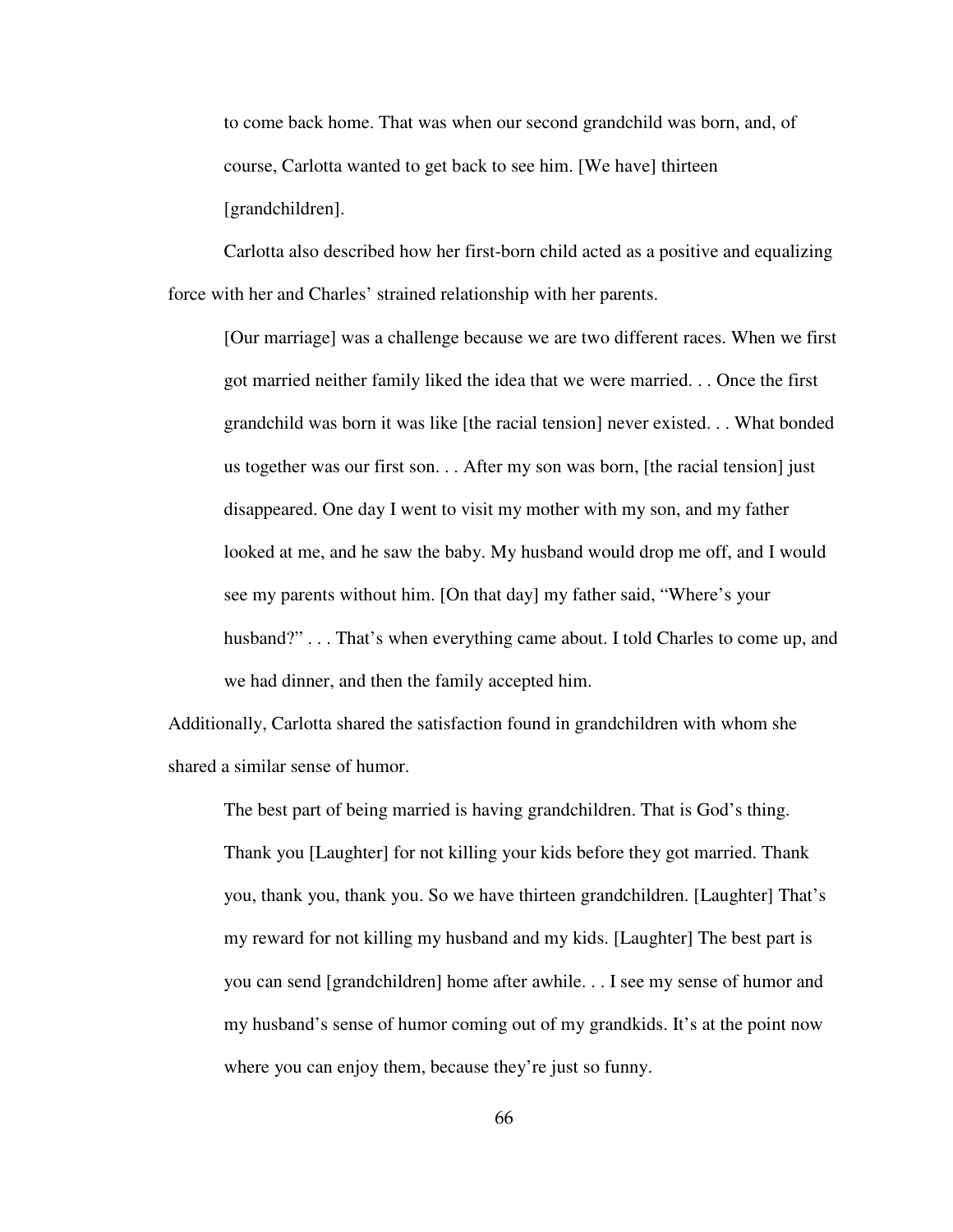Eddie and Eva found great satisfaction, contentment, and pride in the adults their children have matured into. Today they enjoy the time they have with each other, and the special time they now have available to them as grandparents and parents of grown children, as Eddie shared:

The kids were really fulfilling for us. The grandkids are fulfilling, I think, now that the kids are gone. We get to see our grandkids all of the time. It's just the two of us here. We get along really well. We sit back and look at our accomplishments, we've done real well, and the kids have done well, and we pat ourselves on the back for how our kids came out.

Eva reflected on the difficult nature of transitioning from a family of five to her and Eddie as empty nesters.

We missed our kids when they moved out. It was very hard for us. Our basic high points were with the kids. But in our relationship, just he and I, [our basic high point is] getting away together, going to see different places, relaxing, and laughing together.

#### Summary

For these participants, satisfaction incorporated a variety of elements; however, the two that surfaced most frequently were "Togetherness" and "Children/Grandchildren." Perhaps Eva captured the total essence of marital satisfaction when she shared: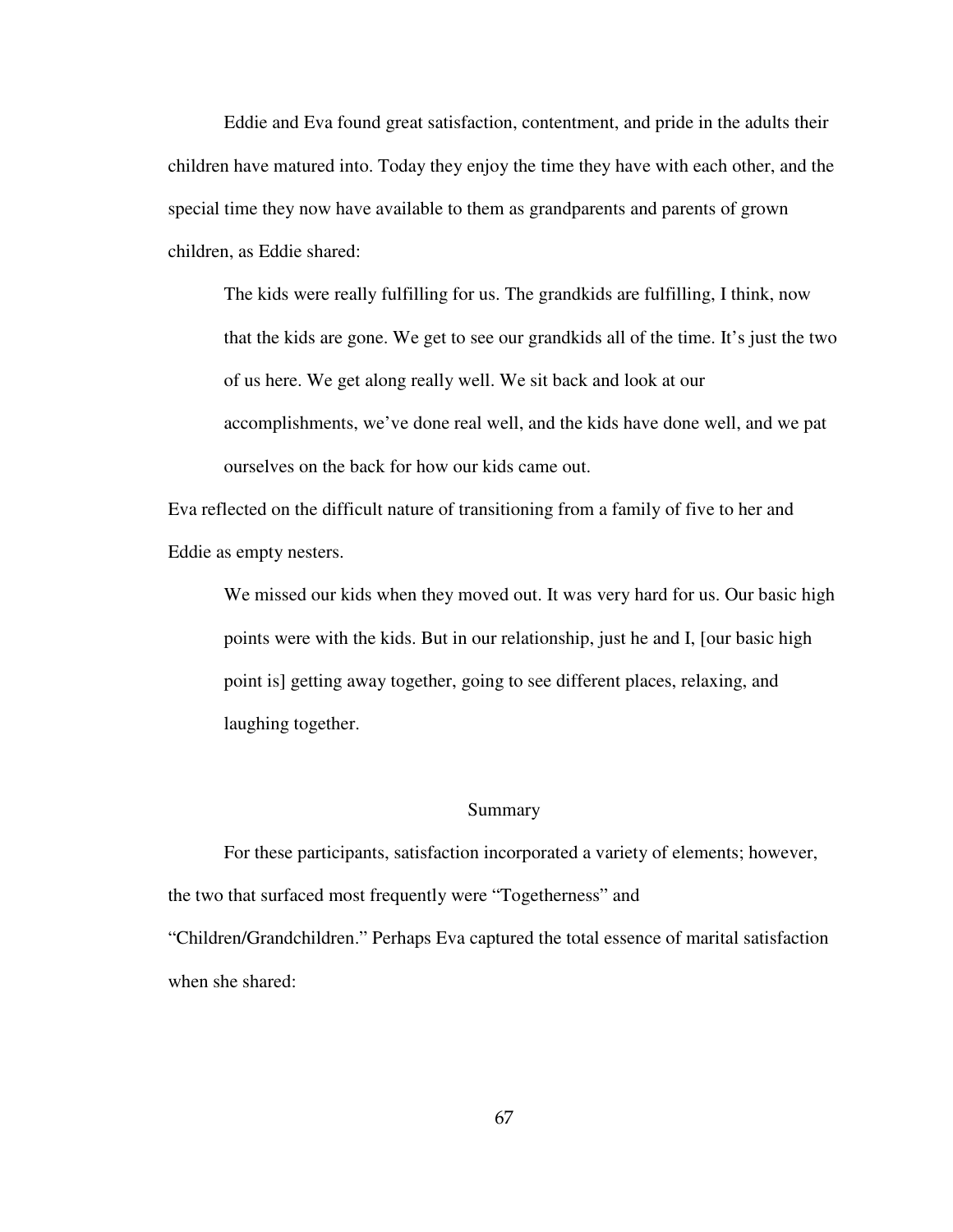I don't know exactly how to explain it except that by the end of the day we can go to bed in peace and know that we had a good day together, and all those days add up to forty-four years together so far.

Two Major Themes Regarding Contributing Factors in Long-Term Marriage

As the participants shared their descriptions of the factors contributing to marriage longevity, two major themes and six subthemes emerged in the analysis of the raw data. The major themes relating to marriage longevity were "Attitude" and "Action." Attitude can be described as the mind-set with which the participants approached the marriage relationship. So influential was attitude for Arthur in choosing a spouse that it was Anna's positive attitude that initially attracted him to her and has helped foster satisfaction and longevity.

At that young age what really impressed me most was her really positive up attitude. And over the years, it's that positive up attitude that's really been a help for me.

Likewise, in response to her expectations prior to marriage, Carlotta expressed an attitude of lifelong commitment in her relationship with Charles as she portrayed a future filled with children, grandchildren, and growing together as husband and wife.

When I was young I thought that we'd be together forever. We would raise kids together, and have a good life with our children and grandchildren, and being a family. Working together in our relationship, and helping it to grow.

The second major theme, "Action," can be described as the work and effort couples invest in their marriage relationship. When "Action" was combined with a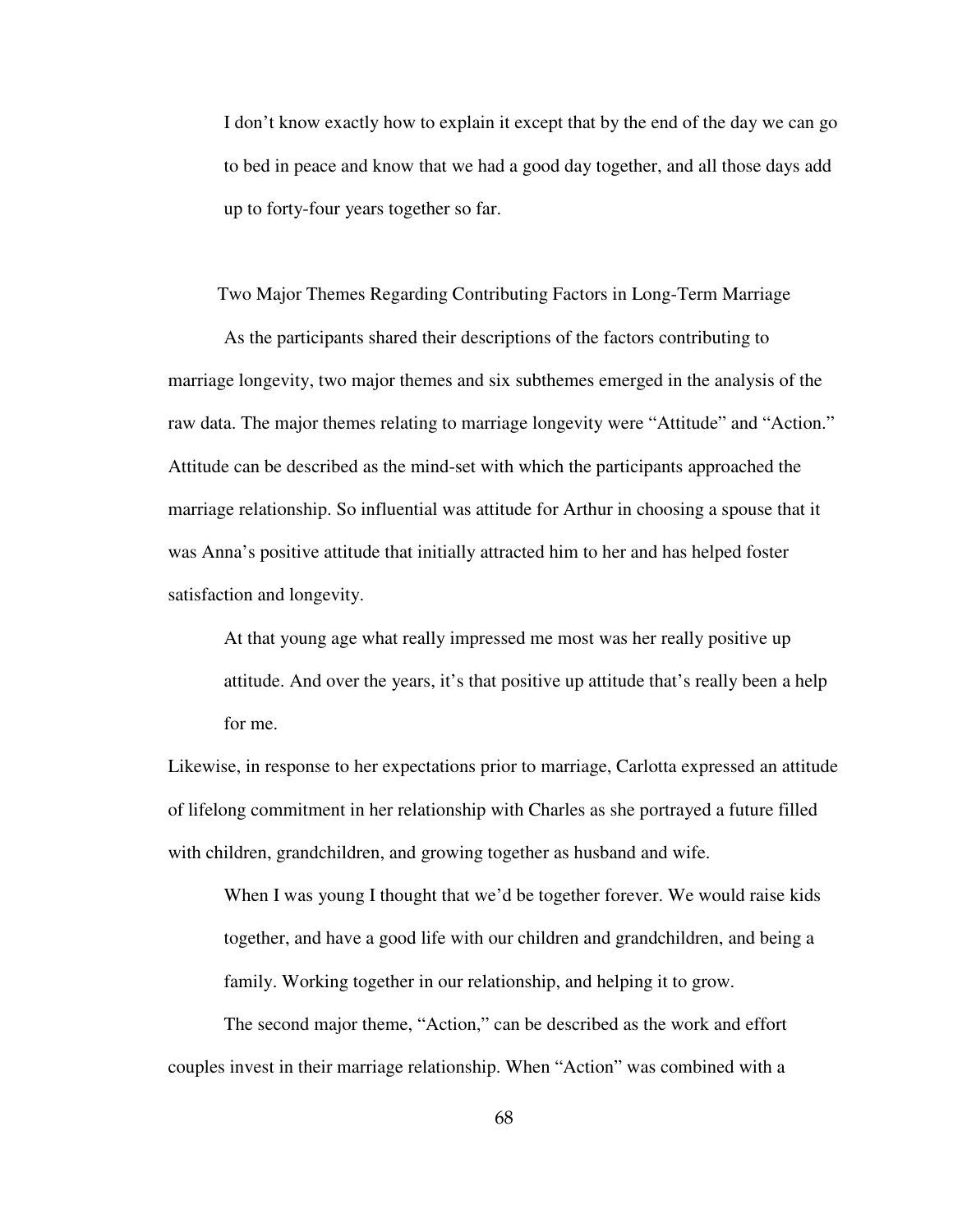positive "Attitude," these two elements worked hand-in-hand resulting in a long-term marriage for these participants, as illustrated by Bill.

I think the key word is work. What's the main thing that keeps you together as man and wife, going through the things that most couples go through. The key word is work. You've got to work at things. . . You have to learn to work at it. A relationship [is] never perfect. But if it's in your heart, and you know that you are in [the other] person's heart, no matter what happens, as long as you work at it, work at your relationship, work with each other, everything will be cool. You can work through anything. The thing is many people don't want to work at it. How many of our friends were married when we were married, and two, three, four, five years later, boom, apart?

Attitude as a Contributing Factor in Long-Term Marriage

Three distinct subthemes emerged under "Attitude," which included an "Attitude of Commitment," "Attitude of Respect," and "Attitude of Humor." Although these subthemes were not initially arranged in any particular order, during member checking one couple prioritized these themes in the following order: 1) "Attitude of Commitment," 2) "Attitude of Respect," and 3) "Attitude of Humor." Therefore, these themes will be presented as such.

#### *Attitude of Commitment to the Relationship*

For these participants, commitment involved a spirit of dedication to the relationship and to one another. Therefore, the "Attitude of Commitment" can be divided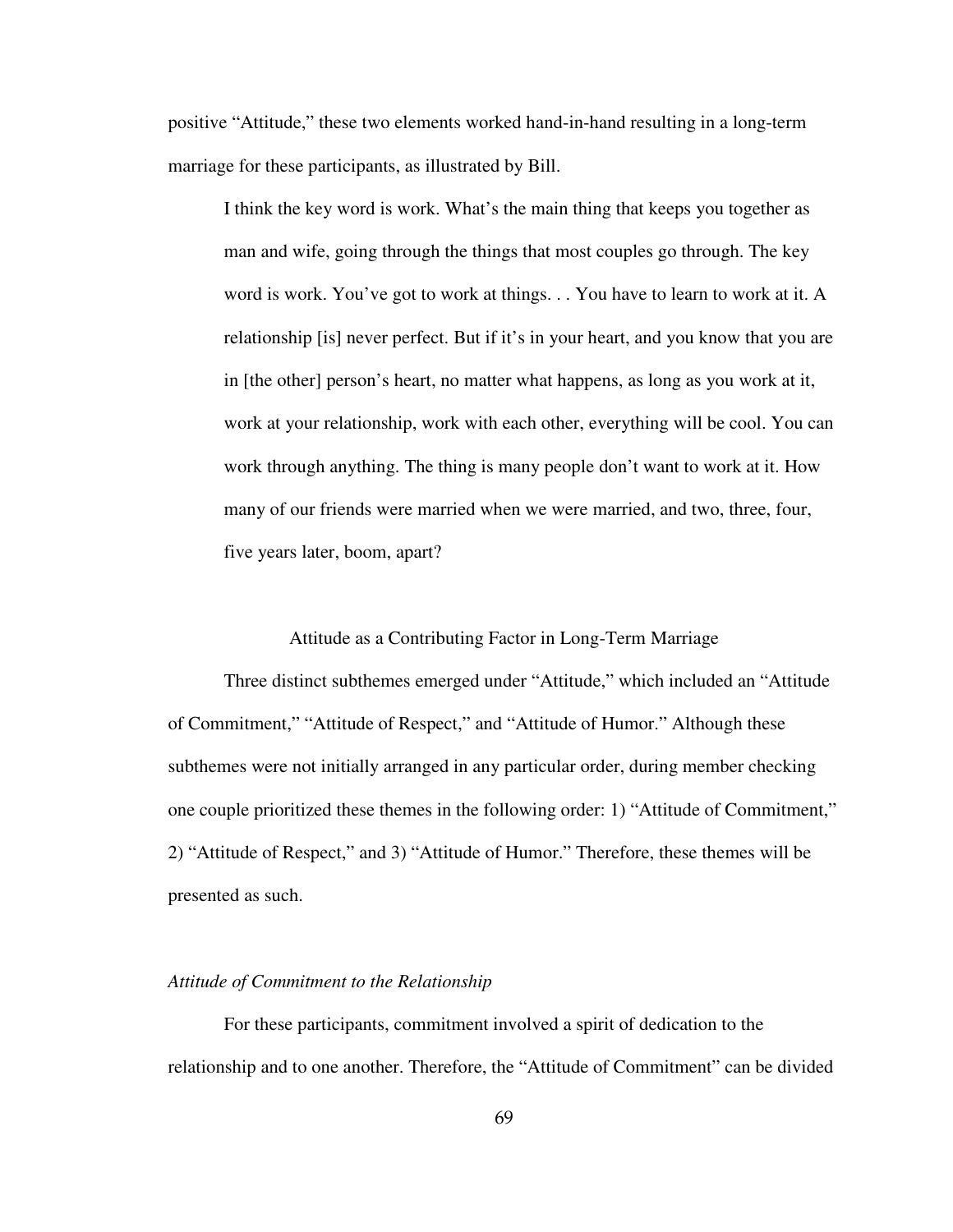into two areas: first, commitment to the relationship itself, and secondly, commitment to one another. For these couples, an "Attitude of Commitment" was communicated even in the presence of dissatisfaction. Commitment carried with it the sense of determination to make the relationship work, tenacity to keep working when one feels like giving up, and the picturing of a future for the relationship and the existence of the family unit.

One husband described the importance of commitment to the marriage relationship even when one does not feel like it. According to Arthur, a committed husband is:

Dedicated to [his] wife, and to the family that you've been able to collectively bring into existence. It's that forever commitment . . . a secure relationship, a committed relationship that doesn't stop tomorrow because you don't feel like it tomorrow. You know the commitment, the relationship is there.

For Bill, commitment to the relationship originated in his belief that marriage is a sacred institution. Furthermore, commitment was modeled for him by his mother who was married to his alcoholic father. To Bill, divorce did not pose a viable option unless there were extraordinary circumstances within the relationship that may warrant it.

I took marriage seriously, even though I was young. I thought it was an institution. It was the normal thing [to do]. A man is supposed to get married to a woman, and a woman's supposed to get married to a man. . . So when you talk about divorce, it's not for me. I've got the 1950's mentality that you got married once. Part of that was ingrained in me during the arguments that my mother and father would have. Friends would come over and talk to my mom about divorce, and my mom would say, even though she made her happy drunk a mad drunk,

70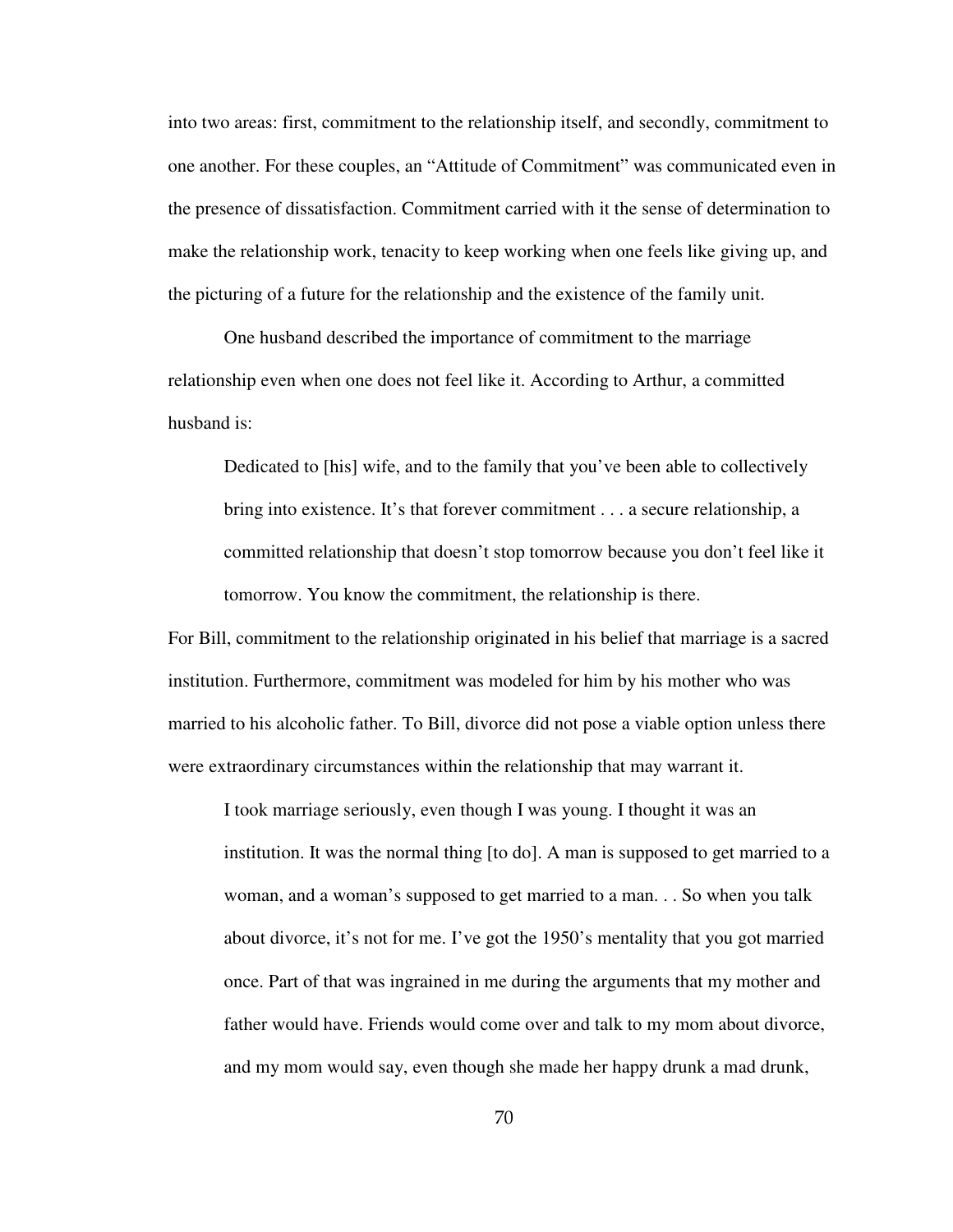she'd say, one marriage, that's it. That's the way it is supposed to be. If it's going to be a bad one, that's the way it's going to [be]. Don't misunderstand me. I do believe there are instances when people have to split. . . But as far as normal, if you want it to work, ask, Him, [pointing up] He'll help you make it work. . . Don't quit. Don't quit.

These couples entered marriage with a deep-seated conviction towards marriage, with divorce never an option, or an option only in extreme situations. As Barbara shared, relationships are not void of issues; however, a sense of commitment was demonstrated from the onset of her relationship with Bill. Barbara also illustrated her promise "to love, comfort, honor and keep for better or worse, for richer, for poorer, in sickness and in health . . . as long as you both shall live," as she described the approach to her marriage relationship with Bill.

We did have some issues at some times with each other. But before we got married I said don't look for it, because there will never be a divorce. I'm not going down that road. That was before we ever got married that I said that. I always thought whatever ride this is going to be, I'm in for the long haul. . . It is something God put on my heart. . . I knew I was going to be in it for the long haul. God forbid, you don't want your husband to be paralyzed, and you don't want something to happen, but if it had ever been like that, he would have never been left. . . I was totally committed, and am still totally committed. I felt like God gave him to me and now he belongs to me.

Likewise, Donald's commitment originated from the vows that he had taken more than forty years earlier.

71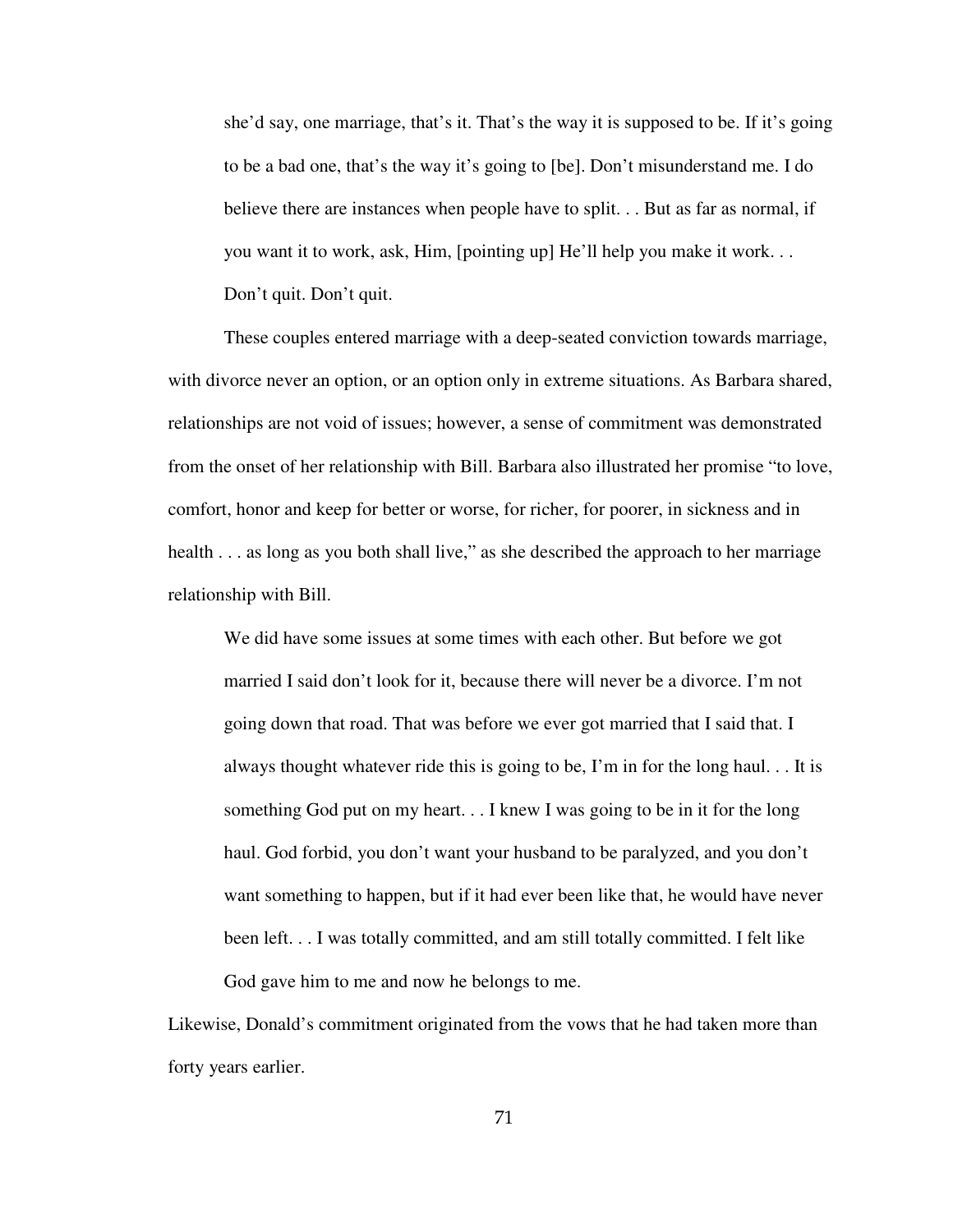Number one, I took a vow and I meant it. So any time you get to saying, "Is it worth it?" You [tell yourself] it's easy to quit. It's harder to make it work... We both took a vow, and we took it serious.

Eva's commitment originated in her appreciation for the good of the relationship and the future she envisioned for her and Eddie. Furthermore, her commitment was illustrated in her willingness to work through issues.

When you think in terms of longevity you have to think positively and the good and the future, and goals, even if it's a small goal, to see your grandchildren grown and get married, and kids be healthy. It's like a lifeline, and it's sort of fun along the way. You have your ups and downs and you have your sad times, but you've got to work through those together, too.

# *Attitude of Commitment to One Another*

The couples in this study also expressed an "Attitude of Commitment" to one another which encompassed awareness of, a deep appreciation for, and a great commitment to one another. As Anna shared, marriage is a partnership between a husband and wife which can grow stronger throughout the marriage as it is cared for and nurtured.

When I think of husband and wife, I think of partners, that you're partners in life. Your role is with your husband. He's with me, and I'm with him. We're together, and Christ is in the middle of our marriage. That's what I think being married is. To be a husband and a wife is to be partners in all aspects. And I don't think my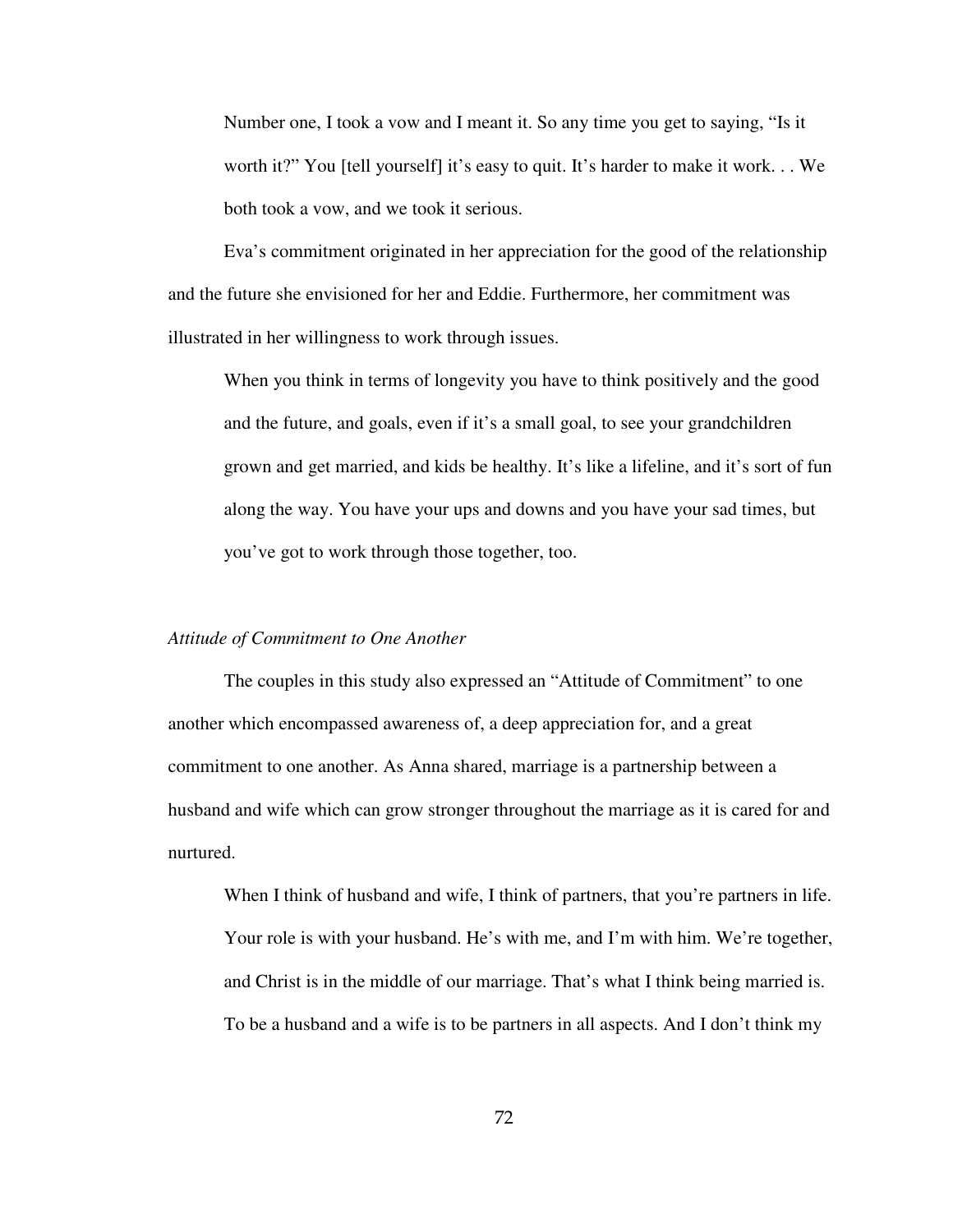opinion of that has changed through the course of my marriage. I think it's only gotten stronger. Our partnership has only gotten stronger.

Bill recognized early in his relationship with Barbara that she was committed to him. He wanted to reciprocate that commitment. He emphasized the importance of adhering to a consistent attitude of commitment even in the midst of conflict and differences in opinion in order to maintain a long-term marriage relationship.

I wanted my wife to know that I loved her. That doesn't mean buying her stuff, fur coats, or a mansion. I wanted to show her that my heart is true, because I knew that hers was. And I think she felt the same way, even when [we got] into an argument. Of course, we have differences of opinions, because we were raised entirely different, as all people are, but I don't think there has been a day when we didn't go to bed without saying, "I love you." . . . Maybe she doesn't cook the food the way you like. Maybe she's not the house cleaner you want. Maybe she's a lot of things that you don't like. But . . . what God has brought together, we do not put asunder. [Our mission is to] learn to love one another. . . Don't look at the bad stuff or the things that are negative to you. Look at the blessings of the family. I have been wonderfully blessed.

Barbara summarized how commitment, acceptance, and understanding, when coupled with a sense of security, can lead to marriage longevity. She recognized the unique differences that exist between the sexes, but with a healthy attitude of commitment to one another, the marriage will grow into a rich relationship in spite of the differences.

73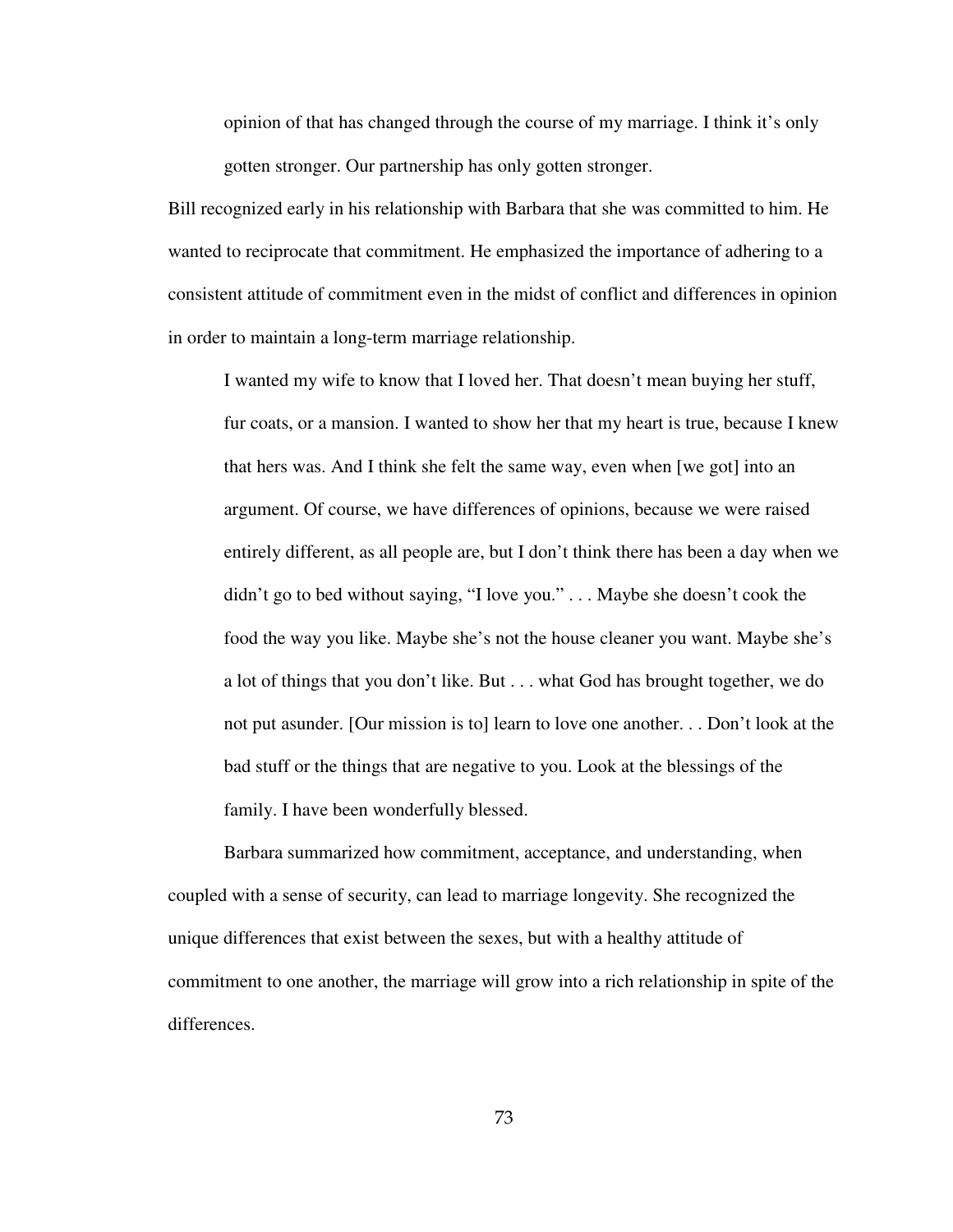When we first got married . . . we were going to be together for the rest of our lives. This isn't just going to be if everything is okay. But with every single day that goes by I do appreciate him more [as] a person than I ever did. . . He's definitely a man, I'm definitely a woman, and that's definitely in there, but as a person, as a human being, I appreciate how he is, and every year I realize I've been blessed with a very wonderful and unusual man; and I'm so happy with that. My view of him hasn't changed. . . I always knew I wanted to finish up with Bill. I don't think in my mind or his mind giving up or getting a divorce was ever an issue. I see us as being very, very old people together. I see the end of my life being with him. . . I see that all the way through. I saw that the minute I saw him. I never said if he does this he's out the door.

Charles's perspective was to marry someone with a different personality and talents than himself; however, he illustrated the importance of remaining committed to the individual to whom you were first attracted, rather than attempting to remake them into a fabricated fantasy image created after you've been married for a number of years. As Charles shared:

Marry someone who is different from you. The thing that attracted me to Carlotta so much was her carefree attitude. She was positive. Everything's going to turn out okay. She was an extrovert. I was an introvert. I realized that we marry our opposite pretty much. The mistake comes when you try to remake this person in your own image. As long as you recognize that this person is different from you, and their perspective is just as valid as yours, and you keep that person on the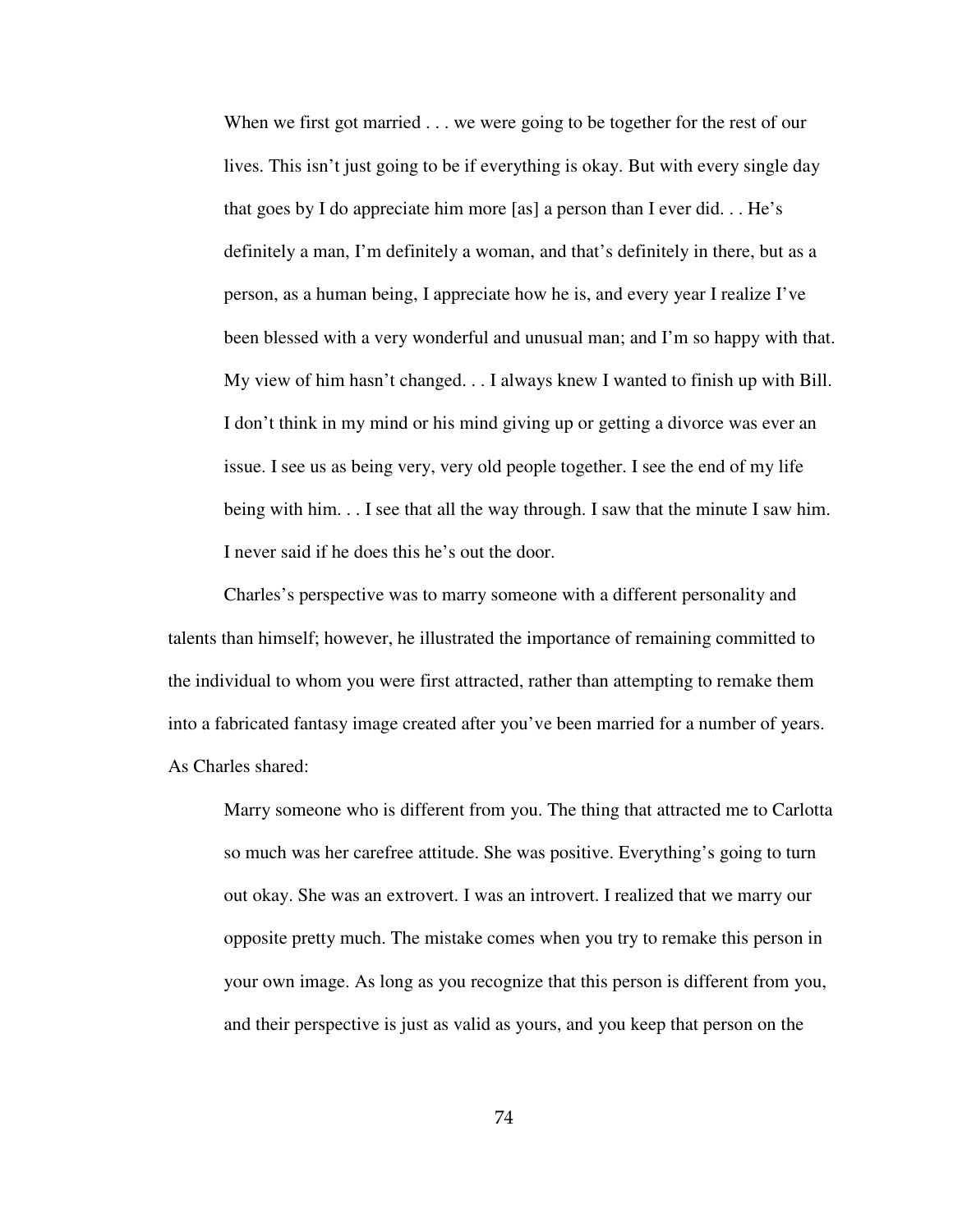pedestal, and you don't try to remake them in your own image, things work out pretty well. I didn't try to remake her.

Carlotta and Doris shared simple truths concerning their commitment to their spouses. During seasons of struggle, Carlotta suggested that couples "Go back to when they first started to date each other and find out what they saw in each other, and why they got married in the first place." Likewise, Doris stated that she and Donald were "More friends than anything else at first." It was that commitment to the friendship relationship and to one another that allowed their marriage to endure for over forty years.

## *Attitude of Respect*

Respect also emerged as a major theme under "Attitude." An "Attitude of Respect" involves the elements of admiration, acceptance, charity, esteem, honor, love, pride, and reverence. According to these participants, these elements must be conveyed to the other in the marriage relationship if it is to endure, as Arthur illustrated:

I think it is absolutely significant [and] important that your spouse and others, from your dialogue and from your actions, know that you absolutely respect and love [your wife] or respect and love [your husband].

The respect Arthur held for Anna was a product of the pride he felt for her following the care for their oldest daughter in preparation for heart surgery.

I was so proud of Anna. When Tina was ten months old, she weighed [only] ten pounds. Little skinny arms and legs. [The] doctor said she's in the best possible shape that she could possibly be in. That was because of Anna's work.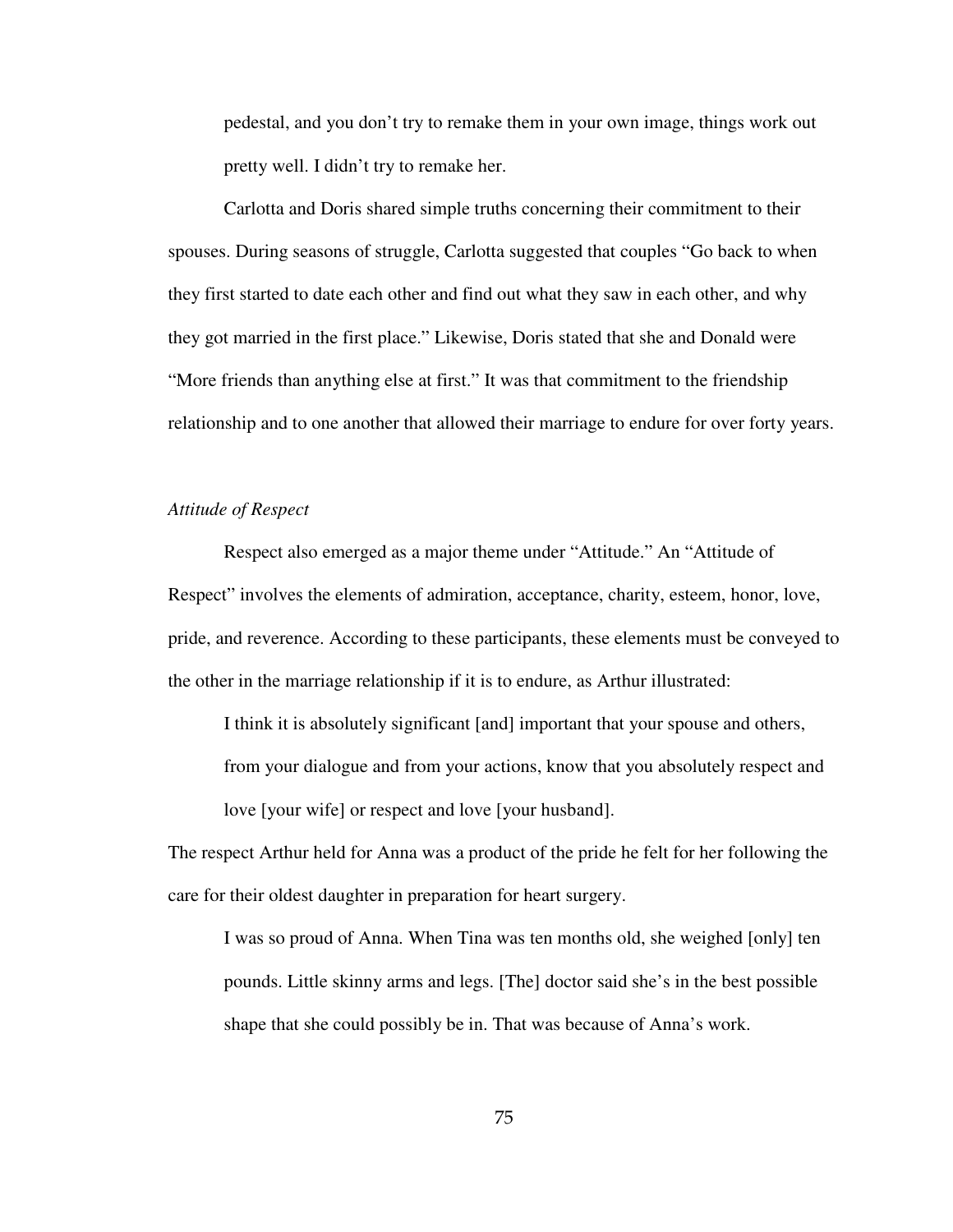Appreciation and common courtesy was not taken for granted by Arthur and Anna, but recognized and openly expressed, as Arthur described:

She always says, "Thanks." Like I get up, I make the bed. She says, "Thanks for making the bed," or "Thanks for doing the dishes," . . . so that's how I started saying thanks for cooking. She'll say, "What are you thanking me for?" I say, "I thank you for the same reason you're thanking me." Those roles are appreciated roles, and I don't mean it's laundering that's the satisfaction, but it creates that environment of satisfaction, of well-being.

Additionally, Arthur attributed the respect and honor that he and Anna share with one another to the spiritual foundation which bound them together.

We have a commonality in our faith, and that's not to be taken lightly, because what happens is, that foundation we share permeates its way into how we act... She takes the extra step. She does that because she honors me as her husband, and I need to honor her as my wife.

Anna integrated the Golden Rule, "Do unto others as you would have them do unto you" as she illustrated how respect for the other produced care and caring for the other.

The Golden Rule . . . applies in a marriage as well as outside a marriage with other people. I try to think about [Arthur's] needs before my own. And I think he does the same thing, so that way it just works; because the kinder you are to somebody else, then it just comes back to you. You treat somebody with respect; you're going to get respect back. We both take care of each other, even in simple things, like you get up to get something; you ask, "Do you want me to get you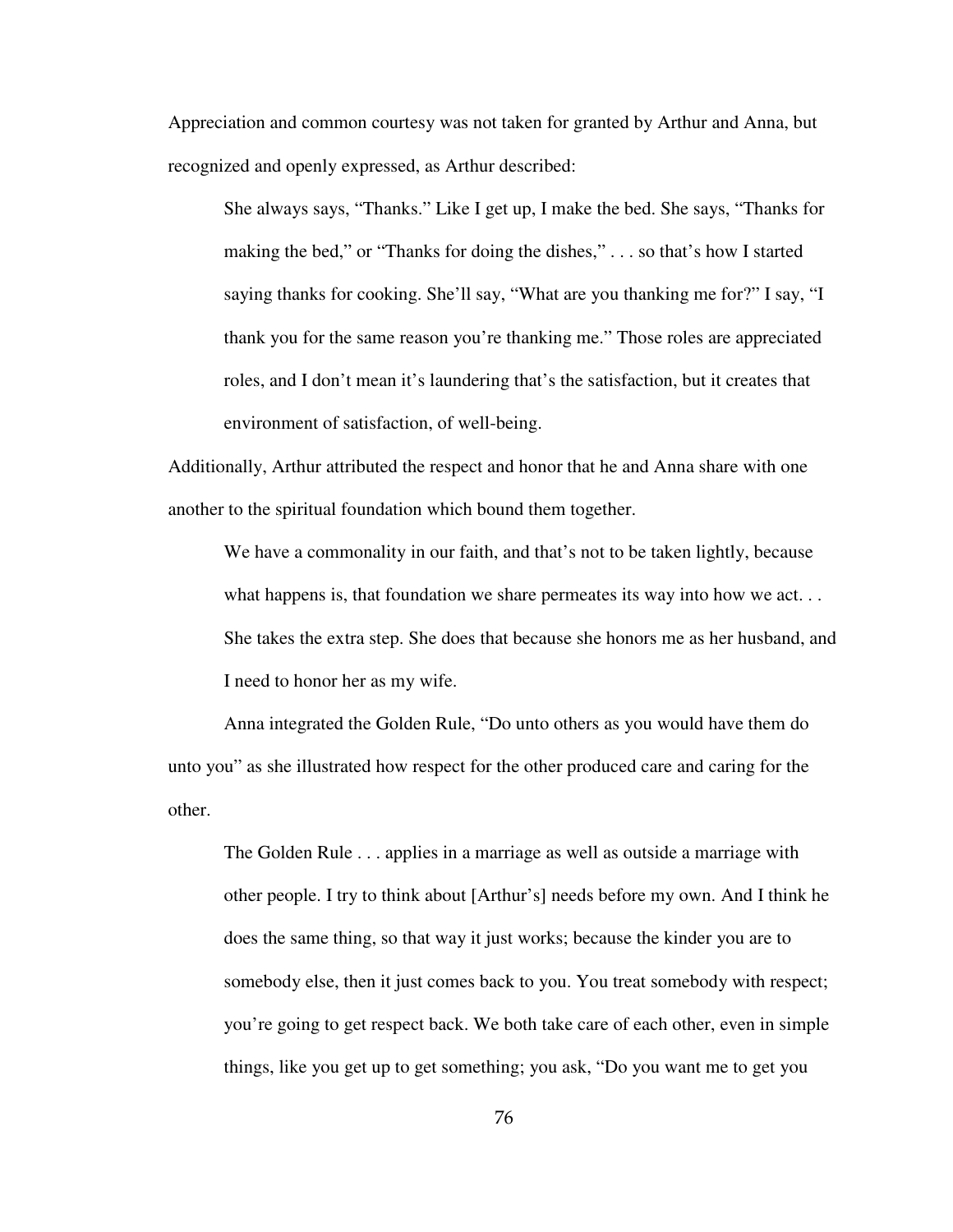anything?" Like last night I wasn't feeling good, and he said, "You want me to get you a Pepto Bismol?" And I said, "Yes," so he got up and got me a Pepto Bismol with a glass of water. And I would do the same thing for him if he wasn't feeling well. So, just be attentive to each other's needs, and put the other above yourself.

The respect Charles held for Carlotta grew out of the recognition and appreciation of her ability to manage the household finances beginning early in their marriage. His respect for her has grown into a deep appreciation that she is certainly the one woman with whom he would want to spend the rest of his life.

While I was still in the army . . . the army had a dependent allowance. What they would do is send you money, and you could save up the money, and it would be our nest egg. That's exactly what we did. We got married while I was in the service, and Carlotta saved the money, which she used to buy the furniture. We still have some of that furniture. A very, very smart thing on her part. . . Carlotta is a woman who I have absolutely never removed off the pedestal. She's got strengths that are absolutely admirable. She's absolutely the strength, because I think sometimes the things that I might have been inclined to fall apart on, she was the one that kind of pulled us through it. . . I have fantastic respect for her, even though sometimes we differ, in perspective on the way we want to approach things. . . Recognize that you are different, and the reasons you attracted one another is because you are different. You are attracted to one another, because you have admiration for the qualities of one another, and I kind of think, being a chauvinist, that the husband has to place his wife on a pedestal. She's a special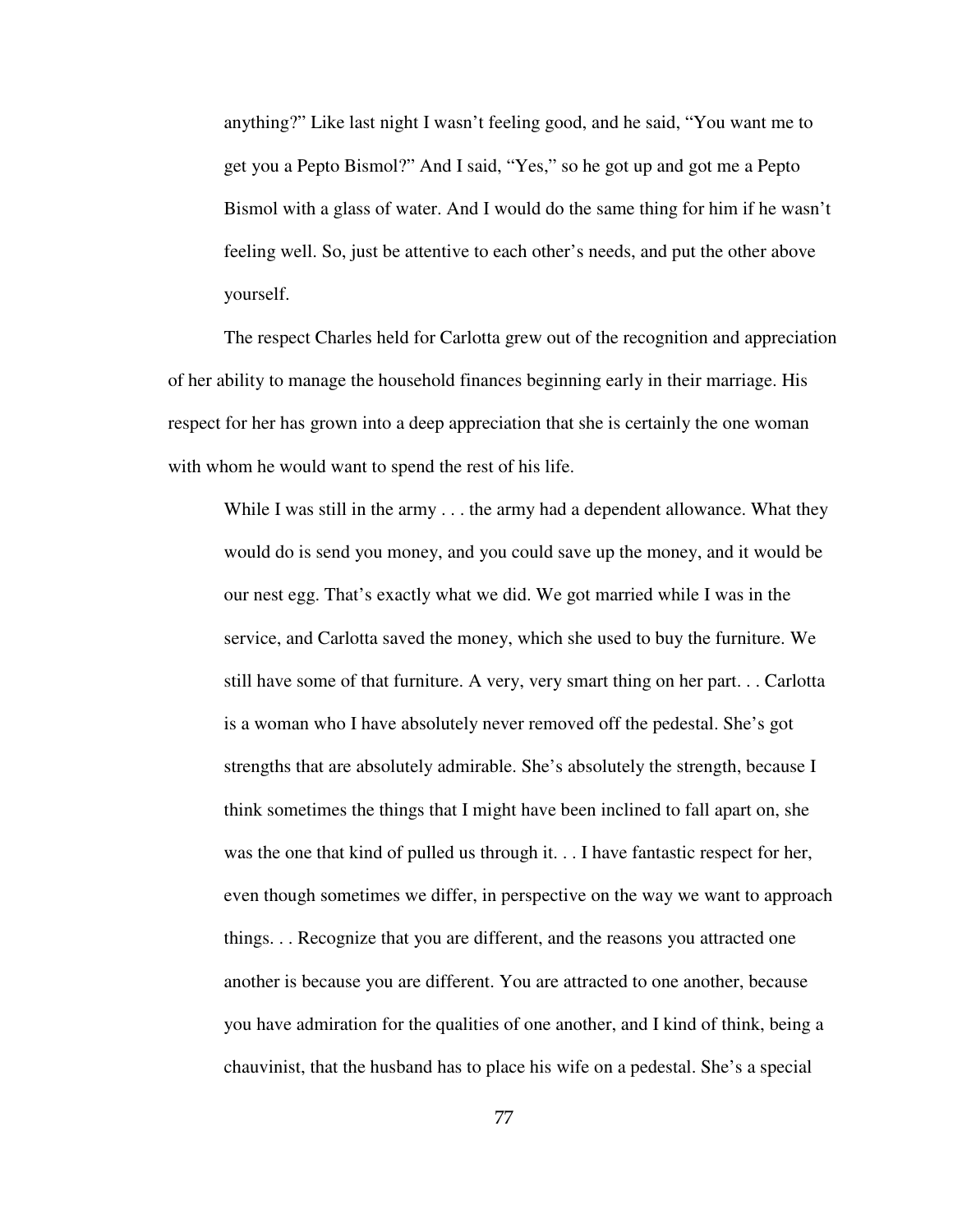person. There are other women who might be physically more fun, but I wouldn't put them on a pedestal. I wouldn't want them to raise my children. I wouldn't want them to keep my home clean and wholesome, and play with my grandchildren.

Eddie expressed the importance of respect even in the presence of arguments and disagreements. With respect came the responsibility to work through issues in a timely manner.

We respected each other. We both respected each other. Everybody has arguments, but we respected each other all our lives. I respected her wishes, and she respected mine. We just tried to get along with each other, and I think we did a good job of it. Not that we didn't have our arguments and spats, we did. . . Sometimes we'd end up arguing, and one would go in the bedroom and one would go in the basement. Or [Eva] would go to the store, saying, "I'm leaving here and going shopping for awhile." It always came back. It didn't last more than a day. We never had two or three days, or week arguments. It never happened like that.

#### *Attitude of Humor, Fun, and Laughter*

Humor was displayed by all participants in the form of friendly joking, loving chiding, and kidding during the demographic segment of the interview at which both participants were present and during the relational segment of the interview in which the couple was interviewed separately. An "Attitude of Humor" emerged as a subtheme under "Attitude" with over two hundred episodes of laughter observed during the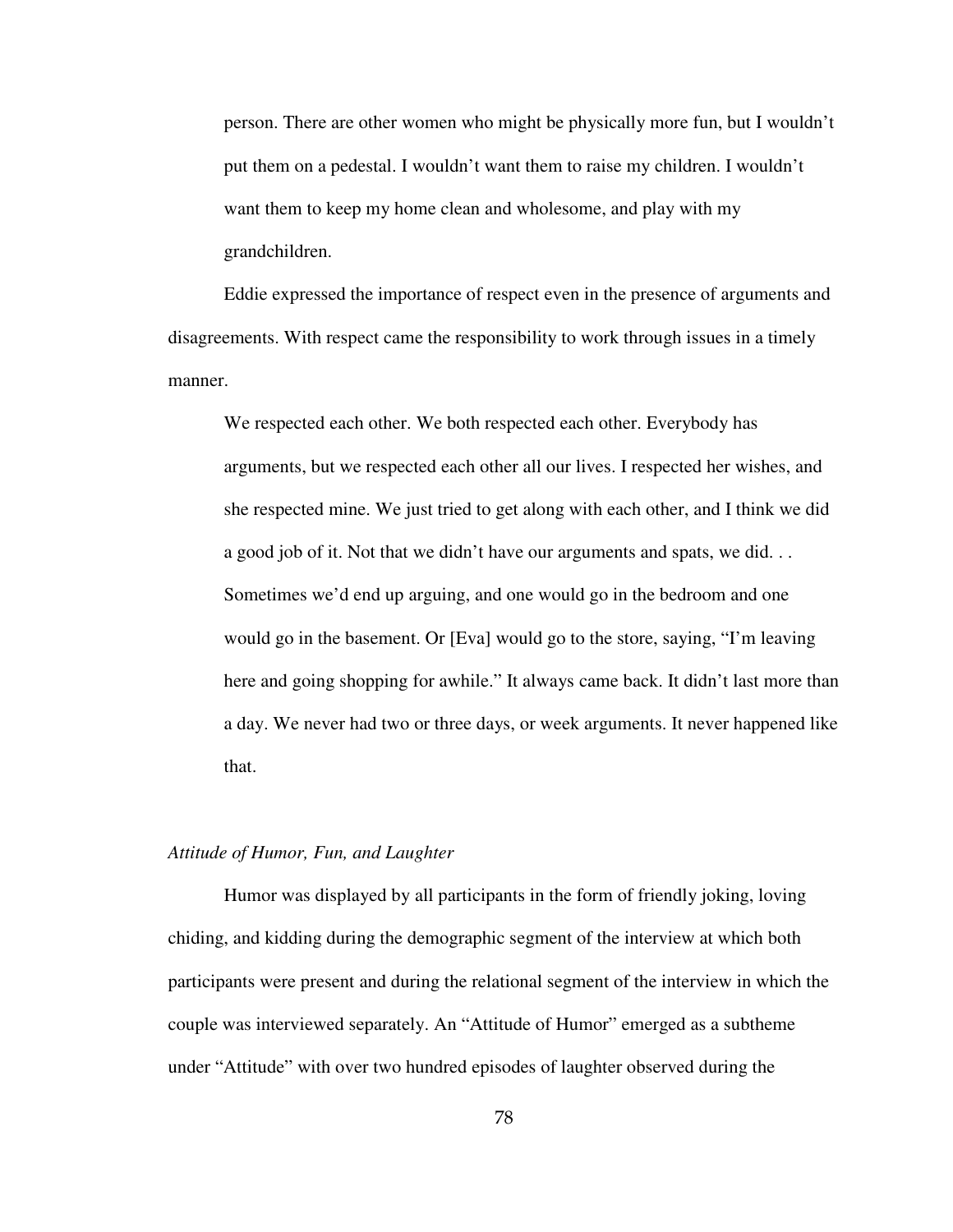interview process. The terms "humor," "fun," and "laughter" were referred to over eighty times by the participants. Humor was also identified by the participants as a significant element in long-term marriage. Arthur shared accounts of practical jokes played on him by Anna early in their marriage and the important role humor played in his relationship with Anna.

She's always been a practical joker. We have a lot of fun. That's not something to be minimized. I think that's significant. As I look back at it, I think that was a significant thing, the humor, having that humor, and that surprise. . . I really do think it's important. Probably as we get older we get more beat up physically, and it does good for you to be able to laugh. It really does. I think that our marriage is successful. I think you measure the success of the marriage by the degree of happiness, satisfaction, joy that you see in yourself and your spouse.

Similarly, Anna's sense of humor was displayed throughout the interview process.

We laugh a lot. We have a good time. We rarely argue. He gets frustrated when he can't find stuff. He accuses me of moving it, and that's not the way it is most of the time. [Laughter] Sometimes I do move it.

Humor and laughter were evident as these participants shared the account of their married life. Charles's illustration of humor included Carlotta's practical jokes as he stressed the importance of humor in the marriage relationship.

Every April Fool's Day Carlotta gets me. She starts out [switching the] salt and sugar. [Laughter] Every year! I never, never remember. [Laughter] I put the salt in my tea. [Laughter] And she'll be there looking at me. [Laughter] Straight faced.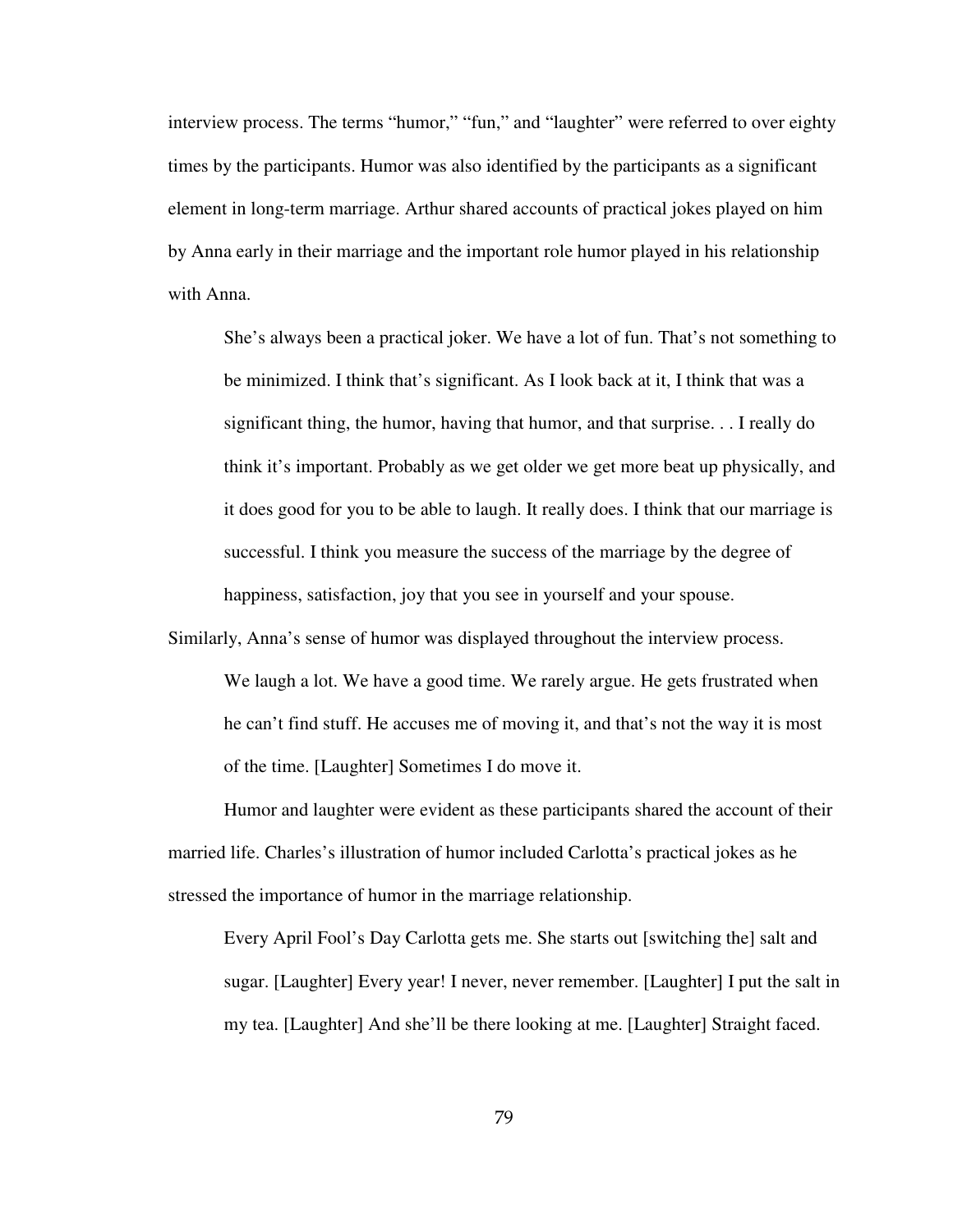[Laughter] . . . A sense of humor is very, very important. . . You've got to be able to joke. You've got to have a sense of humor.

Carlotta laughed as she illustrated the adage that at times in a long-term relationship one must laugh to keep from crying.

We have a good [relationship]. Sometimes I'd like to kill him, but it's very good. We enjoy one another . . . our sense of humor. You're laughing at each other. Sometimes you're fighting and in the middle of your fight, not "fight, fight," but in the middle of a disagreement, all of a sudden one of you just busts out laughing. It's just having that sense of humor around, because if you didn't have that sense of humor you could really go bananas.

With a touch of humor, Carlotta shared the commitment to her marriage relationship with Charles.

We joke about the reason we stayed together for this long. It was because nobody wanted the kids. [Laughter] That's why I was laughing about the divorce [question]; because I wouldn't take the kids, and he wouldn't take the kids. That's why we never thought about getting a divorce. [Laughter] I wouldn't take the kids and he wouldn't take the kids, so we had to stay together to keep the kids happy.

#### Summary

For these participants, an "Attitude of Commitment," "Attitude of Respect," and "Attitude of Humor" emerged as significant attitudinal factors that contributed to their marriage longevity. Additionally, attitudes served as a foundation and catalyst for "Action," or the work and effort required in maintaining a long-term marriage.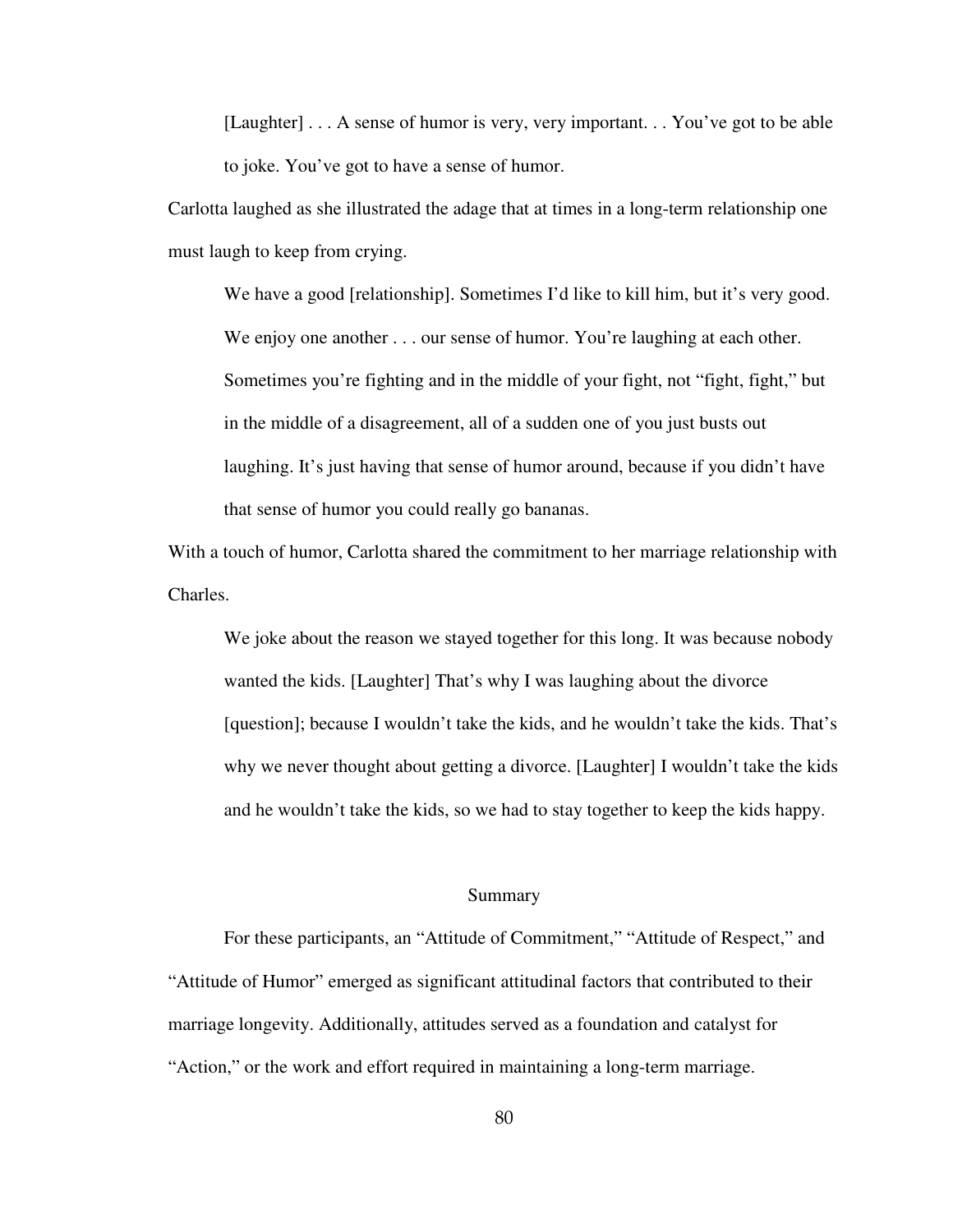Action as a Contributing Factor in Long-Term Marriage

The participants in this study shared that long-term marriage relationships do not simply evolve. A satisfying long-term marriage requires lots of hard work and effort. A satisfying long-term marriage requires "Action." For the marriage relationship to endure, it was the consensus of these participants that marriage requires an attitude of commitment, respect, and humor coupled with "Action," or the act of hard work, while affording security, or a sense of confidence and hope for a future.

In response to the inquiry regarding factors contributing to marriage longevity, Bill emphatically replied, "I think the key word is 'work.' . . . It takes discipline, selfdiscipline to work at your marriage." Work can be described as the effort and energy couples invest in their marriage relationship. Work within a marriage relationship might also be described as "Attitude" put into "Action."

The consensus of these participants was that no couple is immune to the "Action," or the work, effort, and energy required to build a long-term marriage, as illustrated by Eddie.

Everybody has challenges in their marriage. It was tough, especially when you don't have any money when you're first married, and you're looking for a house, cars, etc. You're buying old beater cars, and life was tough, but we managed to get through it. We just worked together and got through it. We knew some day would be a better day.

Eva shared similar sentiments with her husband, Eddie, that hard work is a requisite to making a marriage endure.

81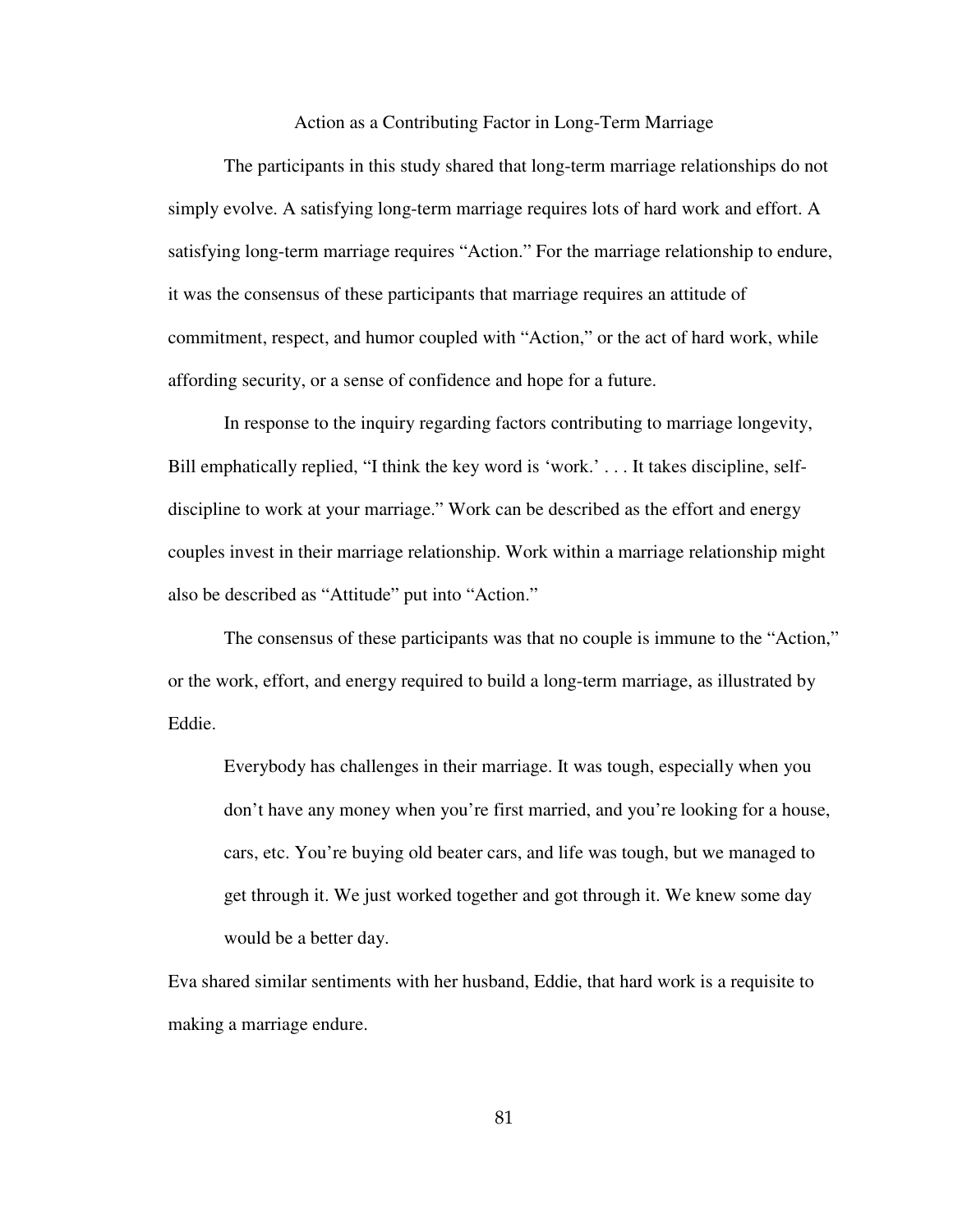We had our fights, but we worked at our relationship. I don't care if it is a marriage or a friendship or parents, daughters, sons, whatever. You've got to work at a relationship. That attitude of commitment is placed into action through communication, compromise, and mutual support. . . I was very head-strong, and he was, too, in a way. If I did something wrong, or he did something wrong, we worked at it. We worked at it hard, but it wasn't always like that.

While discussing a short marital separation, Eva illustrated the importance of both attitude and action as fundamental building blocks of long-term marriage.

There was a time when Eddie and I did separate for four to six weeks. He was overly stressed at work. I was overly stressed at home and work. . . We got to the point where we needed some space. He moved out and went to his mom's. . . She stabilized her son, and I just had to understand what he was going through. . . You come to your senses and you realize this marriage is worth it. We had to work things out and realize that a job is not the matter of life and death, and we realized that family was where it is at, and we still do to this day.

Furthermore, three distinct subthemes emerged under "Action" which include "The Act of Communication," "The Act of Compromise," and "The Act of Support." The attitudes discussed previously lay the foundation on which these elements of action may be implemented.

#### *The Act of Communication*

The participants in this study identified open and honest communication as a vital element in their long-term marriage. In describing communication with Barbara, Bill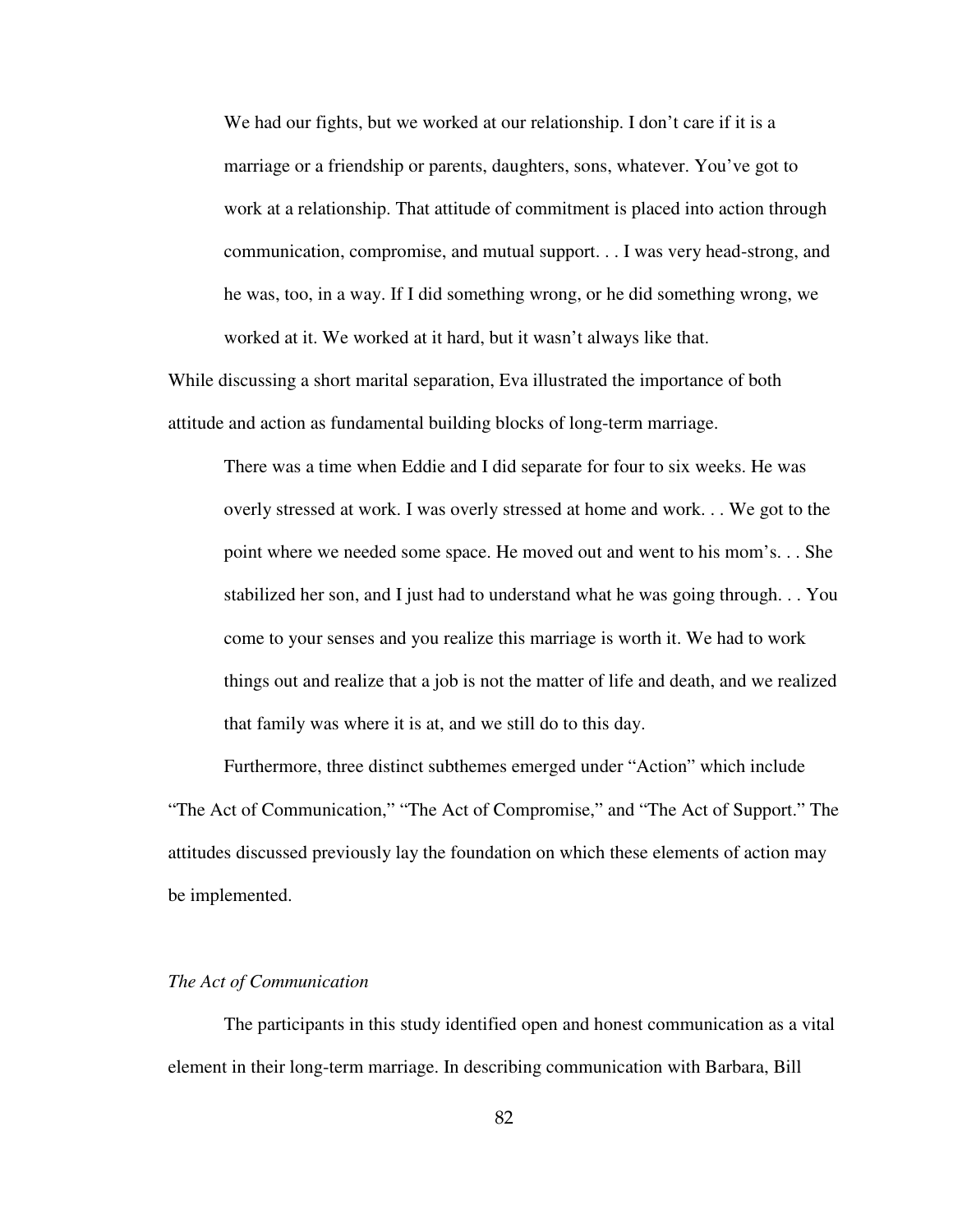shared that truth and honesty is essential, regardless of the difficulty in conveying or receiving the message.

I've been very, very honest [with Barbara]. We talked about [honesty] when we were young. Just be truthful. I don't care if you think it's going to hurt me, or if I think I'm going to hurt you. I want honesty. Let me deal with it if it is painful, or let me deal with it if it is pleasurable. I've tried to be that way with Barbara. If I have something to say to her, I'll say it. I don't necessarily say it in a mean way, but she knows what I'm saying. I love Barbara. To me, life couldn't be better, and it has been that way for quite a long time.

Barbara shared that her desire to find a husband with whom she could experience open and honest communication existed even prior to meeting and marrying Bill. She, like Bill, enjoyed discussing everything from politics to landscaping plans.

We always enjoyed discussion. We discuss a whole variety of things. We've always talked about politics. We've always talked about nature, which we both love, like the mountains, the sea. . . This year we're going to pour a new sidewalk and re-landscape. . . [We] talk about the design of the sidewalk and the landscaping, what we're going to do. What kind of plants we're going to have in the yard. . . We were always talkers. We [are] very dominant people, so we have to keep that in check sometimes. He'll tell me something and I'll tell him why I don't think this is going to be [a good idea], and we'll go back and forth, we'll research why it would be and why it wouldn't be. We do communicate.

Barbara also shared the importance of learning how to share the truth in love, recognizing that, in sharing a difficult message; it is not so much what you say, but how you say it.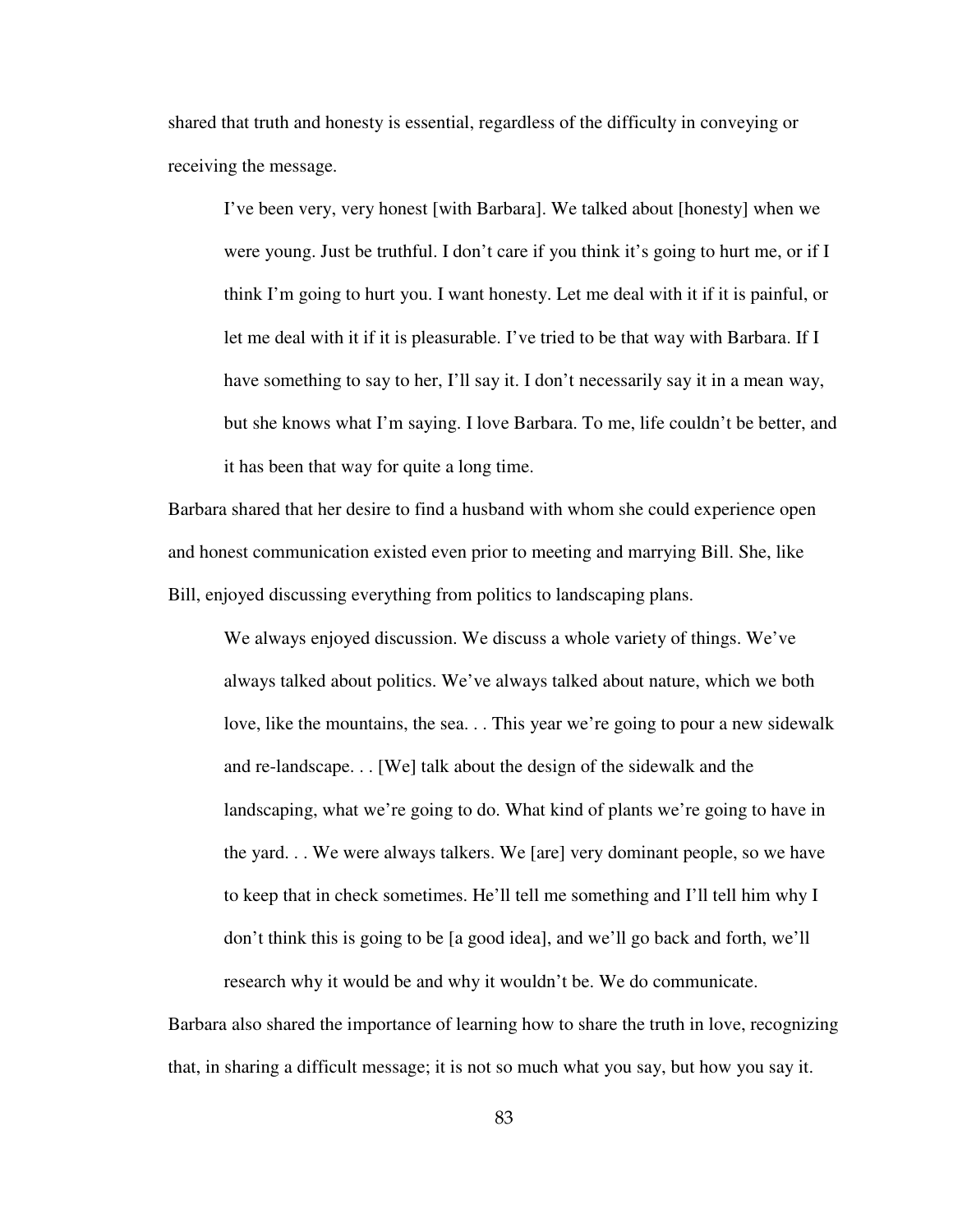Speak the truth. If you are speaking the truth you can speak the truth without being rude, and you can speak the truth without stepping on people's toes. Unfortunately, there probably have been times when I might have offended Bill with things that I have said. [When I've done that], I say, "Well, I do care about what you care about. These are my reasons [for what I've said]. What are your reasons? And I really want to hear your reasons." You need balance. . . Close the mouth when it needs to be shut, and open the mouth when it needs to be open... That's something that I consistently struggled with.

Carlotta described her perspective on the importance of communication when couples face challenge and disagreement. Couples must be committed to working through marital struggles rather than abandoning the relationship and the spouse at the first sign of distress.

You have to be in love with each other. You have to take the good with the bad with each other. You just can't get angry and run out of the house because you have a disagreement. That doesn't help either. You just have to communicate. You have to learn to communicate in your marriage. I think that and laughing. You go through steps in your marriage. People today expect the first time you get married is like the fairy tale. You're just married and all this other stuff. When the first little thing goes wrong, they split. No one seems to want to work on their problems anymore, which is sad. I mean, you fell in love with the person for a reason; you just have to find a way to work it out.

Donald shared that communication takes work and the clearer couples can be with one another in their communication, the better their chances of survival are. "I think you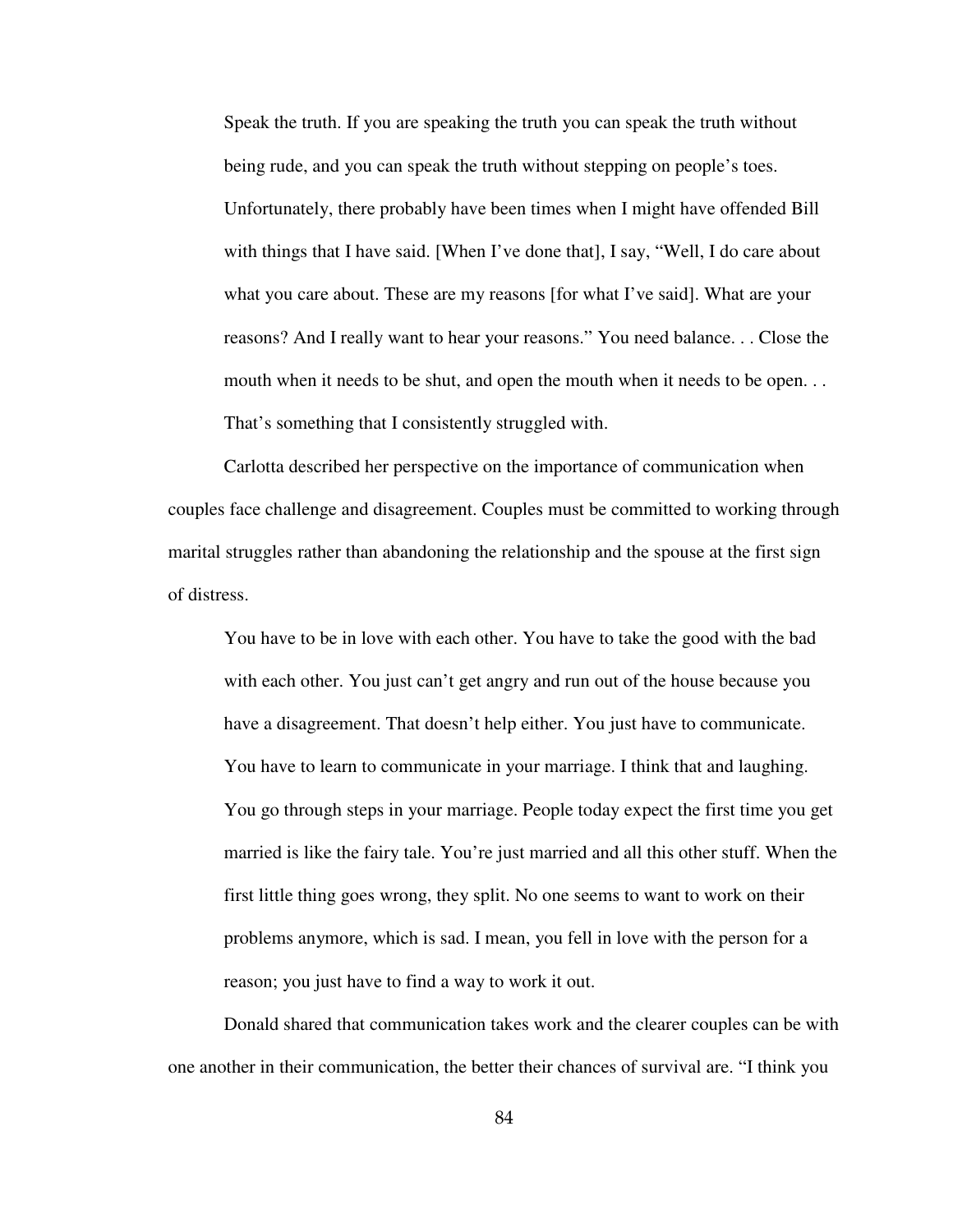have to work at it. The clearer you can be with each other ... the better chance you're going to have." Likewise, Eva illustrated that communication may take a variety of forms, but it is always hard work. Communication must take place in some form or another to maintain a healthy relationship.

Communication is a biggie. Whether you agree, whether you yell at each other, whether you write things down, it's still communication. In the end, the finality has to be worked out. . . It's just hard work, and if you can get to the agreement and answers, I think you just grow together instead of growing apart.

Doris shared the importance of non-confrontational dialogue and the value of talking though conflict. She also illustrated how gentle confrontation saved her husband from possible severe health issues.

We seldom, well; I don't know if we've ever had a fight. Well, maybe once; maybe twice. We just kind of discuss it and get past it. We get along really quite well. . . [For those struggling] I would say talk. Get it off your chest. Just talk about it. . . It was a big deal when he changed jobs, because I thought he was going to get an ulcer working for this man. At one point I sat him down, and I said this is not good for your health. You need to quit, and he agreed.

#### *The Act of Compromise*

For these participants, compromise connoted the settlement of differences through the use of mutual consensus or the combination of elements of varying points of view. It also represented a partnership between those who are working towards a compromise. At times, each individual is asked to sacrifice, yield, or invest in their marriage relationship while maintaining integrity in their beliefs. As Donald described: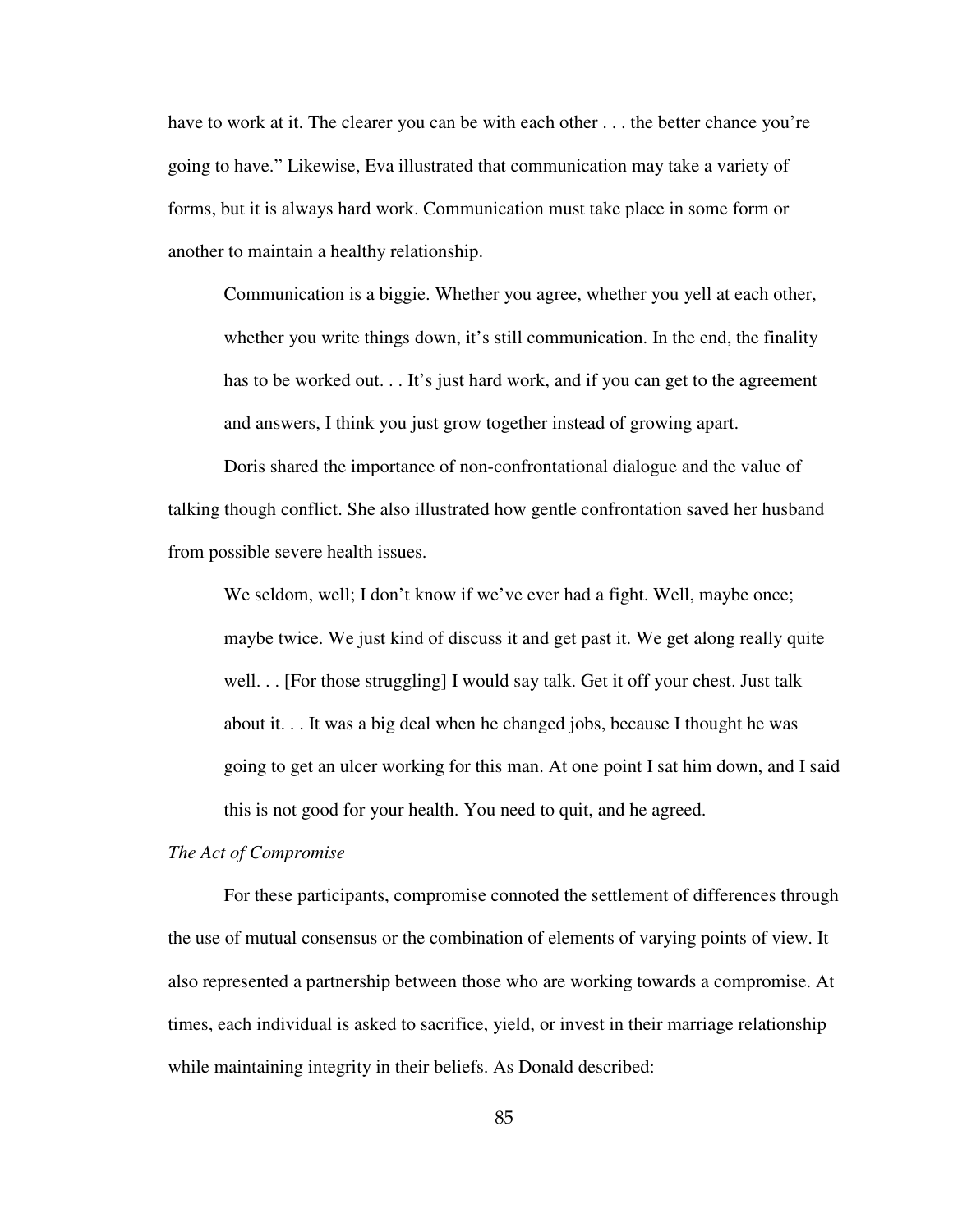Lots of times I will just say it's not worth fighting over. I'm not a Caspar Milquetoast by any means, but there's a time to fight and a time to compromise. I see that in business. I see that in relationships. It's a partnership.

In a society that is quick to take the defense and point the finger, Arthur explained the importance of stepping back from the situation for an objective look.

I think each party has to ask what part [he's] contributing to the struggle. How big is my contribution to the struggle? That helps you identify what part of the solution I can be? I first have to figure how much of the problem am I bringing to the table as part of the struggle. . . That's where the work has to be done. And so you identify where the work has to be done, but then you don't unload the responsibility to fix. You've got to share in that fix.

Anna illustrated the perspective of give and take. If couples can discipline themselves to compromise in insignificant areas of the relationship, perhaps compromise can be employed in more significant areas of the relationship, as Anna shared:

Like, we're riding in the car, and I want to listen to talk radio, and he wants to listen to Bill Haley and the Comets or whatever. [Laughter] That's a difference of opinion. But he lets me have my way sometimes, and I let him have his way sometimes, and it works out.

Rather than digging heels in, compromise encompasses an element of fighting fair, avoiding low blows, and refraining from bringing up issues from the past. As Charles reflected on the marriage trajectory of some of his neighbors, he commented on his own marriage and their approach to managing conflict.

86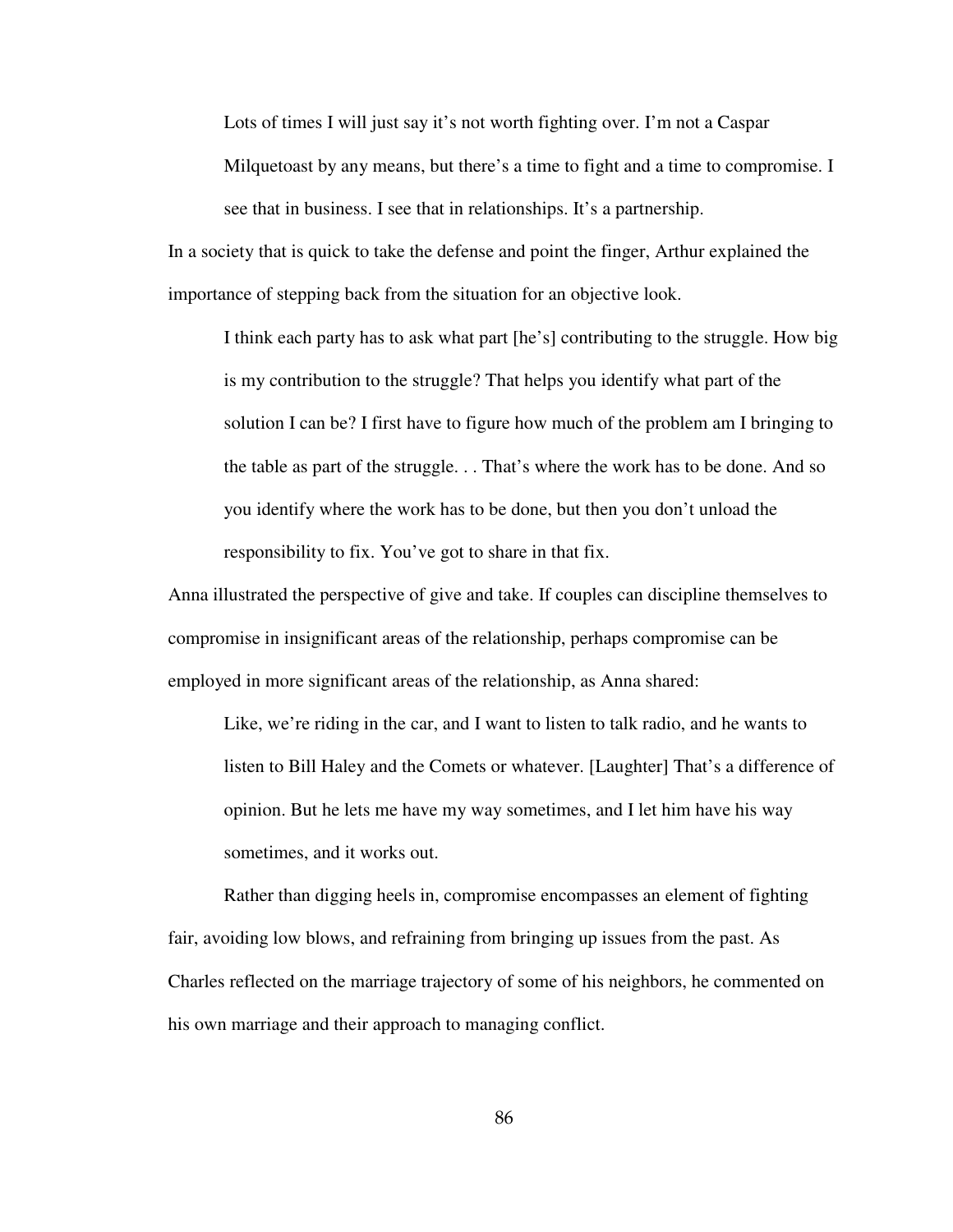It's scary, though. I've known some neighbors who have gone thirty years and then get a divorce. I was asking Carlotta, what was different about us? We fight. We do fight. I think the difference is I don't try to draw blood. She doesn't draw blood either. [Laughter] Maybe we fight fair. That's the difference.

# *The Act of Support*

Flowing out of the attitudes of commitment and respect is the act of caring for and supporting one another. Elements of support for these participants included sharing the blame, sharing the load, sharing in the fix, sharing religion, and sharing everything. This action helped foster long-term marriage for these participants. The act of mutual support cannot be more powerfully exemplified than by the couple whose child was molested by an extended family member. The husband shared:

[The molestation] was something that [my wife] and I got through. That was a tough thing. . . [We had] collectively said, okay let's do this [in reference to allowing the wife's extended family member move into the home]. . . He didn't have a dad, and [my wife] wanted to bring him in, and we talked about it. I had a lot of reservations about doing that. But we brought him into the house. . . [After the molestation I assured her], "It isn't [your] fault. We're together in this thing." She tells me now that the big thing for her was that I didn't try to point the finger at her. I couldn't! What husbands and wives need to understand, more than anything, is that big decisions are collective decisions. They're decisions that you go back and forth on, then you collectively agree on a decision, and you're in that decision together. You hold each other up for it. You share the blame for it if it's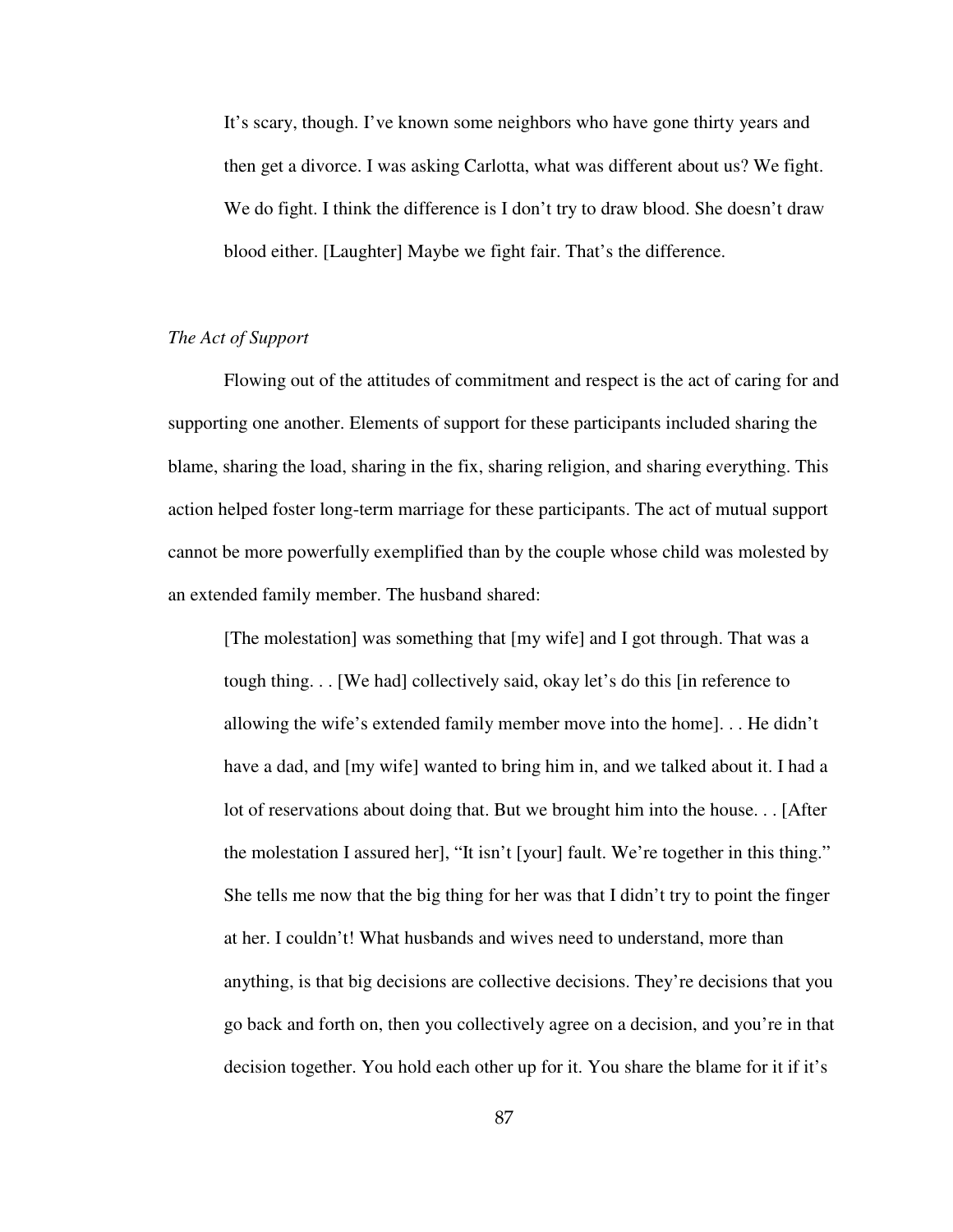not the wisest thing you ever did. Being able to shoulder that thing together, is what I believe really gets you through the significant down thing. It's that I'm not going through that down thing alone. We had a mutual choice. We have mutual respect for each other's judgment, and we can share the load. . . That's how sharing the load happens. . . We concentrated on getting each other through, rather than trying to push the blame somewhere. There's too much pointing or there's too much deflection, when there should be mutual shouldering.

The act of mutual support and sharing of responsibilities was illustrated by Arthur, "In our division of labor that we kind of have in the house . . . it's okay for you to be the expert." The division of labor and support also extended to large tasks, as he described how Anna chose and purchased a house while Arthur was busy working and time was running out for capital gains. In reference to the new home, Arthur shared:

[Anna] got this place while I was traveling. I [told her we had] to move [Laughter] because we sold our other house in Shelby. We were in an apartment for a couple of years. At that time you had to take those capital gains and roll that money. We were running out of time. I said, "I'm just going to count on you. It's just four walls and a roof to me. Get something that you're happy with." And so she picked out this [house], and we like it.

For Barbara, mutual support was something to be learned in the light of the fact that both she and her husband were independent thinking, first-born children.

We are both first-born children so we are both stubborn in our ways. We've been married for a while, so we now have a lot of understanding. Now we know how to pull the wagon together. We both have a tendency to be leaders. We both like to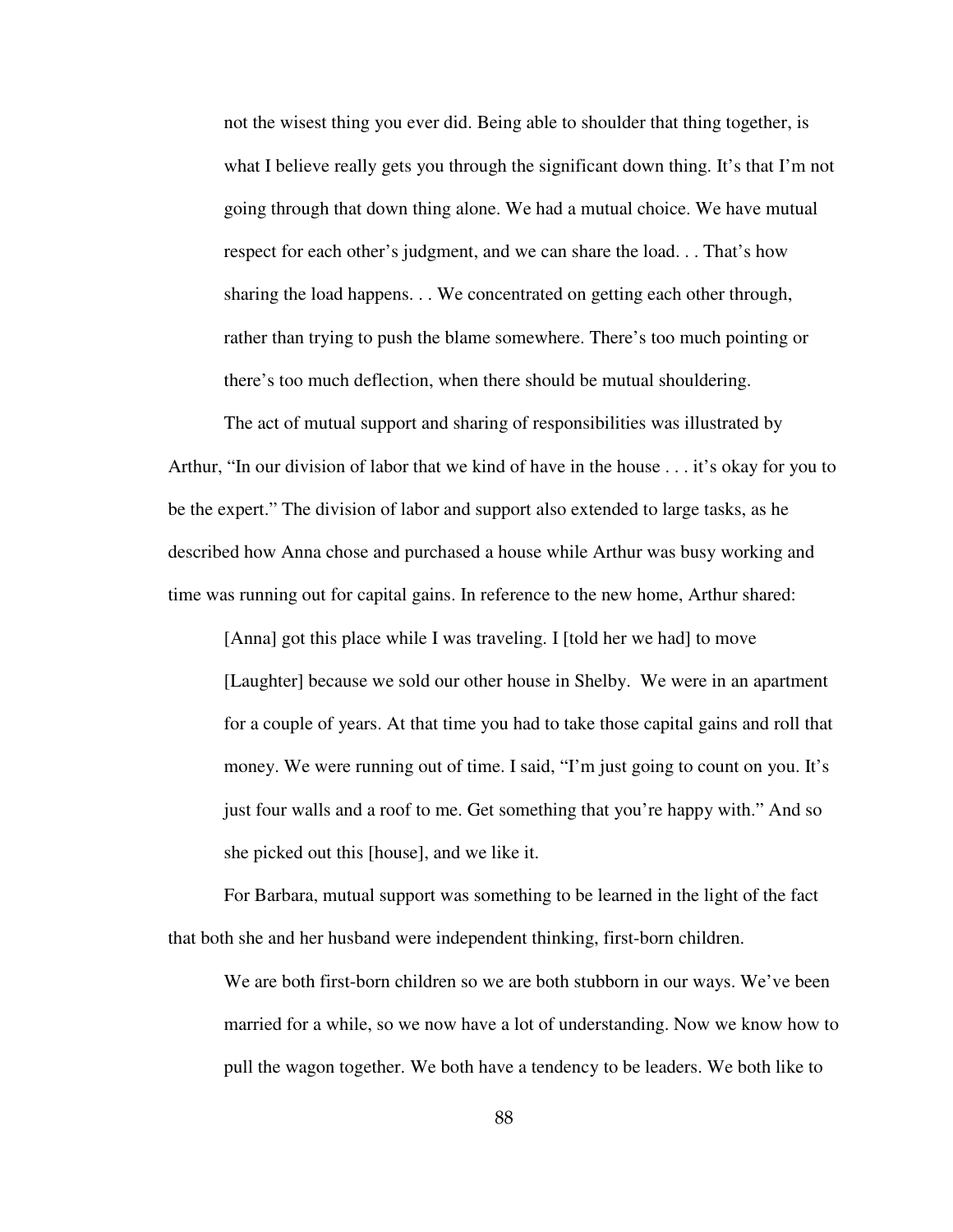say I've got a thought and a way [to do things], so that took some coming together on those things.

Barbara also illustrated mutual support in family finances, an arena that is a cause for concern and frustration for many couples today.

We've always shared everything we had. The years that he worked and did everything, and I did not work, our money was totally ours. It wasn't just his and he gave me an allowance. We had a bank account and I would pay the bills and buy the groceries. If we were going to make a big decision like buying a piece of property, or even buying something big for the house, I didn't just independently do it. I'd say, "Hey, I'm thinking of this. What are your thoughts?"

Similarly, Charles shared the account of Carlotta's support by supplementing family income while he was in graduate school.

While we were in graduate school, another significant thing, we had some times when finances were a little rough. What Carlotta did was she started baby-sitting to bring in extra money. She didn't complain or anything, she [did] baby-sitting, and we had kids all over the house that Carlotta was watching. She has always been very good with kids. She took care of kids, and that brought in extra money which helped us get over those rough spots financially. . . Before we ever did anything, we always had a discussion, and we weighed the plusses and the minuses. . . Two people help one another get through life together.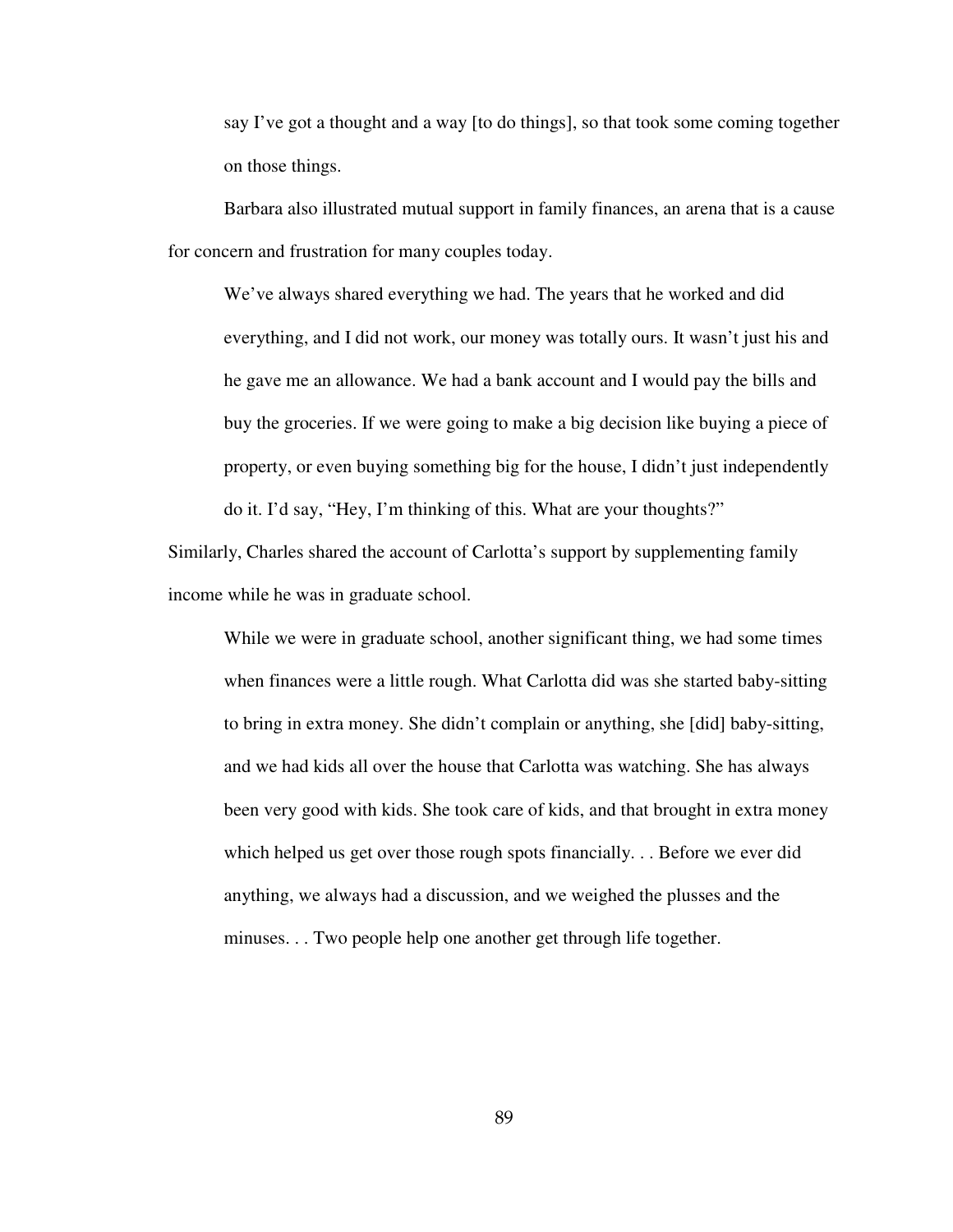## *Sense of Security -- A Thread Woven Throughout Attitude and Action*

A "Sense of Security" was described by these participants as freedom from care, anxiety, or doubt that their spouse is vested in the relationship and that the relationship will last. A "Sense of Security" might be defined as confidence in both the relationship and the other. A sense of security eliminates the need for investing negative emotional energy into the relationship. It emerged as a theme woven throughout each relationship as participants described the satisfaction they experienced, and the factors they identified that lead to marriage longevity. In response to member checking Eva shared that "A sense of security is like a big hug, warm fuzzies, and living happily ever after all rolled into one." Likewise, in response to member checking, Arthur shared, "I absolutely agree that security is the 'umbrella' over marital satisfaction and marriage longevity."

For Bill, security was found in the assurance and love Barbara communicated to him. He always felt that in his wife and home he had a safe haven from the pressures of the world.

She told me that she loved me. I always knew that she did. I don't know how. . . She sustained me much later after we were married, because I knew that there was always at least one person [Laughter] that I could come home to no matter how hard the day might have been, or somebody bitched at me, or what. I knew that I could always come home to Barbara, and that she loved me. And when we had kids it was the same thing. . . There is not too much that affects our relationship, and that boils down to one thing: I always knew she always loved me and I think she feels the same way. I could come home from work no matter what, with all kinds of crap on my head, and people could chew me a new butt hole, but I knew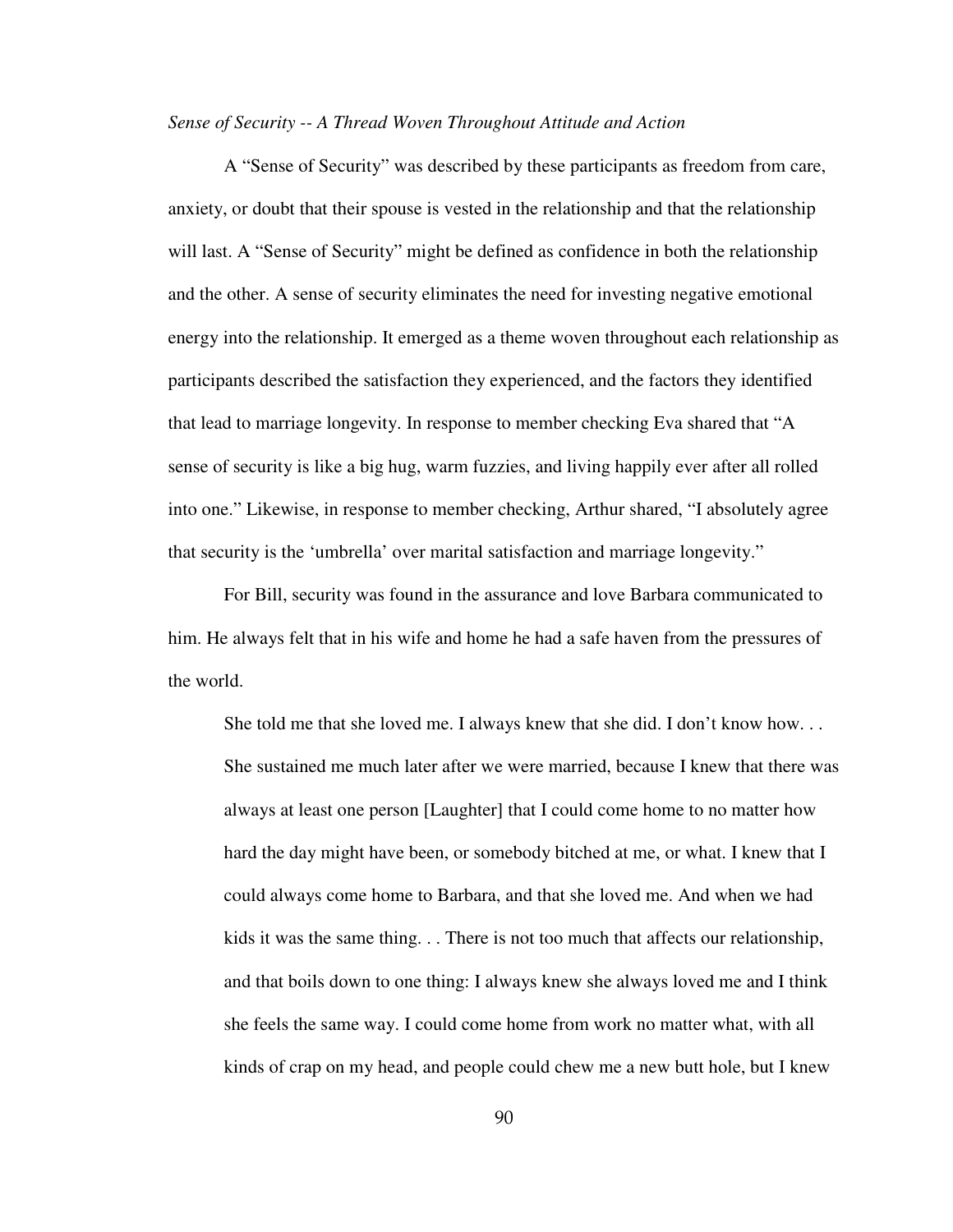that when I came home there was at least one person who loved me. [Laughter] You don't know how much that means. It means a lot.

As Barbara demonstrated, the assurance and security she intended to communicate to Bill began in the early stages of their relationship, and Bill has sensed it throughout.

One time, I don't know where I found the courage to say it, but I said that if you would ever decide to marry me you would be smart, because all of these other [girls] you are going out with will never care about you the way I'll care about you. I couldn't believe I would say [that], because I wasn't a forward person. But it just kind of popped out of my mouth like that. After we had been married a few years, he finally said, "I knew you always really loved me." I'm sure he did.

# Summary

For these participants the "Act of Communication," "Act of Compromise," and "Act of Support" emerged as significant actions that contributed to their marriage longevity. Additionally, a "Sense of Security" was fiber woven throughout their descriptions of satisfaction and factors contributing to long-term marriage.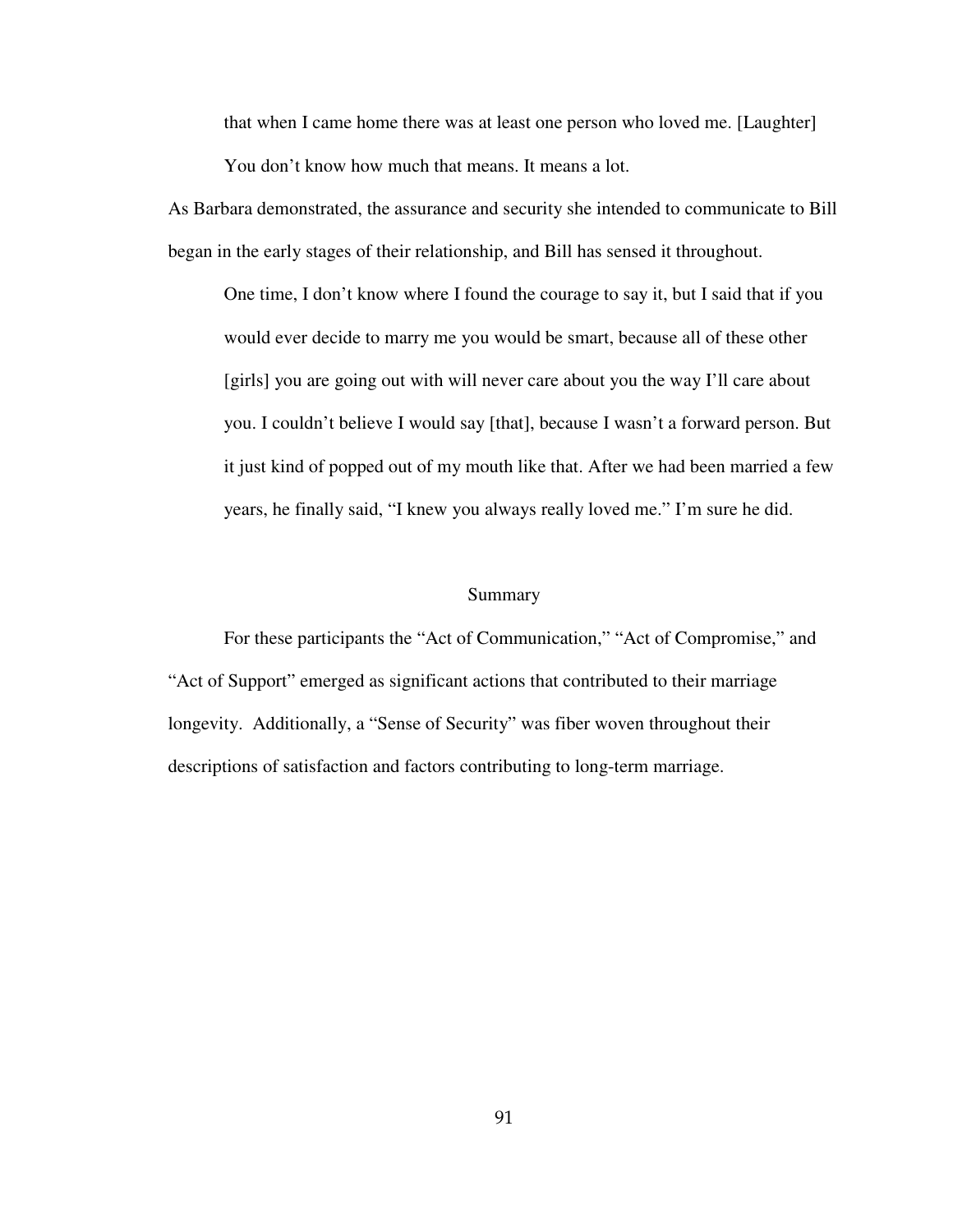# CHAPTER V: DISCUSSION

## Introduction

The purpose of this study was to further understand the phenomena of satisfaction and longevity in marriage. Many studies relating to marriage and the marriage relationship have been completed; however, a review of the literature finds few recent studies pertaining to the phenomena of satisfaction in long-term marriage and marriage longevity. Additionally, Levenson et al. (1994) note that most marriage research has been conducted on "relatively young couples and has been more concerned with marriages that dissolve than with marriages that stay together" (p. 301).

This qualitative study was conducted from a phenomenological perspective with five diverse married couples who, through their Dyadic Adjustment Scale scores, confirmed the experience of satisfaction in their marriage. The method used to gather the data was digitally recorded face-to-face interviews with a male researcher interviewing the husband and a female researcher interviewing the wife. The researcher transcribed all interviews and formed no theories and made no assumptions prior to the analysis of the data. Preliminary findings were sent to each participant for validation.

Two major themes emerged from the participants' descriptions of satisfaction. These were "Togetherness" and "Children/Grandchildren." Additionally, two major themes emerged from the data in reference to marriage longevity. These were "Attitude," referring to the mind-set participants brought to the marriage relationship; and "Action," referring to the work and effort participants invested in the marriage relationship. Subthemes emerging from "Attitude" include: "Attitude of Commitment," "Attitude of Respect," and "Attitude of Humor." Subthemes emerging from "Action" include: "Act of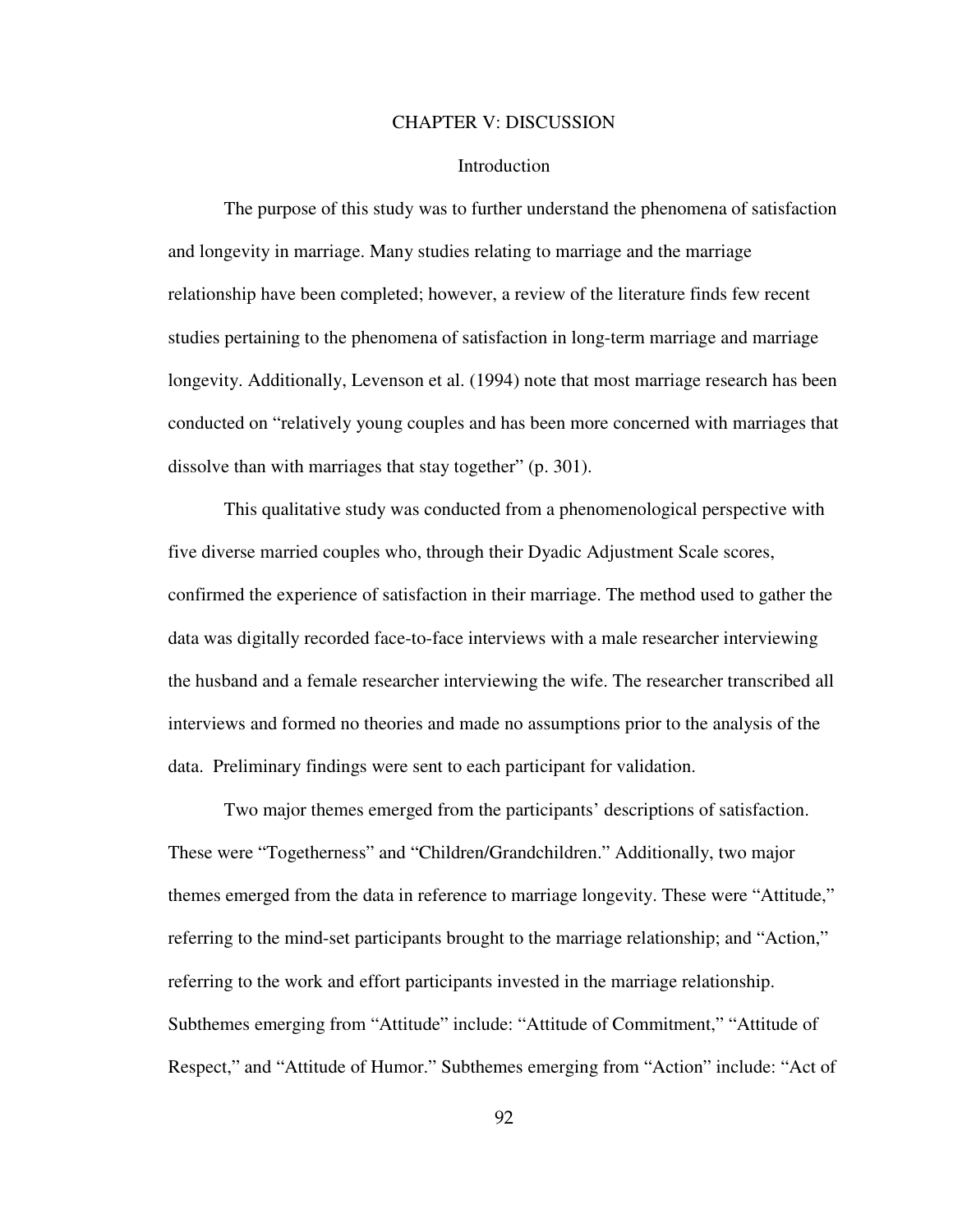Communication," "Act of Compromise," and "Act of Support." The theme "Sense of Security" emerged as a fiber that was woven throughout the participants' descriptions of satisfaction and the identified factors contributing to marriage longevity. In this chapter the descriptions of satisfaction and the factors contributing to marriage longevity identified by the participants are compared and contrasted to those found in literature.

## Participant Responses Compared to Findings from Literature

The marriage experiences of the participants in this study are consistent with the couples described in literature that enjoy marriage satisfaction and longevity (e.g. Kaslow & Robison, 1996; Kaufman & Taniguchi, 2006; Lauer & Lauer, 1986; Lauer et al., 1990; Roberts, 1979-1980). In reference to satisfaction, participants' DAS scores, interview responses, and observed behavior were consistent with satisfied adjustment to the marriage relationship as described in the DAS manual (Spanier, 1989, 2001).

The couples in this study were married between 1961 and 1968, an era following the 1950's which was defined by high marriage and birth rates, traditional roles of husband as breadwinner, wife as homemaker, high general marriage stability, and a low divorce rate (Popenoe, 1993). However, this era also witnessed Governor Ronald Reagan's signing of the no-fault divorce law which seemingly ushered in what Cherlin (2004) describes as the "deinstitutionalizing" of marriage in America. Although the wives in this study filled the traditional role of homemaker and mother while their children were in grade school, some began to break the mold of the 1950's. Anna became a successful Mary Kay distributor and was issued the coveted pink Mary Kay car. Barbara earned a degree as a nurse practitioner and presently works in an intensive care unit. Eva became a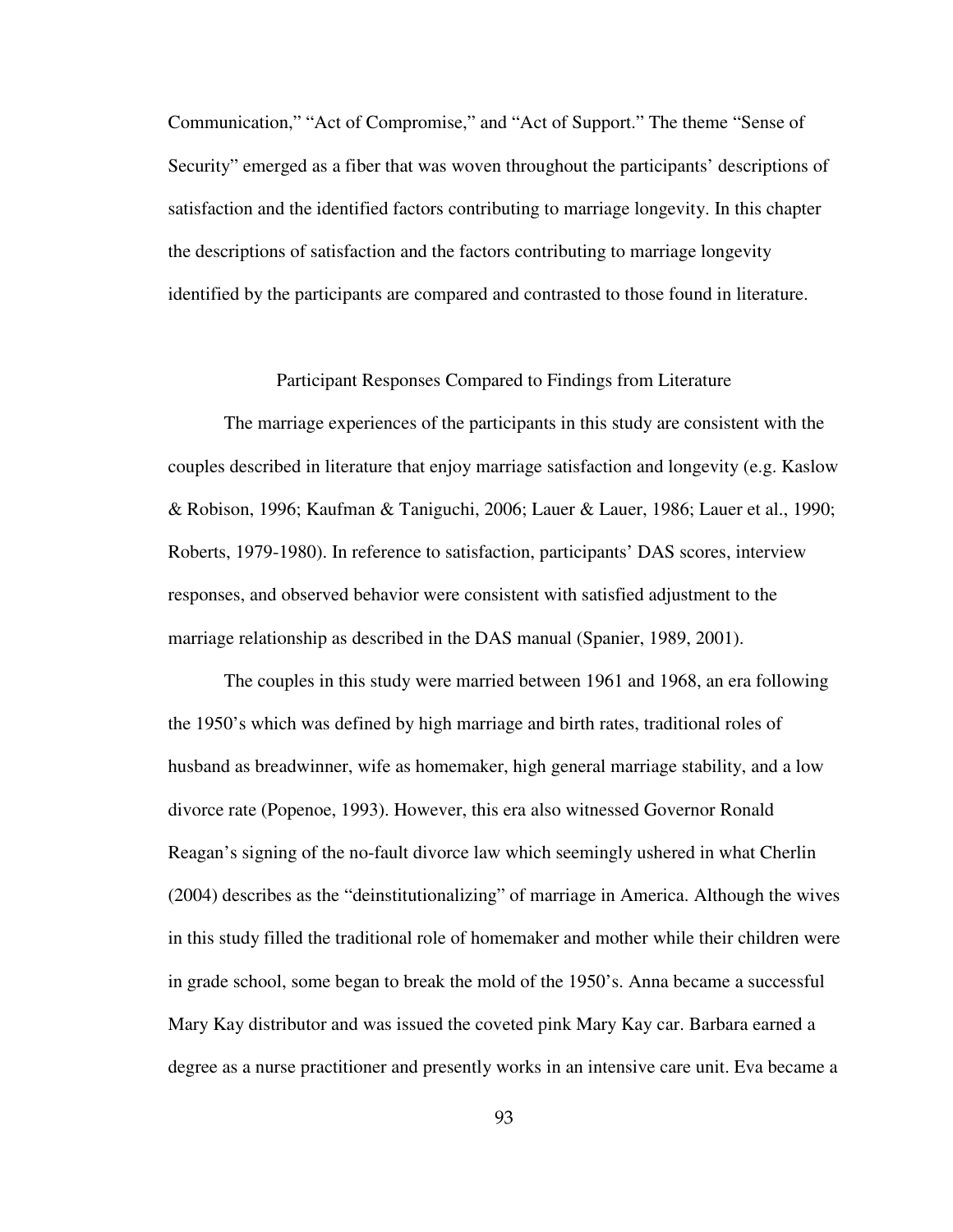successful interior decorator. Carlotta opened an in-home child care center while Charles was in graduate school and entered the workforce as a child care worker following Charles's semi-retirement. Doris was the sole female participant who filled the "traditional" role of the 1950's wife and remained strictly a housewife and homemaker. The husbands in this study adopted the "traditional" role of primary breadwinner until retirement or partial retirement, after which several husbands began to experiment with domestic chores such as cooking and cleaning, managing personal finances, and caring for grandchildren.

# *Successful and Fulfilling Marriages*

The marriages of the participants in this study were demonstrative of what Levinger (1965) describes as the full-shell marriage and Gottman (1994) describes as the validating marriage. These marriages are represented by a satisfying relationship in which the couple have become virtuosos of communication, developed the ability to listen to and understand the other's point of view, and are open to compromise and calmly work toward conflict resolution. Conflict is inevitable in any relationship (Cherlin, 2004) and Donald illustrated, "not every day is going to be a perfect day . . . every single day was not pretty;" however, these couples have developed an attitude of commitment to the relationship and to each other rather than becoming gridlocked in conflict (Gottman, 1994; Lauer & Lauer, 1986). In describing his approach to communication and calm conflict resolution with Doris, Donald's illustration is consistent with the literature, as he shared, "We are not volatile people. We don't go off the deep end. We'll talk about it. We'll have discussions, and I don't mean angry ones at all."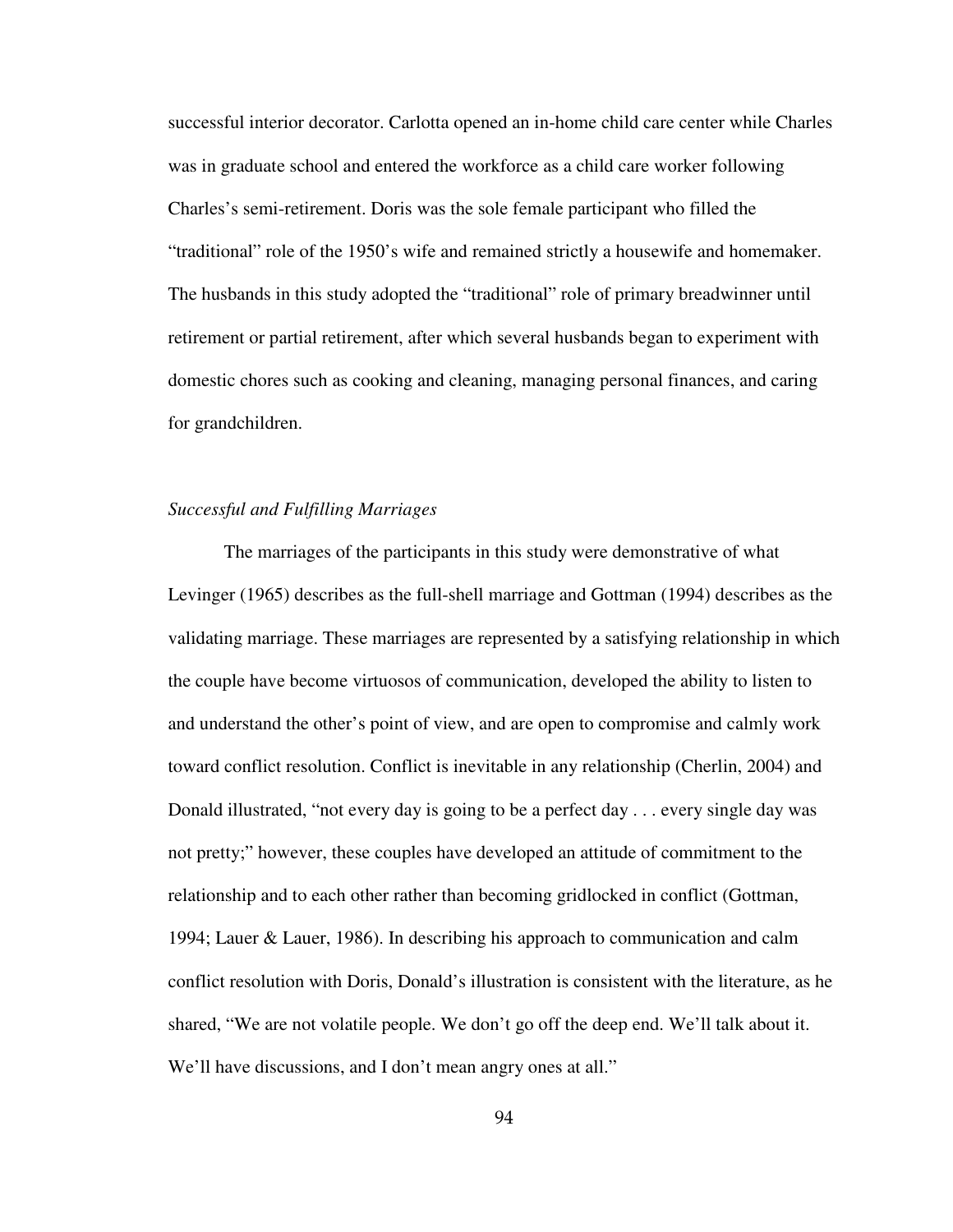The participants in this study experienced the continuum of change to be expected within a long-term relationship as they progressed through early marriage, middle marriage, and into long-term marriage. This was consistent with Wallerstein and Blakeslee (1995) who describe the satisfying marriage as a "process of continual change" (p. 24), which pertains to dealing with new issues and problems that arise within the marriage, with the couple utilizing the resources available at each stage of life. These participants also described personal accounts illustrating that feelings change, circumstances change, finances change, health conditions change, bodies change, and challenges change with each new season in the marital relationship. However, satisfied long-term couples recommit to the marriage and take advantage of the resources available to them.

#### *Satisfaction Found in Togetherness*

In reference to "Togetherness" the literature described the importance of carving out time for each other during midlife, increased companionship in late marriage, and the interdependence and cohesion that develops in shared experiences, challenges, and successes (Shiota & Levenson, 2007). Veroff et al. (2006) posited that togetherness in the form of companionship and shared leisure contributes to marital happiness in early marriage; however, this was for white wives and African American wives and husbands only. They shared that "white husbands seem impervious to the amount of time or leisure they spend with their wives" (p. 166).

However, both husband and wife participants in this study shared descriptions that emphasized the establishment of togetherness and the satisfaction it produced in their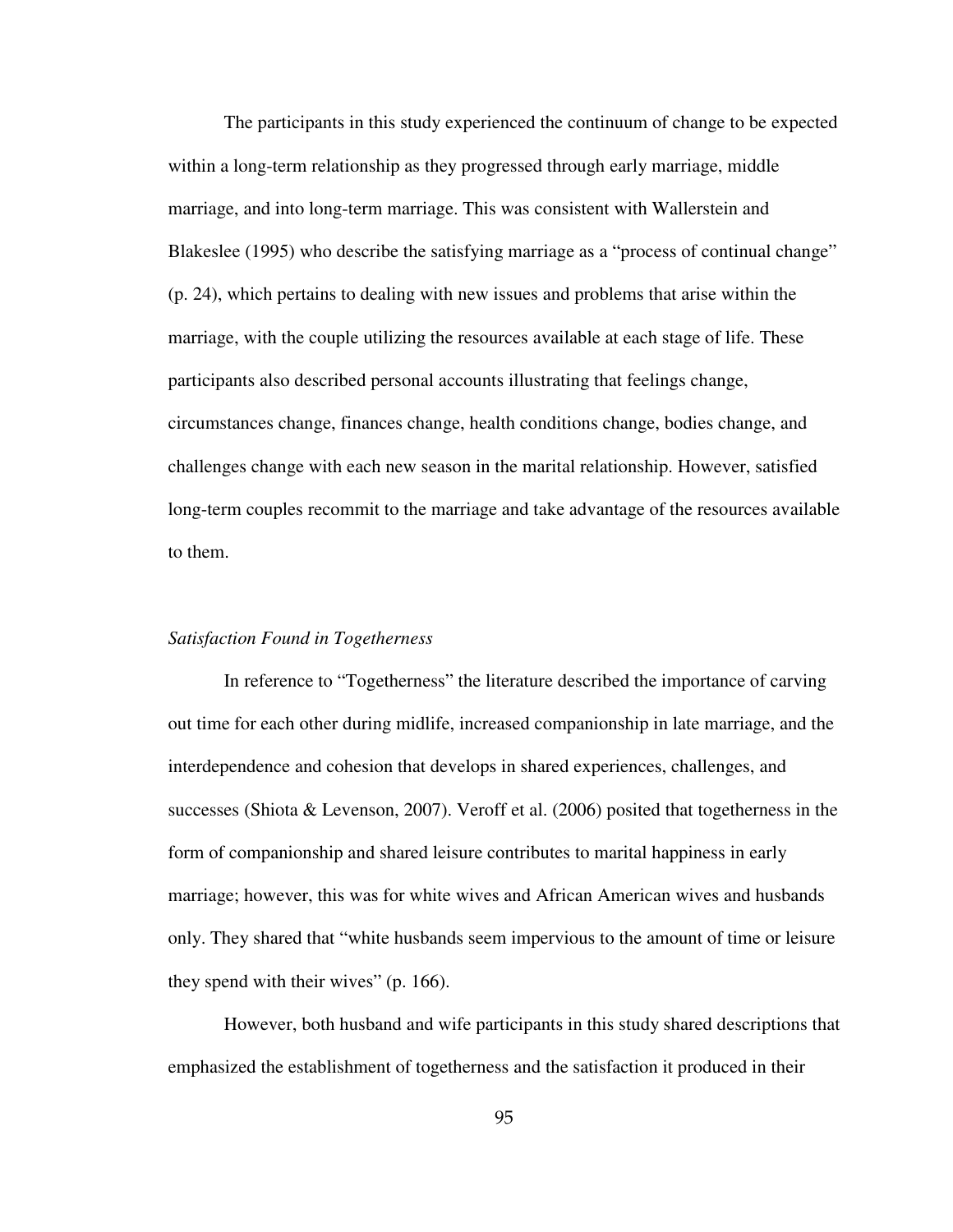dating relationship and in early marriage as well as in the middle and late stages of marriage. The husbands in this study shared early accounts of togetherness representative of Arthur who said, "Anna and I have always had fun together," as he shared descriptions of riding motorcycles together and playing practical jokes on each other. Likewise, Bill shared, "We didn't have a lot of money. A lot of times we'd just go for walks, go to the park, and just spend time together." Charles described how a strained relationship with Carlotta's parents acted as a catalyst for togetherness between him and his wife, "We had a little rough time in the beginning, but that kind of brought us together." Others talked of events including "cruising Woodward [Avenue]," dancing, hanging out, water skiing, and eating out at local hot spots in their descriptions of togetherness. This was inconsistent with Veroff et al. (2006).

# *Satisfaction Found in Children/Grandchildren*

In reference to children and child rearing, much of the literature refers to the challenges of raising children. Wallerstein and Blakeslee (1995) and Lawrence et al. (2008) highlight the hectic nature of the child rearing years. Collins et al. (1997) reference the difficult nature of raising adolescent children, and Cherlin et al. (1996) and Mitchell and Gee (1996) the challenges associated with launching children off to college and careers and receiving them into the home again following divorce or loss of job. Many participants shared examples of their challenging experiences with child rearing that were consistent with literature. Included were examples of dealing with a child's severe health issues, looking for children in violation of curfew, and comments similar to this one by Bill, "Kids don't come with an instruction manual."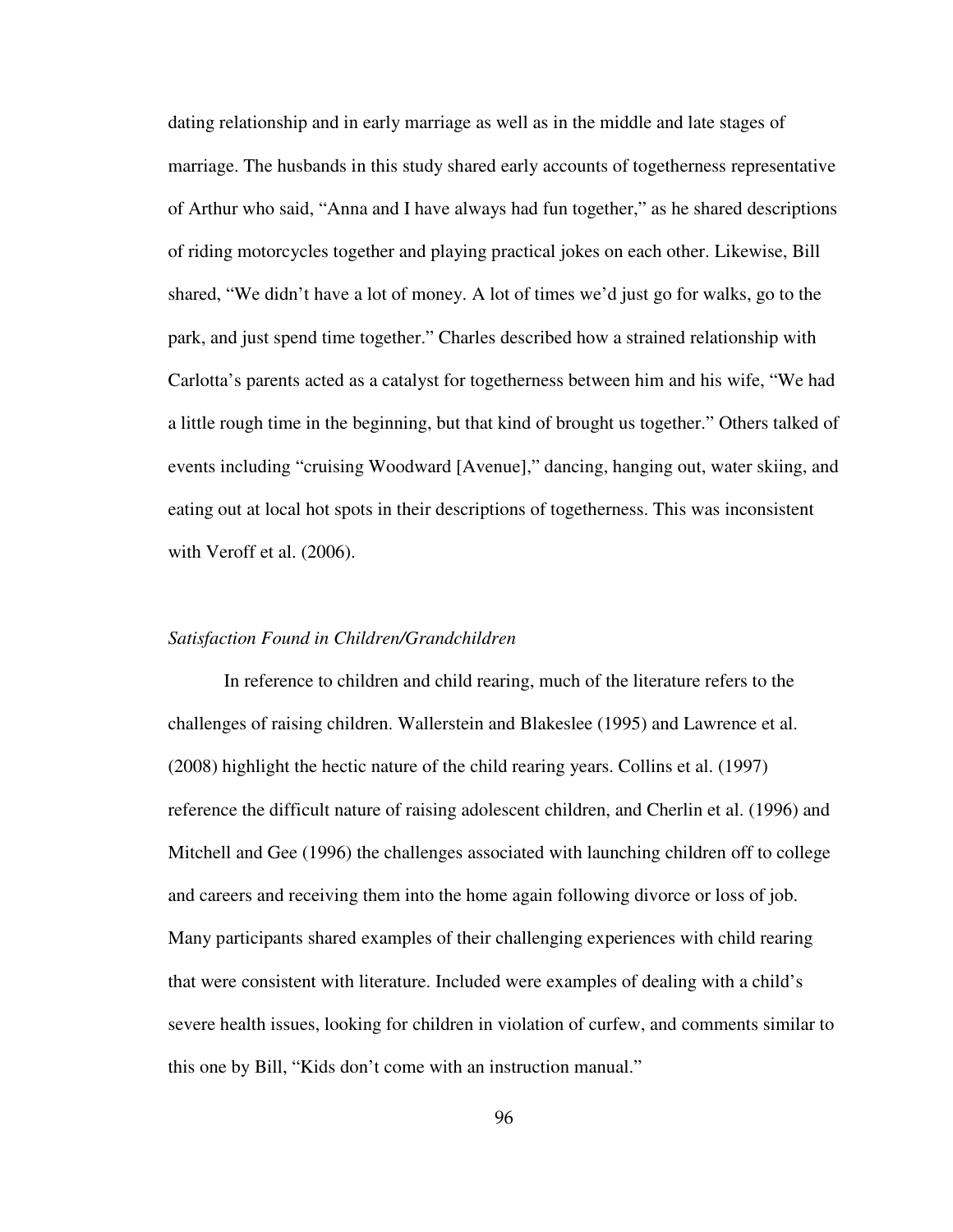However, the majority of the descriptions by the participants in this study described the satisfaction found in children and grandchildren. These participants also illustrated the fulfillment and pride that accompanied the experience of child rearing and the birth of grandchildren. Examples include those by Arthur, "I'm proud of the children we have. . . I would choose them to be friends with," and Barbara, "Our children have always been a joy in our life. . . Our kids were always a treasure." This was inconsistent with literature, with the exception of Angeles (2009), who recently discovered that children have a positive impact on life satisfaction in married couples.

Additionally, Charles and Carlotta illustrated the transforming power of children in their account of their relationship with Carlotta's parents. Similarly, Bill described the power of his children to transform him from irresponsible husband to responsible father in response to the birth of his son and daughter. In both situations great satisfaction was generated from the results of the transforming power of their children.

# *Attitude of Commitment*

Barbara illustrated her attitude of commitment when she shared, "When we first got married . . . we were going to be together for the rest of our lives. . . I always knew I wanted to finish up with Bill." For these participants, surrendering to relationship pressure was not considered an option from the very beginning. Long-term couples adopt the theme that marriage is a long-term commitment. The commitment to the relationship itself and to one another with which these participants approached marriage was consistent with literature (Fenell, 1993; Harley, 1994; Kaslow & Robison, 1996; Lauer et al., 1990; Roberts, 1978-1980; Weigel & Ballard-Reisch, 1999).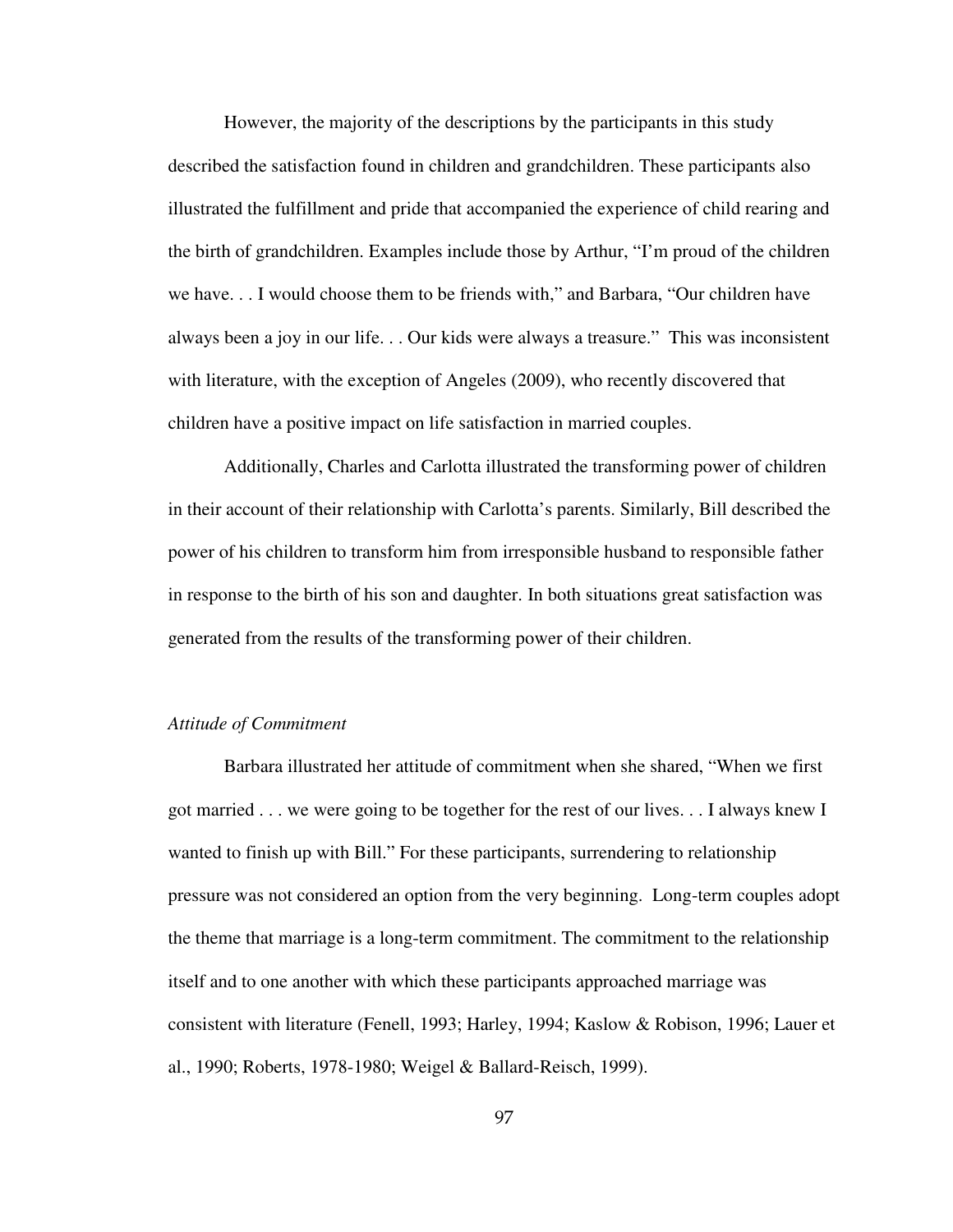Commitment in long-term marriage is constant, not driven by emotions which may change with events as Arthur illustrated, "A committed relationship doesn't stop tomorrow because you don't feel like it tomorrow." Additionally, commitment to the relationship must transcend seasons of satisfaction and dissatisfaction as was illustrated by Anna when she shared her experience during the years Arthur was obsessed with golf, "outside of that maybe a two year period, the golfing thing; that was the only time I was truly dissatisfied, but I never thought about divorce even at that time. I was just very unhappy." These findings were consistent with literature (Lauer  $\&$  Lauer, 1986; Sporakowski & Hughston, 1978).

Additionally, faith in God, spiritual commitment, and strong moral values to which some of the couples in this study subscribed was consistent with Fenell (1993), Kaslow and Robison (1996) and Sporakowski and Hughston (1978), as were similar religious views (Myers, 2006) and the recognition of marriage as a sacred institution (Lauer et al., 1990). Arthur stated, "We have a commonality in our faith, and that's not to be taken lightly, because what happens is, that foundation we share permeates how we act."

## *Attitude of Respect*

The participants in this study made many references to the attitude of respect for the institution of marriage and for one another as they spoke of admiration, value, esteem, and consideration for the other as factors contributing to marriage longevity. Doris shared, "We think alike. Our values are the same, and we stand by each other. I would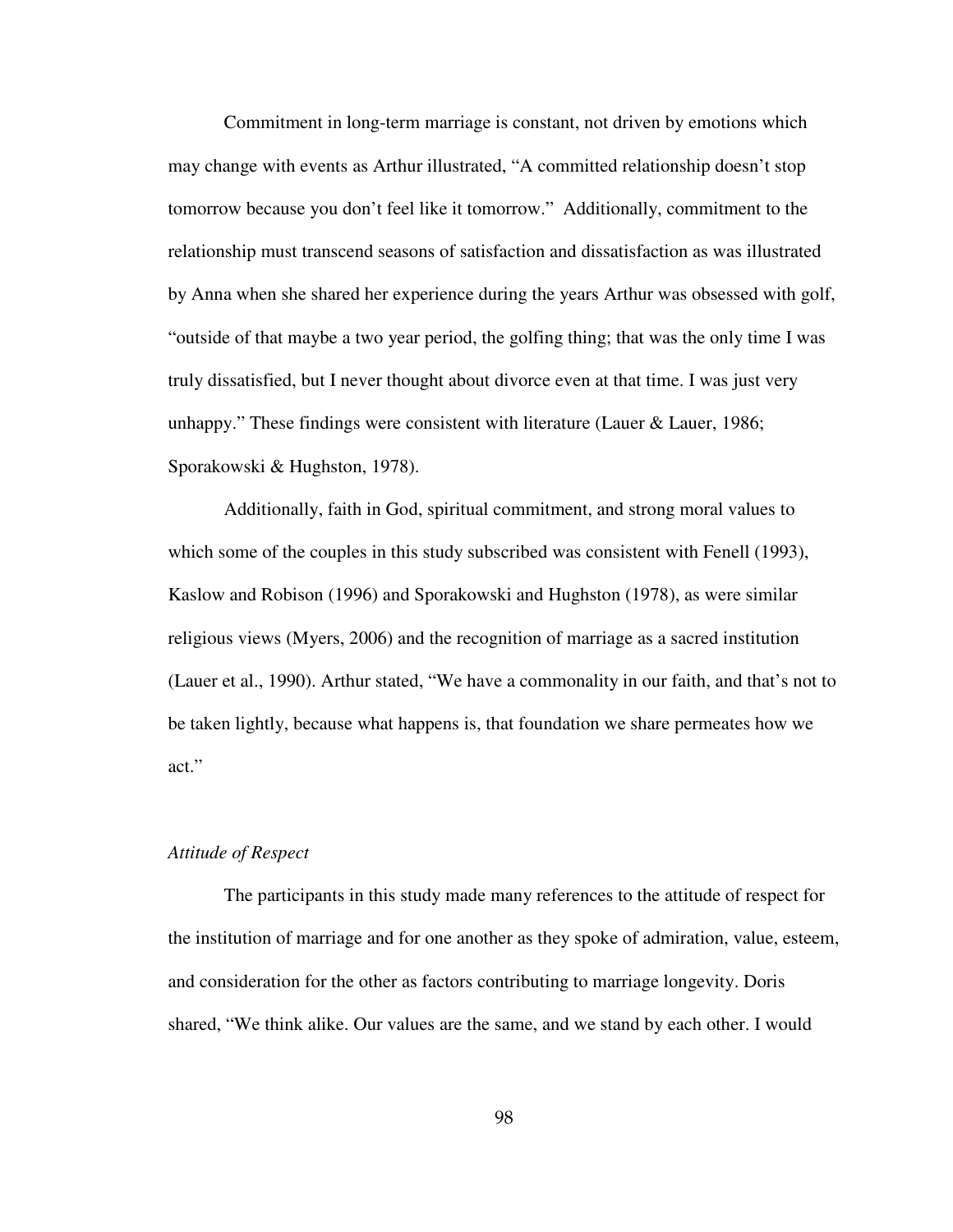stand up for him. He would stand up for me. I respect him, and he respects me." These findings were consistent with those of Appleton and Bohm (2001).

Arthur's respect for Anna grew out of her exemplary care for a very ill child, overseeing the purchase of a home, the honor she conveyed to him, and her appreciation for the things he did for her. Charles's respect for Carlotta grew out of her ability to successfully manage a household of four young children while managing household finances as he shared, "I have fantastic respect for her, even though sometimes we differ in perspective on the way we want to approach things." The appreciation and pride in their wives that these participants expressed was consistent with Kaslow and Robison (1996).

Lastly, Eddie expressed the importance of respect even in the presence of arguments and disagreements. With respect came the responsibility to work through issues in a timely manner, "We respected each other. . . Everybody has arguments, but we respected each other all our lives. I respected her wishes, and she respected mine." These findings were consistent with Gottman (2006) and Gottman and Silver (2000), who assert the importance of respect and acceptance in the development of a satisfying long-term marriage.

#### *Attitude of Humor*

Humor was demonstrated by all participants. In many cases humor was displayed during the initial introductions, shared with one another, shared with the interviewers, and exhibited throughout the interview process. These couples recognized the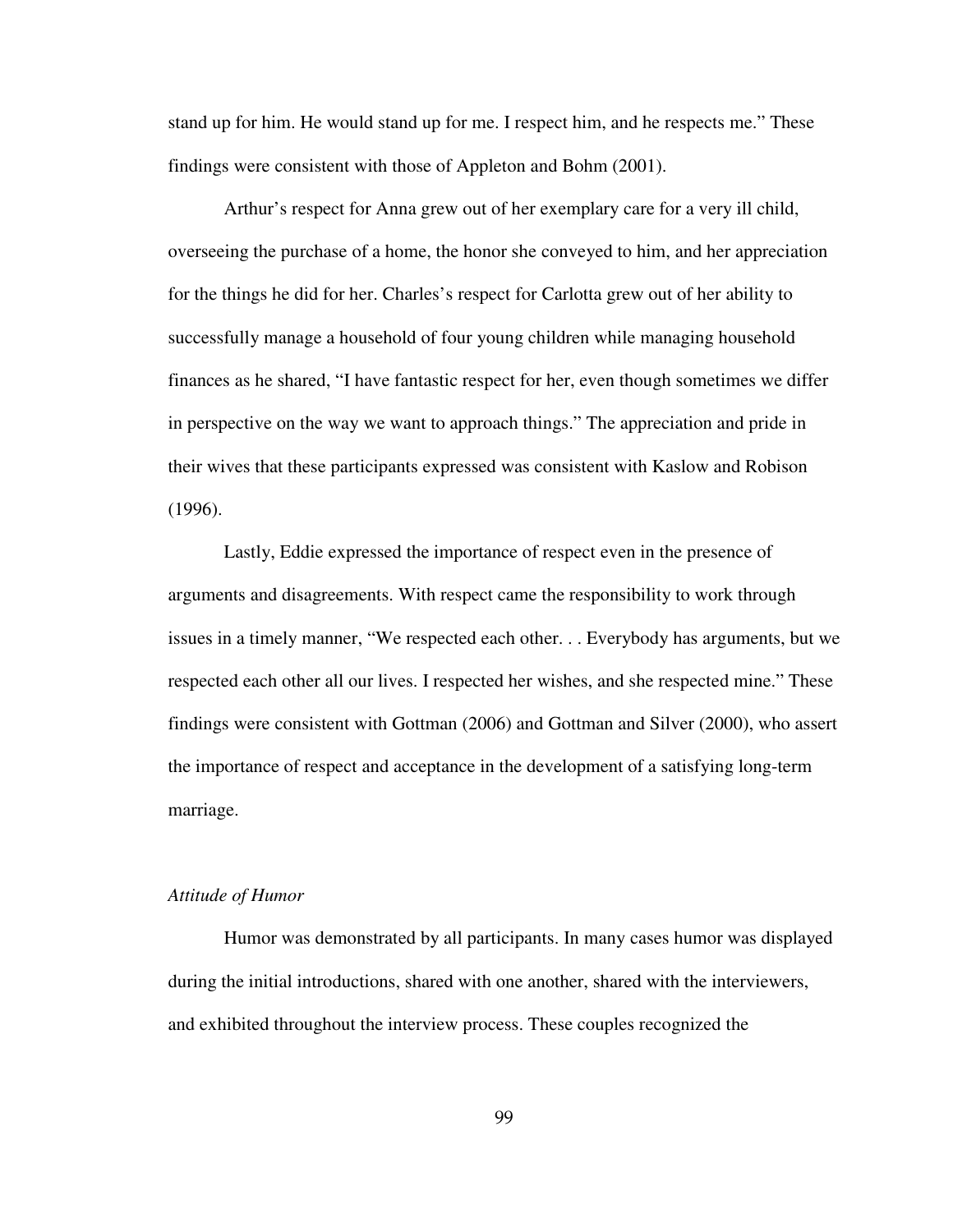significance of humor, laughter, and fun as factors contributing to marriage longevity. It was evidenced by Charles, who shared:

We certainly laugh together. We play practical jokes on one another all the time

. . . You've got to be able to joke. You've got to have a sense of humor. . . A sense of humor is very, very important.

These findings were consistent with Wallerstein and Blakeslee's (1995) oral history study that identifies humor and laughter as essential elements in long-term marriage, Roberts (1979-1980) who includes humor as an element of caring, Appleton and Bohm (2001) who consider humor an important element of companionship, and Gottman (1994) and Gottman et al. (2006) who advise of the importance of humor, laughter, and fun.

## *The Act of Communicating*

This study identified communication as an instrumental factor in long-term marriage. The use of communication is a means of support and encouragement in building the foundation of a lasting marriage relationship. It is this type of communication that Bill has developed as he converses with Barbara, "I've been very, very honest. We talked about that when we were young. Just be truthful. I don't care if you think it's going to hurt me, or if I think I'm going to hurt you. I want honesty." This is consistent with the effective communication that Burns (1989) describes as the open and honest expression of one's thoughts and feelings while earnestly attempting to understand the thoughts and feelings of the other. It was also consistent with Wallerstein and Blakeslee (1995) who share that the creation of a safe environment in which to discuss thoughts and feelings leads to satisfaction and longevity in marriage.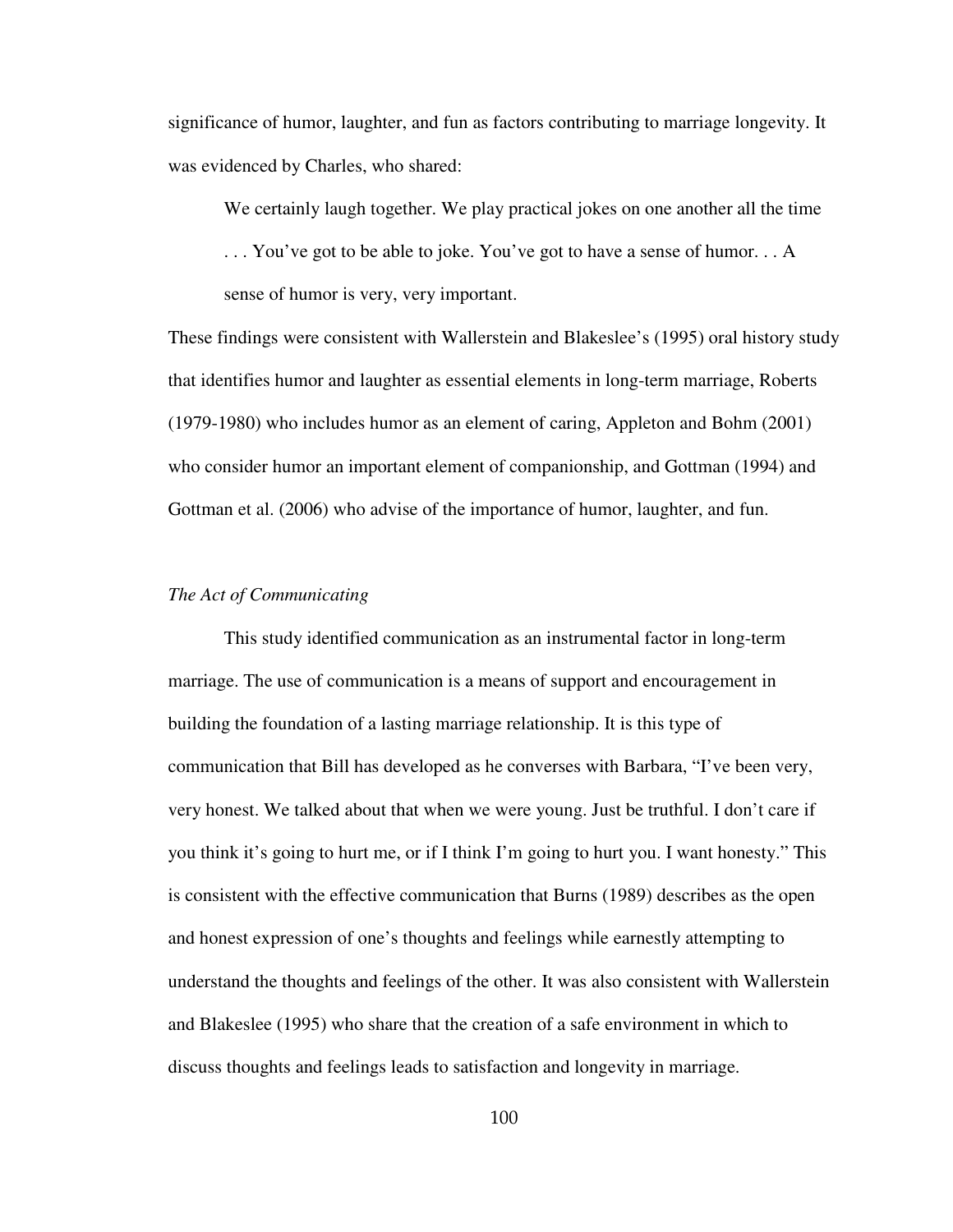Communication also involves discerning when to speak, when to listen, and how to politely and properly share a perspective. Barbara, Doris, and Eva talked about "Speaking the truth without being rude," "[Closing] my mouth when it needs to be shut," and "[Getting] it off your chest. Just talk about it." Conflict and stress escalated to the point of separation for Eddie and Eva. Whereas this couple struggled with communication early in their relationship, as a result of the separation, guidance, and awareness of improper and proper communication techniques, this couple reconciled and even strengthened their marriage relationship. This was consistent with literature (Gottman et al., 2006; Harley, 1994; Kaslow & Robison, 1996; Powell, 1969).

#### *The Act of Compromise*

The participants in this study expressed that conflict is inevitable in the marriage relationship; however, if the marriage is going to last, work and effort must be exerted, issues must be discussed, and compromise must be reached. Eddie shared, "Everybody has arguments, but we respected each other. . . She tries to do what I want to do, and I try to do things that she wants to do." Eddie's illustration was representative of the participants in this study and was consistent with the literature which stresses the importance of compromise, of giving in when required, and handling conflict in a positive and gentle manner (Gottman, 1996; Gottman et al., 2006; Levinger, 1965).

#### *The Act of Support*

The participants in this study described support as actions that displayed understanding, empathy, kindness, nurturance, and encouragement. Anna shared a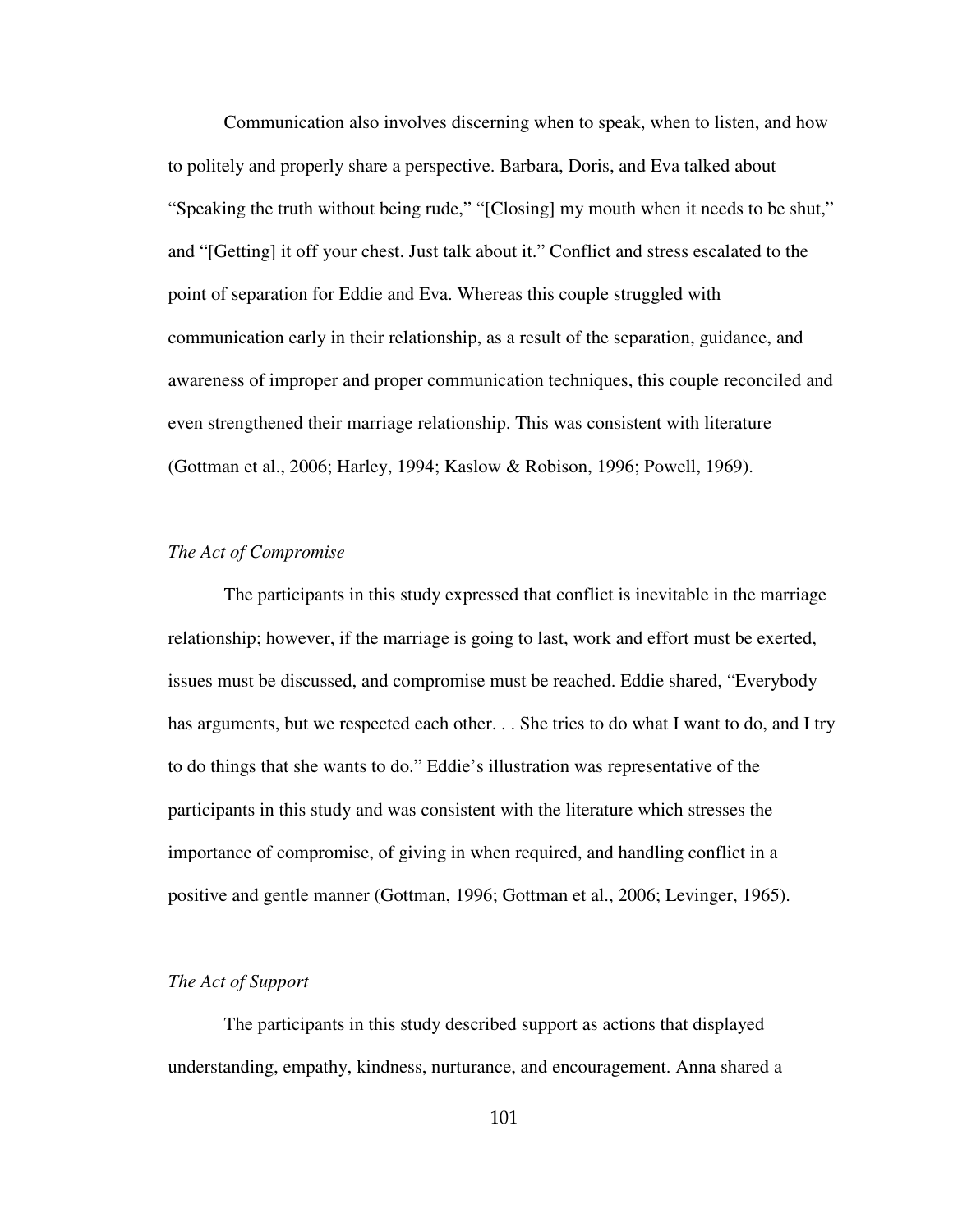representative account of mutual support when she said, "We both take care of each other, even in simple things. . . Treat [your spouse] as you would like to be treated." Likewise, Bill shared, "When I came home there was at least one person who loved me." This is consistent with Dehle et al. (2001) who suggest that marriage offers a built-in support system.

The account of the couple whose relationship survived the violation of a child was consistent with Waite and Gallagher (2000). It also demonstrated the importance of making joint decisions on significant issues and the value of implementing empathy and support (Wallerstein & Blakeslee, 1995).

Supportive care requires work and effort as illustrated by Bill who said, "It's surprising what a little 'Atta boy!' can do." Likewise, Donald shared the importance of providing not only financial support, but emotional support as an empathic listener and provider of moral support to his wife and children when he answered what it meant to him to be a husband. This was consistent with Roberts (1989-1990), Gottman (2006), Waite and Gallagher (2000), and Fields (1983).

#### *Sense of Security - A Fiber Throughout*

These participants conveyed a deep sense of security in their marriage relationship and in one another. Security was a fiber woven throughout the descriptions of satisfaction and the identified factors contributing to marriage longevity. For Bill, security was communicated and understood from the beginning of his relationship with Barbara.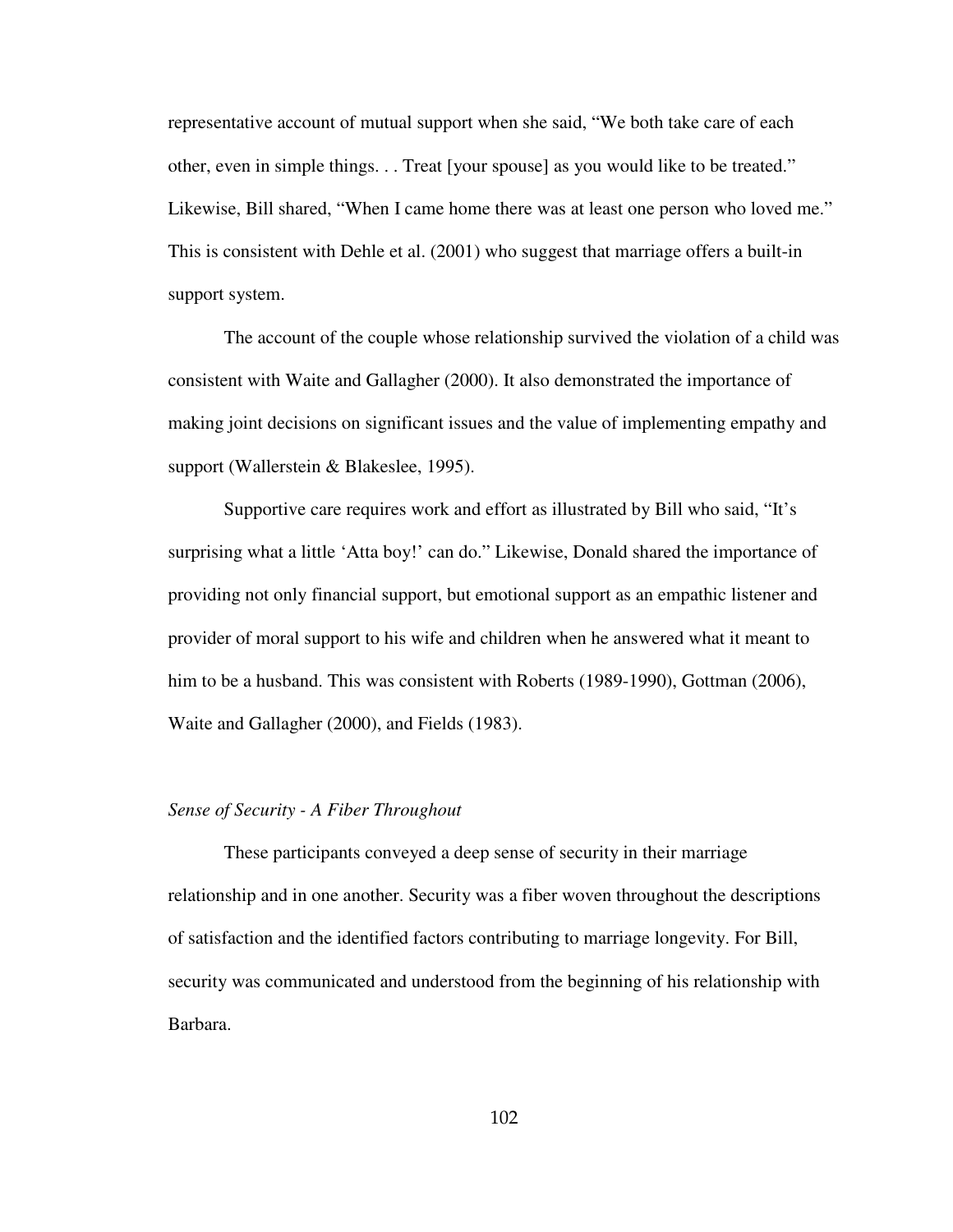She told me that she loved me, and I always knew that she did. . . I knew that there was always at least one person [Laughter] that I could come home to no matter how hard the day might have been.

Eva summarized security very well, in response to the member-checking letter, when she responded, "A sense of security is like a big hug, warm fuzzies, and living happily-everafter all rolled into one." These findings were consistent with Appleton and Bohm (2001).

Many of the findings in this study pertaining to marriage satisfaction and marriage longevity are consistent with literature. In the table on the following page, the far-left column is broken into two areas which include: 1) Prior Research Concerning Satisfaction in Marriage, and 2) Prior Research Concerning Contributing Factors in Long-Term Marriage. The participants in this study can be identified by using the key found below the table. The asterisks in the columns below the research participants' names represent the factors pertaining to marriage satisfaction and contributing factors in long-term marriage that were identified and described by the participants.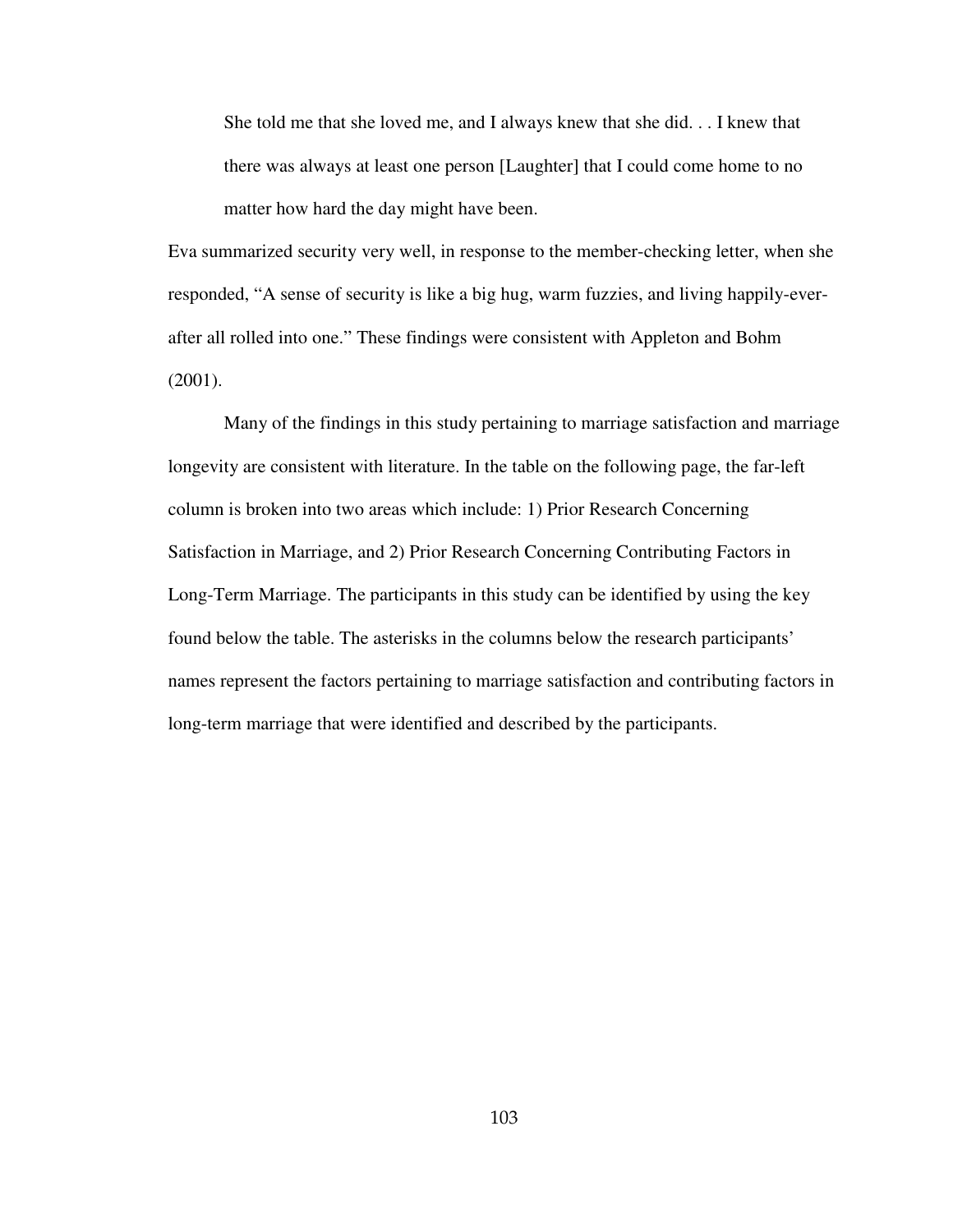| Prior Research Concerning Satisfaction $A^1$ $A^2$ $B^1$ $B^2$ $C^1$ $C^2$ $D^1$ $D^2$ $E^1$<br>in Marriage |        |        |        |        |        |        |        |        |        | $E^2$  |
|-------------------------------------------------------------------------------------------------------------|--------|--------|--------|--------|--------|--------|--------|--------|--------|--------|
| 1. Togetherness                                                                                             | $\ast$ | $\ast$ | $\ast$ | $\ast$ | $\ast$ | $\ast$ | $\ast$ | $\ast$ | $\ast$ | $\ast$ |
| 2. Children/Grandchildren                                                                                   | $\ast$ | $\ast$ | $\ast$ | $\ast$ | $\ast$ | $\ast$ |        | $\ast$ | $\ast$ | $\ast$ |
| <b>Prior Research Concerning</b><br>Contributing Factors in Long-term<br>Marriage                           |        |        |        |        |        |        |        |        |        |        |
| 3. Commitment                                                                                               | $\ast$ | $\ast$ | $\ast$ | $*$    |        | $\ast$ | $\ast$ | $\ast$ |        | $\ast$ |
| 4. Respect                                                                                                  | $\ast$ | $\ast$ |        | $\ast$ | $\ast$ |        | $\ast$ | $\ast$ | $\ast$ | $\ast$ |
| 5. Humor                                                                                                    | $\ast$ | $\ast$ |        |        | $\ast$ | $\ast$ | $\ast$ | $\ast$ | $\ast$ | $\ast$ |
| 6. Communication                                                                                            | $\ast$ | $\ast$ | $\ast$ | $\ast$ | $\ast$ | $\ast$ | $\ast$ | $\ast$ | $\ast$ | $\ast$ |
| 7. Compromise                                                                                               | $\ast$ | $\ast$ |        |        | $\ast$ |        | $\ast$ |        | $\ast$ | $\ast$ |
| 8. Support                                                                                                  | $\ast$ | $\ast$ | $\ast$ | $\ast$ | $\ast$ | $\ast$ | $\ast$ | $\ast$ |        | $\ast$ |
| 9. Sense of Security                                                                                        | $\ast$ |        | $\ast$ | *      |        | $\ast$ |        | $\ast$ |        | $\ast$ |

## Portraits of Participants Table 1: Prior Research Verses Current Research

#### Key:

 $A<sup>1</sup>$  = Arthur,  $A<sup>2</sup>$  = Anna,  $B<sup>1</sup>$  = Bill,  $B<sup>2</sup>$  = Barbara,  $C<sup>1</sup>$  = Charles,  $C<sup>2</sup>$  = Carlotta,  $D^1$  = Donald,  $D^2$  = Doris,  $E^1$  = Eddie,  $E^2$  = Eva

*Note*. 1. (Popenoe, 1993; Shiota & Levenson, 2007); 2. ( Angeles, 2009); 3. (Fenell 1993; Gottman, 1994; Harley, 1994; Kaslow & Robison, 1996; Lauer et al., 1990; Roberts, 1978-1980; Weigel & Ballard-Reisch, 1999); 4. (Appleton & Bohm, 2001; Canary, Stafford, & Semic, 2002; Fenell, 1993; Gottman, 2006; Gottman & Silver, 2000; Kaslow & Robison, 1996); 5. (Gottman, 1994; Gottman et al., 2006; Kaslow & Robison, 1996; Lauer et al., 1990; Wallerstein & Blakeslee, 1995); 6. (Gottman, 1994; Gottman, et al., 2006; Shiota & Levenson, 2007); 7. (Gottman, 1994; Huyck & Gutmann, 1992; Kaslow & Robison, 1996; Sporakowski & Hughston, 1978); 8. (Bosworth et al., 2000; Coombs, 1991; Dehle et al., 2001; Waite & Gallagher, 2000 ); 9. (Appleton & Bohm, 2001; Shiota & Levenson, 2007)

#### **Conclusions**

The findings in this study are noticeably consistent with the findings in literature

and validate much of what has already been reported concerning marital satisfaction and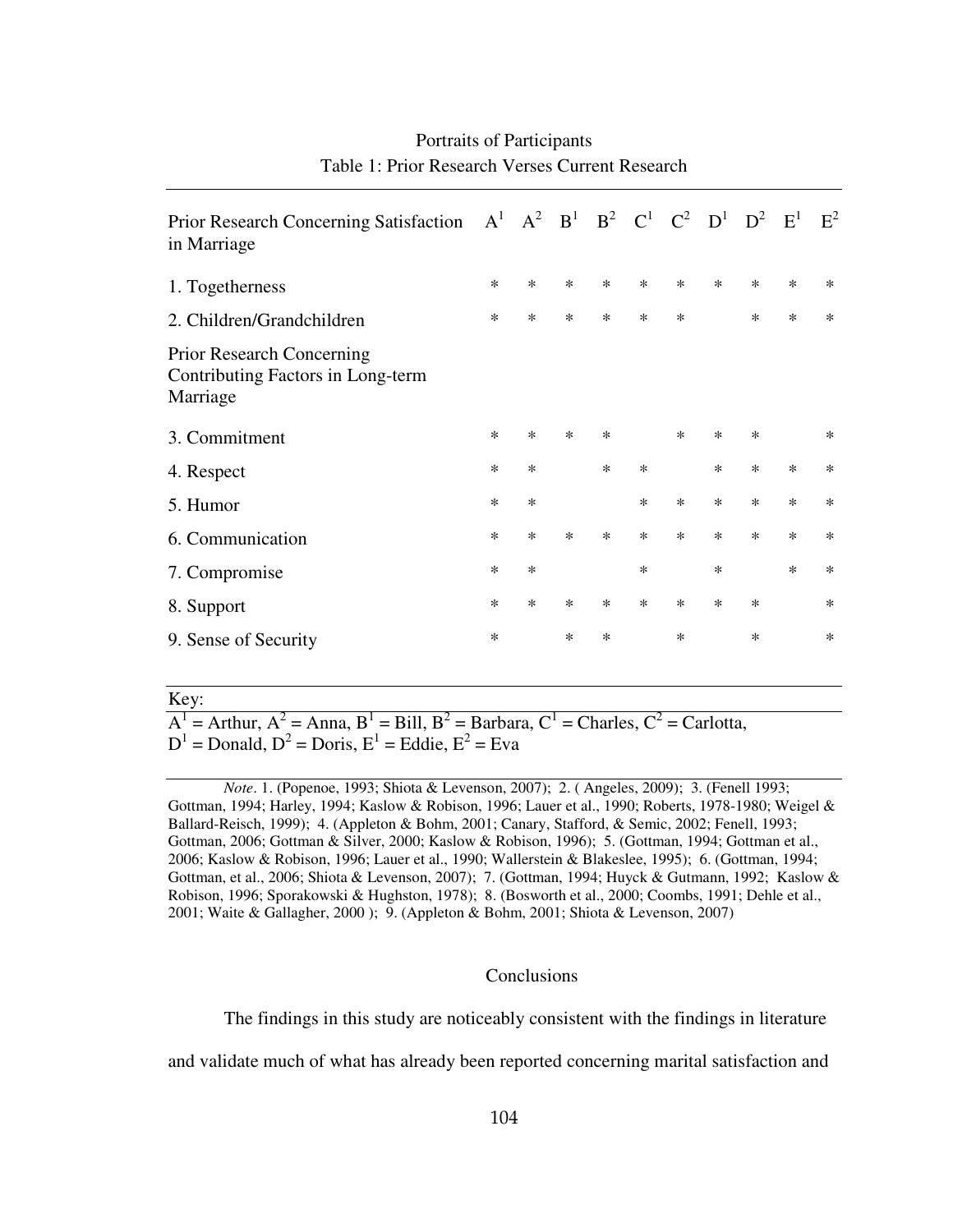long-term marriage. According to the literature, the researcher might have anticipated finding togetherness, commitment, respect, communication, compromise, and support to surface as major themes in this study.

What is conclusive from this study is that for these participants, the two major themes of satisfaction were "Togetherness" and "Children/Grandchildren." Additionally, a positive attitude that includes: 1) a commitment to the relationship and to the other, 2) respect of one spouse for the other, and 3) the presence of humor, fun, and laughter combined with actions that include: 1) open and honest communication, 2) compromise, and 3) support of one spouse for the other helped foster long-term marriage for these participants. Furthermore, security was a fiber woven throughout the descriptions of satisfaction and the identified factors contributing to marriage longevity.

A unique finding of this study is the strong emphasis on togetherness as a significant element in the descriptions of marriage satisfaction by husbands as well as wives when describing early marriage. With the exception of Veroff et al. (2006), most literature addresses togetherness in middle marriage and late marriage.

Another unique finding of this study is the strong emphasis of children and grandchildren in regards to satisfaction. All literature, with the exception of Angeles (2009), accentuates the stress of childrearing and the negative effect of children on satisfaction. On the contrary, the participants in this study highlighted their children and grandchildren in their authentic descriptions of satisfaction.

Although according to the literature, the researcher might have expected to find humor to surface as a theme in regards to marriage longevity, distinctive to this study was the emphasis these participants placed on humor, fun, and laughter in their stories and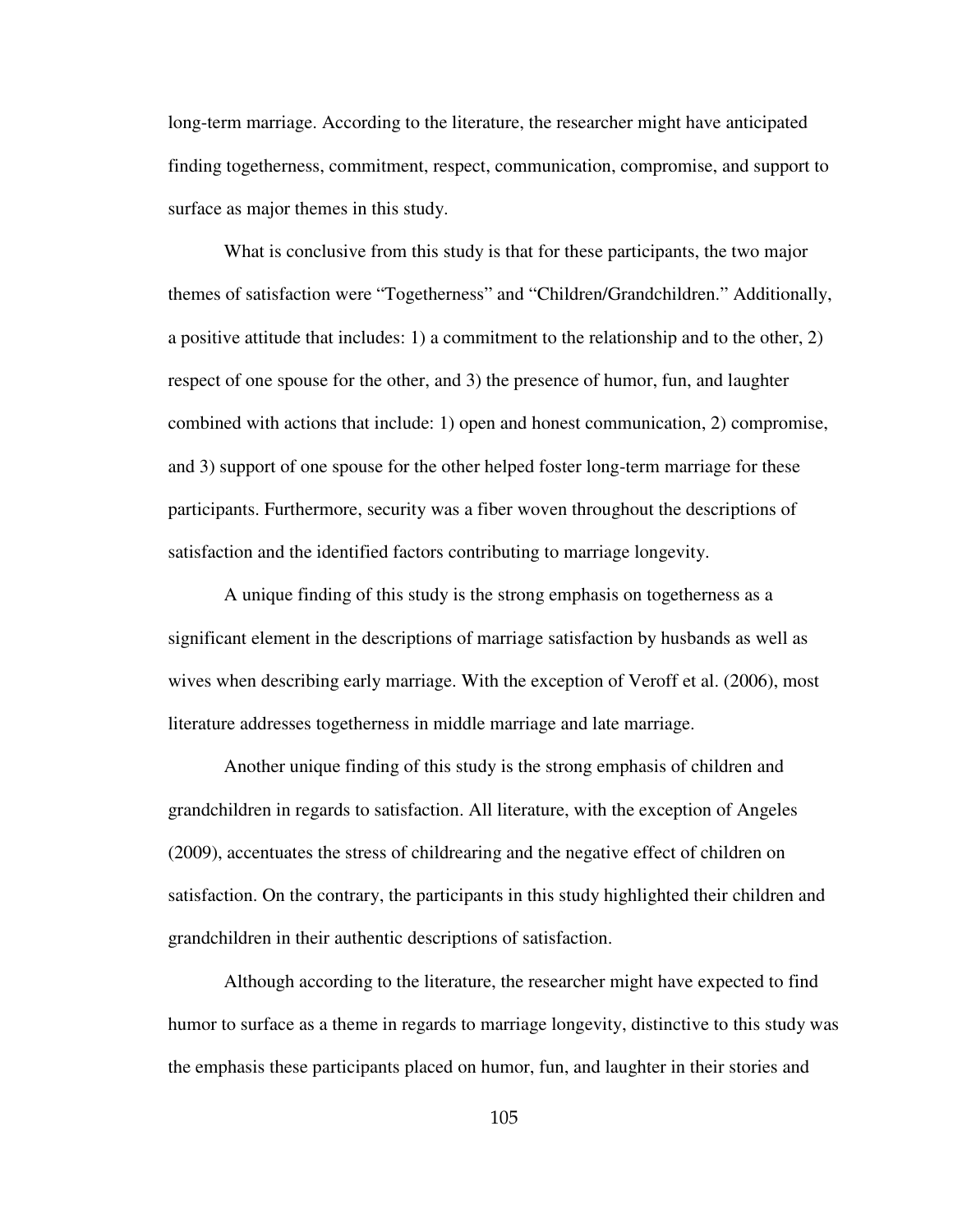descriptions of factors contributing to marriage longevity. With these participants there was a significant display of humor during the interview process and as they interacted with one another.

#### Limitations

Potential limitations to the study might be the size of the population and the limited geographical region from which the participants were chosen, which was Southeastern Michigan. Although separate face-to-face same-sex interviews might foster comfort and rapport leading to open and honest sharing of intimate marriage details, interviewing couples together might create situations in which the comments of one spouse might spark or "jog" memories in the other. Finally, potential participants may have either been positively or negatively influenced by the academic institution from which the study originated which is an evangelical Christian university.

Delimitations include operationalizing the sample population as couples married "forty to forty-nine years" rather than simply a "successful" or "long-term" marriage. The forty to forty-nine year span of marriage was determined in order to help lower the age of the participants and help guard against positive bias in answer recall, which Spaniol, Voss, and Grady (2008, p. 859) describe as "exhibiting superior memory for positive, as opposed to negative or neutral information." Same-sex interviewers might have fostered comfort and rapport leading to more open and honest sharing of marriage experiences. Also, interviewing the husband and wife separately guarded against one spouse monopolizing the answering of interview questions.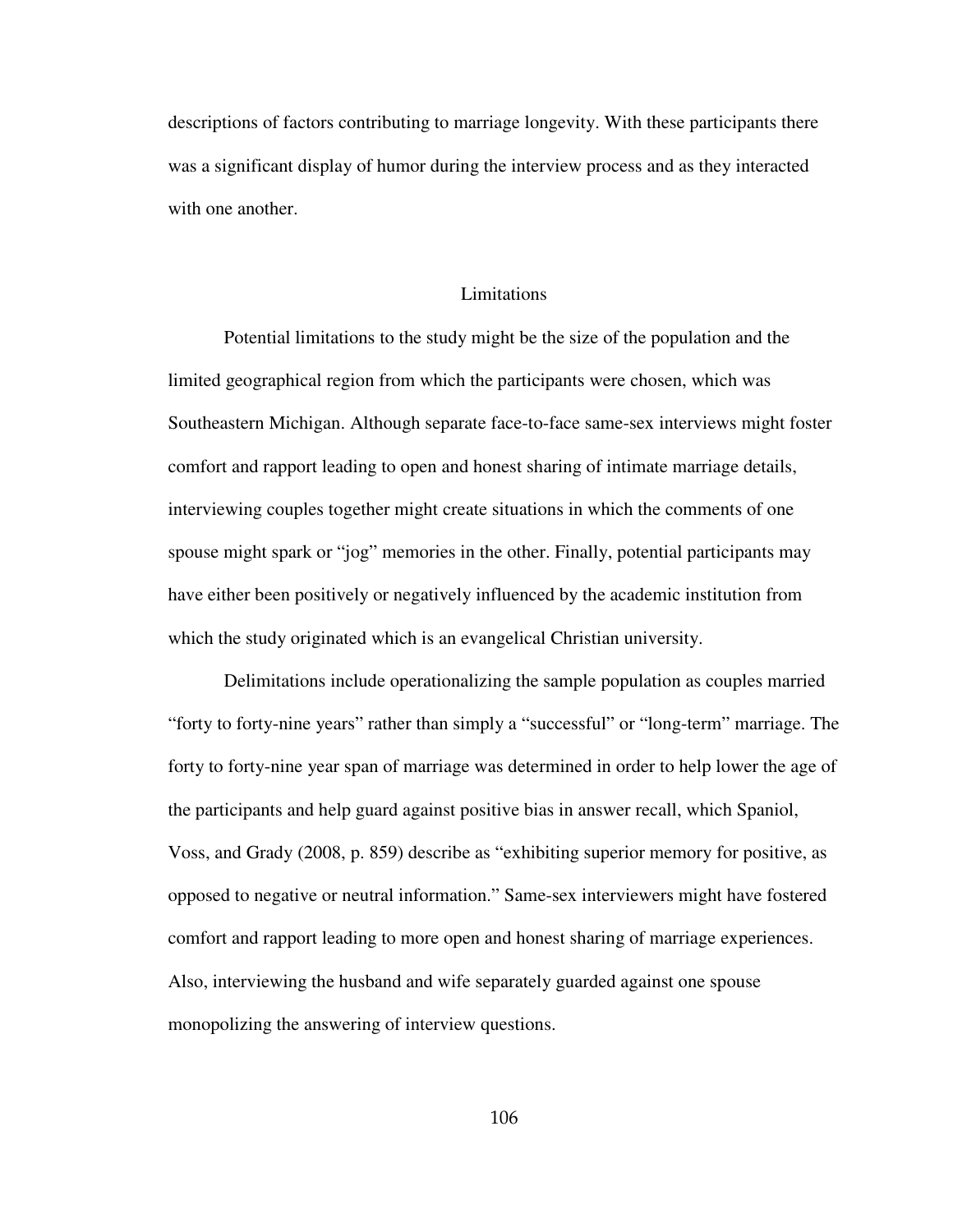#### Implications

As with other qualitative studies, the generalization of the results from the current study to other marriage relationships is limited. However, in a world with diminishing marriage rates, we must continue to study and investigate what factors lead to marriage longevity. This qualitative study from a phenomenological perspective may have implications for premarital education, since premarital education is associated with higher marital satisfaction and commitment, lower levels of conflict, and reduced odds of divorce (Stanley et al., 2006). Additionally, it may have implications for clinicians treating young, struggling couples, and for clinicians treating couples who have reached marriage longevity and are committed, yet struggling. It also has implications for self help and personal growth.

#### Further Research

Suggestions for further research on marriage satisfaction and marriage longevity include more qualitative research, this due to the limited research conducted on these subjects using this approach and the limitations of this study. Furthermore, a phenomenological approach allows for the voice of the people experiencing satisfying long-term marriages to be heard by allowing them to share their stories and descriptions of their lived experiences.

Most previous research has dealt with variables that disrupt marriage. Perhaps future qualitative research should redirect the focus to variables that increase satisfaction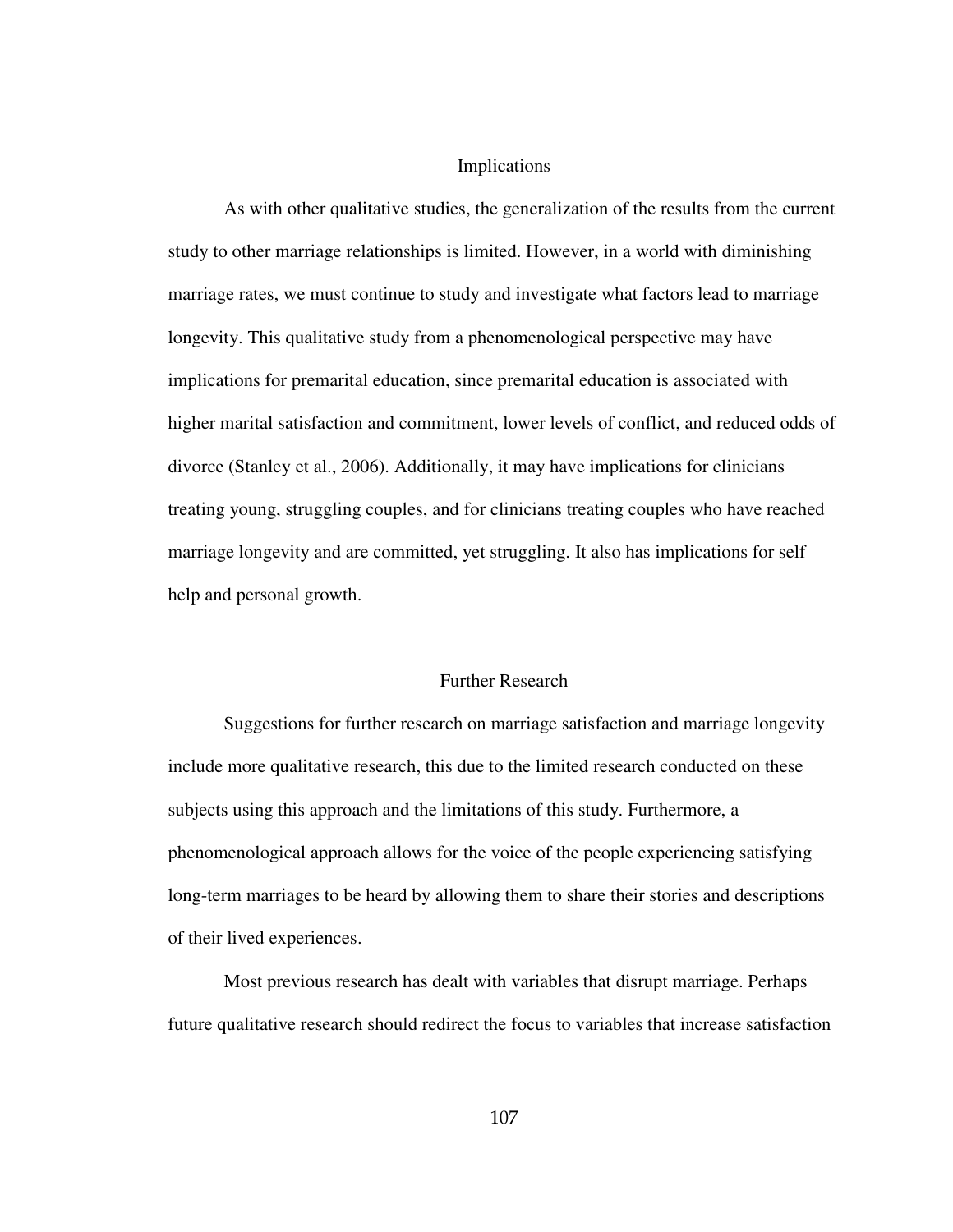and longevity in marriage, since healthy, long-term marriages possess the potential for harvesting the factors contributing to satisfaction and longevity in marriage.

The findings of this study uncovered togetherness as a significant element in marriage satisfaction for husbands and wives in early marriage as well as middle marriage and late marriage. Most of the literature addresses togetherness in middle marriage and late marriage rather than early marriage. The exception is Veroff et al. (2006) who posited that companionship and shared leisure contributed to marital happiness for white wives and African American wives and husbands, but not for white husbands. Given this, there is a great need for further qualitative research in the area of togetherness and satisfaction for white husbands in early marriage.

The findings of this study also uncovered the strong emphasis of children and grandchildren in regards to satisfaction. Most of the literature accentuates the stress of childrearing and the negative effect of children on satisfaction, with the exception of one study (Angeles, 2009), who found a positive connection between children and life satisfaction. Given this, the positive effect of children on marital satisfaction warrants further qualitative research.

The findings of this study uncovered humor as a major factor contributing to long-term marriage. The participants in this study placed a greater emphasis on humor, fun, and laughter than does most previous research. Given the strong emphasis these participants placed on humor, the effect of humor on long-term marriage warrants more qualitative research.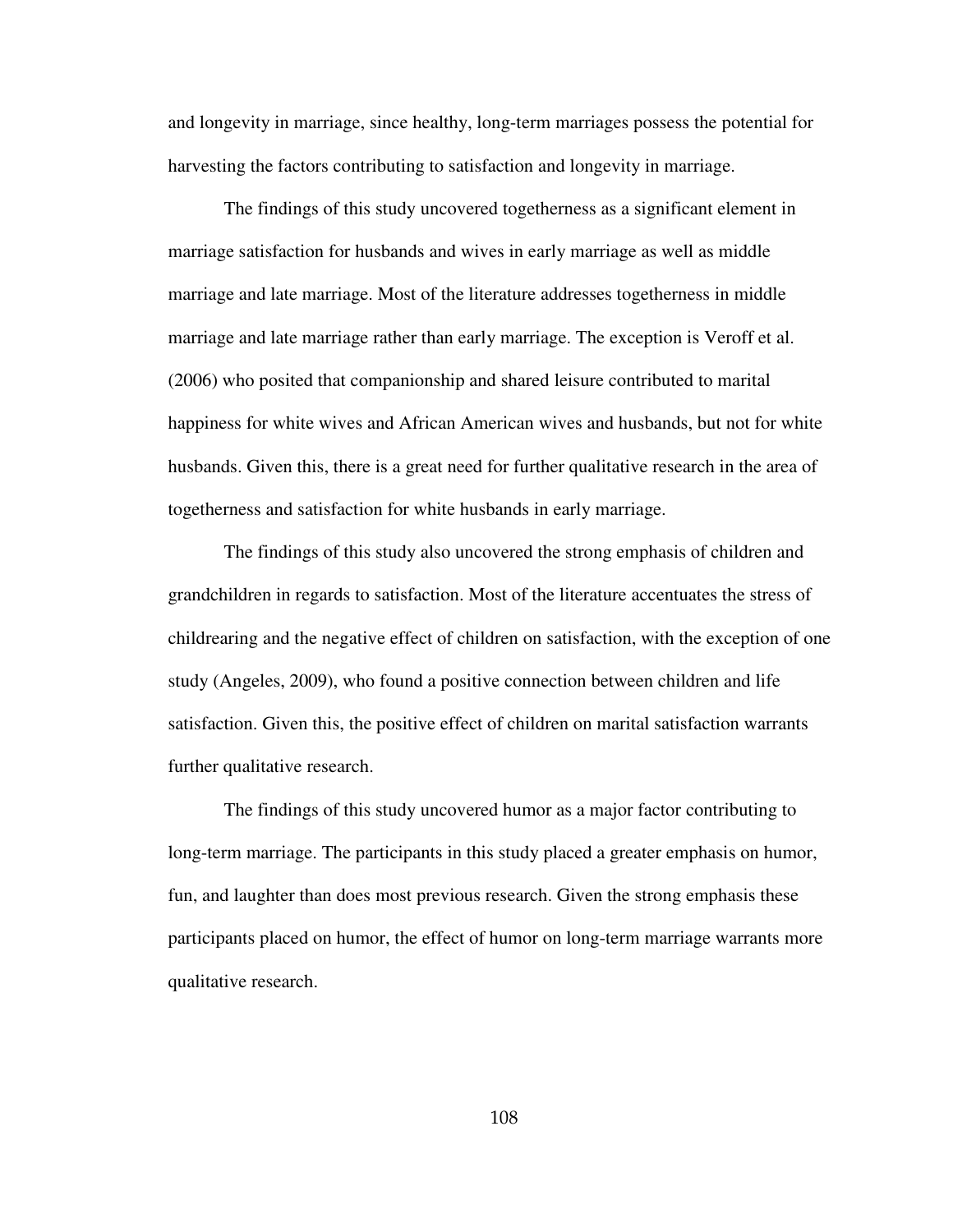Furthermore, future research might investigate a more diverse study population. Expanding the diversity of the study population would include, but is not limited to, other geographical locations, religious beliefs, and couples whose parents were divorced.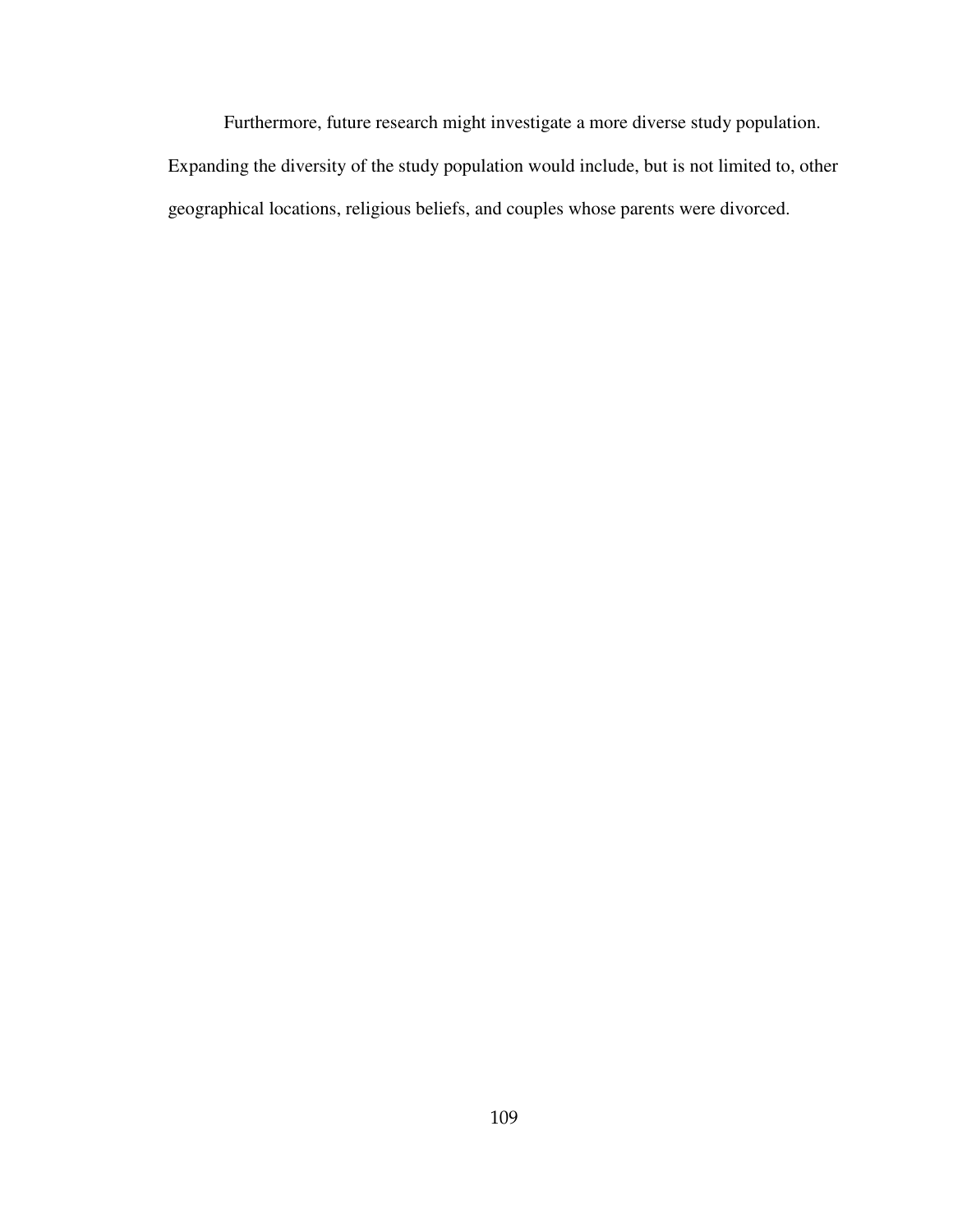#### REFERENCES

- Adams. J. M. & Jones, W. H. (1997). The conceptualization of marital commitment: An integrative analysis. *Journal of Personality and Social Psychology*. 72(5), 1177- 1196.
- Amato, P. R. & Booth, A. (1995). Changes in gender role attitudes and perceived marital quality. *American Sociological Review*. 60, 58-66.
- Angeles, L. (2009). Children and life satisfaction. *Journal of Happiness Studies.* 11, 523- 538.
- Antill, J. K. & Cotton, S. (1982). Spanier's Dyadic Adjustment Scale: Some confirmatory analyses. *Australian Psychologist*. 17, 181-189.
- Appleton, C. & Bohm, E. (2001). Partners in passage: The experience of marriage in mid-life. *Journal of Phenomenological Psychology*. 32, 41-70.
- Baker, E. H., Sanchez, L. A., Nock, S. L., & Wright, J. D. (2009). Covenant Marriage and the sanctification of gendered marital roles. *Journal of Family Issues*. 30(2), 147-178.
- Bosworth, H. B., Steffens, D. C., Kuchibhatla, M. N., Jiang, W. J., Arias, R. M., O'Connor, C. M., & Krishnan, K. R. R. (2000). The relationship of social support, social networks and negative events with depression in patients with coronary artery disease. *Aging & Mental Health*. 4(3), 253-258.
- Brody, E. M., Litvin, S. J., Albert, S. M., & Hoffman, C. J. (1994). Caring daughters, marital status and strategies and relational characteristics. *Journal of Gerontology: Social Sciences*. 49, S95-S103.

Buckley, W. F. (2003, December 22). Does marriage matter? *National Review*. 59.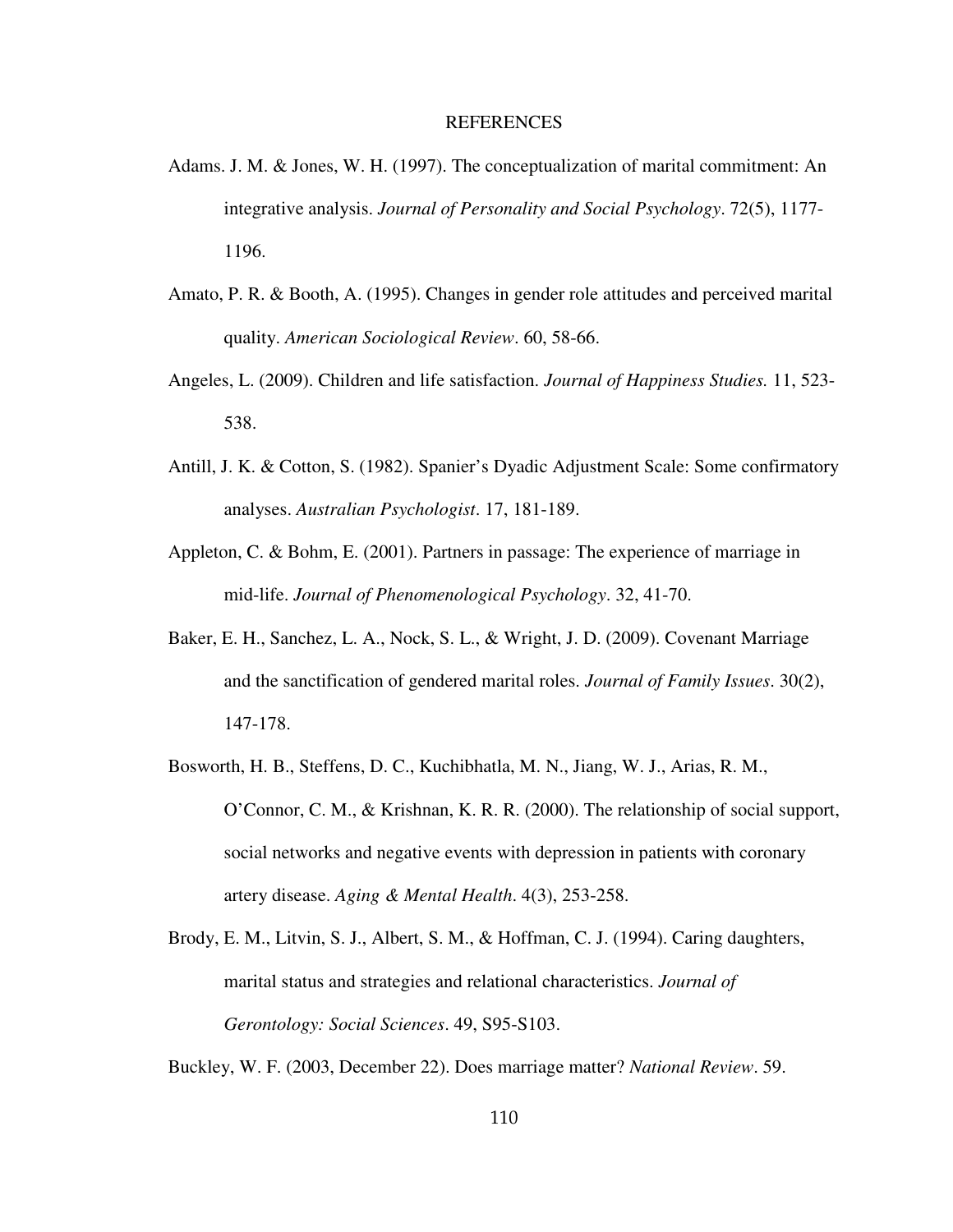- Budinski, R. A. & Trovato, F. (2005). The effect of premarital cohabitation on marital stability over the duration of marriage. *Canada Studies in Population*. 32(1), 69- 95.
- Bumpass, L. L. (1990). What's happening to the family? Interaction between demographic and institutional change. *Demography.* 37, 483-498.
- Burns, D. D. (1989). *The feeling good handbook*. New York, NY: Penguin Books USA, Inc.
- Canary, D. J., Stafford, L., & Semic, B. A. (2002). A panel study of the associations between maintenance strategies and relational characteristics. *Journal of Marriage and Family*. 64, 395-407.
- Carrere, S., Buehlman, K. T., Gottman, J. M., & Coan, J. A., Ruckstuhl, L. (2000). Predicting marital stability and divorce in newlywed couples. *Journal of Family Psychology*. 14(1), 42-58.
- Carstensen, L. L., Fung, H. H., & Charles, S. T. (2003). Socioemotional selectivity the regulation of emotion in the second half of life. *Motivation and Emotion*. 27(2), 103-123.
- Charles, S. T., Mather, M., & Carstensen, L. L. (2003). Aging and emotional memory: The forgettable nature of negative images for older adults. *Journal of Experimental Psychology*. 132(2), 310-324.
- Cherlin, A. J. (1981). *Marriage, divorce, remarriage*. Cambridge, MA: Harvard University Press.
- Cherlin, A. J. (2004). The deinstitutionalization of American marriage. *Journal of Marriage and Family*. 66, 848-861.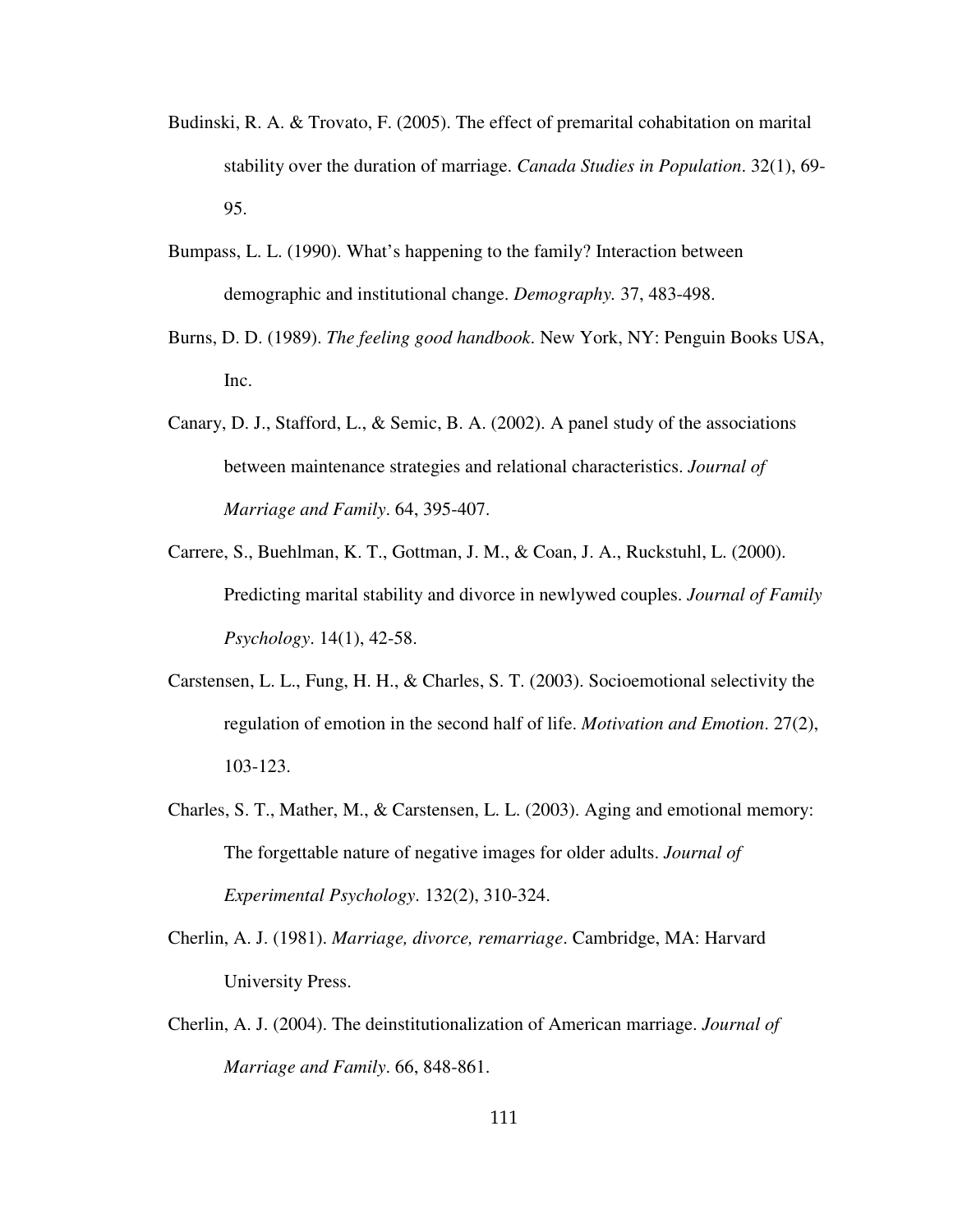- Cherlin, A. J., Scabini, E., & Giovanna, R. (1997). Still in the nest: Delayed home leaving in Europe and the United States. *Journal of Family Issues*. 18, 572-575.
- Collins, W. A., Laursen, B., Mortensen, N., Luebker, C., & Ferreira, M. (1997). Conflict processes and transition in parent and peer relationships: Implication for autonomy and regulation. *Journal of Adolescent Research*. 12, 178-198.
- Coombs, R. H. (1991). Marital status and personal well-being: A literature review. *Family Relations*. 40, 97-102.
- Cornwell University Law School, Legal Information Institute. (n.d.). *Divorce*. Retrieved March 24, 2010, from http://topics.lawlcornwell.edu/wex/Divorce.
- Corrigan, P. W. & Phelan, S. M. (2004). Social support and recovery in people with serious mental illness. *Community Mental Health Journal*, 40(6), 513-523.
- Creswell, J. W. (1998). *Qualitative inquiry and research design: Choosing among the five traditions*. Thousand Oaks, CA: Sage Publications, Inc.
- Creswell, J. W. (2009). *Research design: Qualitative, quantitative, and mixed methods approaches*. Thousand Oaks, CA: SAGE Publications, Inc.

Defense of Marriage Act of 1996, Pub. L. No. 104-199, 110 Stat, 2419 (1996).

- Dehle, C., Larsen, D., & Landers, J. E. (2001). Social support in marriage. *The American Journal of Family Therapy*. 29, 307-324.
- DOMAwatch.org. (2008). *Issues by state*. Retrieved 01/11/2010 from http://www.domawatch.org/stateissues/index.html.
- Driver, J. L. & Gottman, J. M. (2004). Daily marital interactions and positive affect during marital conflict among newlywed couples. *Family Press*. 43(3), 301-314.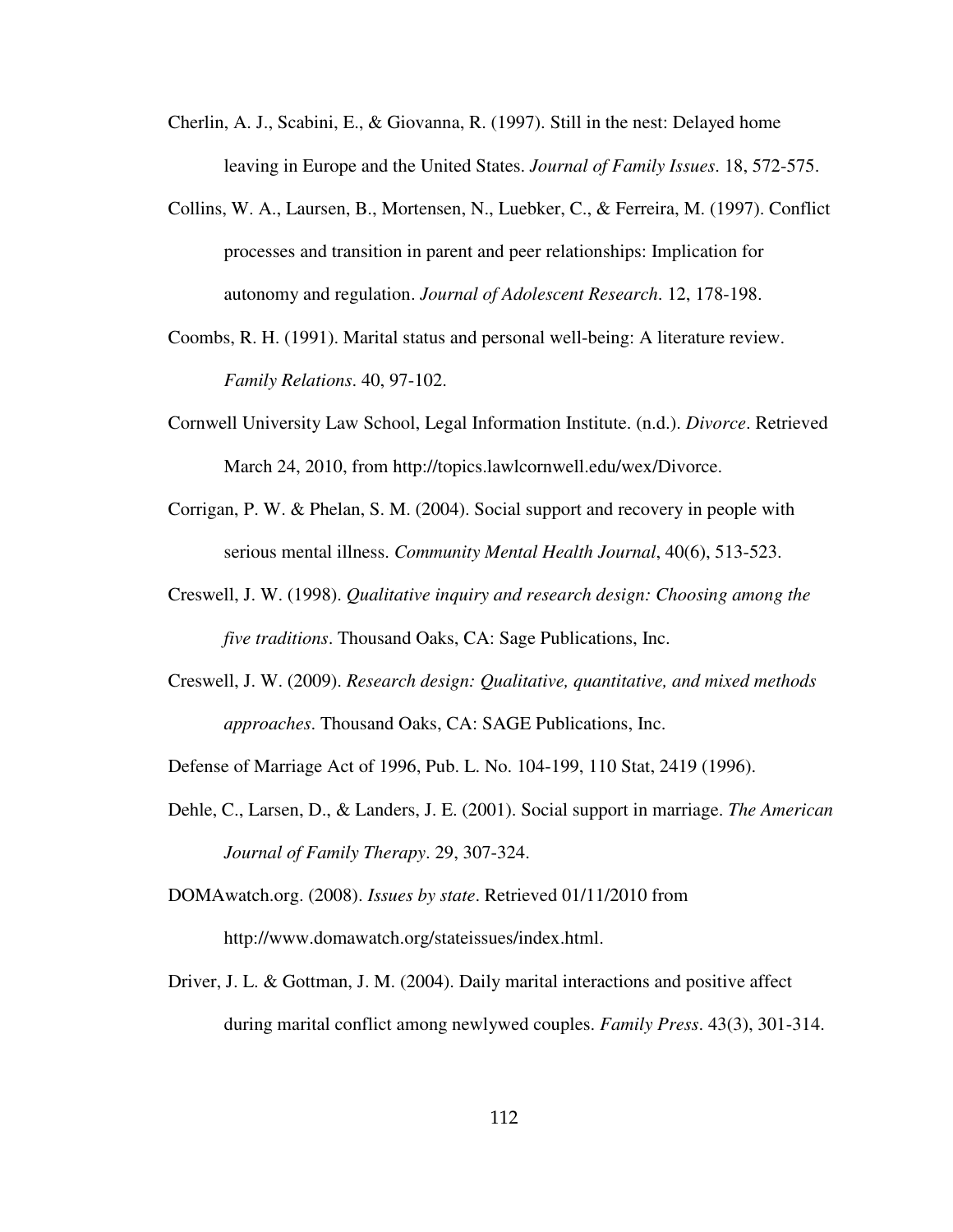- Dryer, D. C. & Horowitz, L. M. (1997). When do opposites attract? Interpersonal complementary versus similarity. *Journal of Personality and Social Psychology*. 72(3), 592-603.
- Duncan, G. J., Wilkerson, B., & England, P. (2006). Cleaning up their act: The effects of marriage and cohabitation on licit and illicit drug use. *Demography*. 43(4), 691- 710.
- Dush, C. M. K. & Amato, P. R. (2005). Consequences of relationship status and quality for subjective well-being. *Journal of Social and Personal Relationship*. 22(5), 607-627.
- Eisner, E. W. (1998). *The enlightened eye: Qualitative inquiry and the enhancement of educational practice.* Upper Saddle River, NJ: Prentice-Hall, Inc.
- Fenell, D. L. (1993). Characteristics of long-term first marriages. *Journal of Mental Health Counseling*. 15, 446-460.
- Fields, N. S. (1983). Satisfaction in long-term marriages. *Social Work*. 37-41.
- Gattis, K. S., Berns, S., Simpson, L. E., & Christensen, A. (2004). Birds of a feather or strange birds? Ties among personality dimensions, similarity, and marital quality. *Journal of Family Psychology*. 18, 564-574.
- Glen, N. D. (1990). Quantitative research on marital quality in the 1980s: A critical review. *Journal of Marriage and the Family*. 52, 818-831.
- Gottman, J. & Silver, N. (2000). *The seven principles for making marriage work*. New York, NY: Simon & Schuster Paperbacks.
- Gottman, J. (1994). *Why marriages succeed or fail: And how you can make yours last*. New York, NY: Simon & Schuster Paperbacks.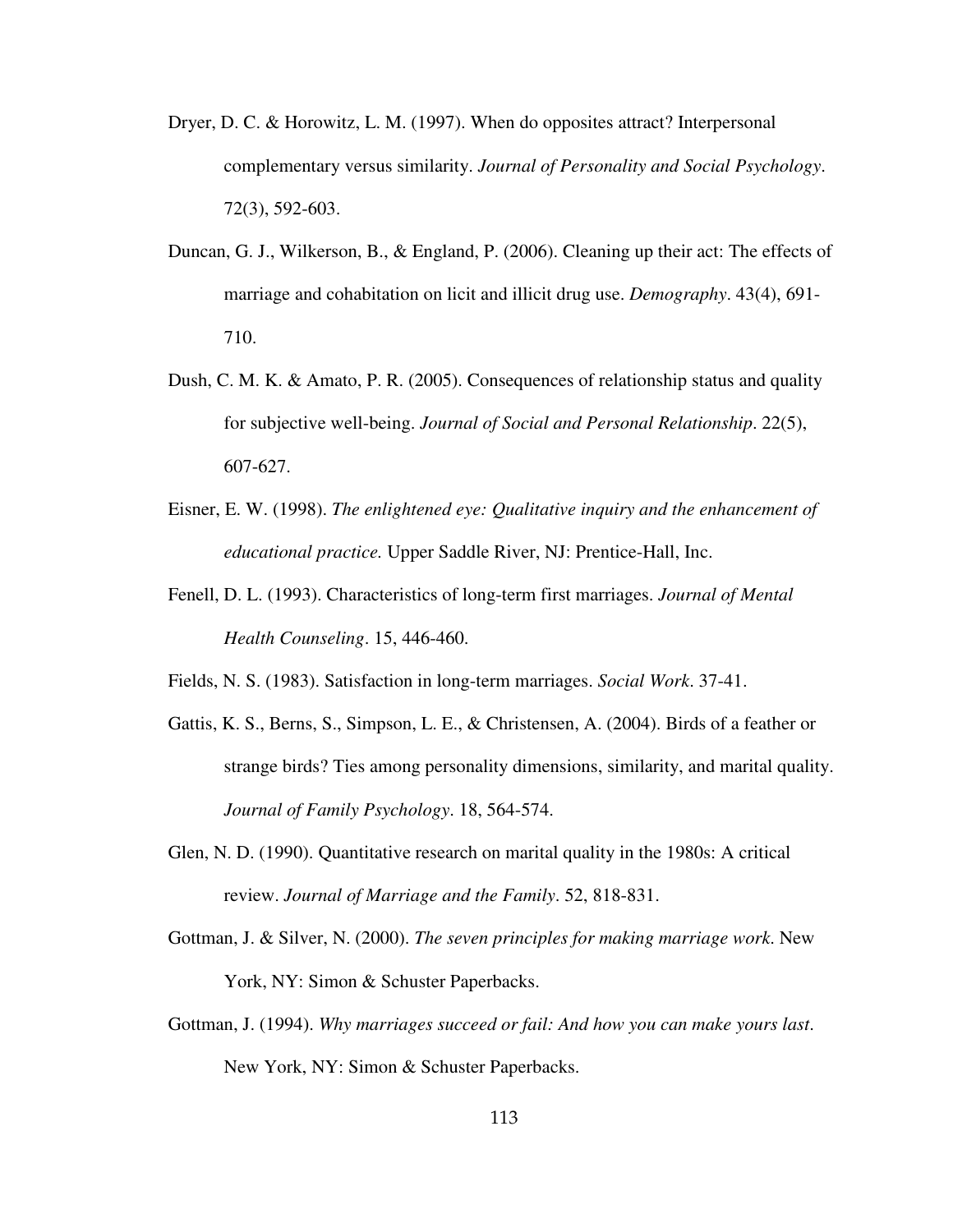Gottman, J. M., Schwartz Gottman, J., & DeClaire, J. (2006). *10 Lessons to transform your marriage*. New York, NY: Three Rivers Press.

Greeley, A. (1994). *Sex: The Catholic experience*. Allen. TX: Tabor.

- Gresko, J. (2010, March 4). Same sex couples line up to tie the knot in D.C. *Detroit Free Press*, p. 2A.
- Haines, M. R. (1996). Long-term marriage patterns in the United States from colonial times to the present. *The History of the American Family*. 1(1), 15-39.
- Harley, Jr., W. (1988). *Marriage insurance: Building a divorce-proof marriage*. Old Tappan, NJ: Fleming H. Revell Company.
- Harley, Jr., W. (1992). *Love busters: Overcoming the habits that destroy romantic love*. Grand Rapids, MI: Baker Book House Company.
- Harley, Jr., W. (1994). *His needs her needs: Building a divorce proof marriage.* (2nd ed.). Grand Rapids, MI: Baker Book House Company.
- Henry, R. & Miller, R. B. (2004). Marital problems occurring in midlife: Implications for couple therapists. *The American Journal of Family Therapy*. 32, 405-417.
- Holton, L. (2008, May 15). *California Supreme Court rules in marriage cases*. Retrieved 01/19/2010, from http://www.nclrights.org/site/DocServer/Supreme\_Court\_ Press\_Release\_051508.pdf.
- Horwitz, A. V., White, H. R., & Howell-White, S. (1996). Becoming married and mental health: A longitudinal study of a cohort of young adults. *Journal of Marriage and the Family*. 58, 895-907.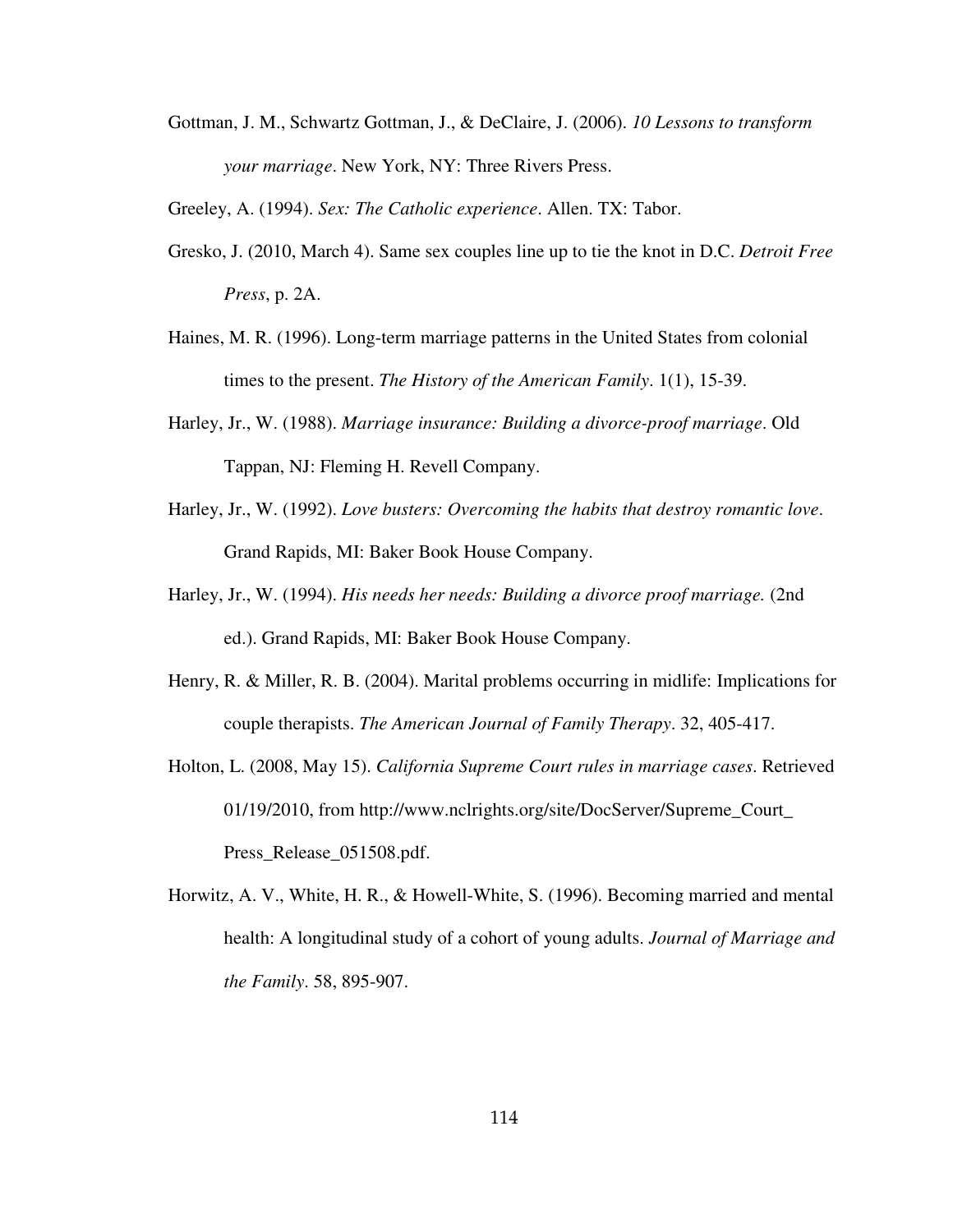Huyck, M. H. & Gutmann, D. L. (1992). Thirty something years of marriage: Understanding experiences of women and men in enduring family relationships. *Family Perspective*. 26(2), 249-265.

- Isaac, S. & Michael, W. B., (1997). *Handbook in research and evaluation*. San Diego, CA: Educational and Testing Services.
- Johnson, C. L. (1985). The impact of illness on late-life marriages. *Journal of Marriage and the Family*. 47, 165-171.
- Kamp Dush, C. M., Cohan, C. L., & Amato, P. R. (2003). The relationship between cohabitation and marital quality and stability: Change across cohorts? *Journal of Marriage and Family*. 65(3), 539-549.
- Kaplan, H. S. (1990). Sex, intimacy, and the aging process. *Journal of the American Academy of Psychoanalysis*. 18, 185-205.
- Kaplan, R. M. & Kronick, R. G. (2006) Marital status and longevity in the United States population. *Epidemiology and Community Health*. 60, 760-765.
- Karney, B. R. & Bradbury, T. N. (1997). Neuroticism, marital interaction, and the trajectory of marital satisfaction. *Journal of Personality and Social Psychology*. 72, 1075-1092.
- Kaslow, F. & Robison, J. A. (1996). Long-term satisfying marriages: Perceptions of contributing factors. *The American Journal of Family Therapy*. 24(2), 153-168.
- Kaufman, G. & Taniguchi, H. (2006). Gender and marital happiness in later life. *Journal of Family Issues*. 27(6), 735-757.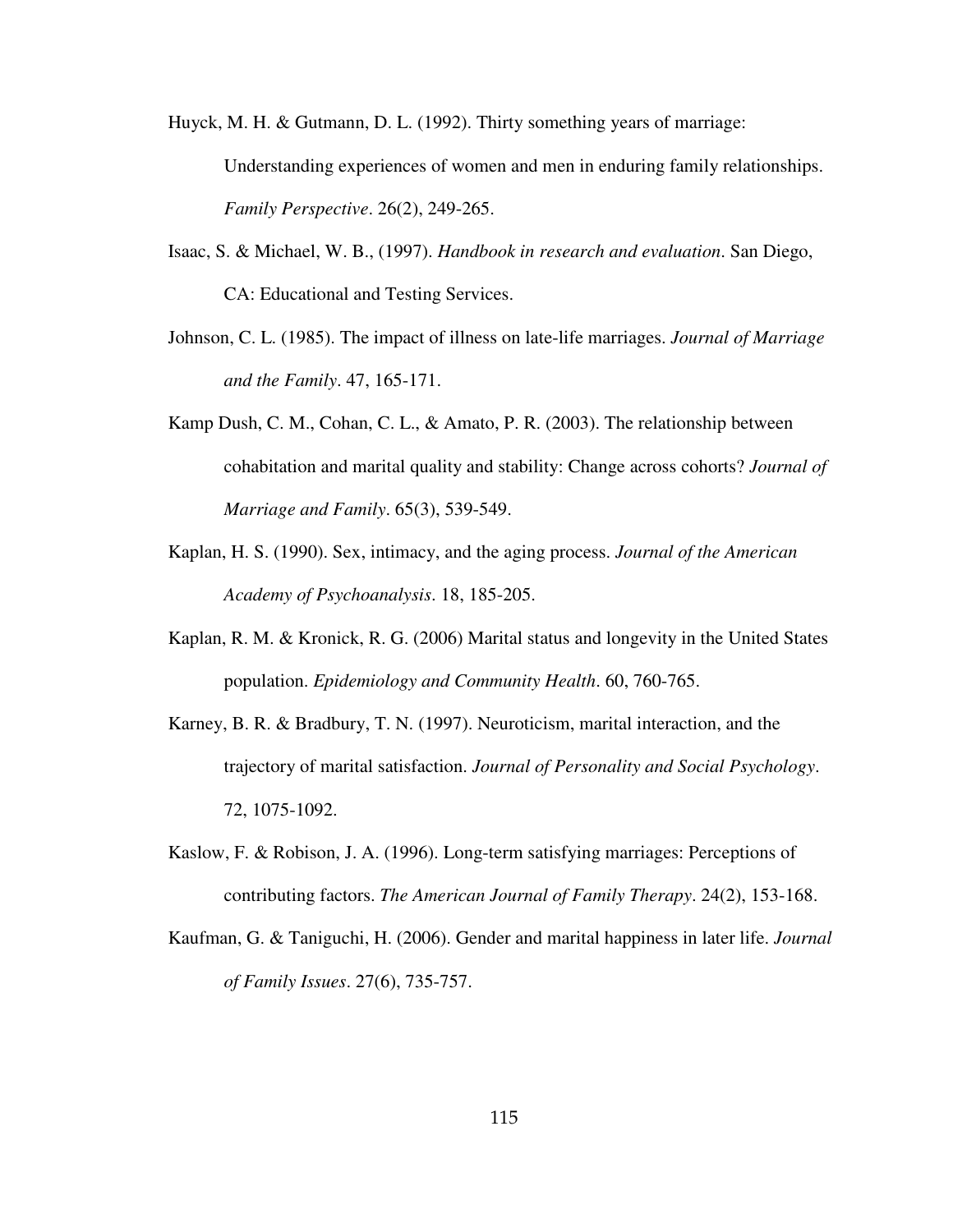- Kelly, E. L. & Conley, J. J. (1987). Personality and compatibility: A prospective analysis of marital stability and marital satisfaction. *Journal of Personality and Social Psychology*. 52, 27-40
- Krane, D. & Cottreau, A. (1998). *Generation 2001: A survey of the first college graduating class of the new millennium*. New York: Harris and Associates, Inc.
- Lauer, J. C. & Lauer, R. H. (1986). *'Til death do us part*. New York, NY: Harrington Park Press, Inc.
- Lauer, R. H. & Lauer, J. C. (1986). Factors in long-term marriages. *Journal of Family Issue*. 7(4), 382-390.
- Lauer, R. H. & Lauer, J. C. (2009). *Marriage and family: The quest for intimacy*. New York, NY: McGraw-Hill.
- Lauer, R. H., Lauer, J. C., & Kerr, S. T. (1990). The long-term marriage: Perceptions of stability and satisfaction. *International Journal of Aging and Human Development.* 31(3), 189-195.
- Lawrence, E., Rothman, A. D., Cobb, R. J., Rothman, M. T., & Bradbury, T. N. (2008). Marital satisfaction across the transition to parenthood. *Journal of Family Psychology*. 22(1), 41-50.
- League of Women Voters of California Education Fund. (2008, November 4). *Proposition 8: Eliminates right of same-sex couples marry State of California*. Retrieved 01/18/2010, from http://www.smartvoter.org/2008/11/04/ca/ state/prop/8/.
- Lee, G. R. & Bulanda, J. R. (2005). Change and consistency in the relation of marital status to personal happiness. *Marriage & Family Review*. 38(1), 69-84.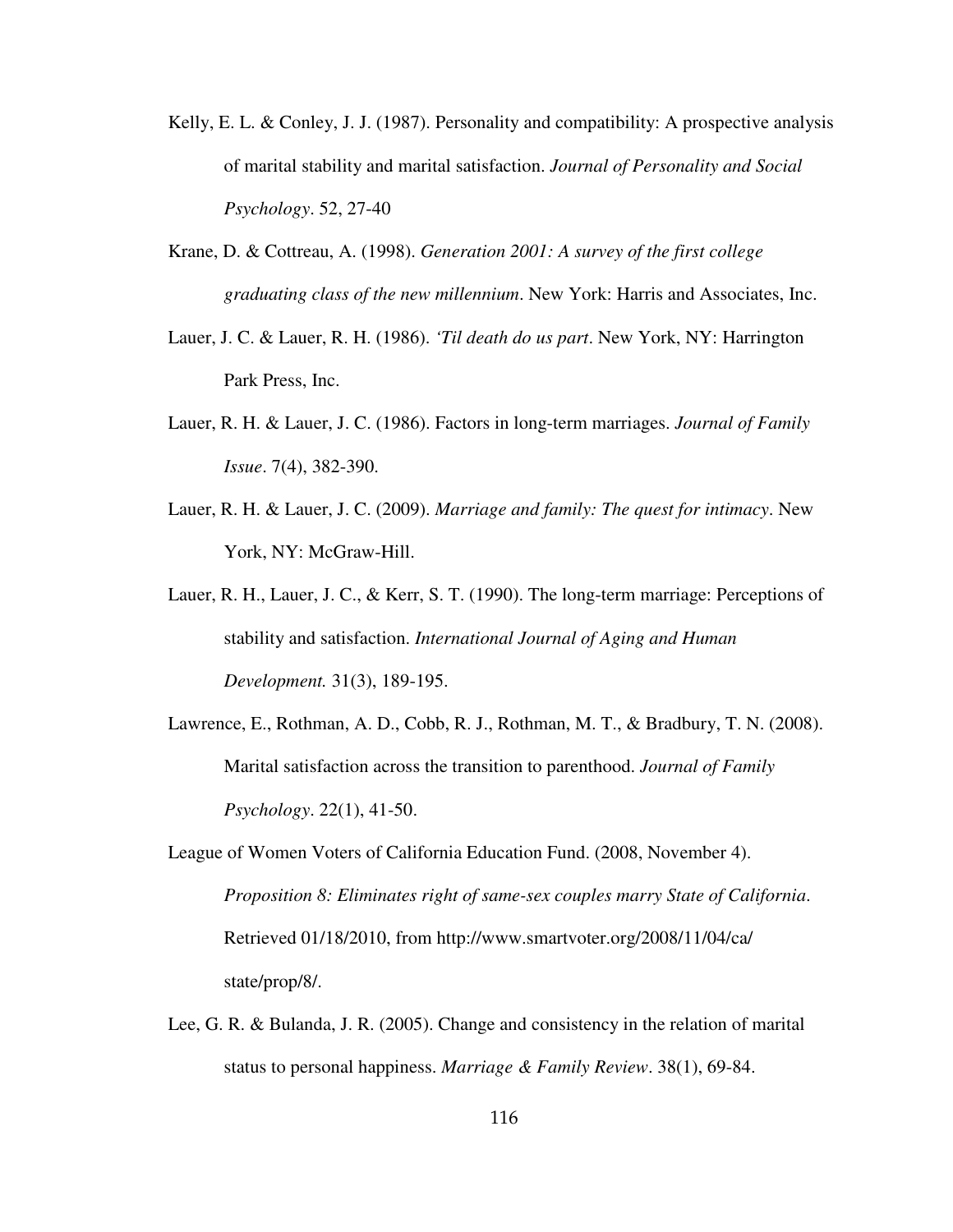- Lee, G. R. (1988). Marital satisfaction in later life: The effects of nonmarital roles. *Journal of Marriage and the Family*. 50, 775-783.
- Levenson, R. W., Carstensen, L. L., & Gottman, J. M. (1993). Long-term marriage: Age, gender, and satisfaction. *Psychology and Aging*. 8(2), 301-313.
- Levenson, R. W., Carstensen, L. L., Gottman, J. M. (1994). The influence of age and gender on affect, physiology, and their interrelations: A study of long-term marriages, and satisfaction. *Journal of Personality and Social Psychology*. 67(1), 56-68.
- Levinger, G. (1965). Marital cohesiveness and dissolution: An integrative review. *Journal of Marriage and Family*. 19-28.
- Lewis, C. S. (1960). *The Four Loves*. New York, NY: Harcourt Brace and Company.
- Lillard, L. A. & Waite, L. J. (1995). Til death do us part: Marital disruption and mortality. *American Journal of Sociology*. 100(5), 1131-1156.
- Mahoney, A., Pargament, K. I., Tarakeshwar, N., & Swank, A. B. (2001). Religion in the home in the 1980's and 1990's: A meta-analytical review and conceptual analysis of links between religion, marriage, and parenting. *Journal of Family Psychology*. 15(4), 559-596.
- Martin, S. P., Specter, G., Martin, D., & Martin, M. (2003). Expressed attitudes of adolescents toward marriage and family life. *Adolescence*. 38(150), 359-367.
- Miller, R. B., Yorgason, J. B., Sandberg, J. G., & White, M. B. (2003). Problems that couples bring to therapy: A view across the family life cycle. *The American Journal of Family Therapy*. 31, 395-407.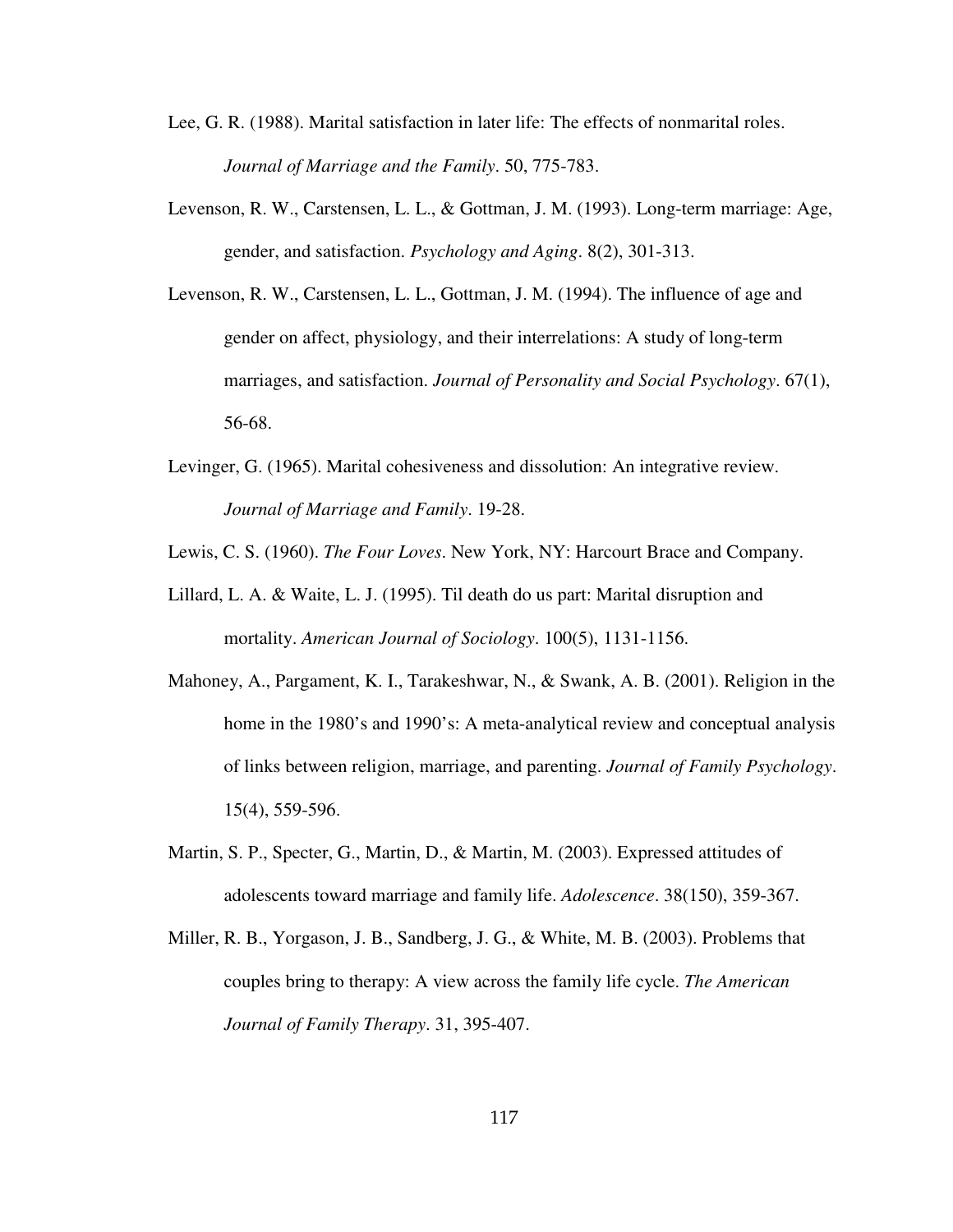- Mitchell, B. A. & Gee, E. M. (1996). "Boomerang kids" and midlife parental marital satisfaction. *Family Relations*. 45,442-448.
- Moen, P., Kim, J. G., & Hofmeister, H. (2001). Couples' work/retirement transitions, gender, and marital equality. *Social Psychology Quarterly*. 64, 55-71.
- Murray, S. L., Holmes, J. G., Bellavia, G., Griffin, C. W., & Dolderman, D. (2002). Kindred spirits? The benefits of egocentrism in close relationships. *Journal of Personality and Social Psychology*. 82(4), 563-581.
- Myers, S. M. (2006). Religious homogamy and marital quality: Historical and generational patterns, 1980-1997. *Journal of Marriage and Family*. 68, 292-304.
- National Center for Family & Marriage Research. (2009). *Median age at first marriage in the U.S., 2008*. Retrieved 01/18/2010 from http://ncfmr.bgsu.edu/family\_%20 marriage\_lit/Family%20Profiles/Median%20Age%20First%20Marriage\_2008.pd f.
- New York Times (2011). *New York allows same-sex marriage, becoming largest state to pass law*. Retrieved 07/28/2011 from http://www. nytimes.com/2011/06/25/nyregion/gay-marriage-approved-by-new-yorksenate.html.
- Piantanida, M. & Garman, N. B. (1999). *The qualitative dissertation*. Thousand Oaks, CA: Corwin Press, Inc.
- Pienta, A. M., Hayward, M. D., & Jenkins, K. R. (2000). Health consequences of marriage for the retirement years. *Journal of Family Issues*. 21, 559-586.
- Pinsof, W. M. (2002). The death of "Till death us do part": The transformation of pairbonding in the 20<sup>th</sup> Century. *Family Process*. 41(2), 135-157.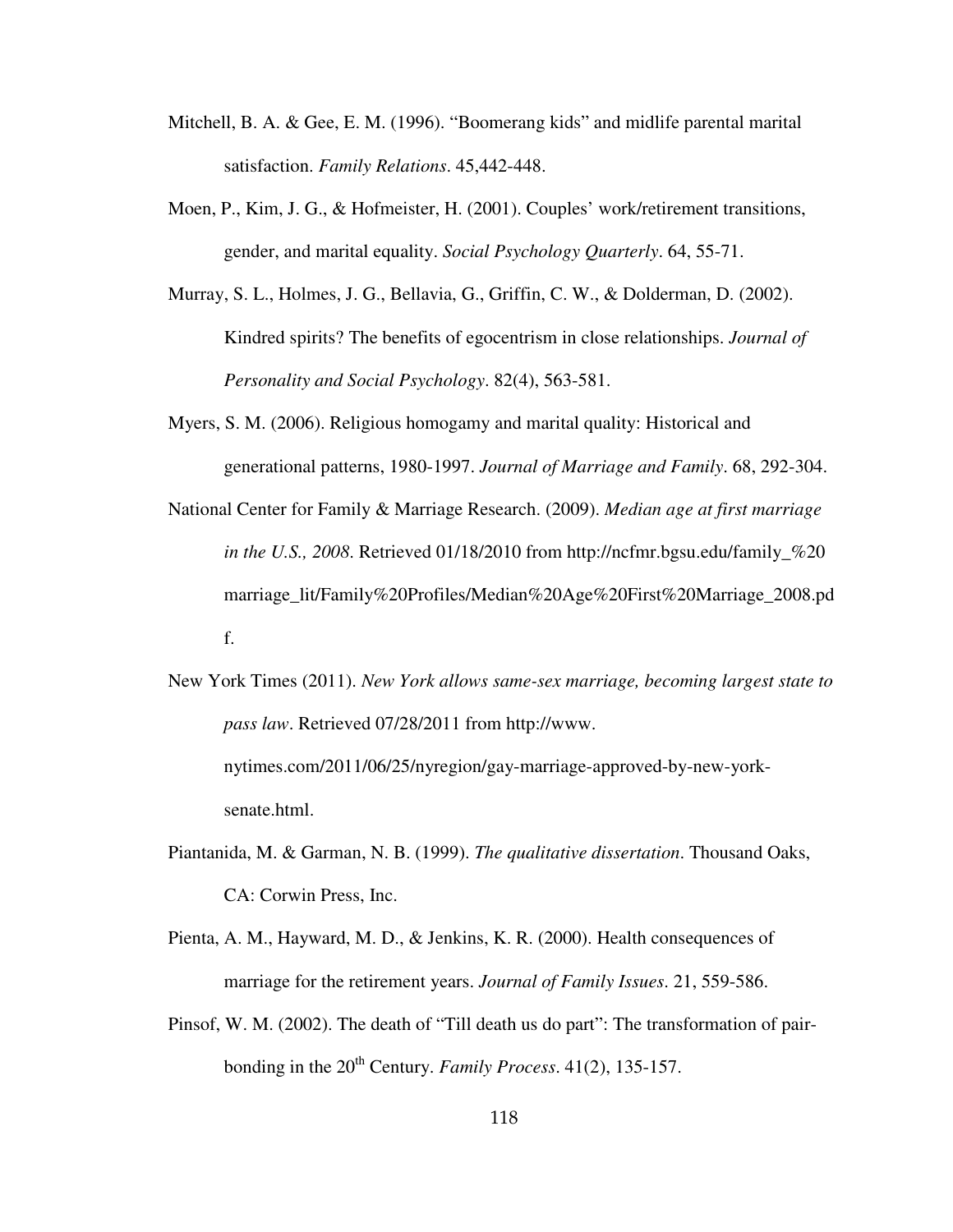- Popenoe, D. (1993). American family decline, 1960-1990: A review and appraisal. *Journal of Marriage and the Family*. 55, 527-555.
- Powell, J. (1969). *Why am I afraid to tell you who I am?* Niles, IL: Argus Communications.
- Portney, L. G. & Watkins, M. P. (2000). *Foundations of clinical research: Applications to practice*. (2<sup>nd</sup> ed.). Upper Saddle River, NJ: Prentice-Hall.
- Roberts, W. L. (1979-1980). Significant elements in the relationship of long-lasting married couples. *International Journal on Aging and Human Development*. 10(3), 265-271.
- Ross, C. E. (1995). Reconceptualizing marital status as a continuum of social attachment. *Journal of Marriage and the Family*. 57, 129-140.
- Rudestam, K. E. & Newton, R. R. (2001). *Surviving your dissertation*. Thousand Oaks, CA: Sage Publications, Inc.
- Sanger, C. (2005-2006). A case for civil marriage. *Cardozo Law Review*. 27(3), 1311- 1323.
- Schmitt, M., Kliegel, M., & Shapiro. (2007). Marital interaction in middle and old age: A predictor of marital satisfaction? *International Journal of Aging and Human Development*. 65(4), 283-300.
- Schoen, R., Lansdale, N. S., & Daniels, K. (2007). Family transitions in young adulthood. *Demography*. 44, 807-820.
- Schoen, R., Rogers, S. J., & Amato, P. R. (2006). Wives' employment and spouses' marital happiness: Assessing the direction of influence using longitudinal couple data. *Journal of Family Issues*. 27(4), 506-528.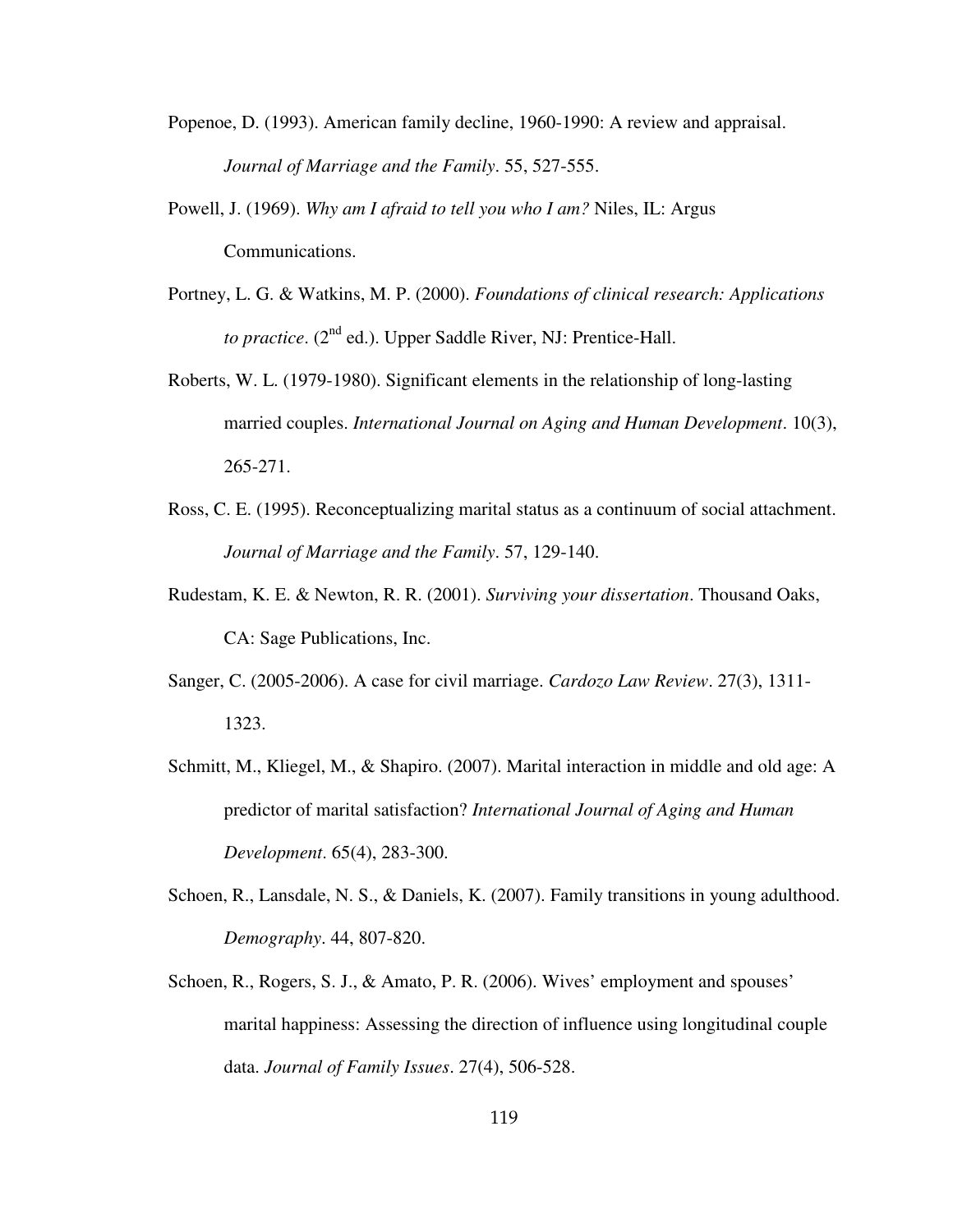- Schramm, D. G., Marshall, J. P., Harris, V. W., & Lee, T. R. (2005). After "I Do": The newlywed transition. *Marriage & Family Review*. 38(1), 45-67.
- Seltzer, J. A., (2000). Families formed outside of marriage. *Journal of Marriage & the Family*. 62(4), 1247-1268.
- Shapiro, A. F., Gottman, J. M., & Carrere, S. (2000). The baby and the marriage: Identifying factors that buffer against decline in marital satisfaction after the first baby arrives. *Journal of Family Psychology*. 14(1), 59-70.
- Sharlin, S. A. (1996). Long-term successful marriages in Israel. *Contemporary Family Therapy*. 18(2), 225-242.
- Shiota, M. N. & Levenson, R. W. (2007). Birds of a feather don't always fly farthest: Similarity in Big Five Personality predicts more negative marital satisfaction trajectories in long-term marriages. *Psychology and Aging*. 22(4), 666-675.
- Silverman, J. (2007, April 16). *How marriage works*. Retrieved 01/02/2009from http://people.howstuffworks.com/marriage.htm.
- Simon, R. W. (2002). Revisiting the relationship among gender, marital status, and mental health. *American Journal of Sociology*. 107(4), 1065-1096.
- Smalley, G. & Trent, J. (1989). *Love is a decision: Proven techniques to keep your marriage alive and lively*. Dallas, TX: Word Publishing.

Smalley, G. (1996). *Making love last forever*. Dallas, TX: Word Publishing.

- Spanier, G. B. (1989, 2001). *Dyadic Adjustment Scale (DAS).* North Tonawanda, NY: Multi-Health Systems, Inc.
- Spaniol, J., Voss, A., & Grady, C. L. (2008). Aging and emotional memory: Cognitive mechanisms underlying the positivity effect. *Psychology and Aging*. 23, 859-872.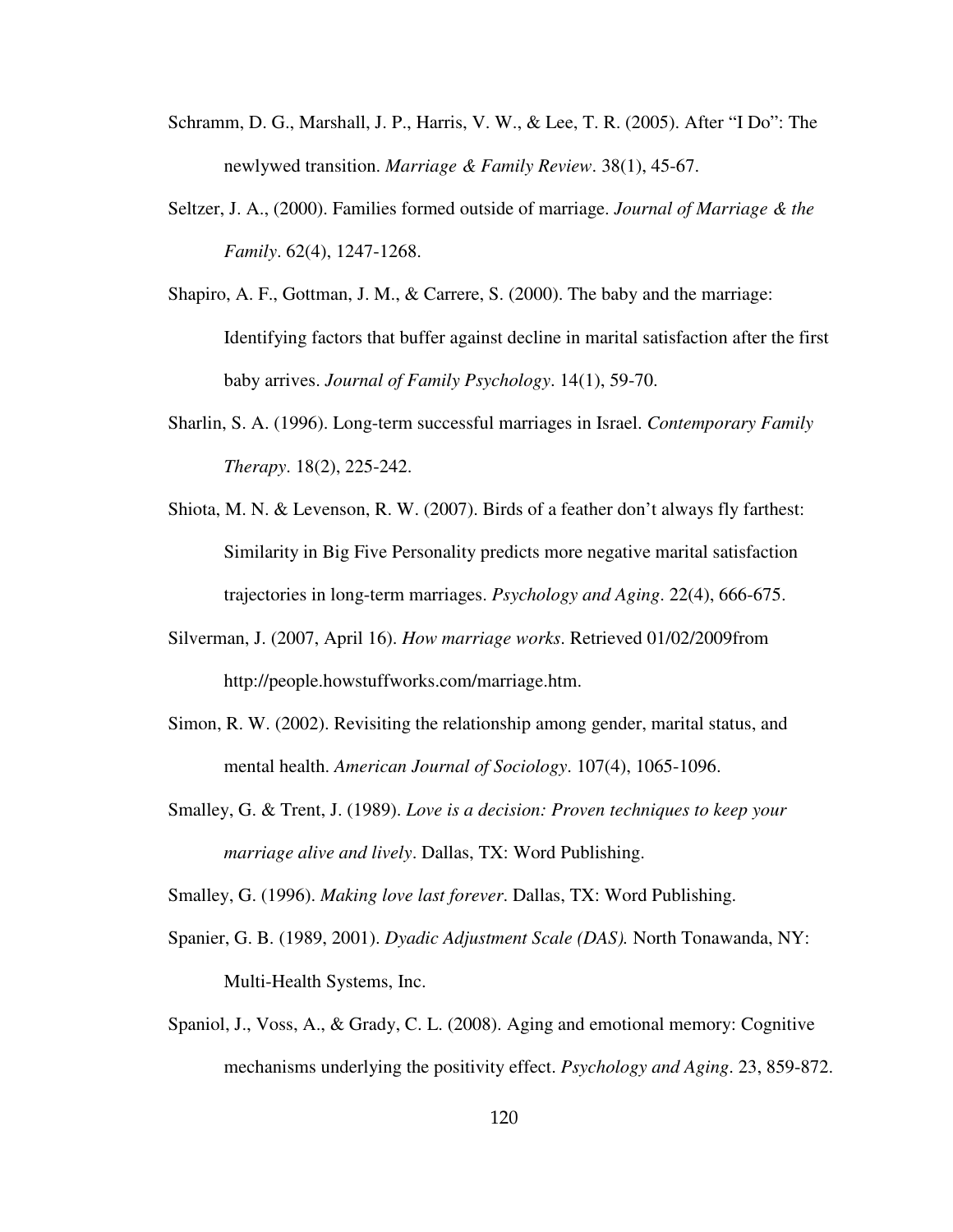- Sporakowski, M. T. & Hughston, G. A. (1978). Prescription for happy marriage: Adjustments and satisfactions of couples married 50 or more years. *The Family Coordinator*. 27(4), 321-327.
- Stacey, J. (2001). Good riddance to "The family": A response to David Popenoe. *Journal of Marriage and the Family*. 545-547.
- Stanley, S. M., Amato, P. R., Johnston C. A., & Markman, H. J. (2006). Premarital education, marital quality, and marital stability: Findings from a large, random household survey. *Journal of Family Psychology*. 20(1), 117-126.
- Stein, S. J., Girodo, M., & Dotzenroth, S. (1982). The interrelationships and reliability of a multilevel behavior-based assessment package for distressed couples. *Journal of Behavioral Assessment*. 4, 343-360.
- Taylor, R. M., & Morrison, L. P. (2003). *Taylor-Johnson Temperament Analysis® Criss-Cross™ Interpretive Report*. Thousand Oaks, CA: Psychological Publications, Inc.
- Thompson, F. C. (Ed.). (1990). *The Thompson chain-reference Bible new international version.* Indianapolis, IN: B. B. Kirkebride Bible Co., Inc.
- Twenge, J. M., Campbell, W. K., & Foster, C. A. (2003). Parenthood and marital satisfaction: A meta-analytic review. *Journal of Marriage and Family*. 65, 574- 583.
- U.S. Census Bureau. (2006-2008). *B12007. Median age at first marriage-universe: Population 15 to 54 years*. American Community Survey. Retrieved 01/20/2010 from http://factfinder.census.gov/servlet/DTTable.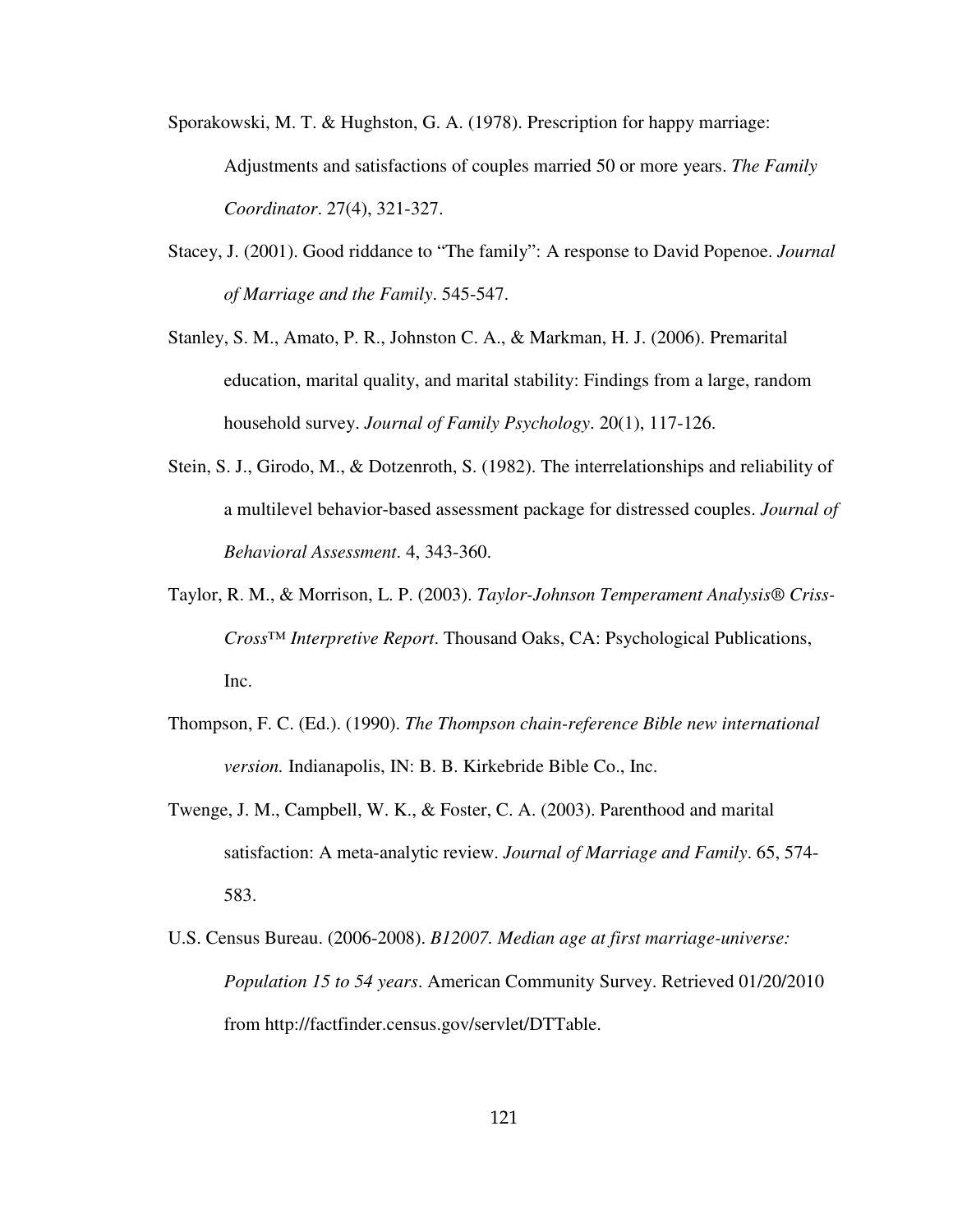- U.S. Census Bureau. 2006-2008). S1101. *Households and families*. Retrieved 01/20/2010 from http://factfinder.census.gov/servlet/STTable.
- Uecker, J. E. & Stokes, C. E. (2008). Early marriage in the United States. *Journal of Marriage and Family*. 70, 835-846.
- Umberson, D. (1987). Family status and health behaviors: Social control as a dimension of social integration. *Journal of Health and Social Behavior*. 28, 306-319.
- van Manen, M. (1990). *Researching lived experience: Human science for an action sensitive pedagogy*. Albany, NY: State University of New York Press.
- Veroff, J., Douvan, E., Orbuch, T. L. & Acitelli, L. K. (2006). Happiness in stable marriages: The early year. In T. N. Bradbury (Ed.), *The developmental course of marital dysfunction* (pp. 152-179). Cambridge: Cambridge University Press.
- Vestal, C. (2009, June 4). *Gay marriage legal in six states*. Retrieved 01/08/2010 from http://www.statesline.org/live/details/story.
- Waite, L. J. & Gallagher, M. (2000). *The case for marriage: Why married people are happier, healthier, and better off financially.* New York, NY: Broadway Books.
- Waite, L. J. (November, 1995). Does marriage matter? *Demography*. 32(4). 483-507.
- Wallerstein, J. S. & Blakeslee, S. (1995). *The good marriage: How and why love lasts*. New York, NY: Warner Books, Inc.
- Wallerstein, J. S., Lewis, J. M., & Blakeslee, S. (2000). *The unexpected legacy of divorce*. New York, NY: Hyperion.
- Wallis, J. H. (1970). *Marriage observed*. London: Routledge & Kegan.
- Weigel, D J. & Ballard-Reisch, D. S. (1999). The influence of marital duration on the use of relationship maintenance behaviors. *Communication Reports*. 59-70.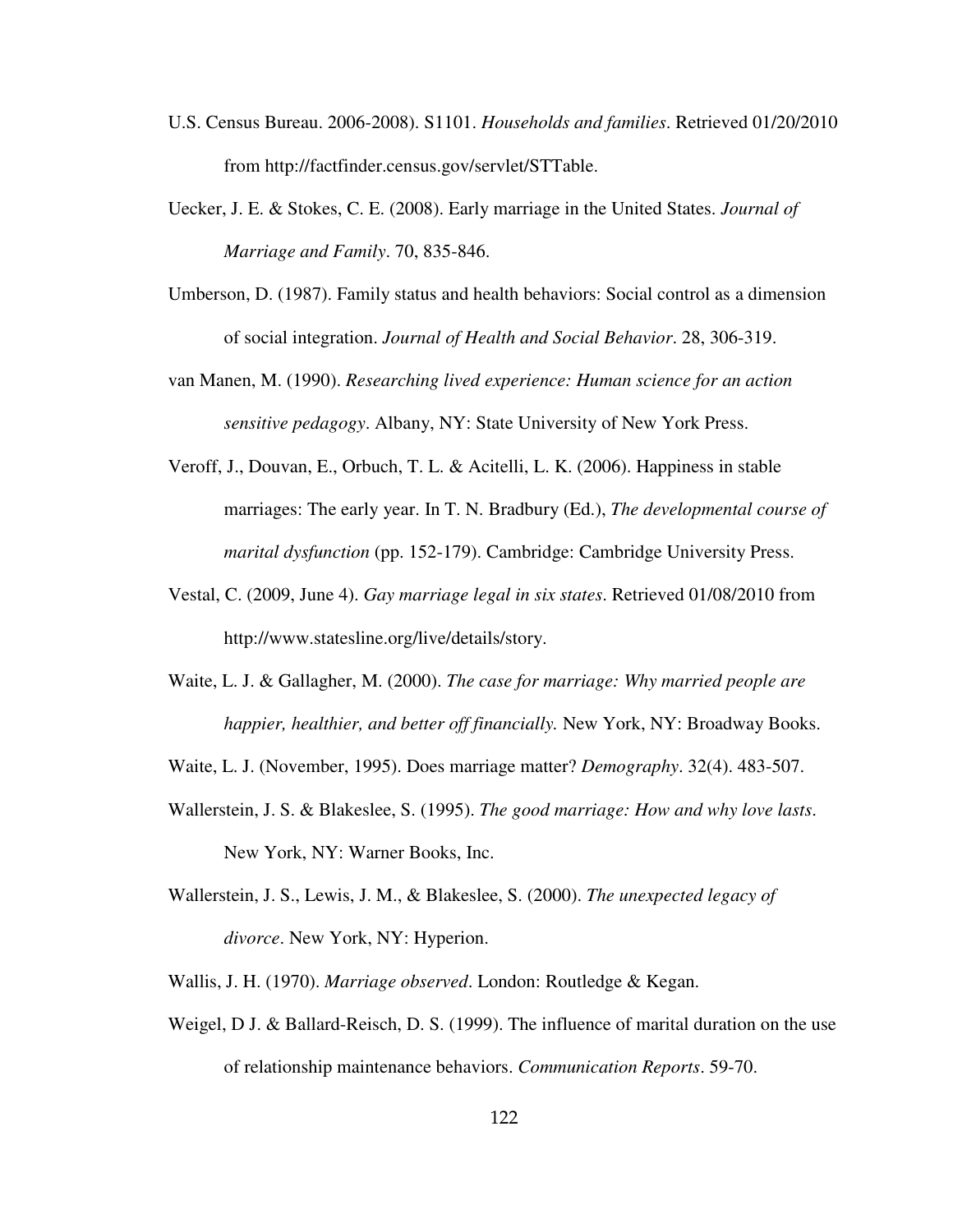Whiteman, S. D., McHale, S. M., & Crouter, A. C. (2007). Longitudinal changes in marital relationships: The role of offspring's pubertal development. *Journal of Marriage and Family*. 69, 1005-1020.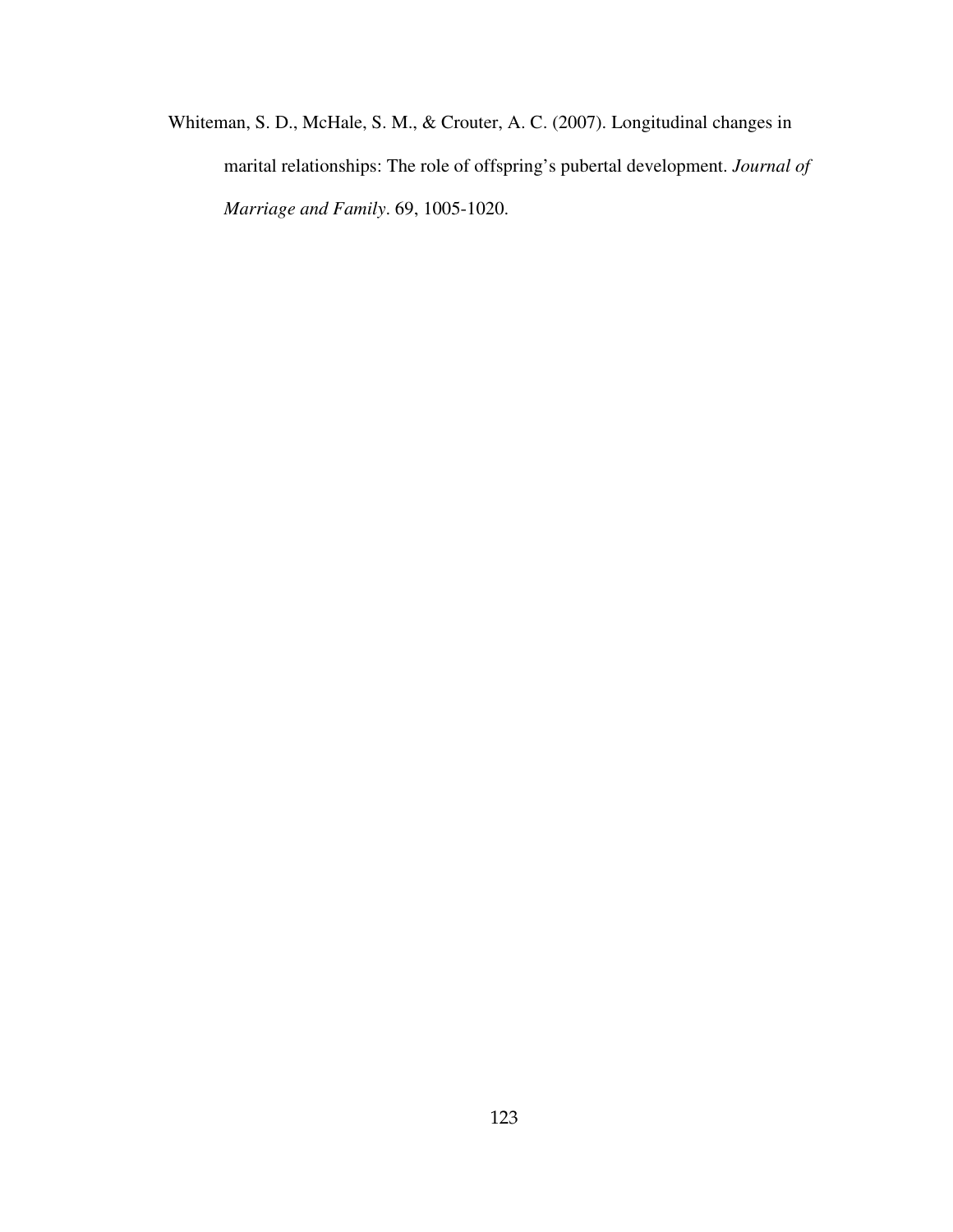## APPENDIX A

#### PARTICIPATION LETTER

## LIBERTY

UNIVERSITY 1971 University Blvd. Lynchburg, VA 24502

January 6, 2011

«FirstName»,

My name is Mark Nimtz, and I am a Ph.D. candidate in Professional Counseling at Liberty University in Lynchburg, VA. As partial fulfillment of the program, I am completing a study of marriage longevity which involves interviewing couples who have been married forty or more years. I received your names from «Newspaper», announcing the  $40<sup>th</sup>$  Anniversary of your «WeddingDate», wedding. Your address and phone number was found in the *Michigan White Pages*.

This research will assist professional counselors, educators, and individuals interested in maintaining a healthy marriage relationship. Your participation will include completing a 10-minute 32 question assessment on marriage satisfaction call the Dyadic Adjustment Scale, and dependent on the scores, a face-to-face audio recorded interview by my wife of twenty-one years and me. If the results of this study were to be used in written publication, no identifying information will be used without written consent.

This study has been reviewed and approved by the Liberty University Institutional Review Board (IRB). The IRB has determined that this study meets the ethical obligations by federal law and University policies. If you have any questions regarding this study, please contact me or my committee chairman at the addresses found below.

| Mark Nimtz         | Victor Hinson, Ed.D.                     |
|--------------------|------------------------------------------|
| 1127 Shadow Dr.    | Dept. of Counseling                      |
| Troy, MI 48085     | 1971 University Dr., Lynchburg, VA 24502 |
| 248-224-1842       | 434-592-4046                             |
| nimtzm@liberty.edu | vdhinson@liberty.edu                     |

The study will be limited to eight couples, and I sincerely hope you will be able to participate. Following your decision, please sign the enclosed Participation Response Form, and return it in the self-addressed stamped envelope.

Sincerely,

Mark A. Nimtz, MAT, MFT Doctoral Candidate Student in Professional Counseling, Liberty University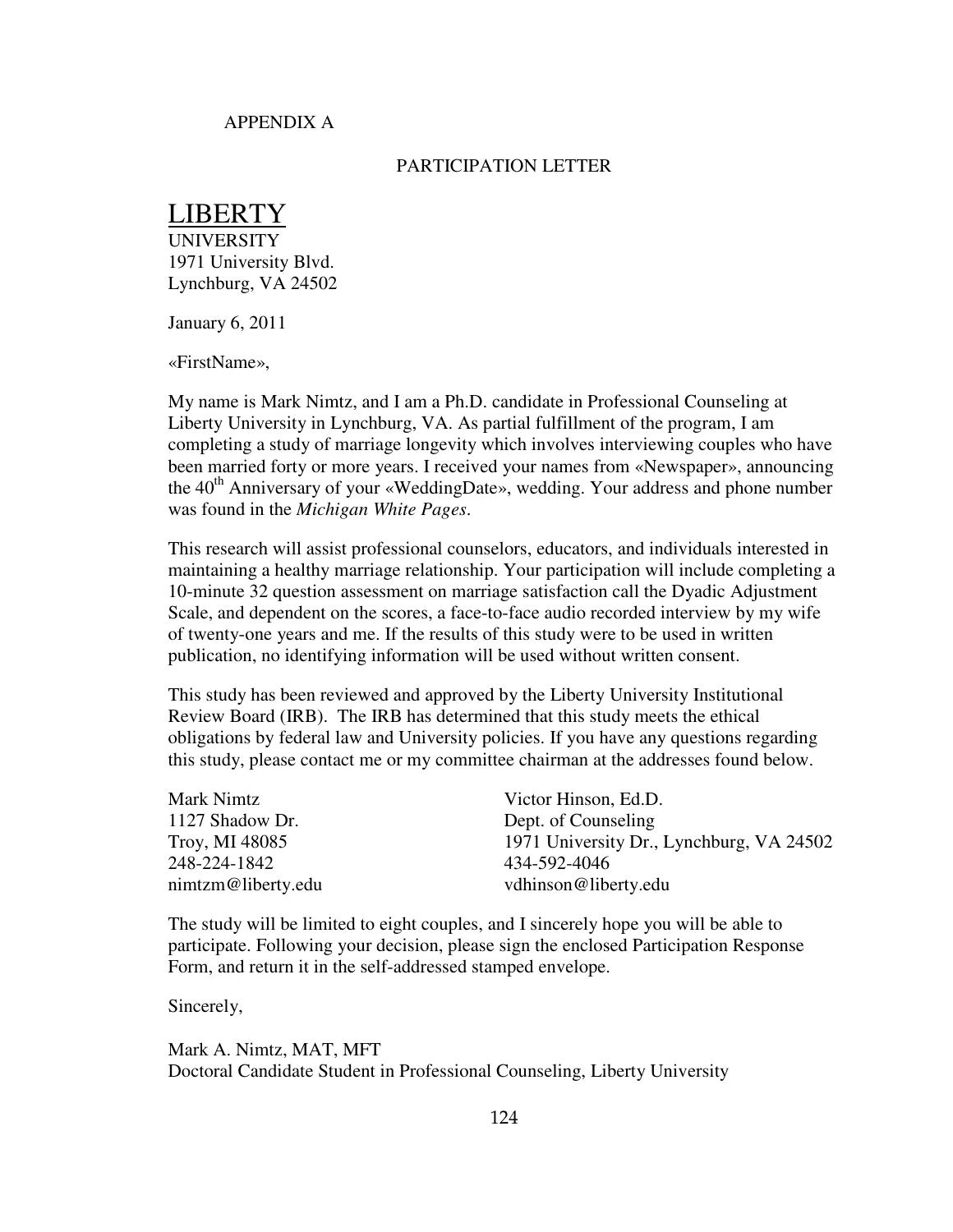## APPENDIX B

## PARTICIPATION RESPONSE FORM

Please make any necessary corrections to the information below and return this Participation Response Form in the self-addressed stamped envelope or contact me at 248-224-1842 by January 15, 2011, if you decide to participate. If you have any questions, please contact me at 248-224-1842. Thank you very much for your kind assistance. Mark A. Nimtz

Name: «FirstName» «LastName»

Address: «Address1»

City: «City» State: «State» Zip: «PostalCode»

Phone: «HomePhone»

- $\square$  Yes, Mark, we have received and read your letter of invitation to participate in your marriage study, and we give you permission to contact us by telephone to discuss the details in setting up of a face-to-face audio recorded interview with questions related to our marriage for the purposes of your study.
- $\Box$  No, we am sorry that we cannot participate in your study at this time.

Husband's Signature Date

 $\overline{a}$ 

 $\overline{a}$ Wife's Signature Date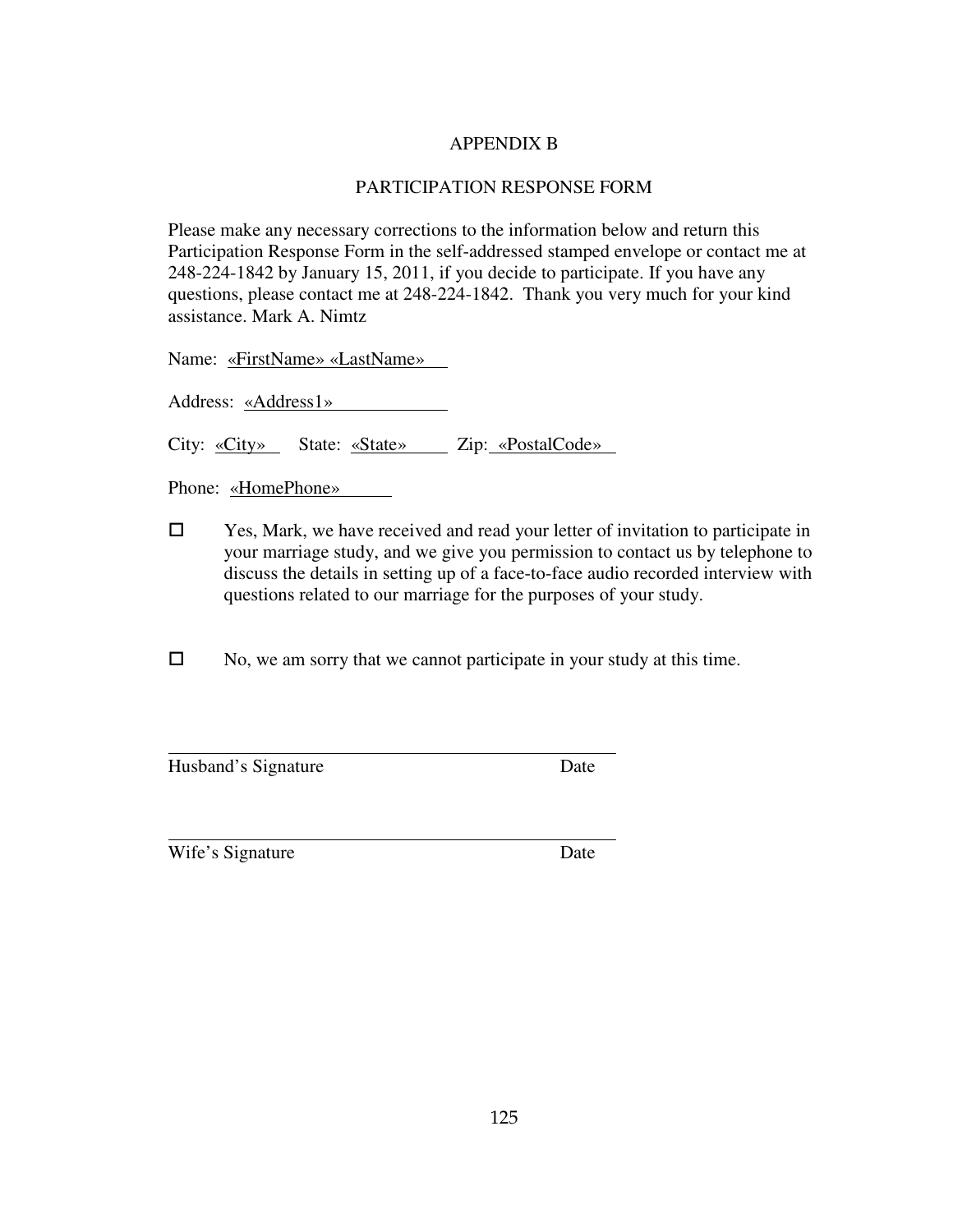#### APPENDIX C

#### INFORMED CONSENT FOR PARTICIPATION

This study is being conducted to further the understanding of the factors that lead to marriage satisfaction and longevity. Results of this study may provide information that can assist design, research, and implementation of interventions in premarital education, marital counseling, and personal growth. Performance of this study meets partial requirements for the researcher's Ph.D. in Professional Counseling at Liberty University in Lynchburg, Virginia. This study is being conducted by Mark A. Nimtz, Doctoral Candidate.

Your voluntary participation in this study will provide important information in the area of marriage and family. You qualify for this study by having participated in a marriage consisting of one man and one woman united in a state licensed and recognized religious or civil ceremony forty or more years.

Participants in this study will complete a 10-minute 32 question assessment called the Dyadic Adjustment Scale (DAS) which measures relationship satisfaction. Dependent on individual scores of the participating couple, they may also be interviewed by the researcher for approximately one to one and one half hours. The interviews will be recorded and verbatim transcripts generated for analysis. The participant will receive a transcribed copy of the interview for their approval prior to data analysis. All participant information will be held in confidence and stored in a locked file cabinet that only this researcher has access to, unless otherwise requested and written consent received.

Risks and discomforts may be associated with persons participating in a research study. These may include: (1) emotional stress generated from the interview or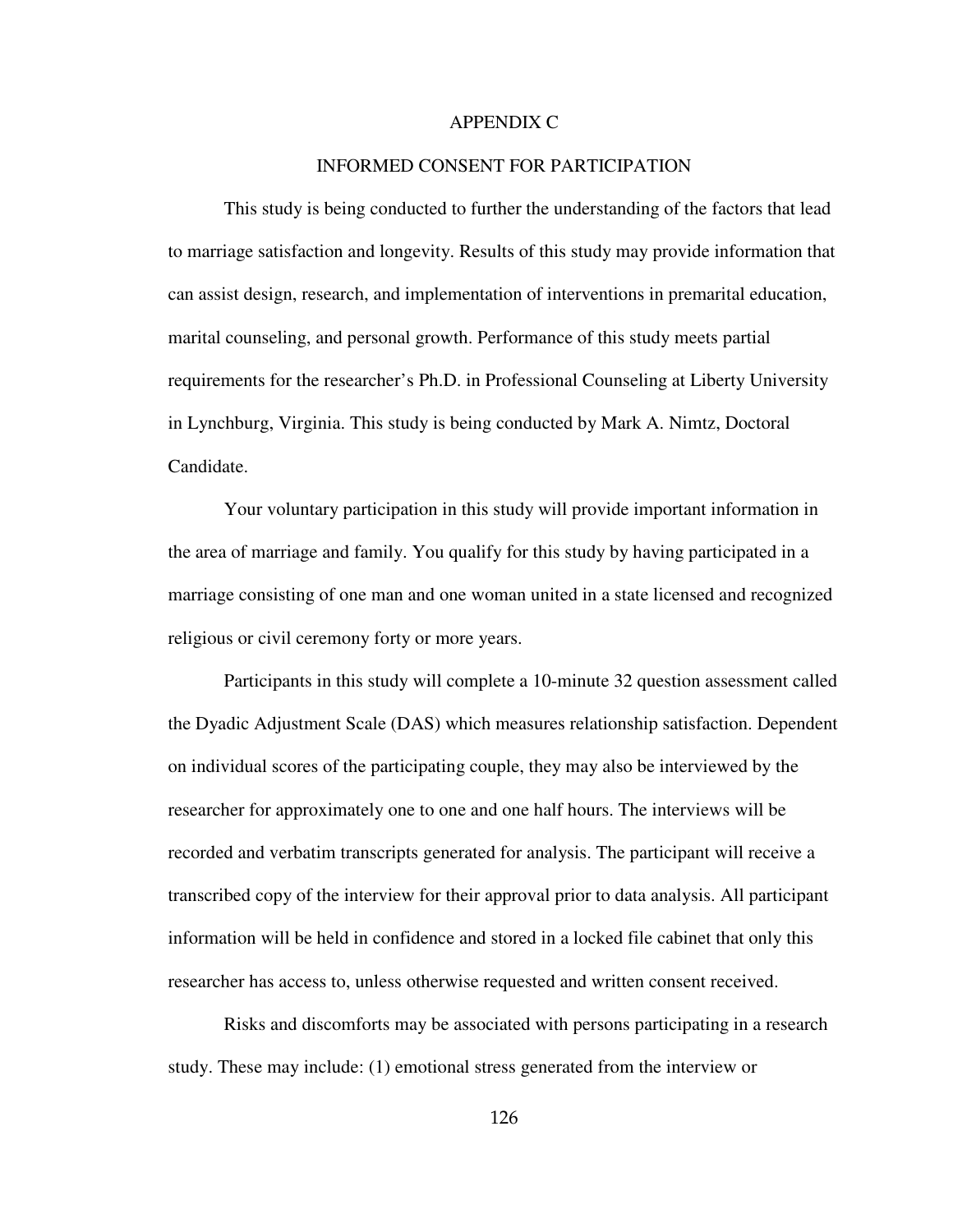assessment question content, (2) becoming fatigued during the interview and/or assessment process, and (3) discovery, or resurfacing of issues of thought to have been resolved. To minimize risk and protect the identity of the participants, random names and numbers will be assigned to each participant to identify their responses and assessment scores. Should you become fatigued during the interview process, a 10-15 minute break may be taken, with the interview to proceed following the break. Emotional issues or distress resulting from the interview process may be discussed by calling the researcher at 248-224-1842. Assistance will be made in finding appropriate support or counseling resources. If the participant chooses to speak with someone other than the researcher, they may contact licensed counselor Ronald R. Farah, MA, MFT at 248-642-3137.

Participation in this research study is strictly voluntary. You may withdraw from the study at any time. If the interview has already been completed, your responses may be withdrawn by contacting the researcher. Upon completion of this study, the researcher will contact you with the results of the study. Results of the study may be published in a professional journal.

Please direct questions regarding participation in this study, participants' rights, or questions related to the study to the researcher at manimtz@liberty.edu or by calling (248) 224-1842. The Liberty University Institutional Review Board may be contacted at IRB@liberty.edu or by writing the Institutional Review Board, Liberty University, 1971 University Blvd., Campus North, Suite 1582, Lynchburg, VA 24501.

Consent to participate in this study will be indicated by your signature on this informed consent forms, one of which will be kept by the participant for their records, and the second to be retained by the researcher for his records.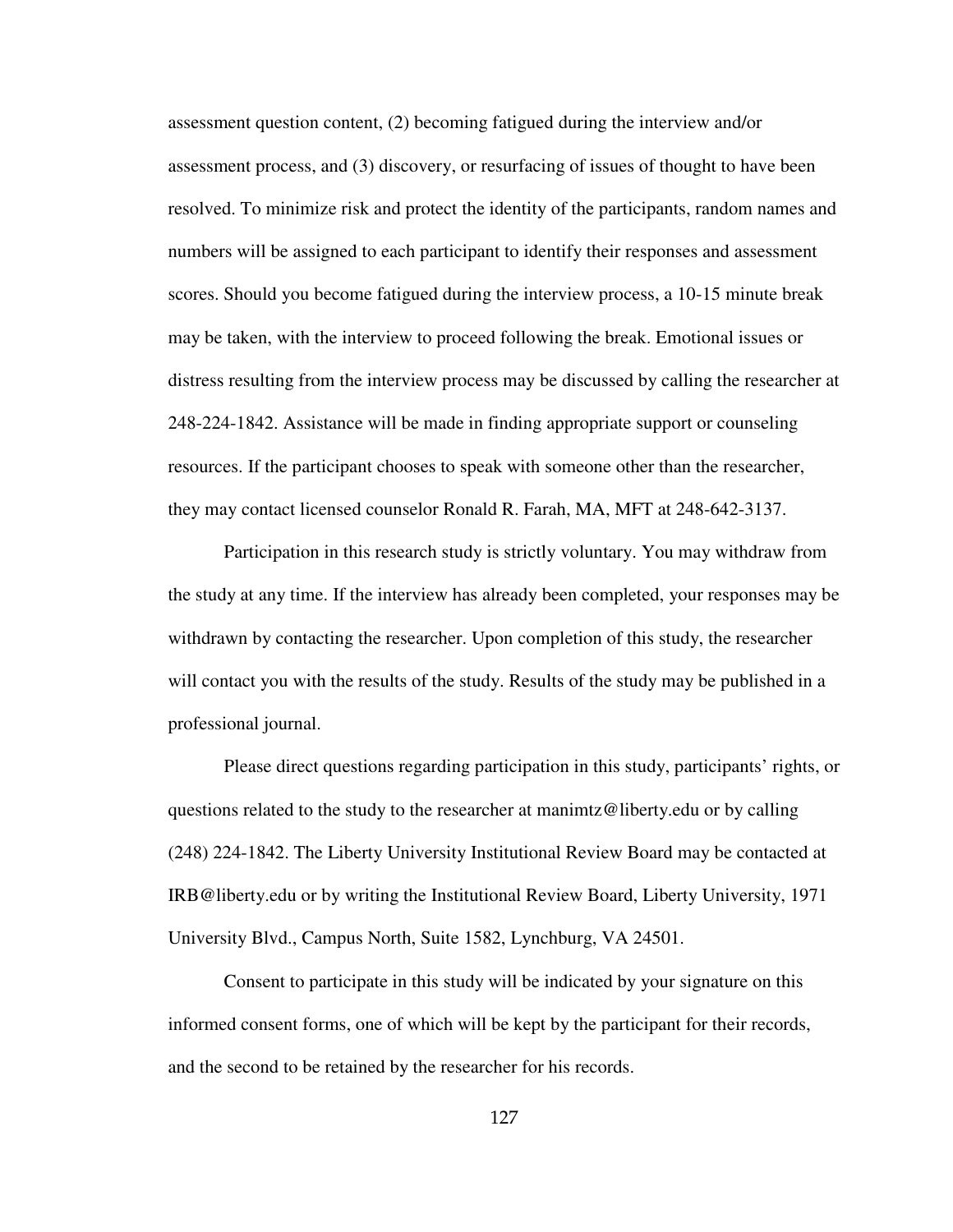| Date: |
|-------|
|       |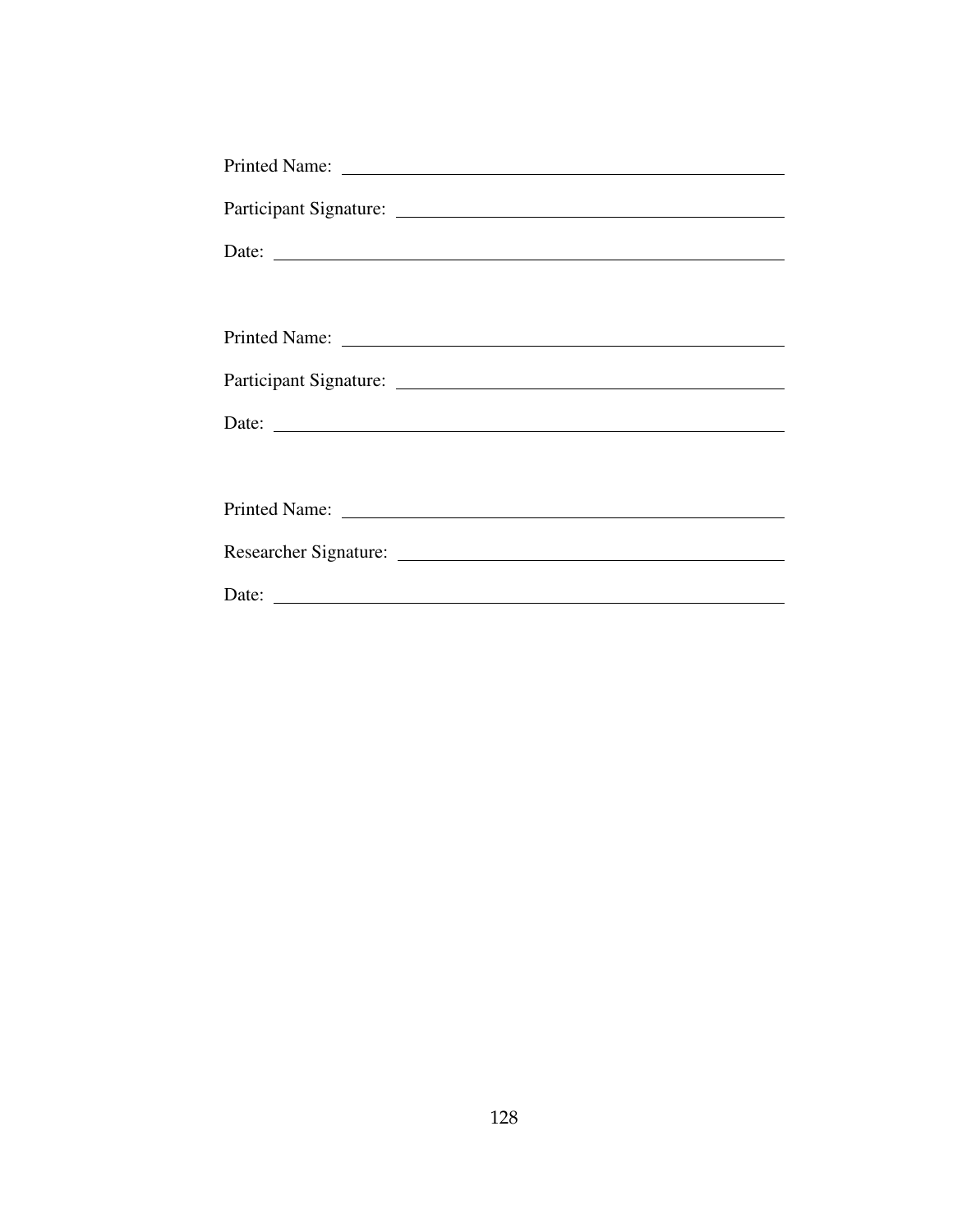## APPENDIX D

## INTERVIEW GUIDE

## Interview Questions - Demographic Information

- 1. For how many years have you been married?
- 2. Is this present marriage your first marriage?
- 3. How old were you when you married?
- 4. How long did you know each other before you married?
- 5. Did you cohabitate (live together) prior to marriage?
- 6. What is the best way to describe your racial background?
- 7. What is the highest level of education you have obtained?
- 8. How would you describe your socio-economic status?
- 9. Are you affiliated with a religion? If so, what is it and how long have you been involved?
- 10. How many children did you raise? Biological? Adopted? Have you lost any children?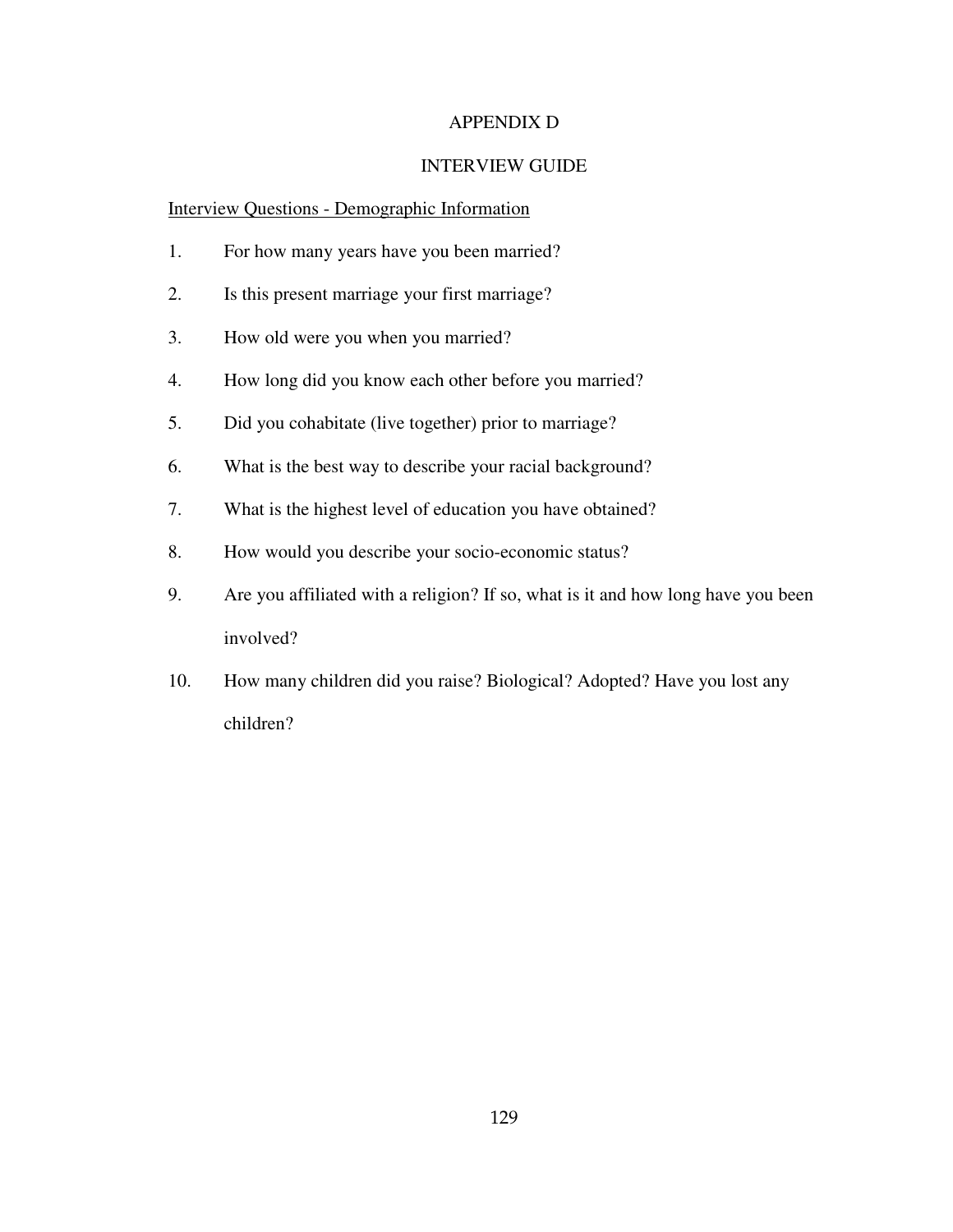#### Interview Questions - Relational Information

- 1. Tell me about yourself and your spouse.
	- How you met Your Courtship
	- How you decided to get married Your Wedding
	- Expectations then and now
- 2. Tell me about your marriage.
	- Children Meaningful Events
	- Good Times (High Points) Challenges (Low Points)
		- Your Marriage Relationship Your Marital Roles
- 3. Describe what it means to be a husband/wife. Has your understanding of this changed through the course of your marriage? If so, how; if not, why not?
- 4. Describe some of the more serious stressors you experienced in your marriage (i.e. severe health issues, emotional issues, loss of a job or life-long dream, extramarital affair, etc.), and how did those stressors you described impact your marriage either positively or negatively?
- 5. The Dyadic Adjustment Scale you completed describes your marriage as (Happy, Very Happy, Extremely Happy, or Perfect). Given this, how would you describe satisfaction in marriage and the most satisfying and fulfilling aspects of your marriage?
- 6. What factors do you attribute to the longevity of your marriage?
- 
-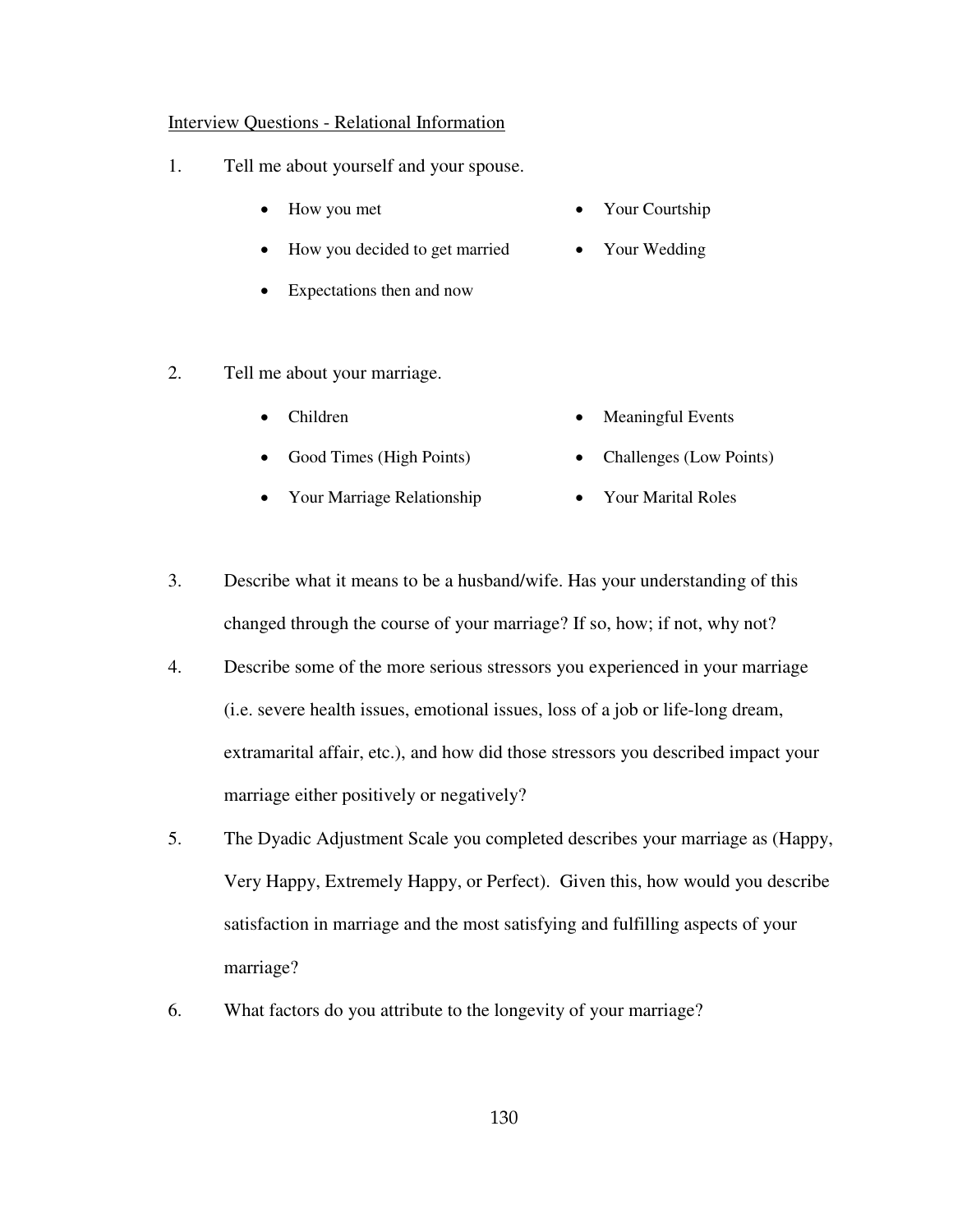- 7. Describe what it means to have a successful marriage, and do you think your marriage is successful? Why or why not?
- 8. What advice do you have for those couples who are planning to marry or are struggling in their marriage?
- 9. What else do you think would be significant to share?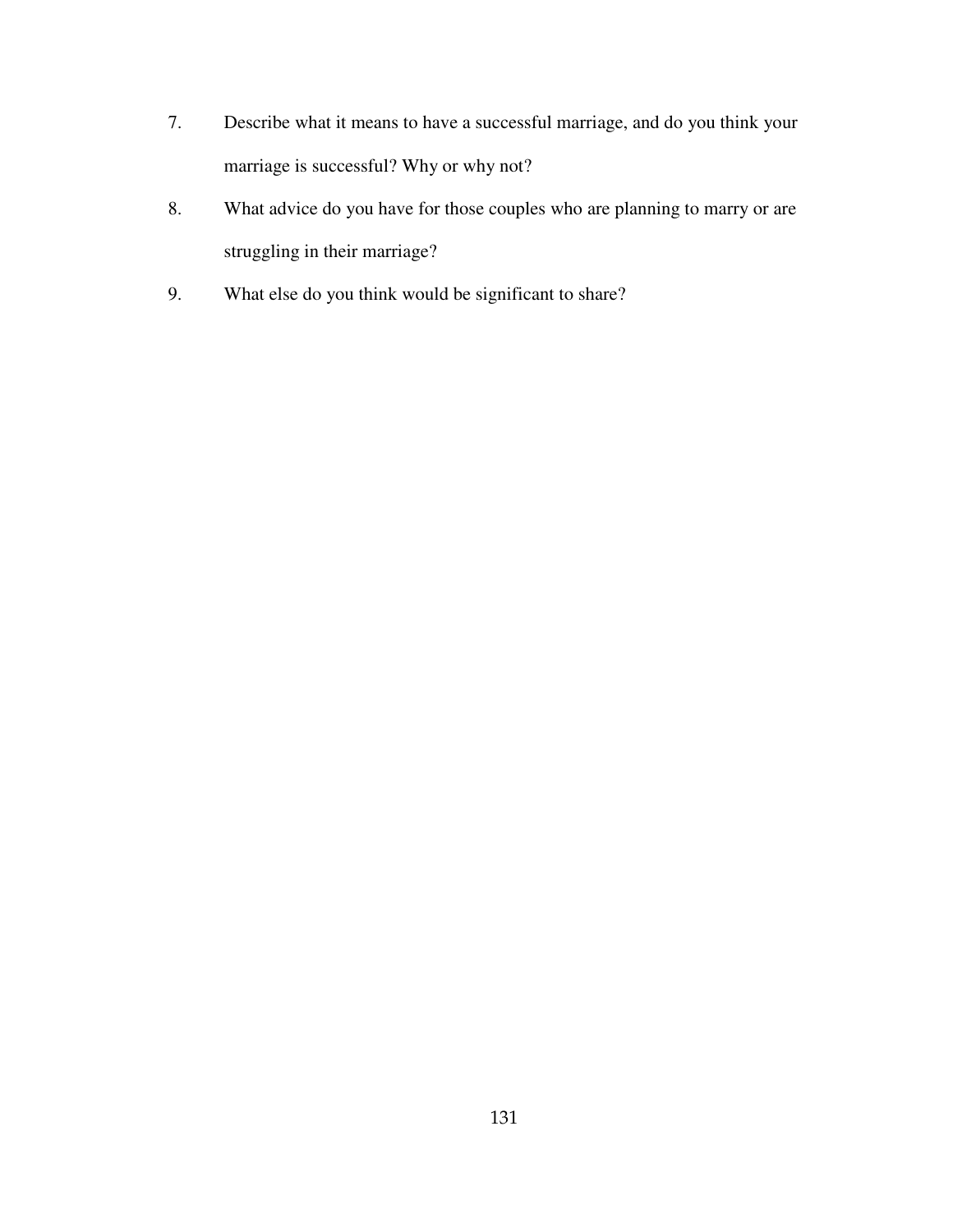#### APPENDIX E

## MEMBER CHECKING LETTER

# LIBERTY

UNIVERSITY 1971 University Blvd. Lynchburg, VA 24502

March 31, 2011

«FirstName»,

Thank you again for your participation in the interview regarding my dissertation. Your contribution is very valuable and much appreciated.

I am nearing the completion of the data analysis process of the ten interviews I conducted. Two major themes have emerged regarding **Satisfaction**. These two themes are **1) Togetherness** and **2) Children/Grandchildren**.

Two major themes regarding factors contributing to **Marriage Longevity** also emerged. These two major themes are **1) Attitude**, referring to the mind-set individuals bring to the marriage relationship; and **2) Action** (Work), referring to the work and effort individuals invest in the marriage relationship.

Additionally, subthemes have emerged under each major theme. The subthemes emerging from **Attitude** include an **1) Attitude of Commitment**, **2) Attitude of Respect**, and **3) Attitude of Humor**. Subthemes emerging from **Action** (Work) include **1) Communication**, **2) Compromise**, and **3) Care**. A **Sense of Security** was a fiber that was woven throughout satisfaction and factors contributing to longevity. In my dissertation, these themes and subthemes will be explained and expounded upon.

While recognizing that I have gathered information from ten individuals comprising five couples, would you sense that I have captured the main essence of the phenomenon of satisfaction and marriage longevity concerning your marriage within these major themes and subthemes? I would covet any comment or insight you might be able to share concerning these findings. Comments may be jotted down on the enclosed sheet of paper and returned in the enclosed self-addressed stamped envelope at your earliest convenience.

Again, it was a pleasure meeting you, and thank you very much.

Sincerely,

Mark A. Nimtz, MAT, MFT Doctoral Candidate Student in Professional Counseling, Liberty University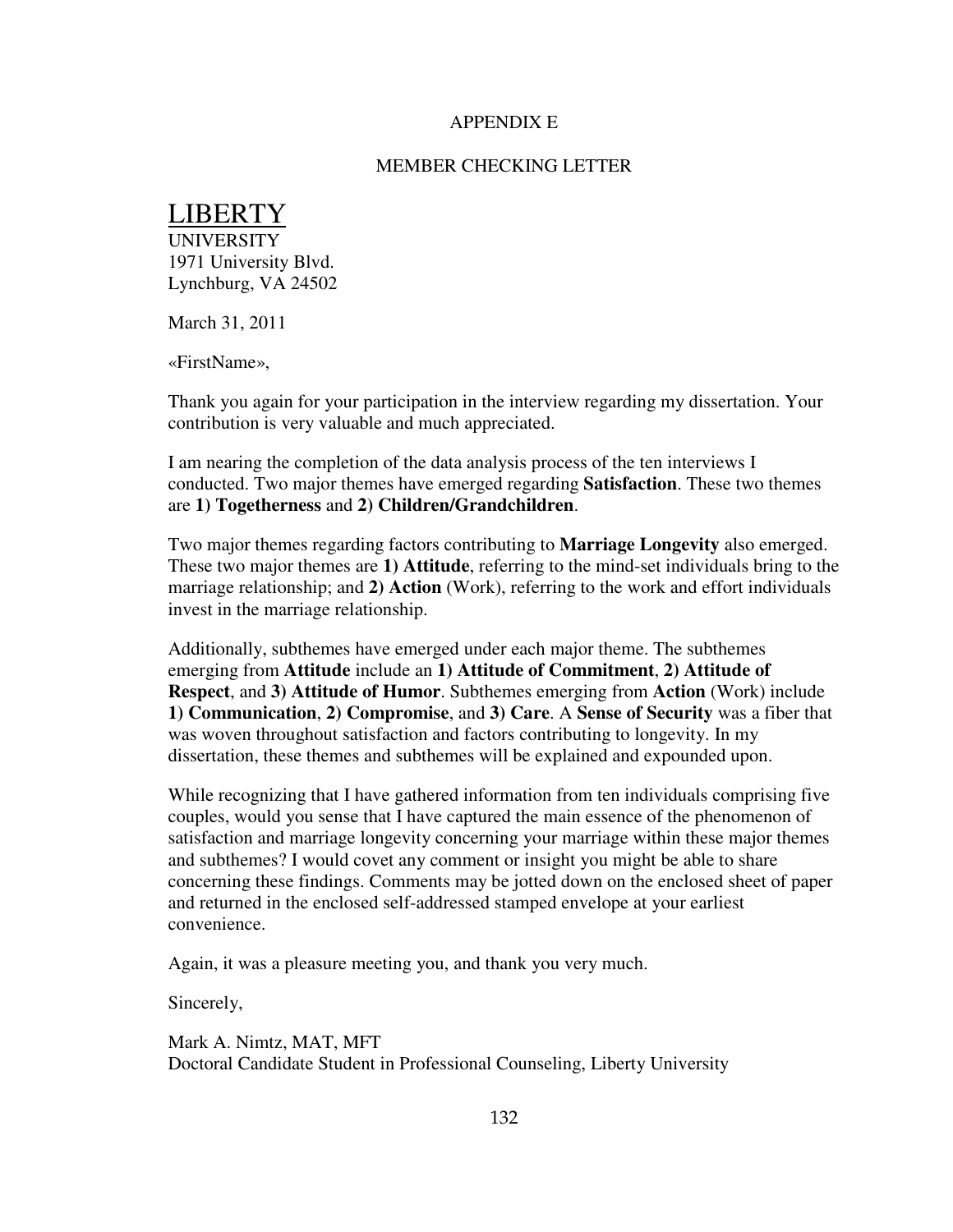*Directions: Please return this sheet with any comments concerning the preliminary finding in the self-addressed stamped envelope provided. Thank you.* 

Two major themes regarding Marital Satisfaction

- 1) Togetherness
- 2) Children/Grandchildren

Two major themes regarding Factors Contributing to Marriage Longevity

- **1)** Attitude, referring to the mind-set individuals bring to the marriage relationship
	- A) Attitude of Commitment
	- B) Attitude of Respect
	- C) Attitude of Humor
- **2)** Action (Work), referring to the work and effort individuals invest in the marriage relationship.
	- A) Communication
	- B) Compromise
	- C) Care

Additionally, a Sense of Security was a fiber that was interwoven throughout satisfaction and factors contributing to marriage longevity.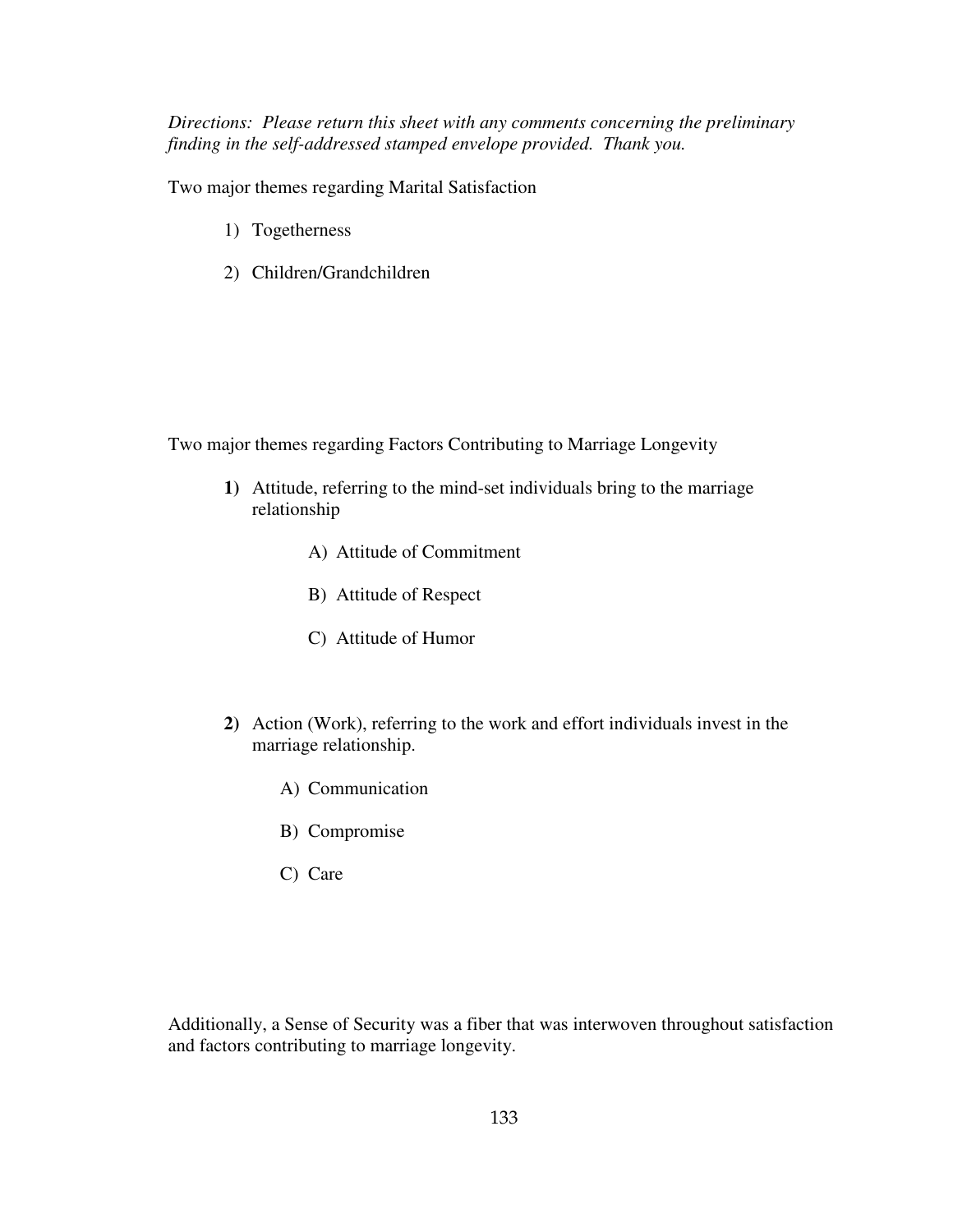#### APPENDIX F

## LETTER OF THANKS TO PARTICIPANTS

# LIBERTY

UNIVERSITY 1971 University Blvd. Lynchburg, VA 24502

May 30, 2011

«FirstName»,

Thank you again for your participation in my dissertation research study titled Satisfaction and Contributing Factors in Satisfying Long-Term Marriage: A Phenomenological Study.

The following are results of the analysis of the data received in the interviews earlier this year.

Sincerely,

Mark A. Nimtz, MAT, MFT Doctoral Candidate Student in Professional Counseling Liberty University